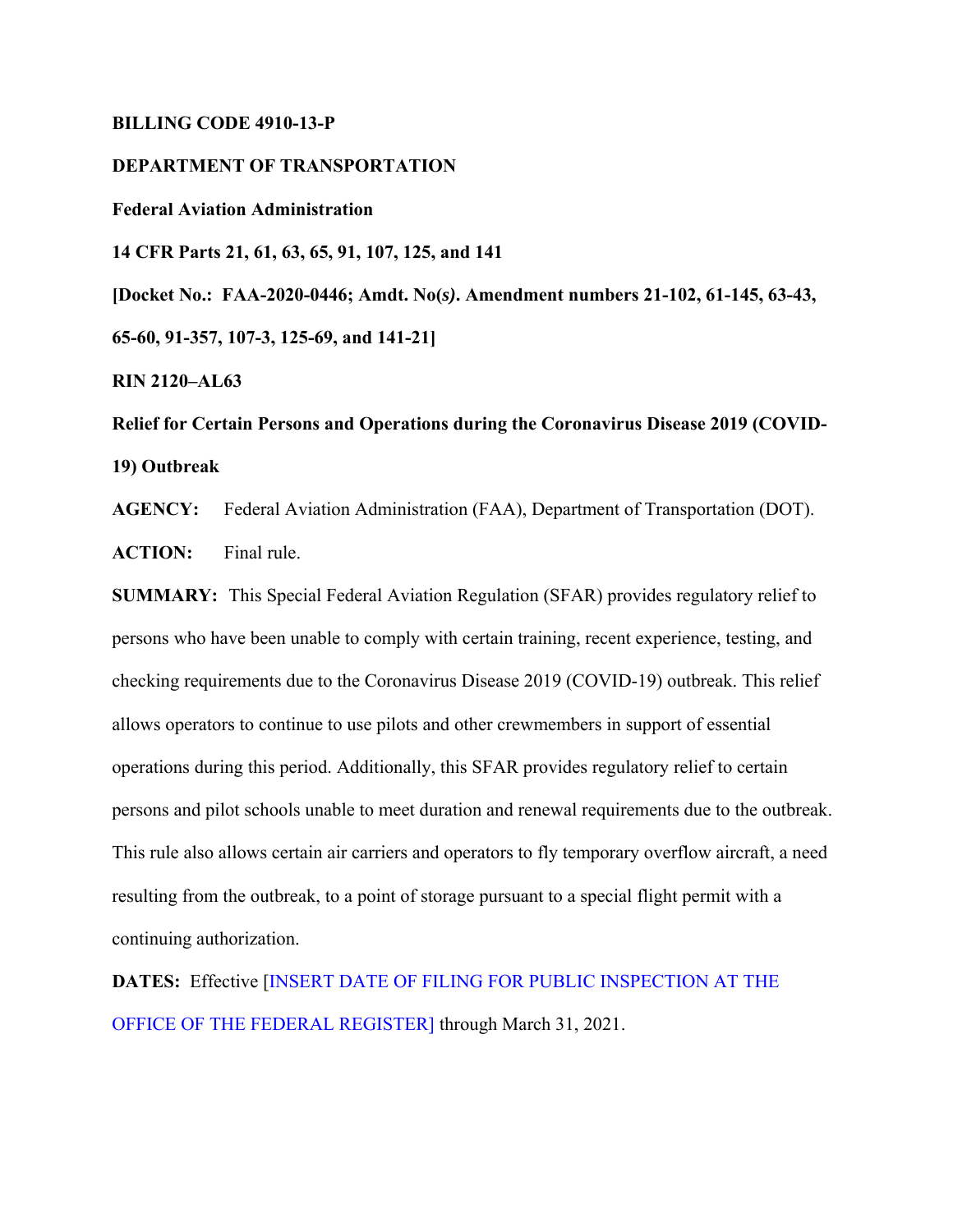**ADDRESSES:** For information on where to obtain copies of rulemaking documents and other information related to this final rule, see "How to Obtain Additional Information" in the SUPPLEMENTARY INFORMATION section of this document.

**FOR FURTHER INFORMATION CONTACT:** For technical questions concerning this action for pilots, contact Craig Holmes, General Aviation and Commercial Division; Federal Aviation Administration, 800 Independence Avenue SW, Washington, D.C. 20591; telephone (202) 267-1100; e-mail 9-AVS-AFS800-COVID19-Correspondence@faa.gov. For technical questions concerning this action for mechanics and special flight permits, contact Kevin Morgan, Aircraft Maintenance Division; Federal Aviation Administration, 800 Independence Avenue SW, Washington, D.C. 20591; telephone (202) 267-1675; e-mail Kevin.Morgan@faa.gov. For technical questions concerning this action for aircraft dispatchers and flight engineers, contact Theodora Kessaris and Sheri Pippin, Air Transportation Division, Federal Aviation Administration, 800 Independence Avenue SW, Washington, D.C. 20591; telephone (202) 267- 8166; e-mail 9-AVS-AFS200-COVID-Exemptions@faa.gov.

## **SUPPLEMENTARY INFORMATION**:

# **Good Cause for Immediate Adoption**

Section 553(b)(3)(B) of the Administrative Procedure Act (APA) (5 U.S.C.) authorizes agencies to dispense with notice and comment procedures for rules when the agency for "good cause" finds that those procedures are "impracticable, unnecessary, or contrary to the public interest." In addition, section 553(d) of the APA requires that agencies publish a rule not less than 30 days before its effective date, except a substantive rule that relieves a restriction or "as otherwise provided by the agency for good cause found and published with the rule." 5 U.S.C.  $553(d)(1)$  and  $(3)$ .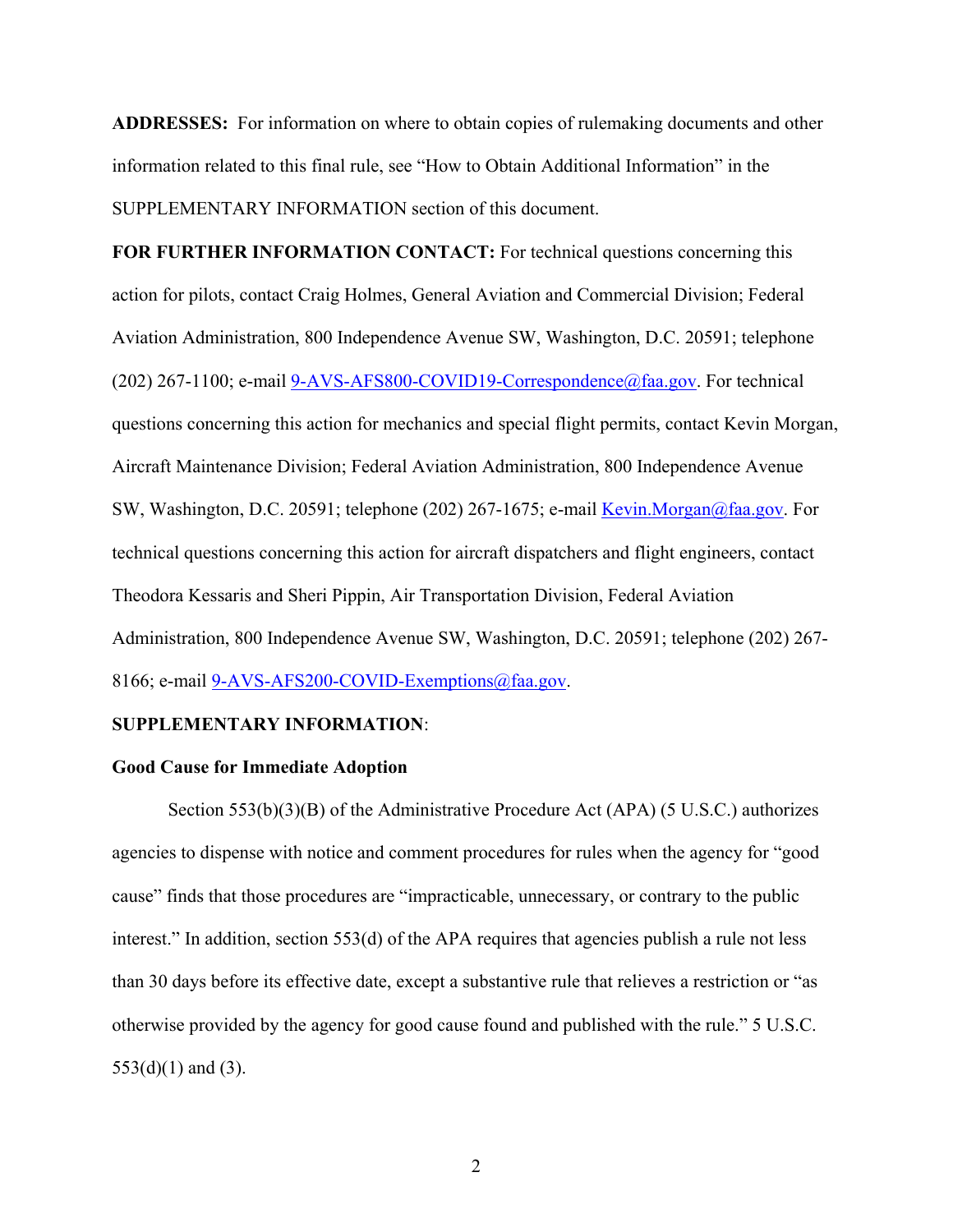The FAA finds good cause under 5 U.S.C.  $553(b)(3)(B)$  to waive prior notice and the opportunity for public comment. The provisions in this final rule provide temporary relief to persons who have been unable to meet certain requirements during the national emergency concerning COVID-19. Without this final rule, certain individuals will not be able to continue exercising privileges in support of essential operations due to their inability to satisfy certain training, recent experience, testing, and checking requirements. Additionally, other individuals may – to the extent possible given closures – attempt to satisfy requirements through means contrary to the national social distancing guidelines in order to avoid economic burdens resulting from non-compliance with FAA regulations.

The FAA recognizes that there are aviation operations outside of air carrier and commercial operations conducted under Part 119 of Title 14 of the Code of Federal Regulations (14 CFR) that are critical during the COVID-19 outbreak, including operations that support essential services and flights that support fighting the outbreak. These operations are likely to face disruption due to a decreased supply of qualified pilots. Since March 2020 and with each month thereafter, a new group of pilots becomes unavailable to perform critical operations because they cannot comply with certain training, recent experience, testing, or checking requirements. This SFAR will provide temporary relief to certain individuals whose qualifications would otherwise lapse, to ensure there are a sufficient number of qualified personnel available to conduct essential aviation activities during this period. The FAA finds that this temporary action is needed to enable individuals to continue to exercise their airman certificate privileges during the national emergency.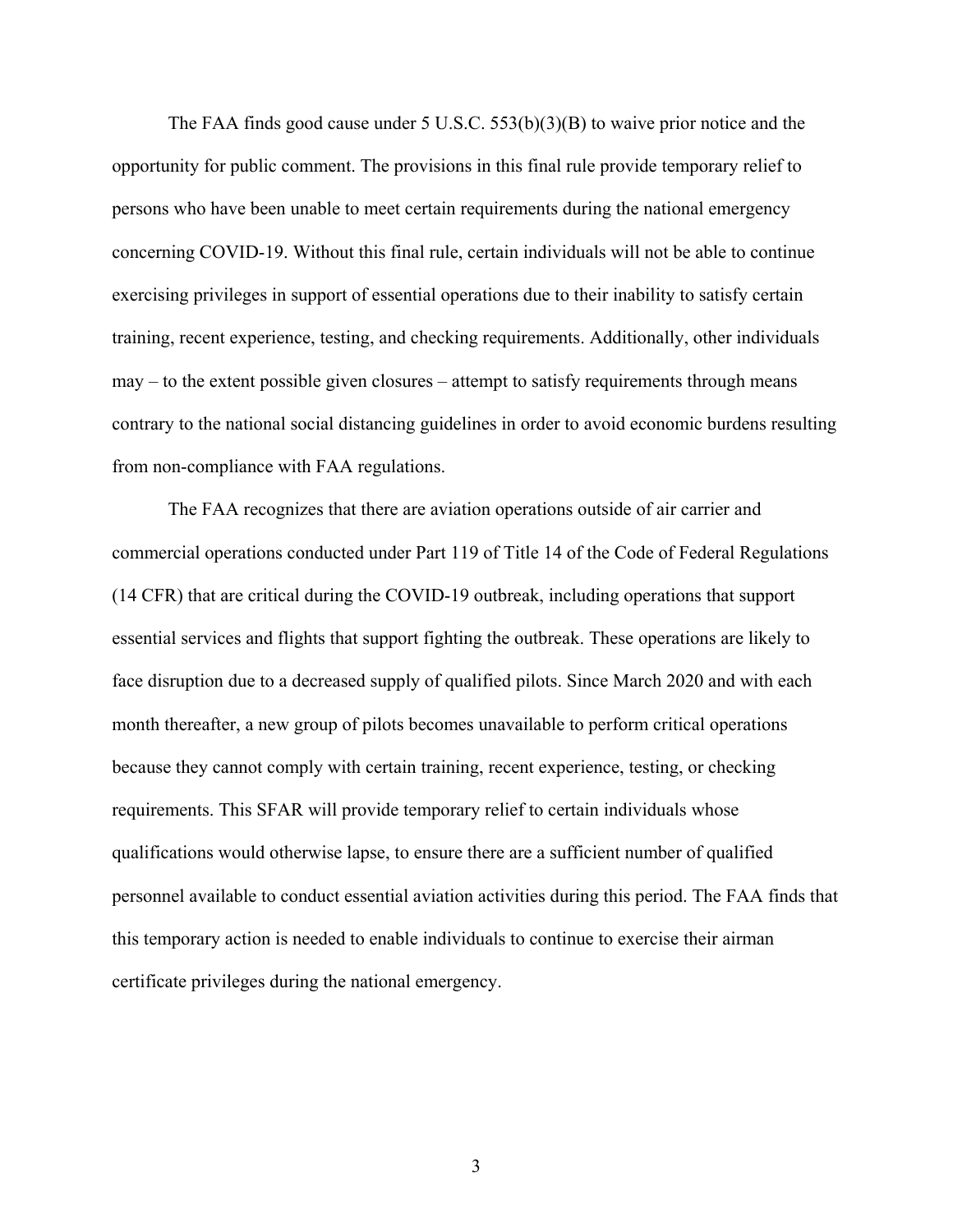This action is also needed to provide immediate notification to individuals facing impending expiration dates for certificates, endorsements, and test results.<sup>1</sup> With the cessation of many non-essential aviation training and testing activities, many individuals have been unable to complete certain activities before encountering expiration dates. Absent the relief in this rule, persons may attempt to satisfy certain requirements to avoid economic burdens associated with non-compliance, despite the fact that compliance would require acting contrary to the national social distancing guidelines. This final rule provides immediate relief from certain duration and renewal requirements to reduce unnecessary risk of exposure and to assure persons that they will not endure economic burdens due to non-compliance with certain regulations.

Accordingly, the FAA finds that providing notice and an opportunity to comment is contrary to the public interest, because it would delay implementation of this final rule, could result in disruption to critical aviation operations, and could increase the incidence of exposure during this public health emergency.

In addition, for the same reasons stated above, the FAA finds good cause to waive the 30 day delay in effective date of this final rule under 5 U.S.C. 553(d)(3) for the SFAR provisions that address the training and qualification requirements. Because the APA also allows a substantive rule that relieves a restriction to become effective in less than 30 days after publication, the FAA finds that the SFAR provisions that provide relief by extending duration and renewal requirements may also be immediately effective.  $5 \text{ U.S.C. } 553\text{(d)}(1)$ .

## **Authority for this Rulemaking**

<sup>&</sup>lt;sup>1</sup> Certain FAA regulations require a person to take action within a particular timeframe in order to avoid an expiration. For example, a knowledge test result is generally valid for 24 months. A person must take the practical test before the knowledge test result expires or he or she must retake the knowledge test at additional cost.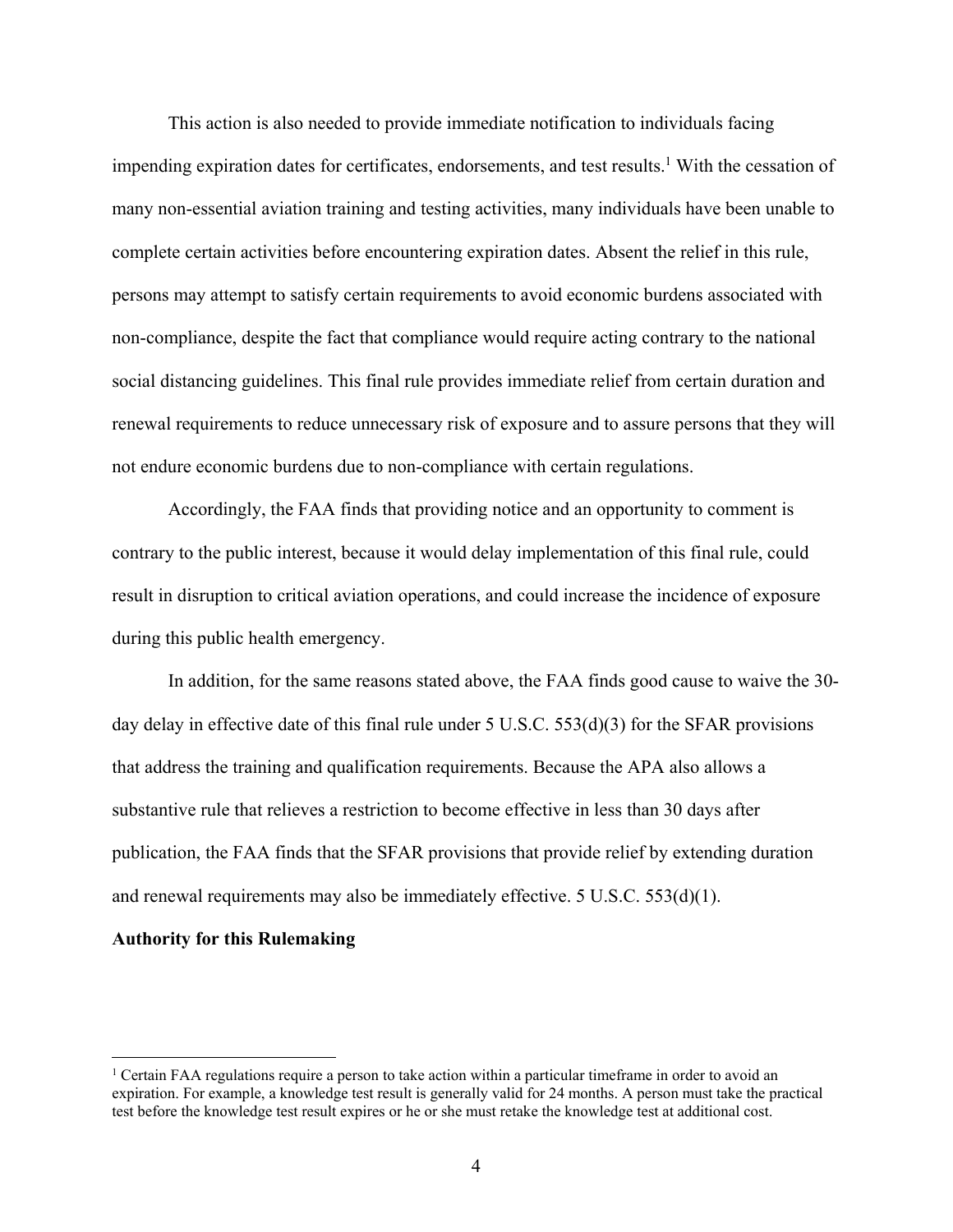The FAA's authority to issue rules on aviation safety is found in Title 49 of the United States Code (49 U.S.C.). Subtitle I, Section 106 describes the authority of the FAA Administrator. Subtitle VII, Aviation Programs, describes in more detail the scope of the agency's authority.

This rulemaking is promulgated under the authority described in 49 U.S.C. 106(f), which establishes the authority of the Administrator to promulgate regulations and rules; 49 U.S.C.  $44701(a)(5)$ , which requires the Administrator to promulgate regulations and minimum standards for other practices, methods, and procedures necessary for safety in air commerce and national security; and 49 U.S.C. 44703(a), which requires the Administrator to prescribe regulations for the issuance of airman certificates when the Administrator finds, after investigation, that an individual is qualified for, and physically able to perform the duties related to, the position authorized by the certificate. This rulemaking provides airmen relief from certain training, recency, testing, and checking requirements, and establishes qualification requirements for airmen seeking to conduct essential operations during the COVID-19 outbreak. For these reasons, this rulemaking is within the scope of the FAA's authority.

# **List of Abbreviations and Acronyms Frequently Used In This Document**

*COVID-19—Coronavirus Disease 2019 IFR—Instrument Flight Rules PIC—Pilot in Command SIC—Second in Command UAS—Unmanned Aircraft Systems* **Table of Contents** 

*ATP—Airline Transport Pilot*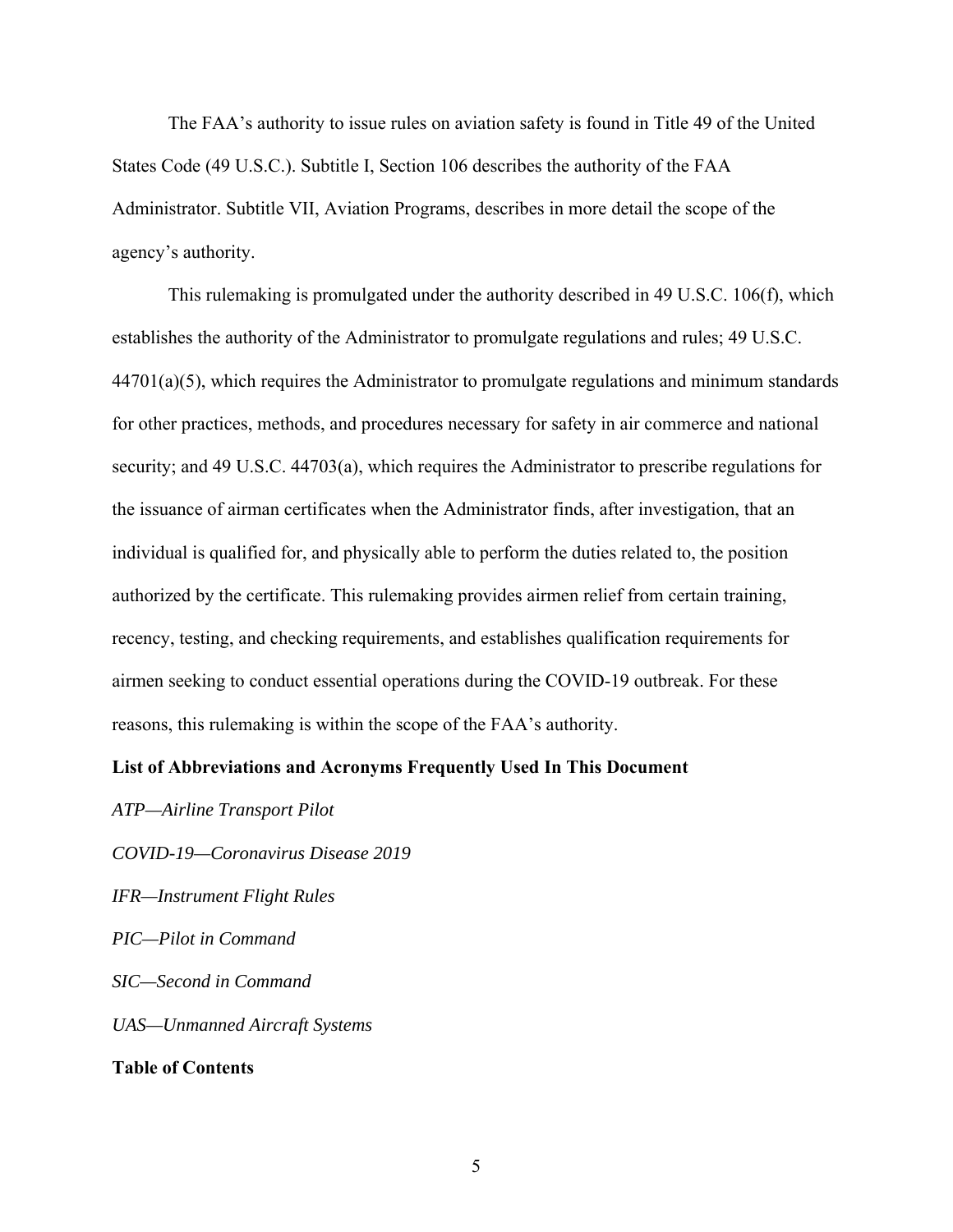### I. Overview of Final Rule

#### II. Background

- III. Discussion of Final Rule
	- A. Relief from Certain Training, Recency, Testing and Checking Requirements
		- 1. Part 61
			- a. Second-in-Command Qualifications (§61.55)
			- b. Flight Review (§61.56)
			- c. Recent Flight Experience: Pilot in Command (§61.57)
			- d. Pilot-in-Command Proficiency Check: Operation of an Aircraft That Requires More Than One Pilot Flight Crewmember or is Turbojet-Powered (§61.58)
		- 2. Part 91, Subpart K Flight Crewmember Requirements (§§91.1065, 91.1067, 91.1069, 91.1071, 91.1073, 91.1089, 91.1091, 91.1093, 91.1095, 91.1099, 91.1107)
		- 3. Mitsubishi MU-2B Series Special Training, Experience, and Operating Requirements (Part 91, §§91.1703, 91.1705, 91.1715)
		- 4. Aeronautical Knowledge Recency (§107.65)
		- 5. Part 125 Flight Crewmember Requirements (§§125.285, 125.287, 125.289, 125.291, 125.293)
		- 6. Robinson R-22/R-44 Special Training and Experience Requirements (SFAR 73)
	- B. Relief from Certain Duration and Renewal Requirements
		- 1. Part 61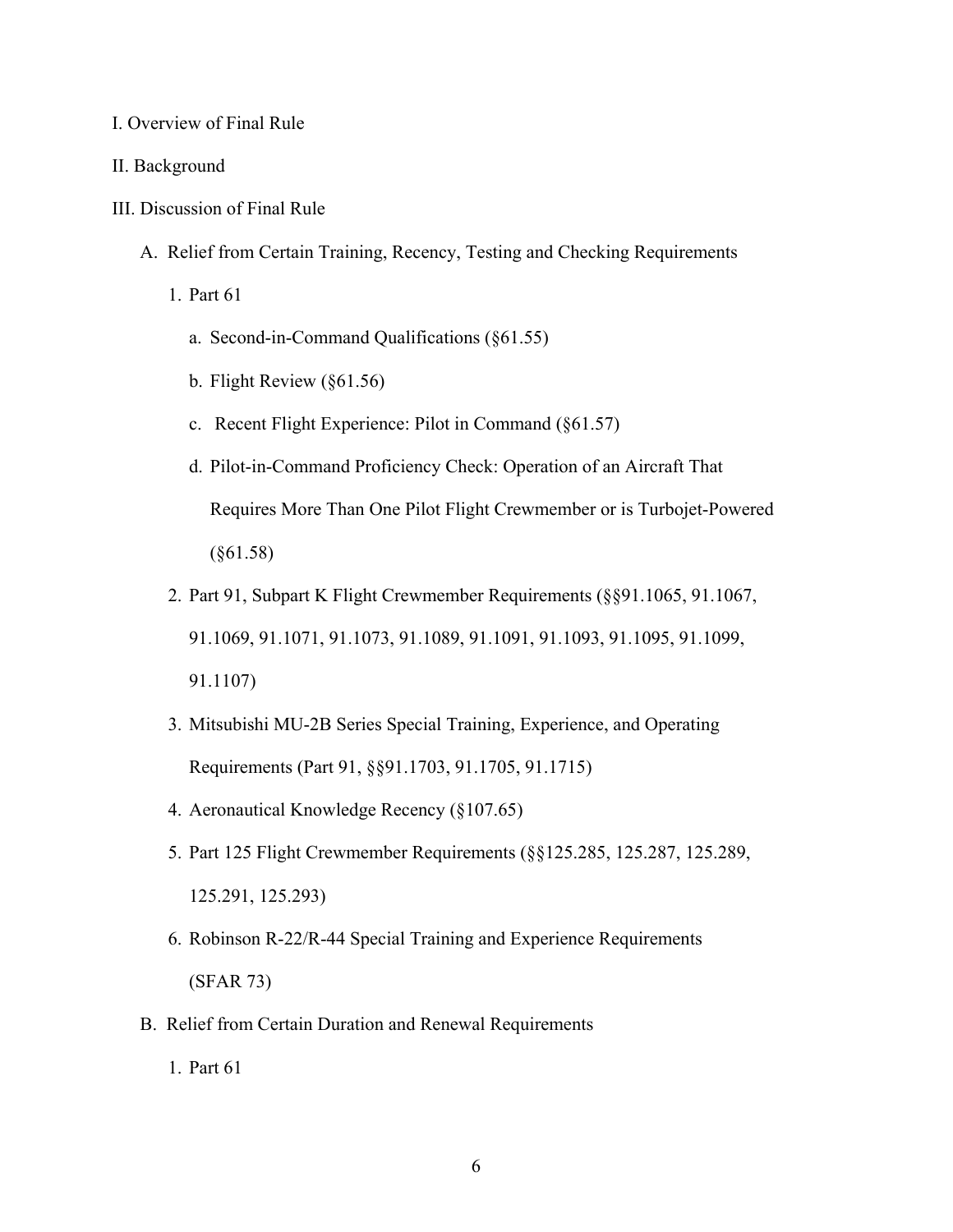- a. Medical Certificates: Requirement and Duration (§61.23)
- b. Prerequisites for Practical Tests (§61.39)
- c. Renewal Requirements for Flight Instructor Certification (§61.197)
- 2. Relief for U.S. Military and Civilian Personnel Who are Assigned Outside the United States in Support of U.S. Armed Forces Operations (SFAR 100-2)
- 3. Part 63
	- a. Certificates and Ratings Required (§63.3)
	- b. Knowledge Requirements (§63.35)
- 4. Part 65
	- a. [Dispatcher] Knowledge Requirements (§65.55)
	- b. Eligibility requirements: General (§65.71)
	- c. Inspection authorization: Renewal (§65.93)
	- d. Military riggers or former military riggers: Special certification rule  $(§65.117)$
- 5. Part 141
	- a. Requirements for a Pilot School Certificate (§141.5)
	- b. Renewal of Certificates and Ratings (§141.27)
- C. Other Relief for Special Flight Permits (§21.197)
- IV. Regulatory Notices and Analyses
- V. Executive Order Determinations
- VI. How to Obtain Additional Information
- **I. Overview of Final Rule**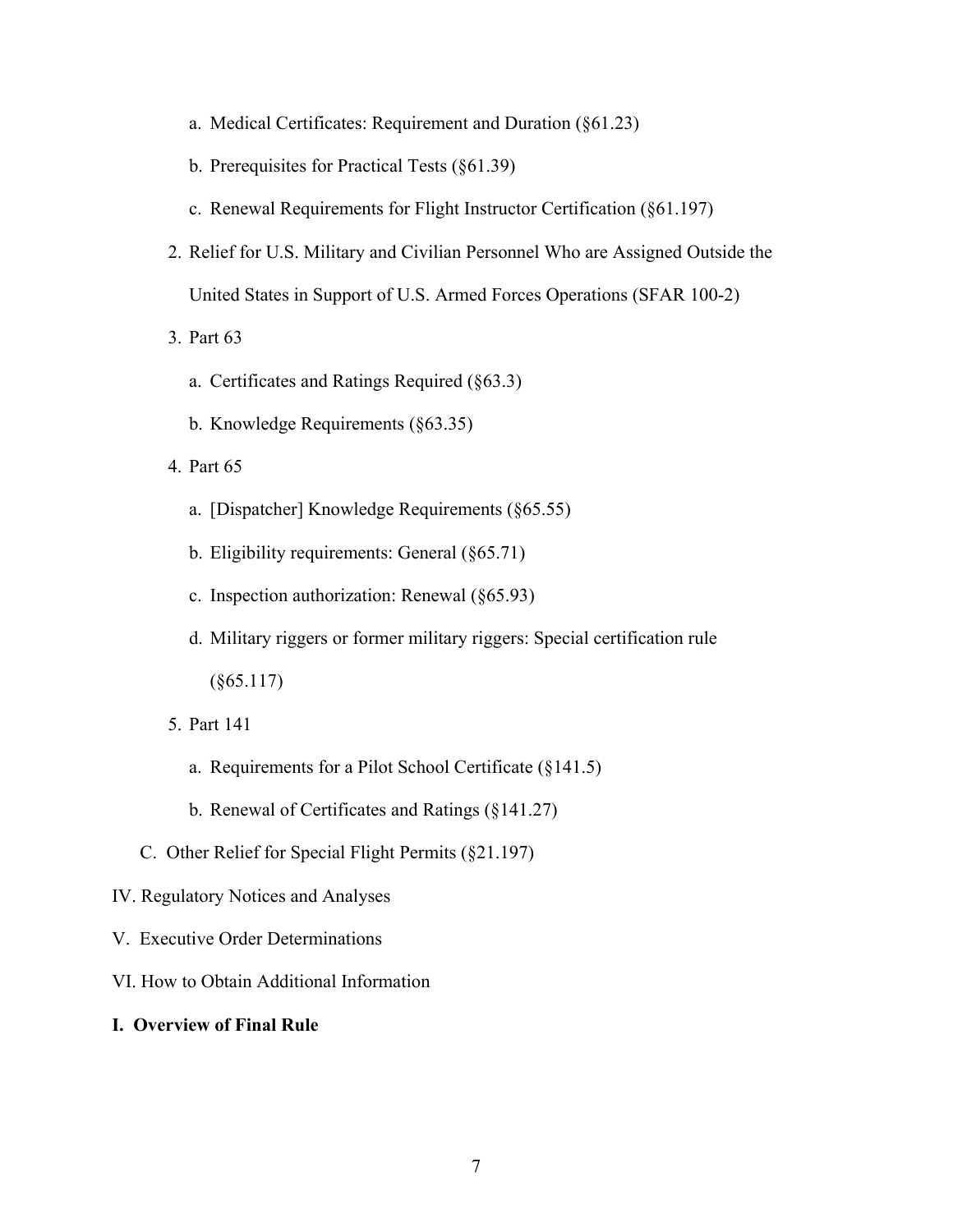The FAA's regulations contain several training, recent experience, testing, and checking requirements that persons must comply with prior to exercising their airman or crewmember privileges. The FAA's regulations also contain duration requirements, such as those pertaining to medical certificates, the validity of knowledge tests, and general procedures for completing a practical test. Additionally, the FAA prescribes renewal requirements for inspection authorization holders, flight instructors, and pilot school certificates. Because of the national social distancing guidelines to prevent the transmission of COVID-19, persons have been unable to comply with several of the FAA's requirements. As a result, "lapses" in qualifications, which occur on the last day of each month, will affect an additional cohort of regulated parties at the end of each month during which stay-at-home advisories are in place and even as routine activities begin to resume. The regulatory relief provided in this SFAR will enable the continuity of aviation operations that are critical during the COVID-19 outbreak, including operations that support essential services and flights that support response efforts. Additionally, the SFAR contains regulatory relief for persons who are unable to satisfy certain requirements, to prevent those persons from enduring unnecessary economic burdens due to circumstances related to the outbreak that are outside of their control.

The FAA's regulations also contain requirements for special flight permits. The COVID-19 public health emergency has resulted in a number of air carriers and operators needing to store aircraft long term. This SFAR provides regulatory relief to temporary overflow aircraft to be flown to a point of storage with a continuing authorization.

This SFAR is effective through March 31, 2021, which is the longest duration of relief under this rule, provided to airman who hold inspection authorizations under part 65. The FAA advises, however, that this date does not reflect the duration for every provision in the SFAR.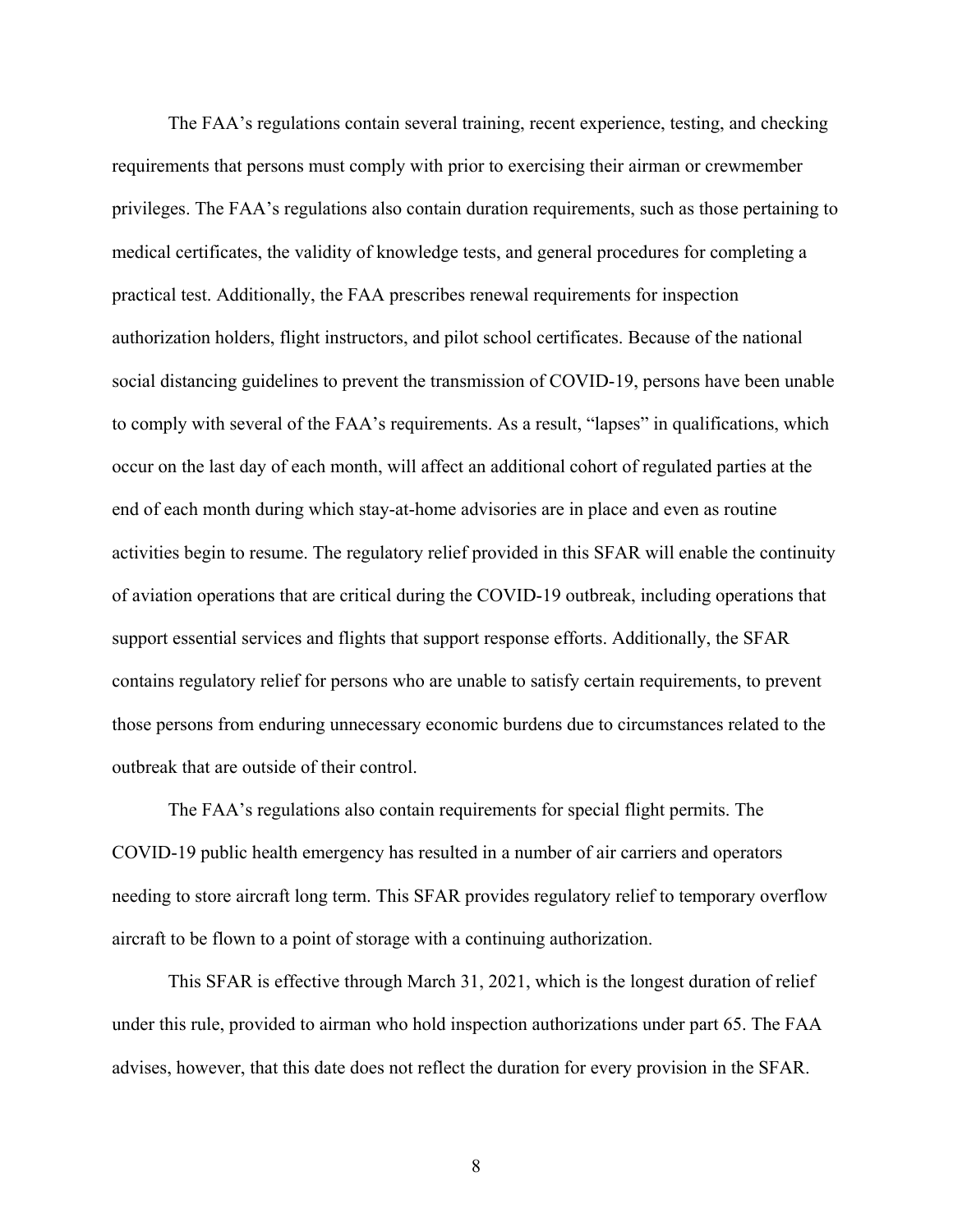Each person exercising relief provided by this SFAR should understand the conditions and duration of such relief.

### **II. Background**

Generally, the FAA issues airman certificates to individuals upon successful completion of a knowledge test and practical test. Once an airman holds a certificate, the FAA's regulations contain additional training and qualification requirements that an airman must satisfy to continue exercising the privileges of the certificate or to conduct a particular operation in a specific aircraft.

Part 61 contains various recent experience<sup>2</sup> ("recency") and recurrent training and checking requirements<sup>3</sup> that a pilot must satisfy prior to acting as pilot in command (PIC).<sup>4</sup> Several regulations require pilots to obtain proficiency checks from someone authorized by the Administrator prior to serving as PIC (or in some cases, second in command (SIC)) of an aircraft.<sup>5</sup> Part 91, subpart K and part 125 contain specific qualification requirements for crewmembers.<sup>6</sup> Part 107 contains an aeronautical knowledge recency requirement that must be met prior to operating a small unmanned aircraft system (UAS).<sup>7</sup> FAA also has recurrent training and recent experience requirements specific to the Mitsubishi MU-2B $\text{8}$  and recent experience requirements specific to the Robinson R-22/R-44.9

<sup>&</sup>lt;sup>2</sup> Recent flight experience requirements generally may be accomplished by a pilot without having on board an instructor or other person authorized by the Administrator.

<sup>&</sup>lt;sup>3</sup> Recurrent training and checking requirements generally must be accomplished with an instructor or a person authorized by the Administrator to conduct proficiency checks on board. 4

 <sup>14</sup> CFR §§61.56 and 61.57.

<sup>5</sup> 14 CFR §§61.55 and 61.58.

<sup>6</sup> 14 CFR §§91.1065, 91.1067, 91.1069, 91.1071, 91.1073, 91.1089, 91.1091, 91.1093, 91.1095, 91.1099, 91.1107, 125.285, 125.287, 125.289, 125.291, and 125.293.

<sup>7</sup> 14 CFR §107.65.

<sup>8</sup> 14 CFR §§91.1703, 91.1705, and 91.1715.

<sup>9</sup> SFAR No. 73.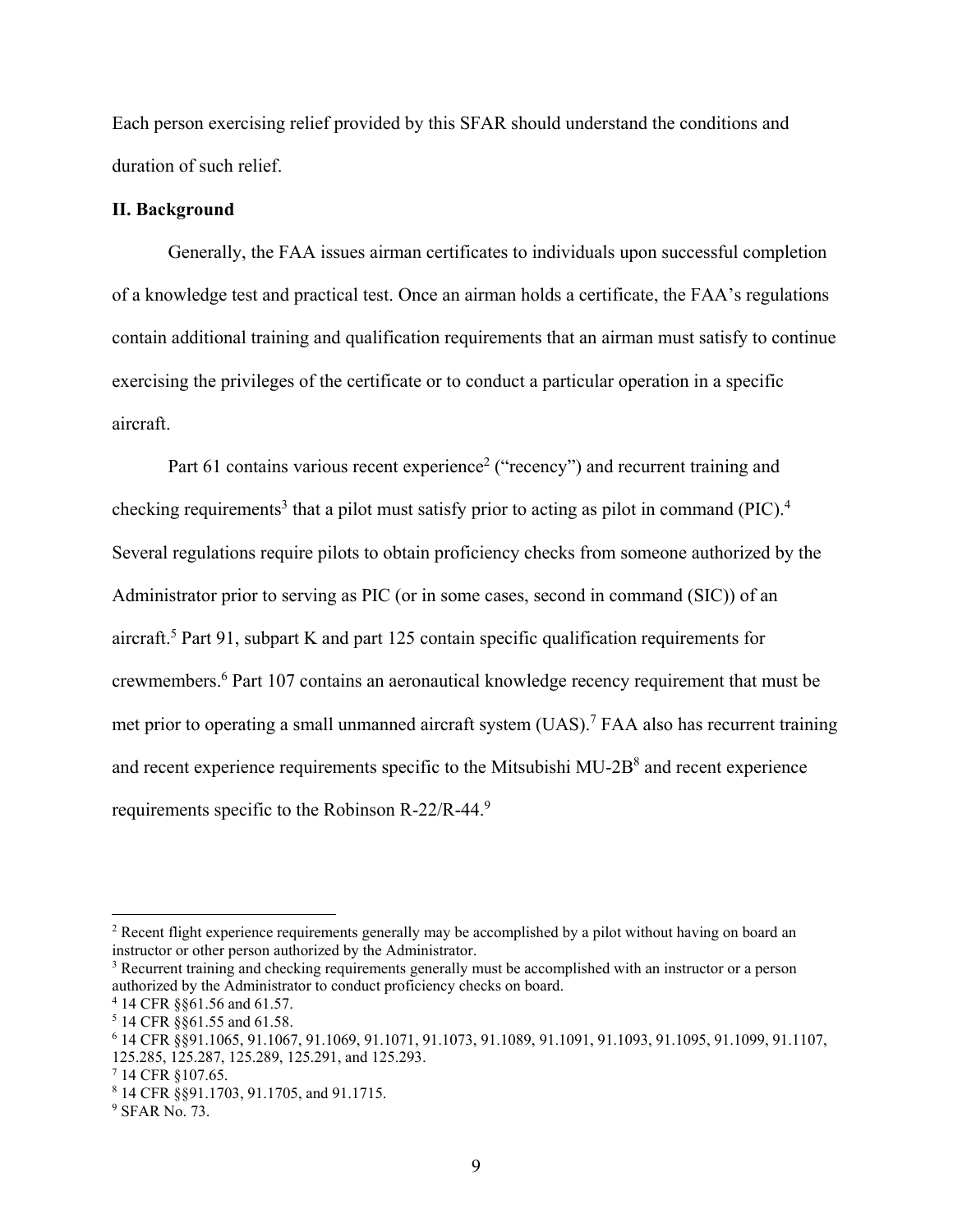In addition, the FAA prescribes several duration requirements, such as those pertaining to the validity of knowledge tests and procedures for completing practical tests.<sup>10</sup> The FAA's regulations also contain renewal requirements for persons holding flight instructor certificates issued under part 61 and for schools holding pilot school certificates and provisional pilot school certificates issued under part 141.

On January 31, 2020, the Secretary of Health and Human Services declared a public health emergency for the United States to aid in responding to COVID-19. On March 13, 2020, the President declared that the COVID-19 outbreak in the United States constitutes a national emergency. COVID-19 cases have been reported in all 50 States as well as the District of Columbia, Puerto Rico, Guam, the Northern Mariana Islands, and the U.S. Virgin Islands. On March 16, 2020, the President and the White House Coronavirus Task Force announced a program called "15 Days to Slow the Spread,"11 a nationwide effort to slow the spread of COVID-19 in the United States through the implementation of social distancing at all levels of society. On March 31, 2020, the President and the White House Coronavirus Task Force announced "30 Days to Slow the Spread," which extended the social distancing guidelines for 30 days. $^{12}$ 

The FAA has received several letters from industry associations petitioning the FAA for relief and extensions from certain requirements during the COVID-19 public health emergency.<sup>13</sup> In a letter from the Aircraft Owners and Pilots Association (AOPA), National Business Aviation Association (NBAA), General Aviation Manufacturers Association (GAMA) and Experimental

<sup>10 14</sup> CFR §§61.39 and 61.43.

<sup>&</sup>lt;sup>11</sup> The White House & Centers for Disease Control and Prevention, 15 Days to Slow the Spread (Mar. 16, 2020), available at https://www.whitehouse.gov/articles/15-days-slow-spread/.

<sup>&</sup>lt;sup>12</sup> The White House & Centers for Disease Control and Prevention, 30 Days to Slow the Spread (Mar. 31, 2020), available at https://www.whitehouse.gov/wp-content/uploads/2020/03/03.16.20\_coronavirusguidance\_8.5x11\_315PM.pdf.

 $13$  These letters are available in the rulemaking docket.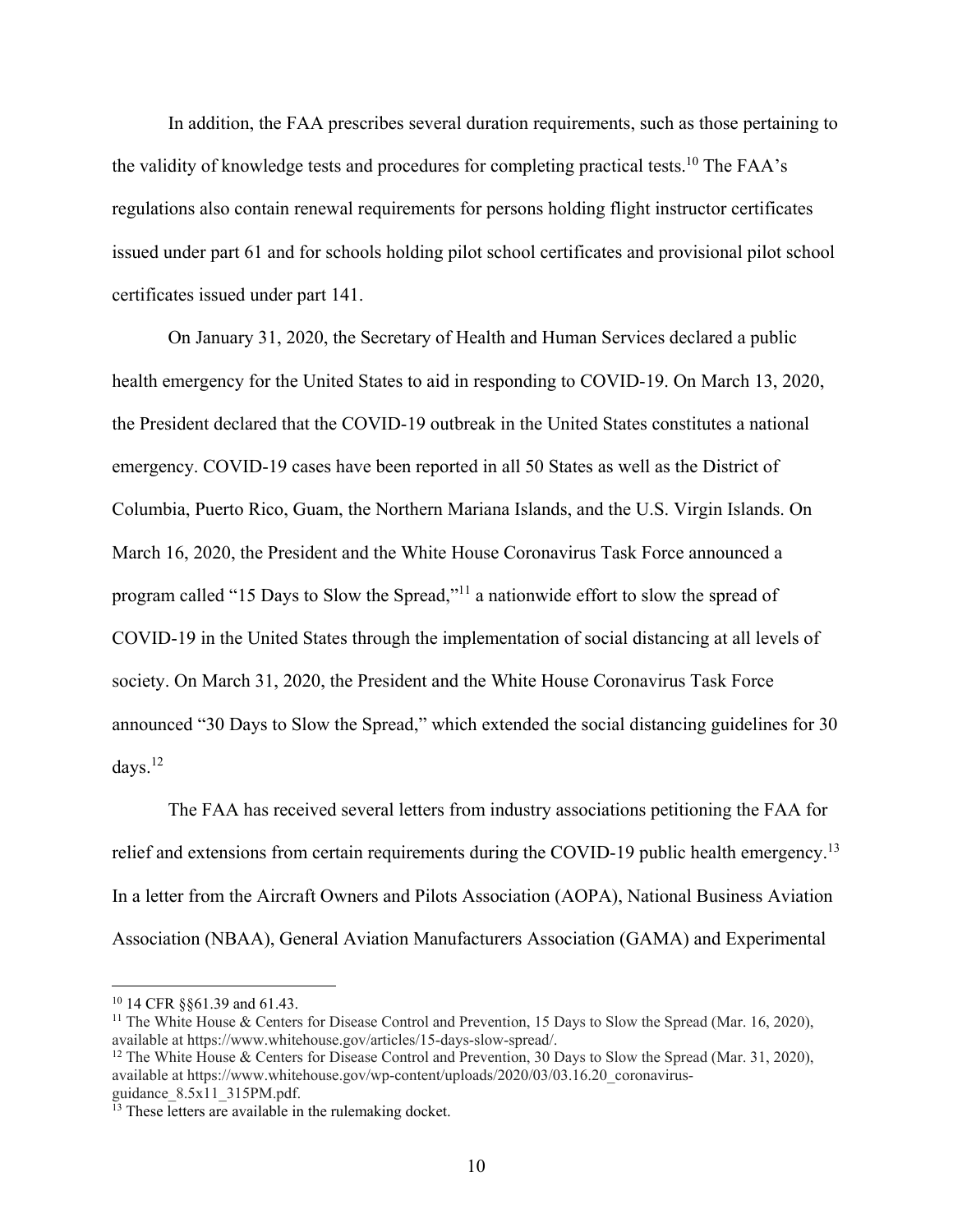Aircraft Association  $(EAA)$ ,<sup>14</sup> the associations asked the FAA to provide the maximum amount of flexibility within its authority by granting exemptions or relief from certain regulatory requirements applicable to general aviation pilots.<sup>15</sup>

In another letter,<sup>16</sup> NBAA noted that private and recreational aircraft are used by businesses around the country to provide essential support.<sup>17</sup> NBAA provided examples of critical operations that included medical equipment manufacturers' transportation of equipment, the use small aircraft to observe the condition of power lines and pipelines, and the performance of aerial operations to sustain agriculture during planting season. NBAA cited a February PricewaterhouseCoopers LLP study that concluded general aviation contributes 1.1 million jobs and \$247 billion in economic activity to the U.S. economy. NBAA emphasized that it is imperative to ensure continuity of these operations as our Nation recovers from the COVID-19 emergency.<sup>18</sup>

In another letter, several industry associations<sup>19</sup> sought broad relief on behalf of the general aviation industry.20 The associations recognized the FAA's efforts aimed at air carrier operations, training centers, pilot schools, manufacturers, and maintenance providers to sustain operations through exemptions and deviations from regulations and policies. The associations

<sup>&</sup>lt;sup>14</sup> Letter from AOPA, NBAA, GAMA and EAA, to Honorable Steve Dickson, Administrator, FAA (March 20, 2020) (available in the rulemaking docket).

 $15$  For a complete list of the relief requested, please see the associations' letter, which is posted in the rulemaking docket.

<sup>&</sup>lt;sup>16</sup> Letter from Brian Koester, Director of Flight Operations and Regulations, NBAA, to Mr. Bruce DeCleene, Flight Standards Service, FAA (March 31, 2020) (available in the rulemaking docket).<br><sup>17</sup> https://www.cisa.gov/transportation-systems-sector.

<sup>&</sup>lt;sup>18</sup> NBAA expressly sought relief for part 91 (including part 91, subpart K) and part 125 operators who are unable to comply with the PIC proficiency check requirements of §61.58 during the public health emergency.

<sup>&</sup>lt;sup>19</sup> This letter was signed by the Aircraft Owners and Pilots Association, Air Medical Operators Association, Experimental Aircraft Association, General Aviation Manufacturers Association, Helicopter Association International, National Agricultural Aviation Association, National Air Transportation Association, and National Business Aviation Association.

<sup>&</sup>lt;sup>20</sup> Joint industry letter to Mr. Ali Bahrami, Associate Administrator for Aviation Safety, FAA (April 1, 2020) (available in the rulemaking docket).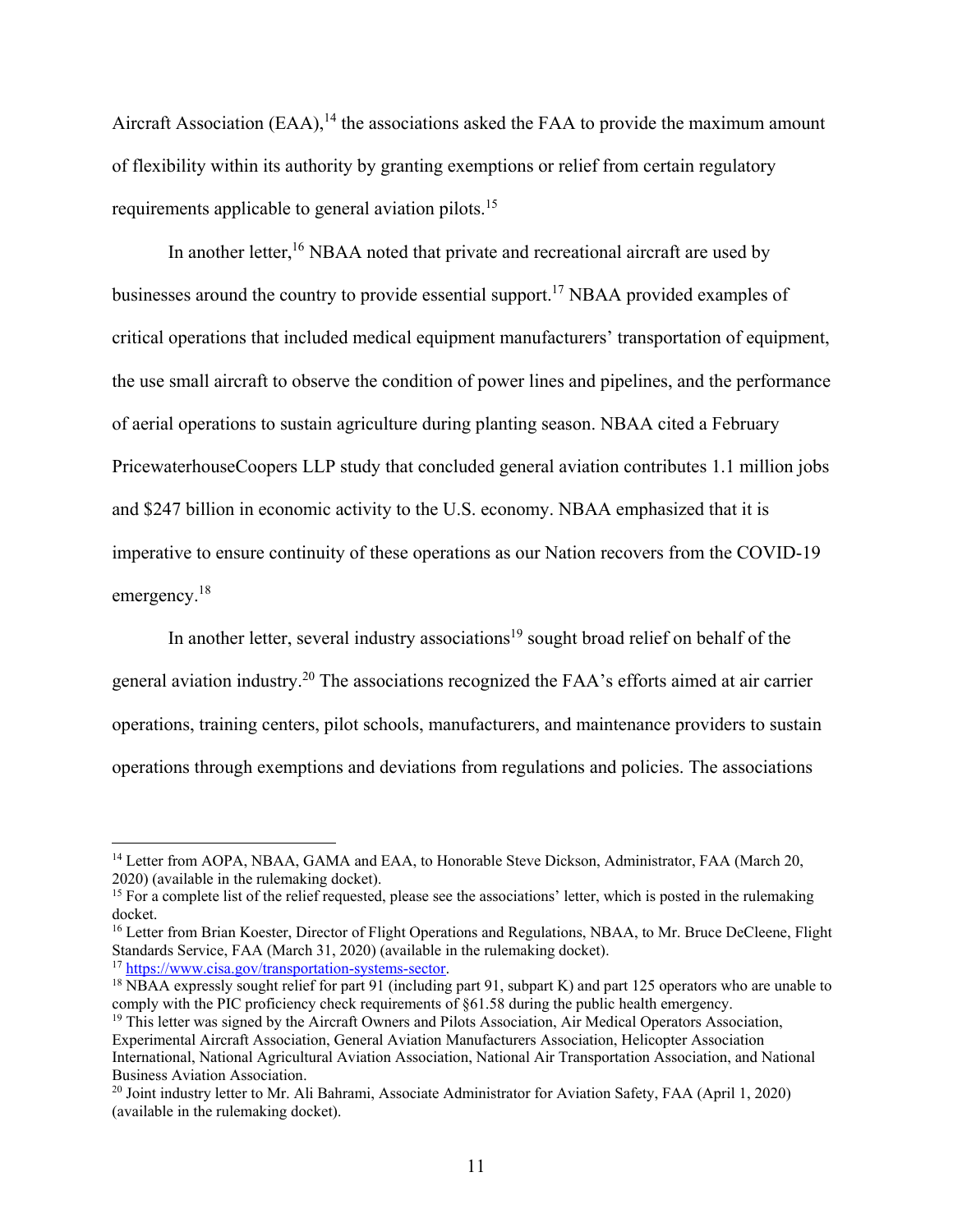emphasized, however, that the general aviation industry also needs relief to ensure the continuity of operations and commerce during the COVID-19 public health emergency.<sup>21</sup> The associations noted that, internationally, other civil aviation authorities have already provided exemptions to both commercial and noncommercial operators.<sup>22</sup>

The industry associations also explained how various general aviation operations can be critical to the Nation and can play a crucial role in the U.S. and worldwide economy. For example, they noted that general aviation directly connects more than 5,000 public airports compared to the 500 airports used by scheduled airlines. Additionally, the associations stressed the importance of general aviation operations for lifesaving air medical missions, the movement of essential personnel and medical equipment, aerial applications for crops, forestry treatments, firefighting, and eradication of mosquitoes and other disease-carrying pests. The associations further emphasized the importance of rotorcraft operations due to the vertical lift capability, which expands the range of locations at which operations can take place to support the movement of people, supplies, and critical services. The associations also noted that rotorcraft support operations of a wide range of public safety service providers, including law enforcement, firefighting, and search and rescue.

### **III. Discussion of Final Rule**

 $\overline{a}$ 

Without the relief provided in this SFAR, certain persons are at risk of ceasing operations due to their inability to satisfy training and qualification requirements due to disruptions caused by the COVID-19 outbreak. Airmen have experienced difficulty complying with certain training,

 $21$  The associations sought extensions from the timelines set forth in several regulations including, but not limited to, part 61 currency requirements, flight instructor renewal requirements, expiration of knowledge tests, and duration requirements for completing practical tests.<br><sup>22</sup> The letter cited to relief provided by civil aviation authorities of Brazil, the European Union, Italy, and the United

Kingdom. The letter as posted in the rulemaking docket contains links to access the documents issued by these foreign civil aviation authorities.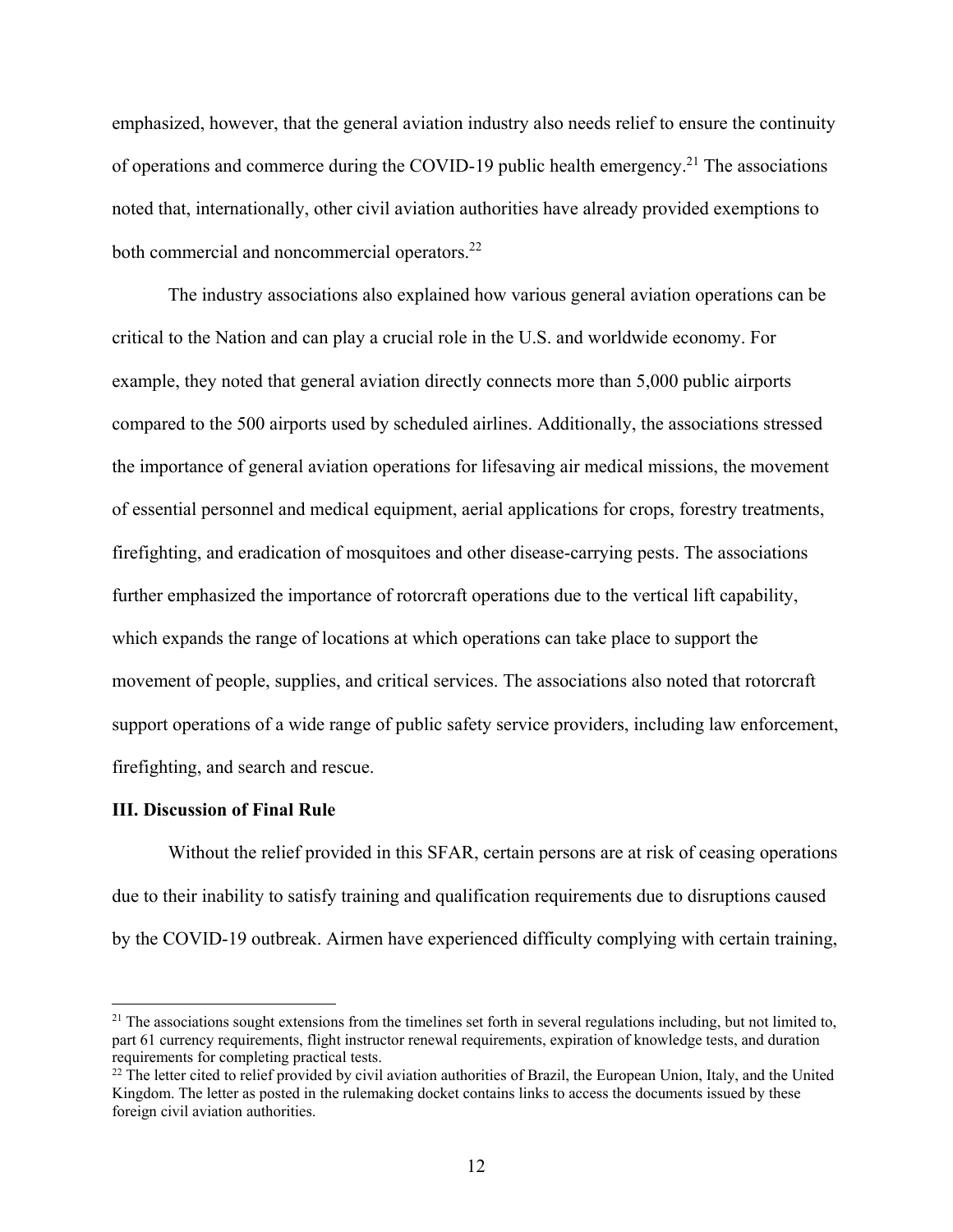recency, checking, testing, duration, and renewal requirements as a result of stay-at-home advisories and social distancing implemented to slow the spread of the virus. To comply with many of these requirements, an airman would have been required to be in close proximity to another individual, often in a small, confined space such as the flight deck of an aircraft or inside a simulator. As such, the airman would have had to increase the risk of transmission of the virus.

Even as routine activity begins to resume, the disruption caused by such public health measures has impeded and will continue to impede training and qualification activities in the near-term, resulting in airmen qualifications lapsing either because persons cannot access training facilities or FAA inspectors are unavailable to conduct required tests, checks, or observations. Furthermore, classroom-training environments, such as those provided by part 141 pilot schools, may continue to introduce personnel to unnecessary risks of exposure. To enable the continuity of aviation operations that are critical to the Nation, the FAA finds it necessary to provide short-term relief from certain training, qualification, duration, and renewal requirements. Because this SFAR addresses multiple regulations from several parts of the Federal Aviation Regulations, the FAA has provided the necessary background information in the relevant sections of the Discussion of the Final Rule. The FAA emphasizes that, apart from the limited relief granted in this SFAR, individuals must continue to comply with all applicable FAA regulations.23

Each of the following sections explains the relief being granted, the airmen or air agencies eligible for the relief, and the mitigations the FAA finds necessary to ensure aviation

<sup>&</sup>lt;sup>23</sup> The FAA notes, in particular, that  $\S61.51(a)$  requires an individual to log training and aeronautical experience used to meet the requirements for a certificate, rating, or flight review and aeronautical experience required for meeting the recent flight experience requirements of part 61. Likewise, §61.51(i) requires a person to present their pilot certificate, medical certificate, logbook, or any other record required by part 61 for inspection upon a reasonable request by (i) the Administrator; (ii) an authorized representative from the National Transportation Safety Board; or (iii) any Federal, State, or local law enforcement officer.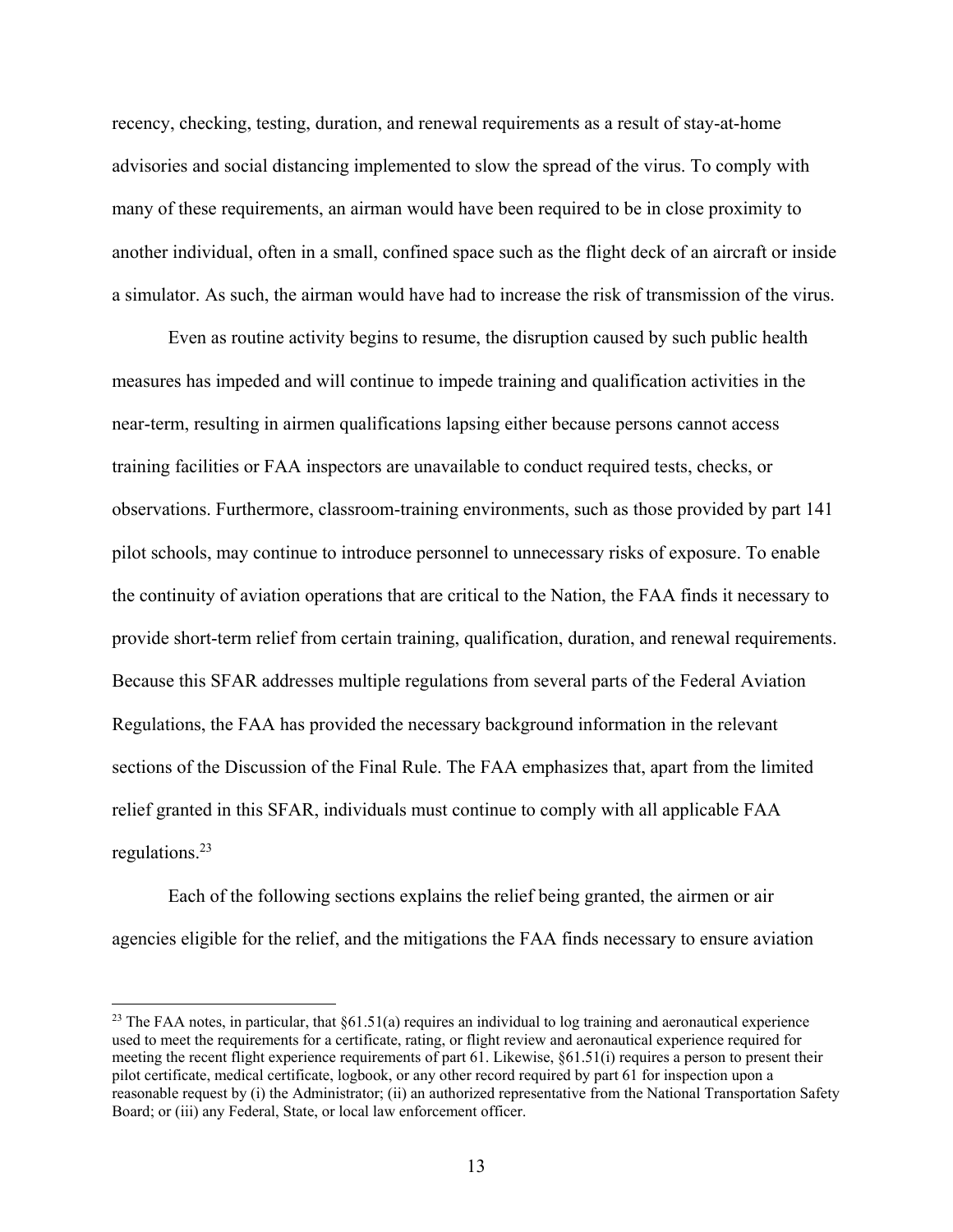safety is maintained.<sup>24</sup> The temporary relief provided here reflects and is limited to the extraordinary circumstances of the COVID-19 outbreak.

#### A. Relief from Certain Training, Recency, Testing and Checking Requirements

As noted in the letters from industry, general aviation operators and crewmembers can be a key part of the U.S. infrastructure. The support that general aviation provides is particularly critical at this time given the unprecedented disruption caused by the public health emergency. Because public health measures requiring or recommending people to stay at home resulted in the inability of airmen to complete certain regulatory requirements and such disruptions are likely to continue in the short-term as routine activities begin to resume, the FAA finds temporary relief from some requirements is warranted to maintain critical operations and reduce burdens on airmen.

Relief granted in this section to certain eligible pilots and crewmembers applies only to persons conducting specific operations for which the FAA has determined relief is appropriate.

The relief applies to any operation that requires the pilot to hold at least a commercial pilot certificate. This provision will support the continuity of essential commercial operations, which include aerial observation of critical infrastructure, aerial applications (e.g., crops), and private carriage of medical supplies and equipment, which are conducted under part 91, subpart K, and parts 125, 133, and 137.<sup>25</sup>

 $^{24}$  As explained further in Section IV.F of this SFAR (International Compatibility), certain relief provided in this SFAR does not conform with the International Civil Aviation Organization (ICAO) Standards and Recommended Practices (SARPs). Certificate holders or operators may dispatch or release flights and pilots and crewmembers may operate outside of the United States under this SFAR, unless otherwise prohibited by a foreign country. For international operations where pilots and crewmembers will exercise the relief identified here, anyone exercising this relief must have access to the SFAR when outside the United States and present a copy of this SFAR for inspection upon request by a foreign civil aviation authority.

 $25$  In accordance with §137.19, a private operator pilot that holds a private pilot certificate is also eligible for relief.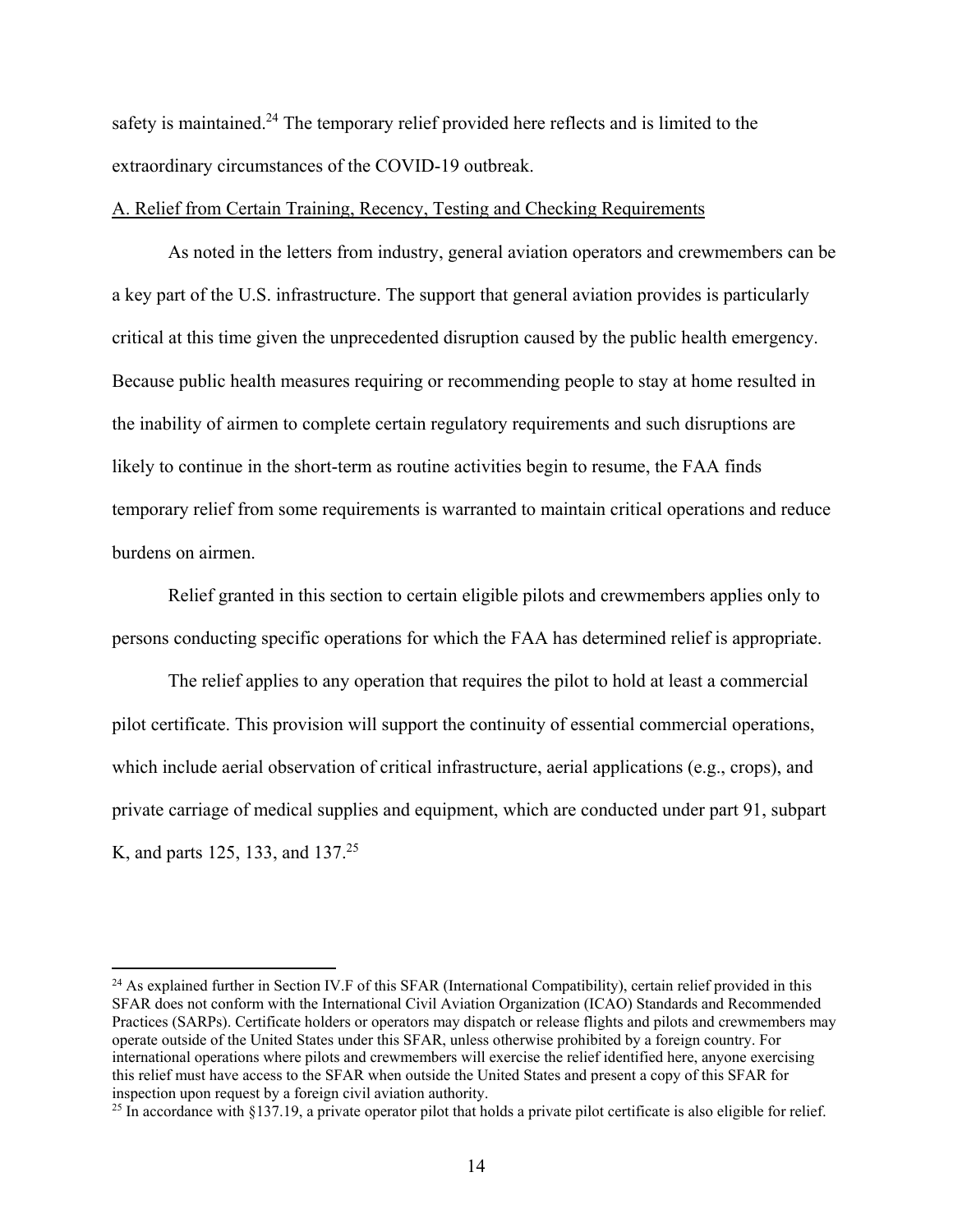Additionally, this relief applies to some operations conducted by pilots exercising private pilot privileges, provided the pilot has at least 500 hours of total time as a pilot of which 400 hours is as PIC and 50 of the PIC hours were accrued in the last 12 calendar months. The kinds of operations permitted are those that are:

• incidental to business or employment,

<u>.</u>

- in support of family medical needs or to transport essential goods for personal use,
- necessary to fly an aircraft to a location in order to meet a requirement of this chapter, or
- a flight to transport essential goods and/or medical supplies to support public health needs.

This SFAR also extends to pilots conducting charitable medical flights for a volunteer pilot organization pursuant to an exemption issued under part 11, provided the pilots continue to comply with the conditions and limitations of the exemption. For flights conducted by private pilots under this relief, no one may be carried on the aircraft unless that person is essential to the purpose of the flight, such as when transporting doctors for the purpose of providing medical care. This relief does not permit private pilots to conduct these operations for compensation or hire unless permitted under the exception in  $\S 61.113(b)$ , (d), (e), or (h), or by exemption.<sup>26</sup>

This relief also extends to flight attendant crewmembers, check pilots, and flight instructors under part 91, subpart K, and part 125. Finally, this relief applies to operations conducted under part 107 of this chapter by a person who holds a remote pilot certificate issued

<sup>&</sup>lt;sup>26</sup> The FAA has consistently construed compensation under  $\S61.113(a)$  broadly. Compensation does not require a profit, profit motive, or the actual payment of funds. Rather, compensation is the receipt of anything of value, including the reimbursement of expenses. For additional discussion, the FAA has issued legal interpretations with respect to what constitutes compensation. Furthermore, nothing in this SFAR relieves a person from the requirement to hold a part 119 certificate if applicable FAA regulations require a part 119 certificate. See generally FAA Advisory Circular 120-12A (Apr. 24, 1986) and FAA Advisory Circular 61-142 (Feb. 25, 2020).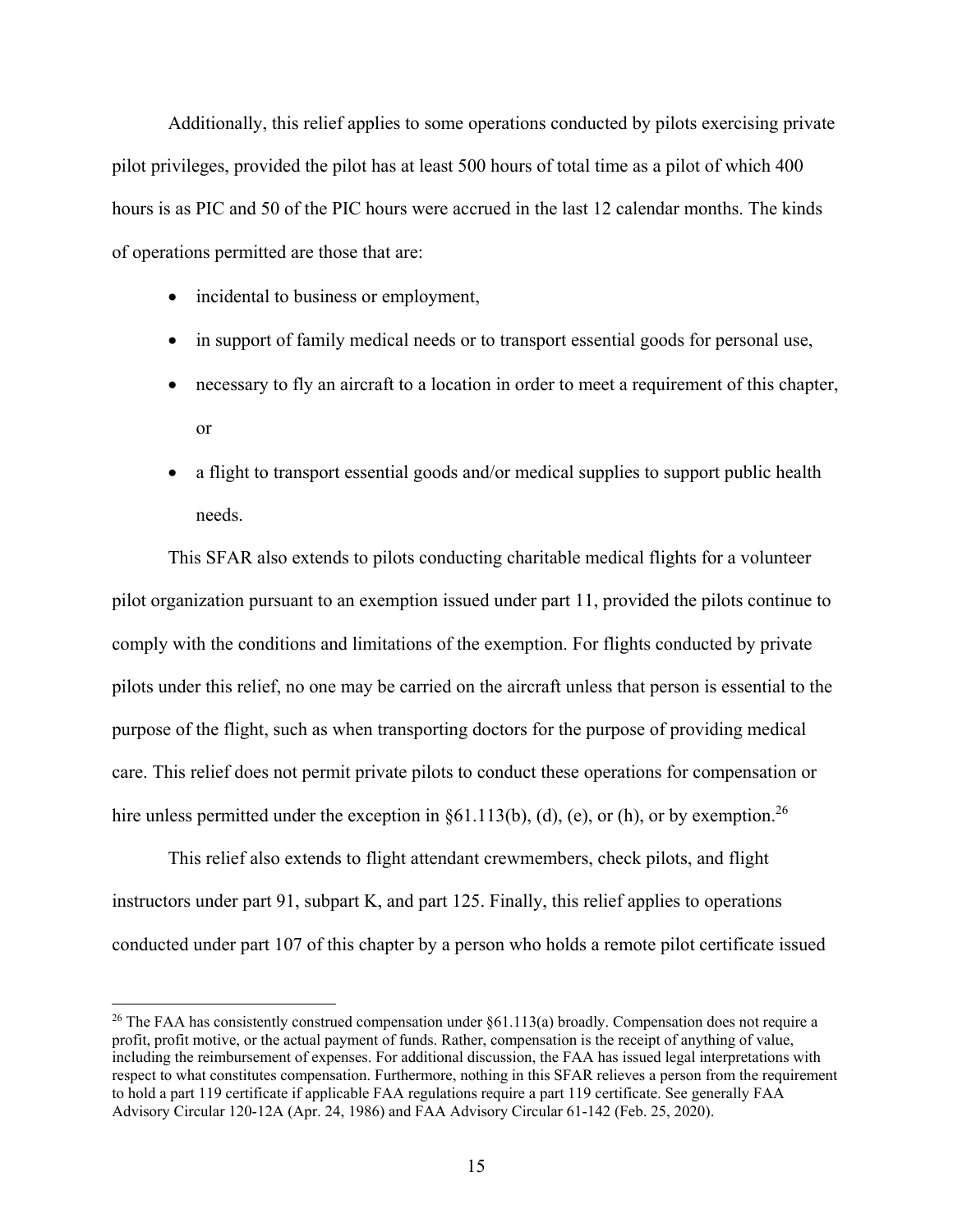under part 107 of this chapter. Pilots exercising commercial pilot privileges have at least 190 hours of flight time as a pilot and have been tested to a higher standard than private pilots. The eligibility requirements for private pilots are consistent with conditions and limitations imposed on private pilots conducting charitable flights under a part 11 exemption.

This SFAR addresses crewmember qualifications that have already lapsed as well as those that may lapse in the next few months, provided the crewmember is eligible for the relief and satisfies the safety mitigations before exercising their privileges. The eligibility requirements and mitigations are discussed more fully in each subsection.

## *1. Part 61*

 $\overline{a}$ 

Part 61 prescribes the requirements for pilot, flight instructor, and ground instructor certification, which include training, recency, testing, and checking requirements. The FAA is providing relief for second-in-command (SIC) qualifications, pilot flight reviews, specific recency of experience requirements, and the PIC proficiency check for pilots that operate aircraft that require more than one pilot flight crewmember or are turbojet-powered. The specific relief is described in paragraphs A.1.a. through A.1.d.

# a. Second-in-Command Qualifications (§61.55)

Section 61.55(b) states that no person may serve as SIC of an aircraft certificated for more than one required pilot flight crewmember or in operations requiring a SIC unless that person has, within the previous 12 calendar months, become familiar with certain information specific to the type of aircraft and performed and logged pilot time in the type of aircraft or in a flight simulator that represents the type of aircraft.<sup>27</sup> Although paragraph (c) provides SICs a

<sup>&</sup>lt;sup>27</sup> Section 61.55(b)(1)(i) specifies SICs must become familiar with operational procedures applicable to the powerplant, equipment, and systems; performance specifications and limitations; normal, abnormal, and emergency operating procedures; flight manual; and placards and markings. As prescribed in (b)(2), the SIC must also log pilot time and perform at least three takeoffs and three landings to a full stop as the sole manipulator of the flight controls;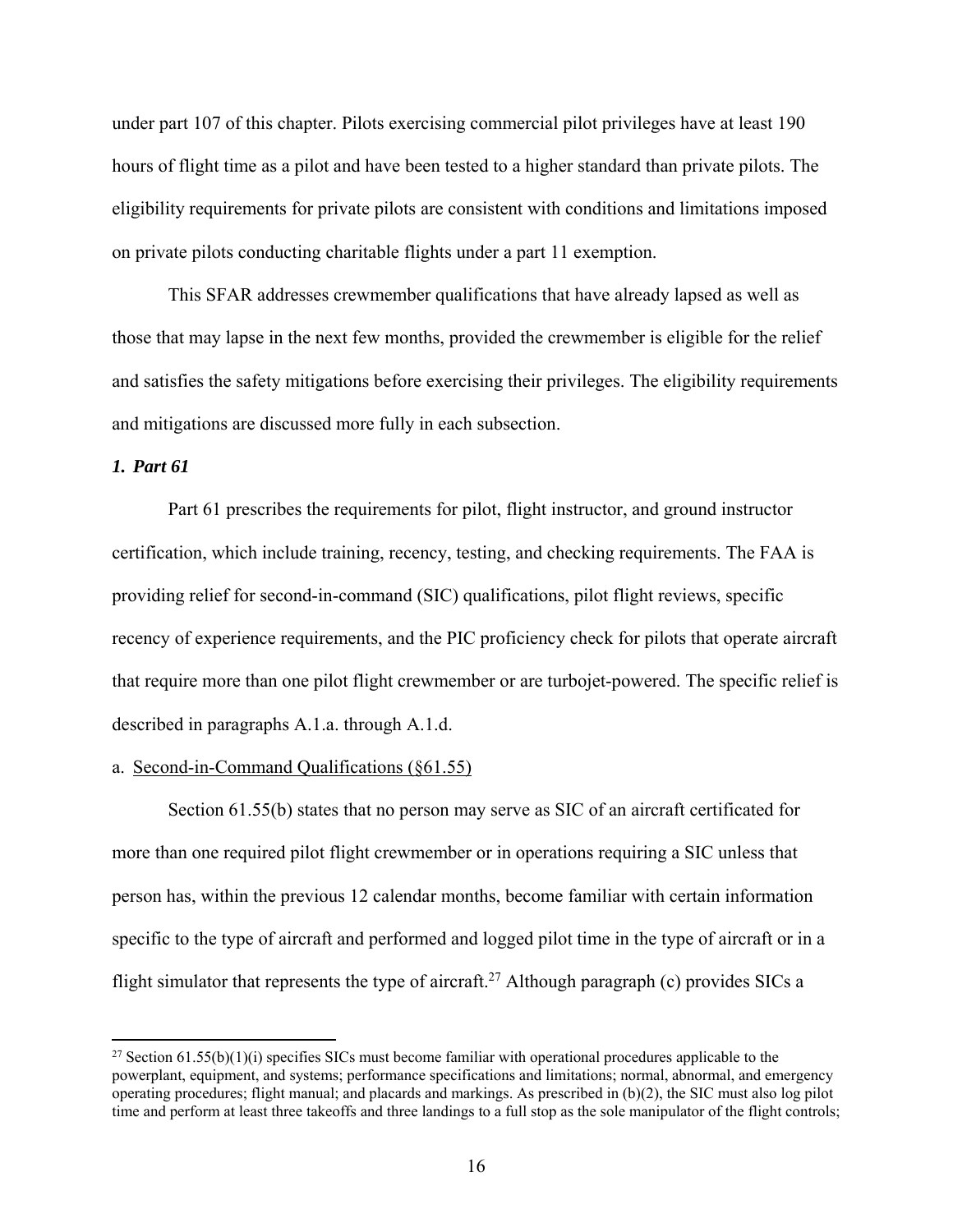grace month<sup>28</sup> for accomplishing this recency requirement, the public health emergency is creating challenges for accomplishing this requirement even within that additional timeframe.

As a result, the FAA finds, under the extraordinary circumstances of the COVID-19 outbreak, that allowing eligible SICs two additional grace months for completing the requirements of §61.55(b) would not present additional risk to aviation safety that cannot be mitigated, as explained in the next paragraph. The additional grace months are available to pilots whose base month falls in March, April, May, or June 2020. The "base month" is the month in which training is due. The "grace months" are the months after the month in which training is due, during which the pilot is still eligible to maintain recency. Under this SFAR, pilots will have a total of three grace months after the base month to accomplish the requirements of  $§61.55(b).^{29}$ If these requirements are completed during the grace period, they will be considered to have been completed during the base month.

To attain the two additional grace months, eligible pilots must complete the following requirements prior to serving as an SIC: (1) review the information for the specific type of aircraft for which they are seeking SIC privileges as prescribed in  $\S61.55(b)(1)(i)-(v)$ ; and (2) have logged at least three takeoffs and landings to a full stop as the sole manipulator of the flight controls of the aircraft they will serve as an SIC in within the 180 days prior to serving as an SIC in that aircraft.

#### b. Flight Review (§61.56)

engine-out procedures and maneuvering with an engine out while executing the duties of pilot in command; and receive crew resource management training.

 $28$  The "grace month" is the month after the month in which training is due.

<sup>&</sup>lt;sup>29</sup> The three grace months consist of the grace month provided in  $§61.55(c)$  and the two additional grace months provided by this SFAR.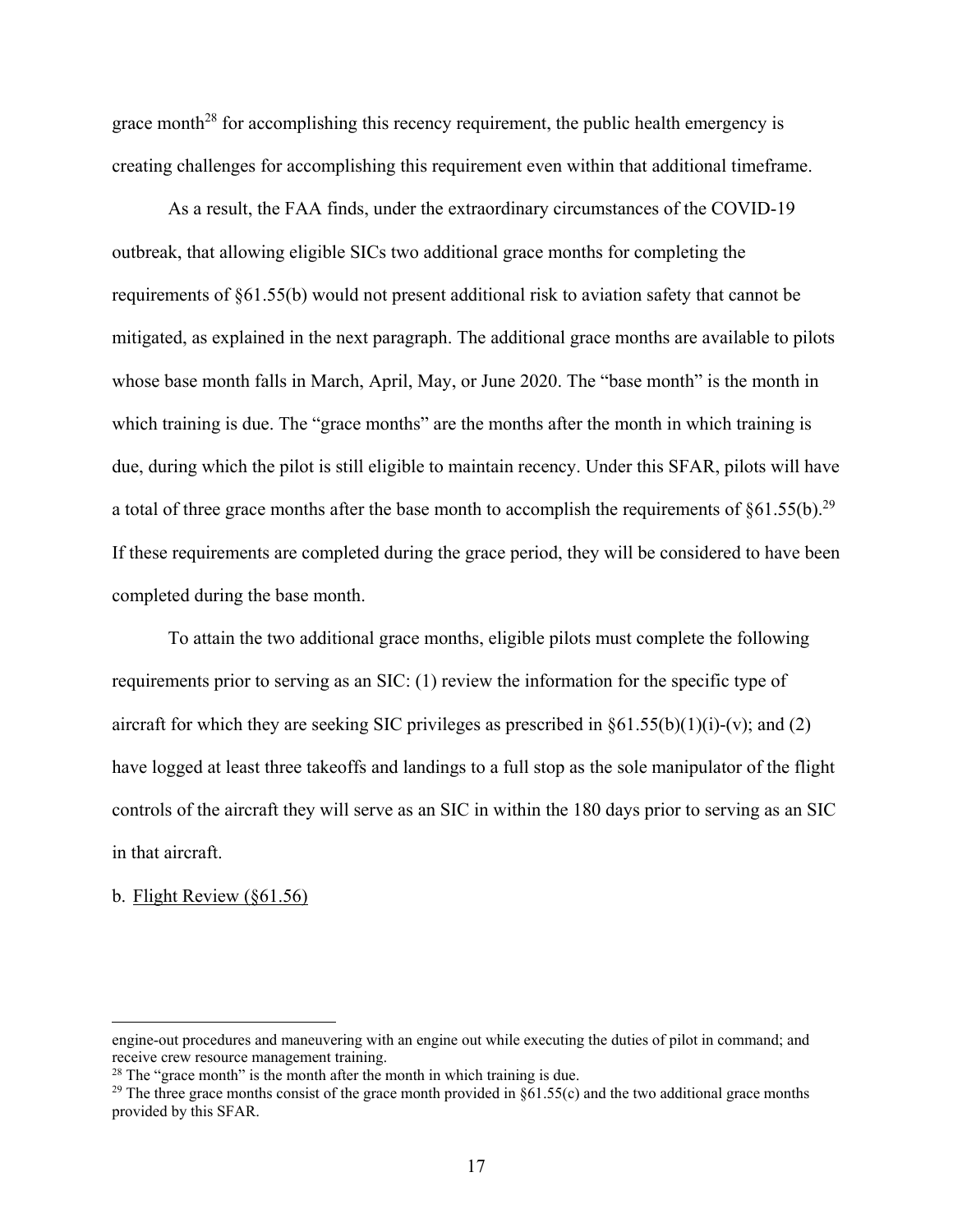Section 61.56(c) states that no person may act as PIC of an aircraft, unless since the beginning of the 24th calendar month before the month in which that person acts as PIC, that person has accomplished a flight review in an aircraft for which that person is rated and the person's logbook has been endorsed for that review by an authorized instructor certifying the review was satisfactorily completed.<sup>30</sup>

The FAA finds, under the extraordinary circumstances of the COVID-19 outbreak, that extending the 24 calendar month requirement of §61.56(c) by up to three calendar months will not adversely affect safety, provided the extension applies to active pilots and certain risk mitigations are met. The three calendar month extension applies to pilots who were current to act as PIC of an aircraft in March 2020 and whose flight review was due in March 2020 through June 2020. To mitigate any safety risk, the pilot must have logged at least 10 hours of PIC time within the twelve calendar months preceding the month the flight review was due. This flight time must be obtained in an aircraft for which that pilot is rated.<sup>31</sup> In addition, eligible pilots will need to complete FAA Safety Team online courses totaling at least three WINGS credits.32 The courses must have been completed in January 2020 or later to meet this requirement.Completion of the safety courses demonstrates continued learning and pilot professional development.

## c. Recent Flight Experience: Pilot in Command (§61.57)

 $\overline{a}$ 

Section 61.57 contains the recent flight experience requirements to serve as a PIC in an aircraft under various conditions. These conditions include the recency requirements for carrying

 $30$  Section 61.56(a) requires the flight review to consist of a minimum of 1 hour of flight training and 1 hour of ground training.

<sup>&</sup>lt;sup>31</sup> The FAA notes that requiring the flight time to be completed in an aircraft for which the pilot is rated is consistent with the requirement in §61.56 for the flight review to be accomplished in an aircraft for which the pilot is rated.  $32$  The WINGS – Pilot Proficiency Program was developed to address accident causal factors in general aviation by promoting continuous learning and training through online courses, seminars, and other events along with opportunities to fly with an instructor. The FAA and third-party vendors offer courses, many of which are free, for credit. Eligible WINGS courses for pilots can be found on the FAA Safety Team website at www.faasafety.gov. The credit assigned to each course is listed in the catalog of available courses.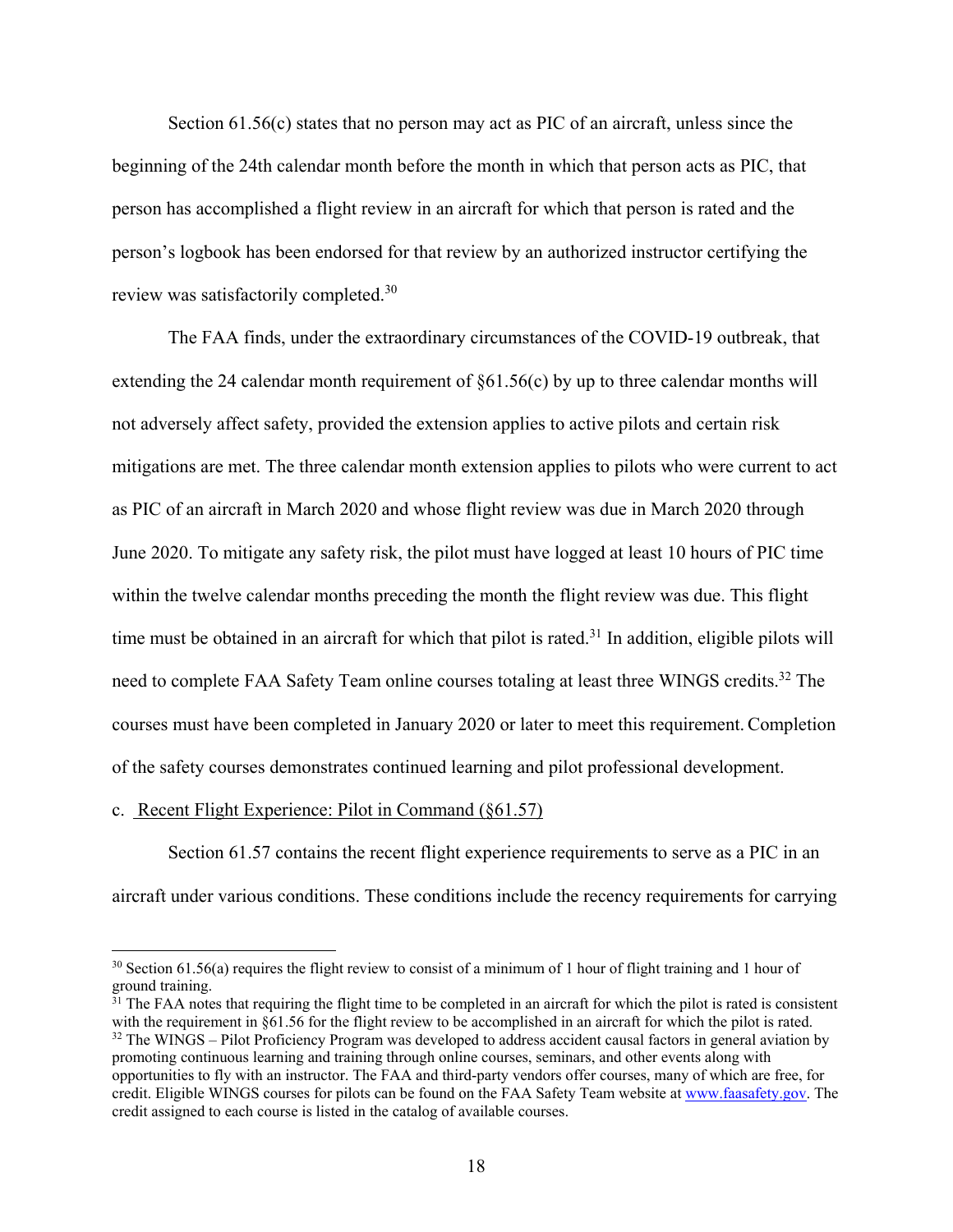passengers during day and night operations and operations under instrument flight rules (IFR). After reviewing the recent flight experience requirements of this section, the FAA has determined that only relief for instrument recency is warranted.

Section 61.57(c) specifies the requirements to serve as a PIC under IFR or weather conditions less than the minimums prescribed for visual flight rules (VFR). To be current under  $§61.57(c),$ <sup>33</sup> a pilot must have performed and logged, within the six calendar months preceding the month of the flight, six instrument approaches, holding procedures and tasks, and intercepting and tracking courses through the use of navigational electronic systems. This experience can be performed in actual weather conditions or under simulated conditions using a view-limiting device in an airplane, powered-lift, helicopter, or airship, as appropriate, or in a full flight simulator (FFS), flight training device (FTD), or aviation training device (ATD) if the device represents the category of aircraft for the instrument rating privileges to be maintained.<sup>34</sup>

If a pilot is unable to establish instrument recency in accordance with  $§61.57(c)$ , paragraph (d) prescribes how a pilot may reestablish instrument recency. If a pilot does not have the required approaches, holding, and intercepting and tracking courses in the preceding six calendar months, the pilot has an additional six calendar months to obtain the required experience by flying with a view-limiting device and a safety pilot<sup>35</sup> or using a training device. During this period, the pilot may not serve as the PIC under IFR or weather conditions less than the minimums prescribed for VFR. If the pilot fails to meet the instrument experience

<sup>&</sup>lt;sup>33</sup> Section 61.57(c)(1) contains the requirements for maintaining instrument experience in an airplane, powered-lift, helicopter, or airship. Section 61.57(c)(3) contains the requirements for maintaining instrument experience in a glider.

 $34$  Section 61.57(c)(2) further allows the person to complete the instrument experience required by paragraph (c)(1) in any combination of aircraft, FFS, FTD, or ATD.

 $35$  A safety pilot is a person who occupies a control seat in an aircraft and maintains a visual watch when the pilot manipulating the flight controls of the aircraft is using a view-limiting device to simulate flight by reference to instruments. 14 CFR §91.109(c).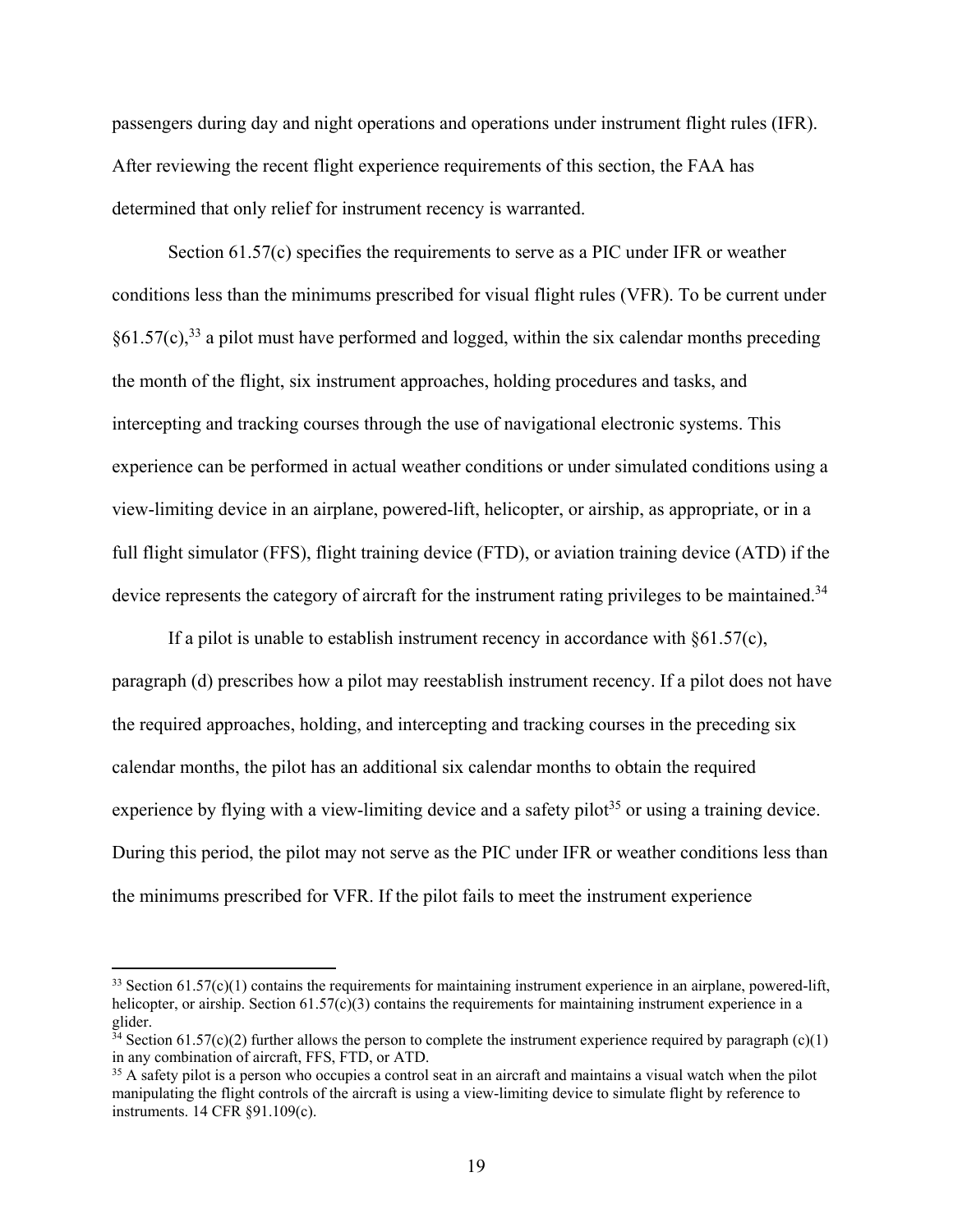requirements for more than six calendar months, the pilot must complete an instrument proficiency check administered by an authorized instructor, company check pilot, designated pilot examiner, or person approved by the Administrator.<sup>36</sup>

The FAA finds, under the extraordinary circumstances of the COVID-19 outbreak, that relief for instrument recency is appropriate under certain conditions. The FAA is extending the six calendar month requirement of  $\S61.57(c)(1)$  by an additional three calendar months. This will enable a pilot to continue exercising instrument privileges, provided the pilot has performed the required tasks within the nine calendar months preceding the month of the flight, instead of the preceding six calendar months.

To be eligible for the relief, a pilot will need to have some recent experience in instrument flight. More specifically, the FAA is requiring that the pilot have logged, in the preceding six calendar months, three instrument approaches in actual weather conditions, or under simulated conditions using a view-limiting device. Eligible pilots may exercise the relief in this SFAR through June 30, 2020. After that date, a pilot must be current in accordance with  $§61.57(c)$ . If the pilot does not meet the instrument experience requirements before June 30, 2020, the pilot retains the ability to reestablish recency in accordance with §61.57(d). However, the pilot will no longer have six months to reestablish instrument recency. Instead, the number of months available for a pilot to attain the instrument experience prior to requiring completion of the instrument proficiency check will depend on when the person last established instrument recency in accordance with  $\S61.57(c).^{37}$ 

 $36$  Section 61.57(d)(3) contains the list of persons who may administer an instrument proficiency check. <sup>37</sup> For example, if the pilot performed and logged the tasks required by  $\S61.57(c)(1)$  in October 2019, that pilot may continue exercising instrument privileges under this SFAR after April 2020, provided the pilot meets the qualification requirements. This SFAR would allow that pilot to continue acting as PIC under IFR or in weather conditions less than the minimums prescribed for VFR until June 30, 2020. After June 30, 2020, that pilot would be required to comply with §61.57(c). As previously mentioned, §61.57(d) gives a pilot who has failed to meet the instrument experience requirements of paragraph (c) a grace period of six calendar months to reestablish instrument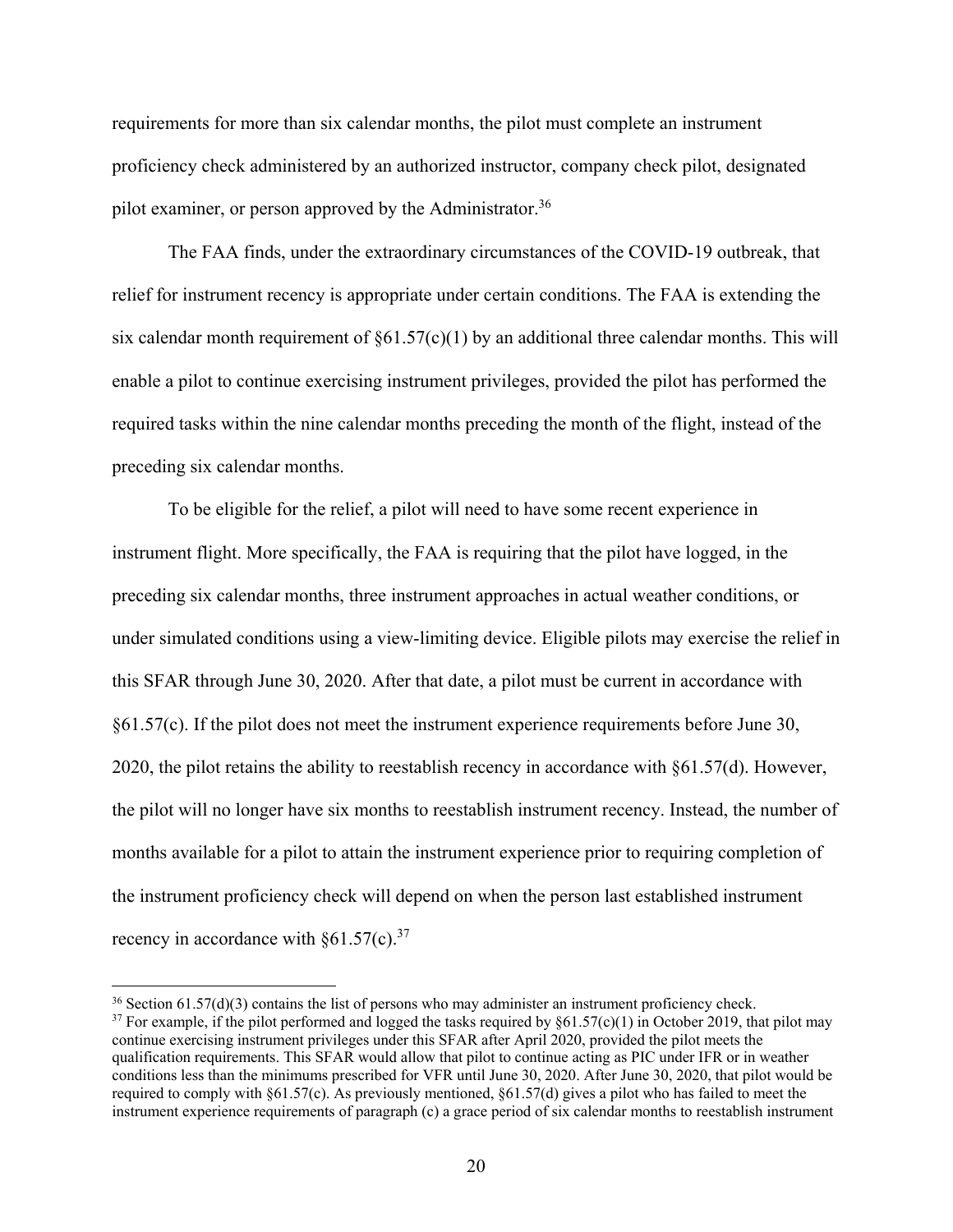# d. Pilot-in-Command Proficiency Check: Operation of an Aircraft That Requires More Than One Pilot Flight Crewmember or Is Turbojet-Powered (§61.58)

Section 61.58 requires a PIC proficiency check for those pilots that fly an aircraft that requires more than one pilot flight crewmember or is turbojet-powered. Paragraph (a)(1) requires a pilot to complete a PIC proficiency check within the preceding twelve calendar months in an aircraft that is type certificated for more than one required pilot flight crewmember or is turbojetpowered. In addition, paragraph  $(a)(2)$  requires a pilot to accomplish, within the preceding 24 calendar months, a PIC proficiency check in the particular type of aircraft in which that person will serve as PIC that is type-certificated for more than one required pilot flight crewmember or is turbojet-powered.<sup>38</sup> Paragraph (i) establishes a grace month for completing the PIC proficiency check. Specifically, it allows the check to be completed in the month prior to or the month after the month in which the check is due.

The FAA finds, under the extraordinary circumstances of the COVID-19 outbreak, that allowing two additional grace months for completing the PIC proficiency checks required by  $§61.58(a)(1)$  and  $(a)(2)$  does not present a risk to aviation safety that cannot be mitigated, as explained in the next paragraph. Eligible pilots are those pilots who are required to complete a proficiency check in accordance with  $\S61.58(a)(1)$  and whose base month falls within the time period of March 2020 through June 2020. In accordance with §61.58(a)(2), pilots who have not completed a proficiency check in the aircraft they intend to fly within the preceding 24 calendar

recency. A pilot who does not reestablish instrument recency during those additional six calendar months may reestablish instrument recency only by completing an instrument proficiency check. Therefore, if the pilot in this hypothetical fails to complete the tasks required by §61.57(c)(1) by June 30, 2020, that pilot would have four calendar months (until October 31, 2020) available to attain the instrument experience prior to requiring completion of an instrument proficiency check.

<sup>&</sup>lt;sup>38</sup> In accordance with  $\S61.58(b)$ , this section does not apply to persons conducting operations under subpart K of part 91, or parts 121, 125, 133, 135, or 137. In accordance with §61.57(c), the PIC proficiency check given in accordance with subpart K of part 91, parts 121, 125, or 135 may be used to satisfy the requirements of this section.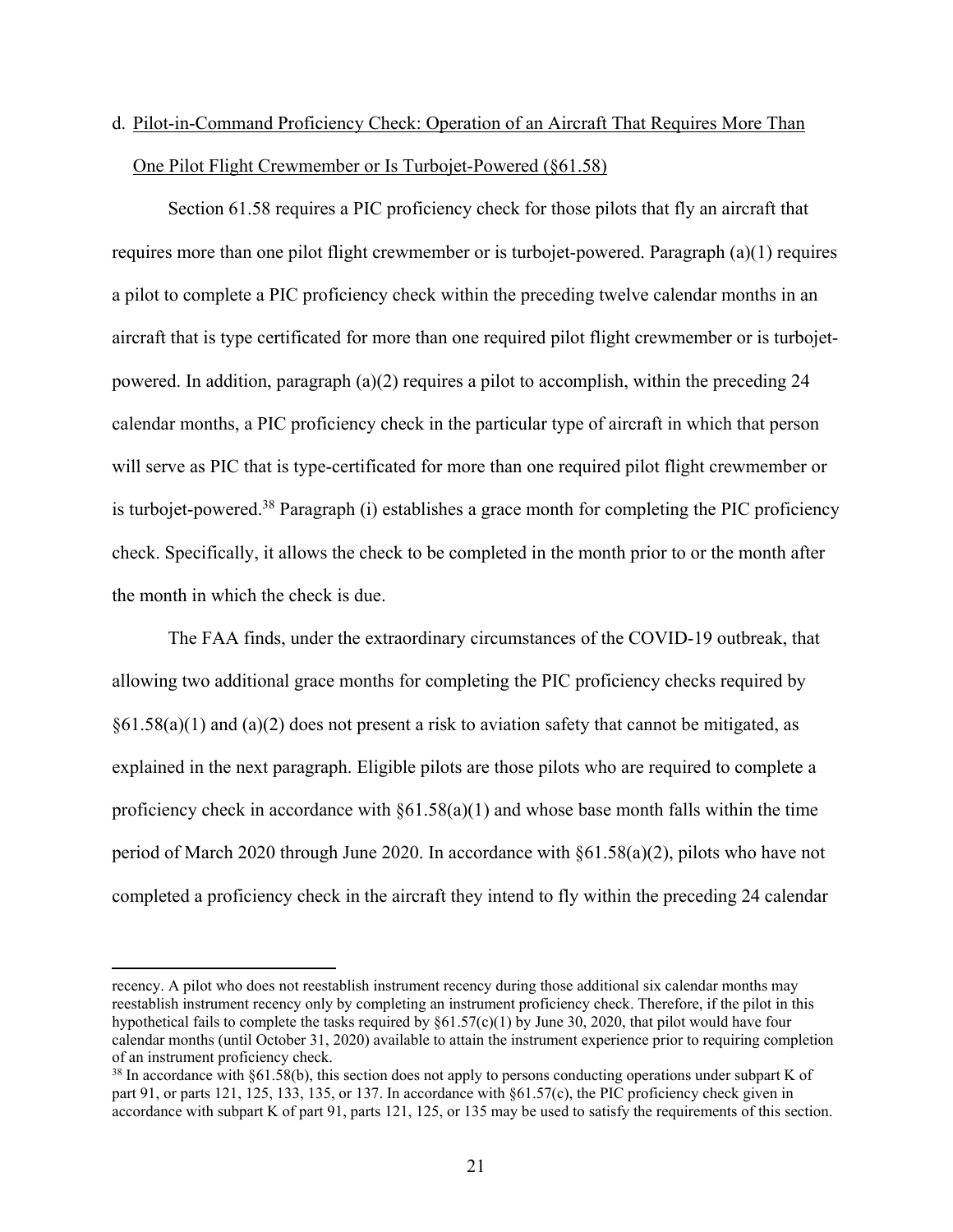months and whose base month falls between March 2020 and June 2020, are also eligible for the relief in this SFAR.<sup>39</sup> Pilots will have a total of three grace months after the base month to accomplish the PIC proficiency check required by  $\delta 61.58(a)(1)$  and (2).<sup>40</sup> A PIC proficiency check completed during the grace period will be considered to have been completed in the base month.

To obtain the two additional grace months provided by this SFAR, a pilot must meet certain qualification requirements to ensure the pilot has recent flight experience and is knowledgeable on the procedures and performance limitations for the specific type of aircraft the PIC will operate. First, an eligible pilot must meet the recent flight experience required by  $§61.57$  as applicable to the flight being conducted.<sup>41</sup> Additionally, an eligible pilot must have reviewed, within the previous three calendar months preceding the month of the flight, the following for each specific aircraft type for which PIC privileges are desired:

- a. Operational procedures applicable to the powerplant, equipment, and systems.
- b. Performance specifications and limitations.
- c. Normal, abnormal, and emergency operating procedures.
- d. Flight manual.

 $\overline{a}$ 

e. Placards and markings.

*2. Part 91, Subpart K Flight Crewmember Requirements (§§91.1065, 91.1067, 91.1069, 91.1071, 91.1073, 91.1089, 91.1091, 91.1093, 91.1095, 91.1099, 91.1107)*

<sup>&</sup>lt;sup>39</sup> If a pilot's base month is June 2020, this SFAR extends the validity through September 30, 2020.

<sup>&</sup>lt;sup>40</sup> This three-month grace period includes the grace month that is already provided by  $§61.58(i)$  and the two additional grace months provided by this SFAR.

<sup>&</sup>lt;sup>41</sup> A pilot may use the relief to  $\S61.57$  for instrument recency in conjunction with the relief provided for  $\S61.58$  in this SFAR.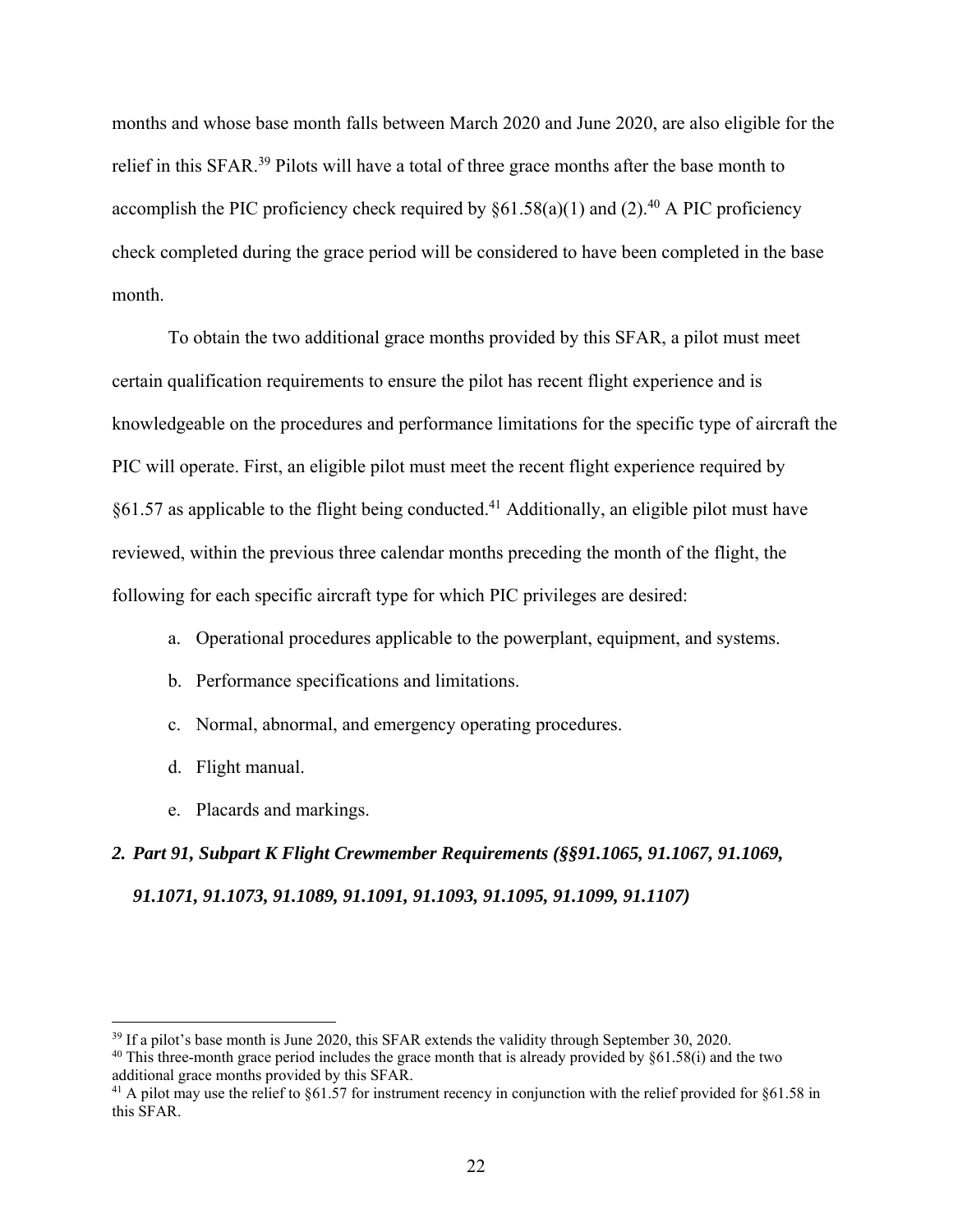Part 91, subpart K prescribes the additional rules that apply to private, general aviation fractional ownership programs. The subpart provides the regulatory definitions and safety standards for fractional ownership programs; defines the program and program elements; allocates operational control responsibilities and authority to the owners and program manager; and provides increased operational and maintenance safety requirements for fractional ownership programs. There are currently nine fractional ownership programs operating under part 91, subpart K. They range in size from managers with two aircraft to managers with over 500 airplanes and helicopters.

The crewmember testing and checking requirements are established in §§91.1065, 91.1067, 91.1069, and 91.1071. Recurrent training requirements for crewmembers are specified in §§91.1073, 91.1099, and 91.1107. These requirements cover the following activities and timelines for completion:

- $\bullet$  Section 91.1065 pilot knowledge testing and competency checking requirements (completed within the previous twelve months before the pilot serves as a required crewmember);
- Section 91.1067 flight attendant crewmember testing requirements (completed within the previous twelve months before serving as a flight attendant crewmember);
- Section 91.1069(a) and (b) instrument proficiency checking requirements for PICs (completed within the previous six months) and SICs (completed in previous twelve months);
- Section  $91.1099$  initial or recurrent training (completed within the previous twelve months before serving as a crewmember);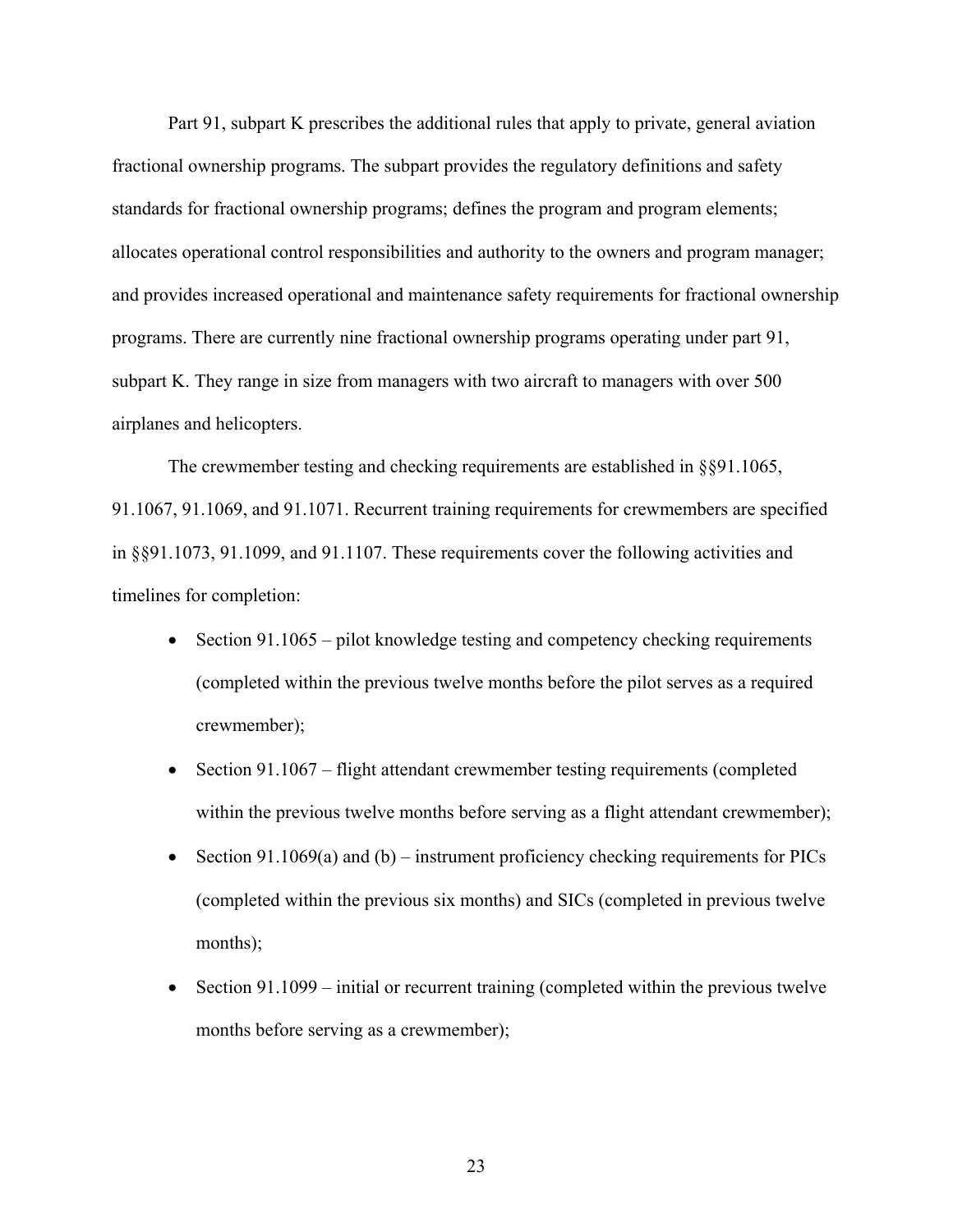- Section  $91.1107$  crewmember recurrent training (completed within the previous twelve months before serving as a crewmember);
- Section  $91.1069(c)$  instrument approach procedure recency (demonstrated that type of approach within previous six months);
- Section  $91.1071(a)$  creates a grace month that allows a crewmember test or flight check required by subpart K to be completed in the month before or after the month it is required; and
- Section  $91.1073(b)$  creates a grace month that allows crewmember recurrent training required by subpart K to be completed in the month before or after the month it is required.

Subpart K of part 91 also contains instructor and check pilot qualifications in §§91.1089 through 91.1095. Sections 91.1089 and 91.1091 require check pilots and flight instructors qualified in simulators to fly at least two flight segments as a required crewmember for the type, class, or category of aircraft involved within the previous twelve-month period or complete an approved line-observation program within the period prescribed by that program. Paragraph (g) in both sections provides a grace month stating that the flight segments or line observations are considered complete if completed in the month before or the month after in which they are due. Sections 91.1093 and 91.1095 require that a person who conducts checking or instruction have satisfactorily completed an observation check within the preceding 24 months. Paragraph (b) in both sections also provides a grace month for the checks to be completed.

The FAA finds, under the extraordinary circumstances of the COVID-19 outbreak, that allowing a total of three grace months after the base month for completing the covered training, testing, and checking requirements for crewmembers, check pilots, and flight instructors whose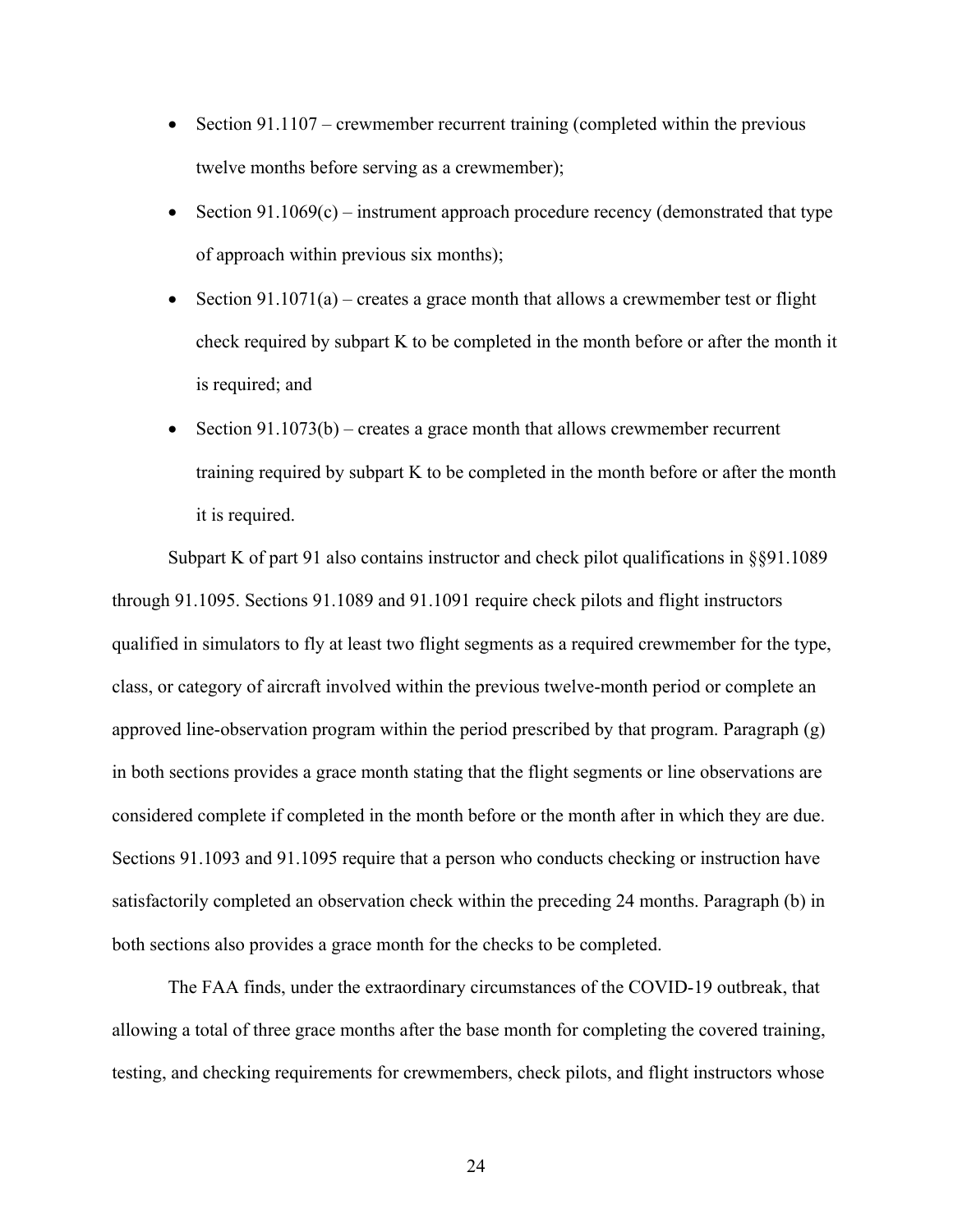base month is in March, April, May, or June 2020—many of which already permit one grace month— does not present a risk to aviation safety that cannot be mitigated under the conditions of this SFAR. Management specifications holders must conduct a safety analysis and provide appropriate mitigations in an acceptable plan to their FAA principal inspector. This plan would address any potential risk introduced by extending crewmember, check pilot, and flight instructor qualifications, training, and checking. The plan must ensure crewmembers remain adequately trained and currently proficient for each aircraft, crewmember position, and type of operation in which the crewmember serves in accordance with §91.1081(e). The relief applies to requirements for currently qualified crewmembers, check pilots, and flight instructors only. It does not apply to requirements for the training and qualification of new personnel.

# *3. Mitsubishi MU-2B Series Special Training, Experience, and Operating Requirements (§§91.1703, 91.1705, 91.1715)*

Subpart N of part 91 contains training, experience, and operating requirements specific to the Mitsubishi MU-2B series airplane. Except as specified in  $\S$ 91.1703(b),<sup>42</sup> a person may not manipulate the controls, act as PIC, or act as SIC of a MU-2B series airplane for the purpose of flight unless that person satisfies certain ground and flight training requirements,  $43$  including recurrent training requirements, in an FAA-approved MU-2B training program that meets the standards of subpart N of part 91. This requirement is contained in  $\S91.1705(a)(1)$ .<sup>44</sup>

In addition,  $\S91.1705(b)(1)$  states that, except as specified in  $\S91.1703(b)$ , a person may not manipulate the controls, act as PIC, or act as SIC, of a MU-2B series airplane for the purpose

 $42$  Section 91.1703(b) states that a person who does not meet the requirements of subpart N of part 91 may manipulate the controls of a Mitsubishi MU-2B series airplane if a PIC who meets the requirements of subpart N of part 91 is occupying a pilot station, no passengers or cargo are carried on board the airplane, and the flight is being conducted for one of the reasons specified in  $\S91.1703(b)(1)$  through (3).

 $43$  The requirements for ground and flight training are on initial/transition, requalification, recurrent, and differences training. 14 CFR §91.1705(a)(1).

<sup>44</sup> Section 91.1705(a)(2) requires the person's logbook to have been endorsed in accordance with §91.1705(f).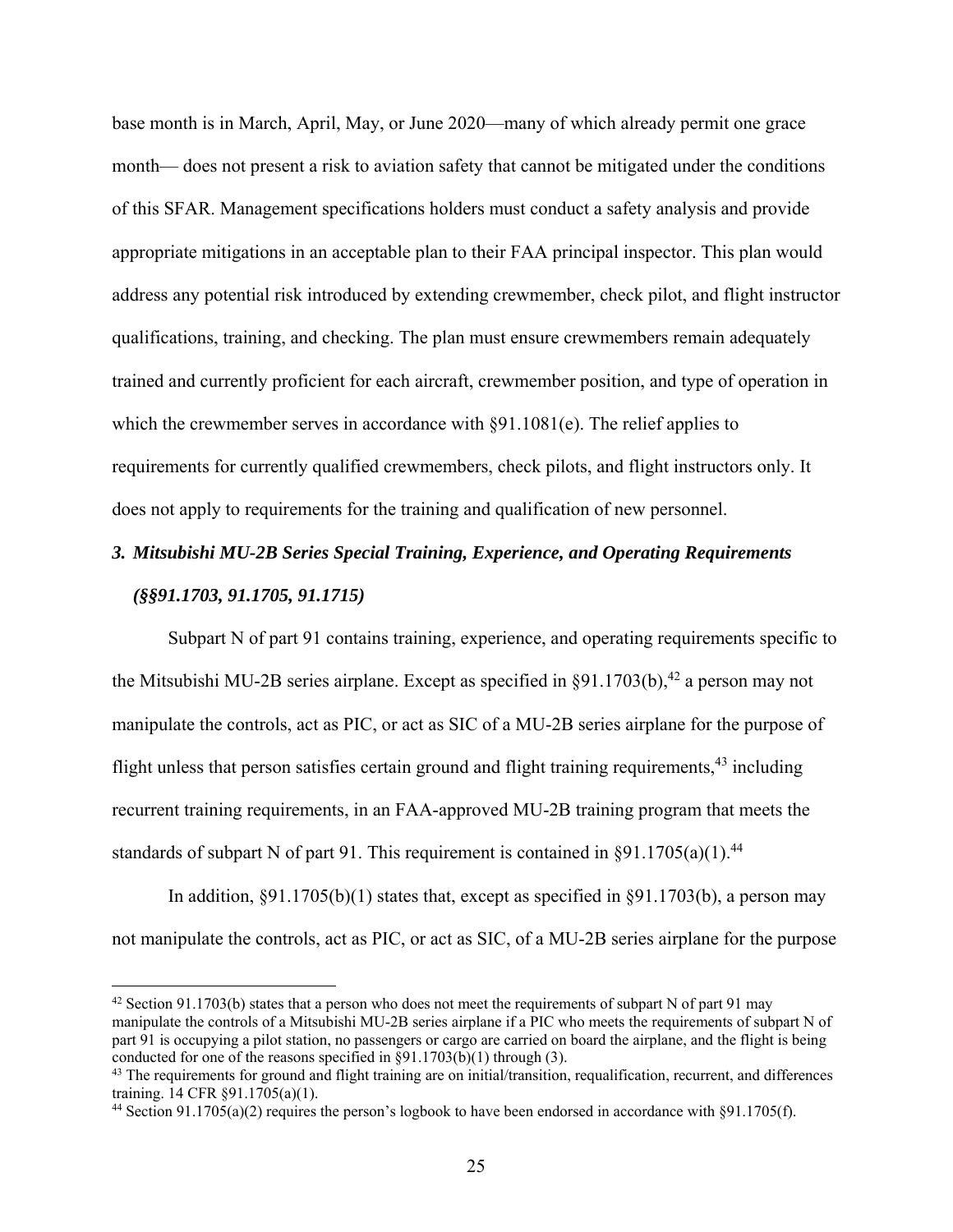of flight unless that person satisfactorily completes, if applicable, recurrent pilot training on the special emphasis items and all items listed in the Training Course Final Phase Check in accordance with an FAA-approved MU-2B training program that meets the standards of subpart N of part 91.45

Section 91.1703(e) requires a person to complete recurrent training within the preceding twelve months without the option of a grace month.<sup>46</sup> Under  $\S91.1705(e)$ , however, a person has one grace month to comply with the training requirements of §91.1705(a) or (b). Therefore, §91.1705(e) allows a person to accomplish the recurrent training one month after the month it is due.

Section 91.1715(c) stipulates that completion of a flight review to satisfy the requirements of §61.56 is valid for operation of a Mitsubishi MU-2B series airplane only if that flight review is conducted in a Mitsubishi MU-2B series airplane, or an MU-2B simulator approved for landings with an approved course conducted under part 142.

Under the extraordinary circumstances of the COVID-19 outbreak, the FAA supports relief for certain experienced pilots flying MU-2B series airplanes. This relief is not applicable to pilots that are required to complete initial/transition or requalification training in an MU-2B series airplane, $47$  because these pilots could not meet the qualification requirements.

Under this SFAR, a person may obtain two additional grace months to complete the recurrent training requirements.<sup>48</sup> To be eligible for this relief, pilots must be qualified under part

<sup>45</sup> Section 91.1705(b)(2) also requires the person's logbook to have been endorsed in accordance with §91.1705(f). 46 Successful completion of initial/transition training or requalification training within the preceding twelve months satisfies the requirement of recurrent training. A person must successfully complete initial/transition training or requalification training before being eligible to receive recurrent training. 14 CFR §91.1703(e).  $47$  See §91.1703(c) or (d).

 $48$  This means a person will have a total of three grace months after the due month, because  $\S91.1705(e)$  already provides one grace month. The "grace months" are months after the month in which training is due, during which the pilot is still eligible to meet the recurrent training requirements.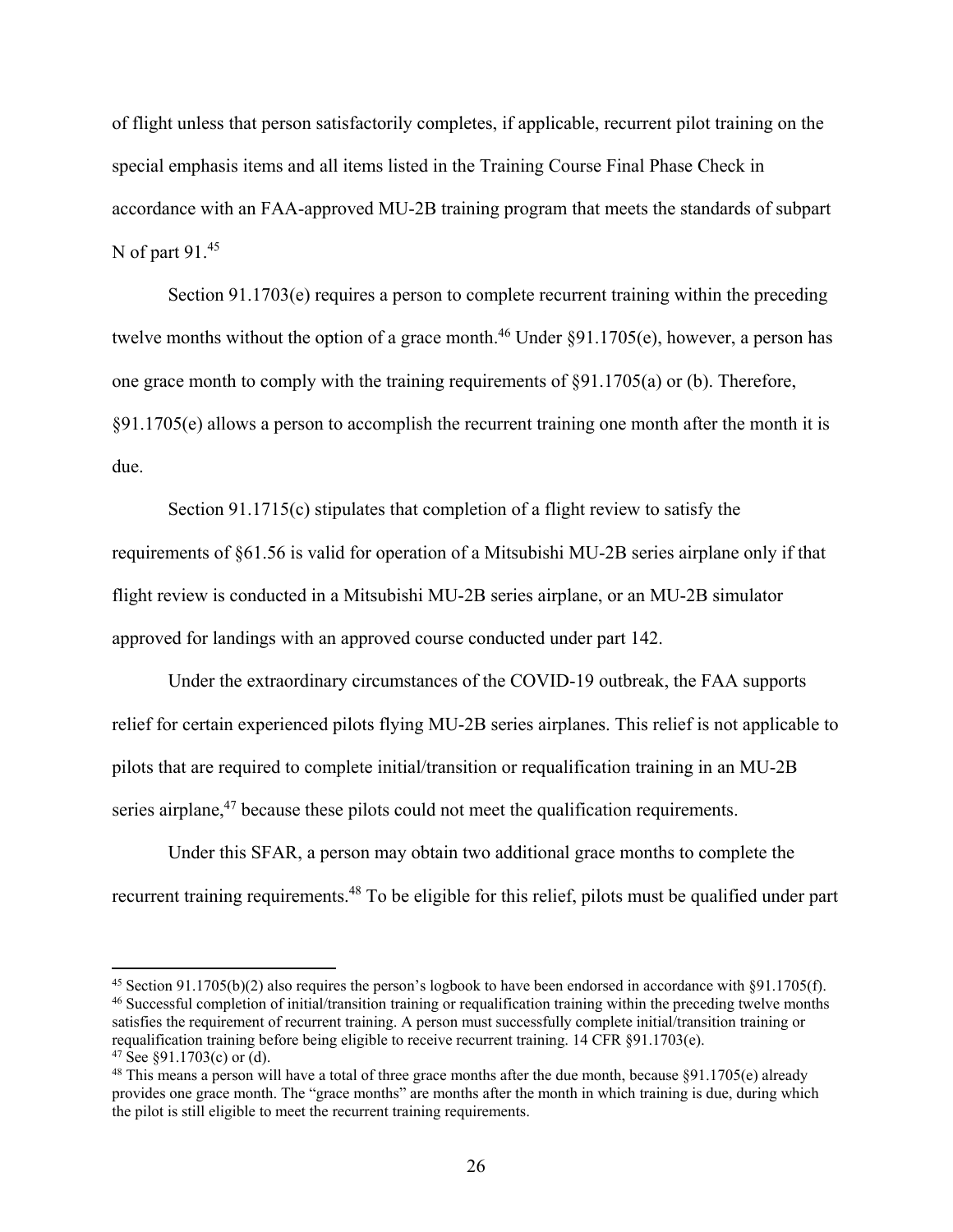91, subpart N, and their base month for completing the recurrent training must fall in March, April, May, or June 2020. If a pilot completes the recurrent training requirements within the grace period provided by this SFAR, the requirements will be considered to have been completed in the base month. Additionally, to ensure there is no adverse impact to safety, the FAA has determined it is necessary to impose certain qualification requirements on pilots seeking to exercise this relief. The qualification requirements are intended to serve as risk mitigations to ensure that pilots exercising the temporary relief under this SFAR are active pilots with recent flight experience in the MU-2B. To exercise the relief, a pilot must also have a minimum of 10 hours of flight time in an MU-2B series airplane within the previous twelve calendar months of the base month. Three of those hours must be obtained within three calendar months preceding the base month. In addition, as required by  $\S91.1715(a)$ , the pilot must have at least three takeoffs and landings to a full stop as sole manipulator of the controls in an MU-2B series airplane within the last ninety days prior to the flight.

Furthermore, prior to manipulating the controls of an MU-2B series airplane in accordance with this SFAR, pilots must complete three hours of self-study since January 1, 2020, and preceding the date of the flight. This self-study must include the ground training required by §91.1705(h)(1) and the special emphasis items listed in the approved MU-2B training program last completed. In addition, pilots must review the limitations, procedures, aircraft performance, and MU-2B Cockpit Checklist procedures applicable to the flight training curriculum required by §91.1705(h)(2) for the MU-2B model flown and the current general operating and flight rules of part 91. Consistent with the flight review requirements of this SFAR, MU-2B series pilots must complete online courses for three WINGS credits. These courses must have been completed since January 1, 2020.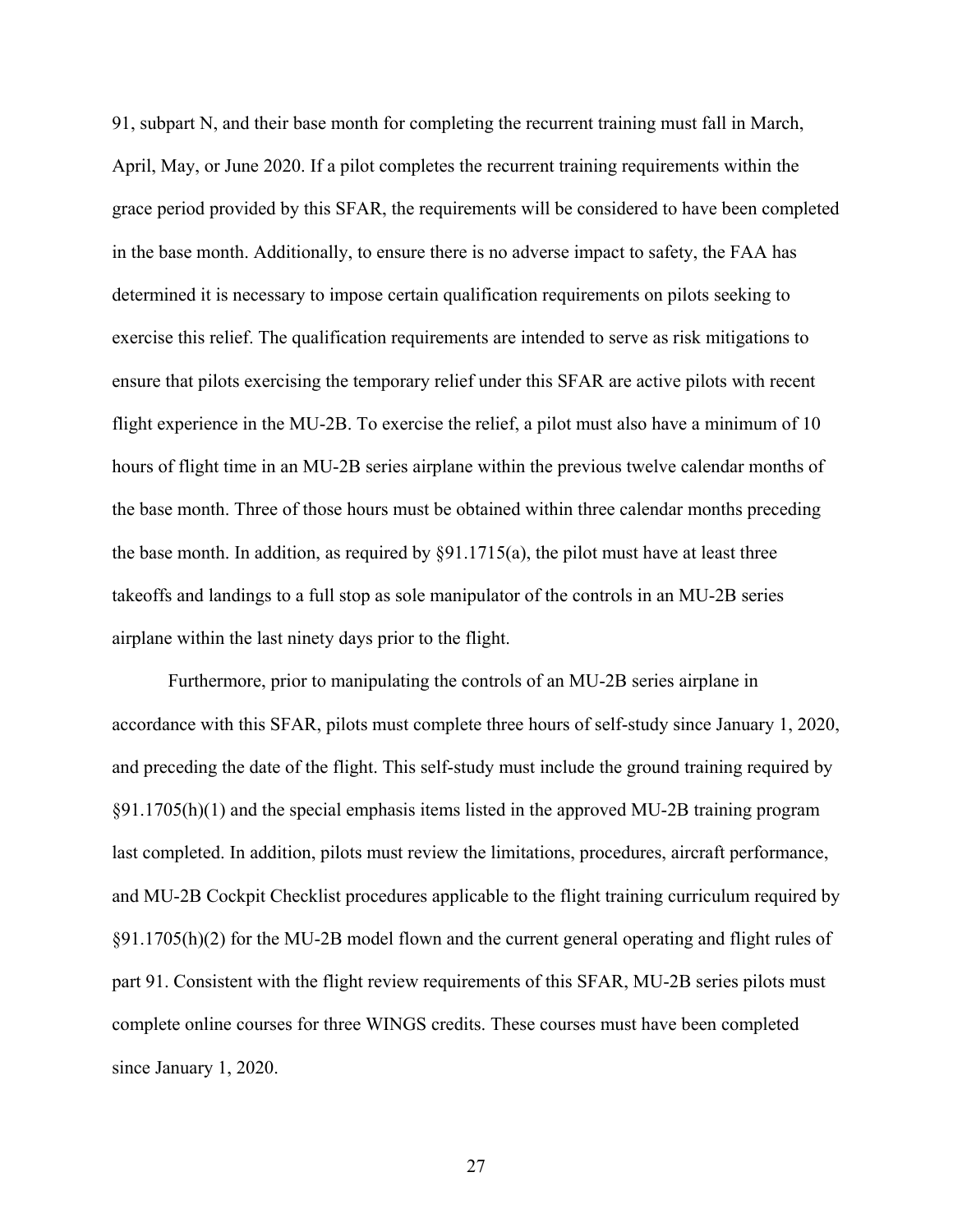# *4. Aeronautical Knowledge Recency (§107.65)*

Section 107.65 requires remote pilots certificated under part 107 to establish recency of knowledge every 24 calendar months. To meet the recency of knowledge requirement per §107.65(a) or (b), remote pilots must pass an FAA knowledge test at a knowledge testing center. The initial and recurrent knowledge tests required by  $\S107.65(a)$  or (b) cover the comprehensive list of knowledge areas specified in §107.73(a) or (b), respectively. Section 107.65(c) allows remote pilots who are also certificated under part 61 and have a current flight review in accordance with §61.56 to complete online training to meet aeronautical knowledge recency. The initial or recurrent training course covers the condensed list of knowledge areas specified in §107.74(a) or (b), respectively, because the part 61 pilot who has a current flight review has already demonstrated knowledge of many of the topic areas tested on the UAS knowledge test.<sup>49</sup>

Even if open, some knowledge testing centers may introduce airmen to risks of exposure to COVID-19. The inability of part 107 operators to remain current could have a negative impact on a community's ability to support the safe inspection of infrastructure, including power lines, fire and rescue, flood responses, law enforcement, and overall public safety.

Under the extraordinary circumstances of the COVID-19 outbreak, eligible remote pilots who would normally establish recency of knowledge in accordance with  $\S 107.65(a)$  or (b) may complete online training as an alternative if required to establish recency between April 2020 and June 2020. The remote pilot may complete the FAA-developed initial or recurrent online training courses<sup>50</sup> at www.faasafety.gov one time to establish knowledge recency for six calendar

<sup>49</sup> Final Rule, *Operation and Certification of Small Unmanned Aircraft Systems,* 81 FR 42063, 42164 (Jun. 28 (2016).

<sup>50</sup> ALC-451 (Part 107 Small Unmanned Aircraft Systems (small UAS) Initial); ALC-515 (Part 107 Small Unmanned Aircraft Systems (small UAS) Recurrent).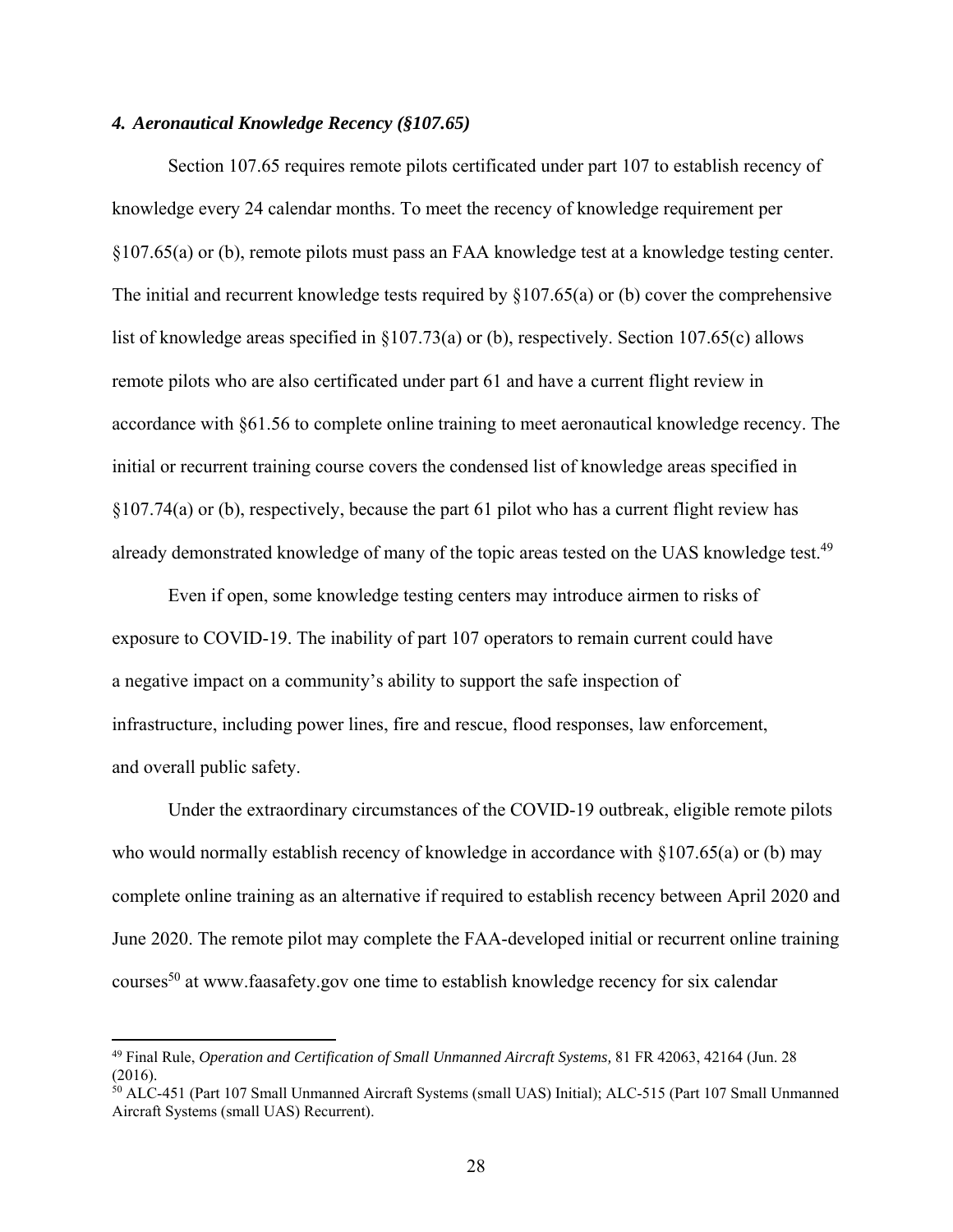months.<sup>51</sup> As previously stated, the initial or recurrent online training course covers a condensed list of UAS-specific knowledge areas because it is intended for persons who hold part 61 pilot certificates and satisfy the flight review requirements of §61.56. The FAA finds that, for a limited duration of time, allowing remote pilots to complete one of these online training courses is an adequate alternative to passing a knowledge test. However, because these courses do not include all of the knowledge areas under §107.73(a) or (b) that a remote pilot is required to be tested on every 24 calendar months, the remote pilot will need to establish knowledge recency in accordance with §107.65 at the conclusion of the six calendar months. Remote pilots who qualify to establish recency of aeronautical knowledge per §107.65(c) are not included in this relief. Pilots who use the relief from §61.56 in this SFAR may establish recency of aeronautical knowledge per §107.65(c) and retain remote pilot privileges for 24 calendar months.

# *5. Part 125 Flight Crewmember Requirements (§§125.285, 125.287, 125.289, 125.291,*

#### *125.293)*

 $\overline{a}$ 

Part 125 certificated operators conduct non-common carriage operations. Part 125 operators are not permitted to hold out to the public either directly or indirectly but can operate incidental to their business and have up to three long-term contracts for commercial operations. These contracts are normally for the carriage of cargo, sports teams, and orchestras. Section 125.3 establishes deviation authority for part 125. This allows operators to deviate from specified

 $51$  On February 13, 2019, the FAA published an NPRM that, if adopted, would update the regulations that govern part 107 operations. In the NPRM, the FAA proposed to amend §107.65(b) to allow a remote pilot to meet the recency requirements by completing recurrent training (rather than a recurrent knowledge test) covering the areas of knowledge specified in §107.73. The FAA is therefore actively engaged in rulemaking that, if adopted, would provide the option for taking an online recurrent training course in lieu of a UAS knowledge test to all part 107 certificate holders. The proposed recurrent training course would cover the comprehensive list of knowledge areas set forth in §107.73, rather than the condensed list of knowledge areas in §107.74, which are intended for part 61 certificate holders who satisfy the flight review requirements specified in §61.56. NPRM, Operation of Small Unmanned Aircraft Systems Over People, 84 FR 3856 (Feb. 13, 2019).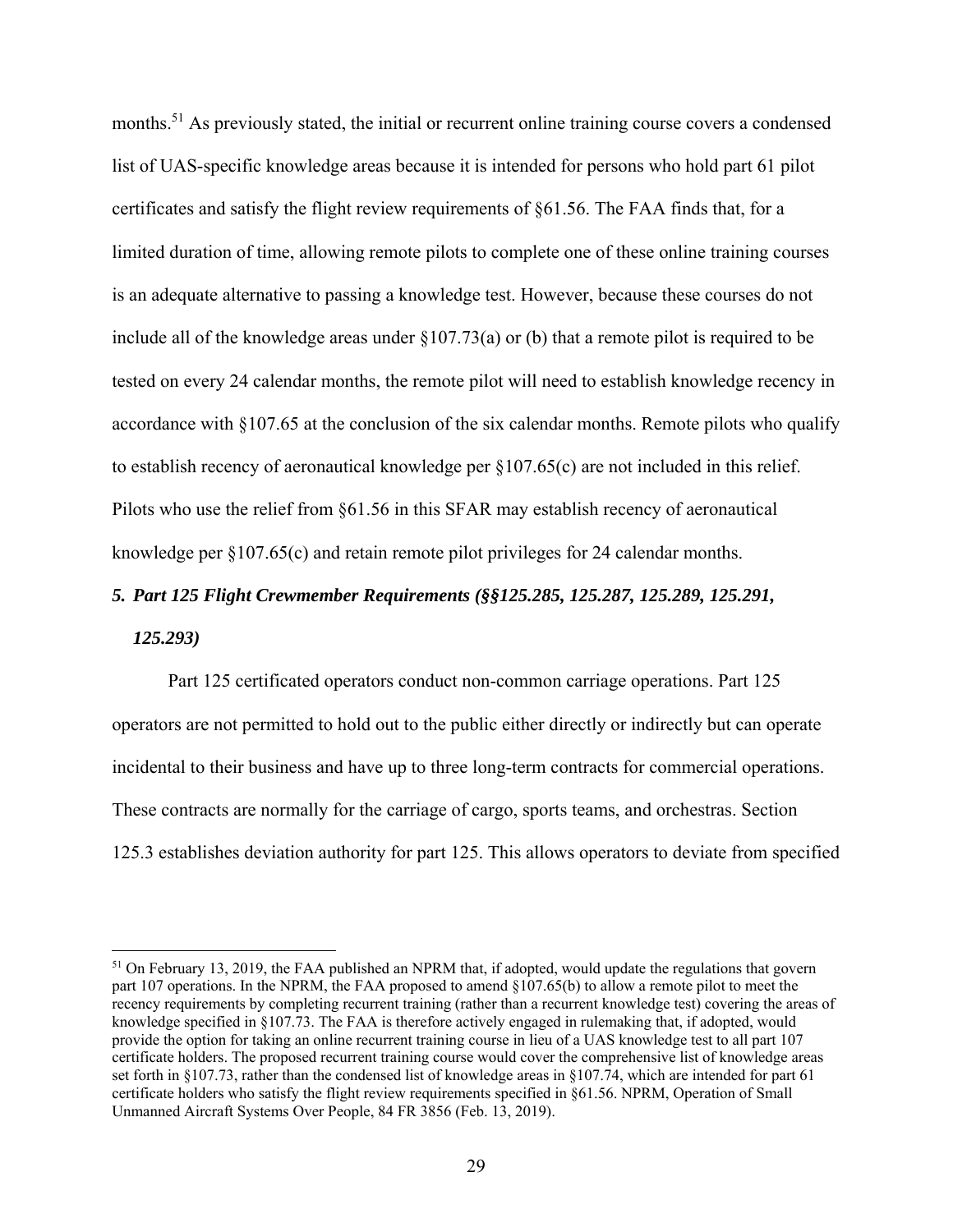sections of part 125, under certain circumstances.<sup>52</sup> The FAA issues a Letter of Deviation Authority (LODA) for various kinds of operations to include airplane ferry, sales demonstrations, or training.<sup>53</sup> These LODA-holders conduct operations under part 91 and may hold an operating certificate and have operations specifications (OpSpecs).<sup>54</sup> The FAA also issues a LODA to an operator that conducts only non-commercial operations (i.e., private use only) – specifically an A125 LODA. Holders of an A125 LODA do not hold an operating certificate or have OpSpecs. Instead, they are issued a letter of authorization (LOA) because the flightcrew members operating under an A125 LODA must comply with the recency, recurrent testing, and proficiency checking requirements of part 125.

Section 125.287 requires a pilot of a part 125 operation to have passed a written or oral test given by the Administrator or a check airman every twelve calendar months and pass a competency check in the type of airplane flown in part 125 operations every twelve calendar months.<sup>55</sup> Section 125.289 requires a flight attendant to complete recurrent testing every twelve calendar months. Section 125.293(a) provides for a grace month for crewmembers to complete testing or checking.<sup>56</sup> Section 125.291(a) requires that since the beginning of the sixth calendar month before service, the PIC of an airplane in a part 125 operation under IFR must have passed an instrument proficiency check and the Administrator or an authorized check airman has so certified in a letter of competency.<sup>57</sup> Finally,  $\frac{$125.285(a)}{2}$  requires that pilot flight crewmembers

<sup>&</sup>lt;sup>52</sup> Advisory Circular 125-1A further describes the applicability of part 125 to certain large airplane operations in other than common carriage and the exceptions to the applicability.

<sup>&</sup>lt;sup>53</sup> These are A510, A511, or A512 LODA holders, respectively.

<sup>&</sup>lt;sup>54</sup> Pilots of these LODA-holders comply with the recency, training, and checking requirements of part 61.<br><sup>55</sup> This section also requires the certificate holder to use a pilot who has passed the written or oral test and

competency check within the preceding 12 calendar months.

<sup>&</sup>lt;sup>56</sup> If a crewmember who is required to take a test or check under part 125, if he or she completes the test or check in the calendar month before or after the calendar month in which it is required, that crewmember is considered to have completed the test or check in the calendar month in which it is required.

 $57$  The certificate holder is also required to use a PIC in an airplane of a part 125 IFR operation who has completed the instrument proficiency check within the preceding six calendar months.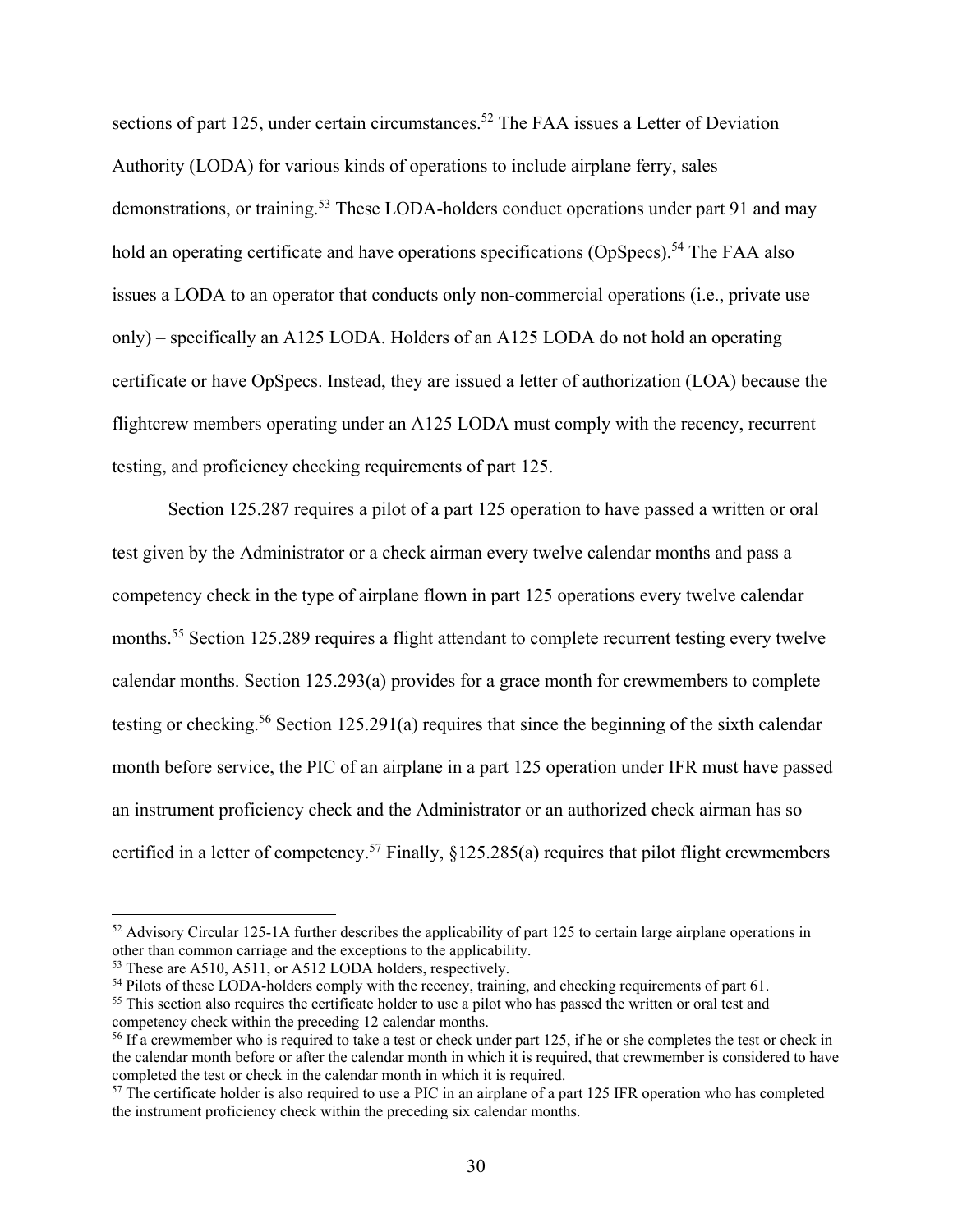complete three takeoffs and landings within the preceding 90 days in the type airplane in which that person is to serve.

Part 125 certificate holders and those that hold an A125 LODA operate airplanes with 20 seats or more, or a payload capacity of 6,000 pounds or more. These large airplanes are typically used to move personnel and materials to where they are needed and are an essential part of the U.S. supply chain. Part 125 certificate holders and A125 LODA holders are part of the U.S. economic infrastructure.

The FAA finds, under the extraordinary circumstances of the COVID-19 outbreak, that allowing two additional grace months for completing the recurrent testing, checking, and training requirements does not present a risk to aviation safety that cannot be mitigated. In addition, the FAA is granting an additional sixty days for completing the three required takeoffs and landings. The requirements of this SFAR ensure that certificate holders and A125 LODA holders demonstrate a plan to mitigate any potential risk introduced by extending flight crewmember qualifications.58 The relief applies to requirements for currently qualified flight crewmembers only, whose base month is March, April, May, or June 2020. It does not apply to requirements for the training and qualification of new personnel. In order to utilize the relief provided by this SFAR, the certificate holder or A125 LODA holder must provide an acceptable plan to its assigned principal operations inspector for acceptance that contains the following information--

(i) A safety analysis and corresponding risk mitigations to be implemented by the certificate holder or A125 LODA holder; and

<sup>&</sup>lt;sup>58</sup> Pilots of other LODA-holders would comply with the applicable relief to part 61 training, recency, testing, and checking requirements.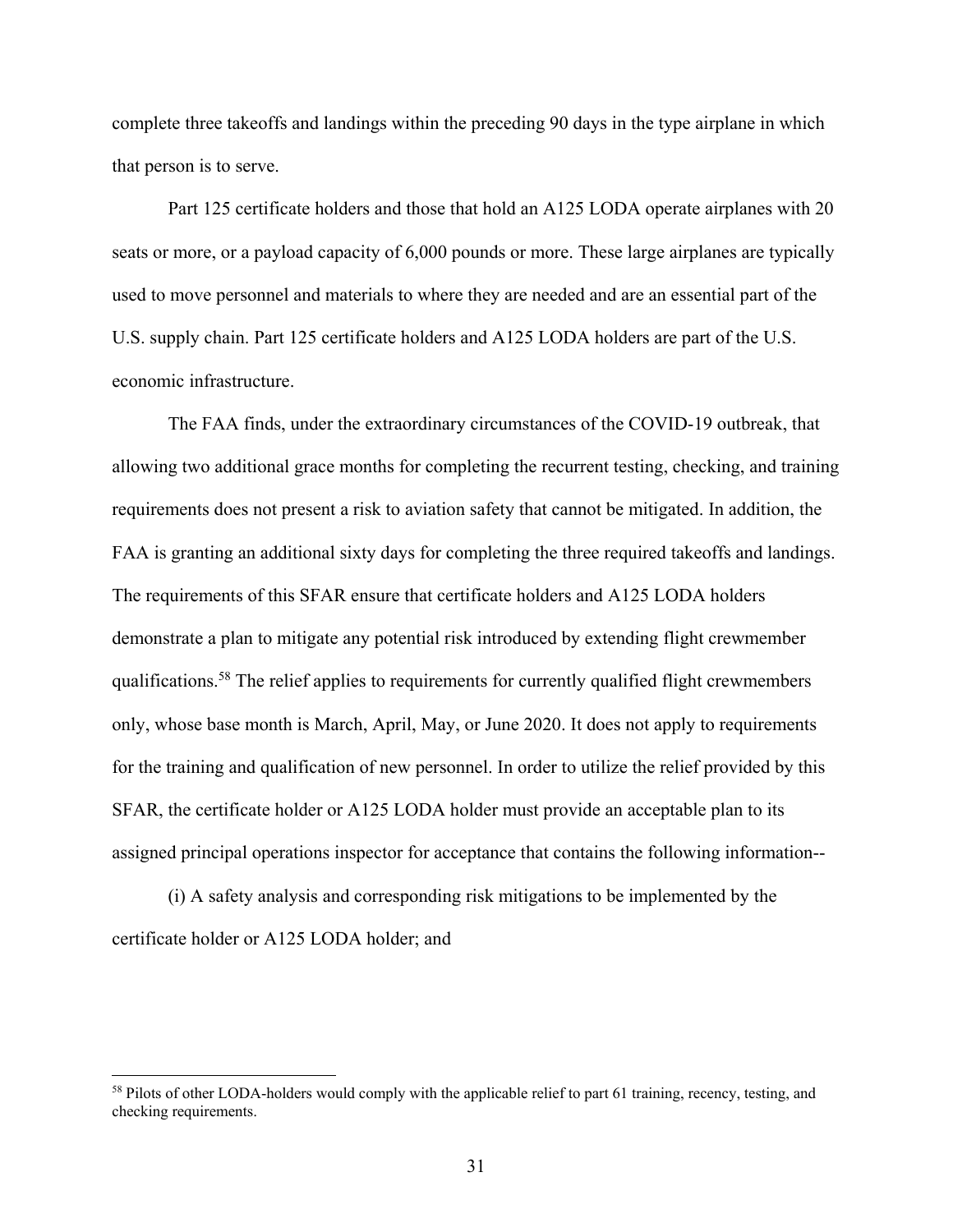(ii) The method the certificate holder or A125 LODA holder will use to ensure that each crewmember remains adequately tested and currently proficient for each aircraft, duty position, and type of operation in which the person serves.

## *6.Robinson R-22/R-44 Special Training and Experience Requirements (SFAR 73)*

SFAR 73 established special training and experience requirements for pilots operating the Robinson model R-22 or R-44 helicopters to maintain safe operation of these helicopters. The FAA determined that SFAR 73 was needed to increase awareness of, and training for, potential hazards of particular flight operations in the Robinson helicopters.

To act as PIC of a Robinson R-22 or R-44 helicopter, SFAR 73 requires the person to complete the flight review required under §61.56 in an R-22 or R-44 helicopter, as appropriate to the PIC privileges sought, if the person has at least 200 flight hours in helicopters of which at least 50 flight hours are in the applicable Robinson model helicopter for which the person has PIC privileges.<sup>59</sup> Otherwise, it requires the person to comply with the endorsement requirements of SFAR 73.60

Under the extraordinary circumstances of the COVID-19 outbreak, the FAA has determined that the PIC of an R-22 or R-44 is compliant with SFAR 73 if the person meets the recency requirements of §61.56 established in this SFAR in an R-22 or R-44, or both, as appropriate. This relief is limited to Robinson pilots that have at least 200 hours in helicopters of which at least 50 hours are in the applicable Robinson model helicopter for which the person has PIC privileges. Low-time Robinson pilots that are required to complete a flight review every twelve calendar months in accordance with SFAR 73 must continue to comply with that SFAR.

<sup>&</sup>lt;sup>59</sup> An R-44 PIC may credit up to 25 hours of R-22 PIC time towards the 50 hours of PIC time required in the R-44. <sup>60</sup> *See* 14 CFR SFAR 73 2.(b)(1) or (2) Aeronautical Experience.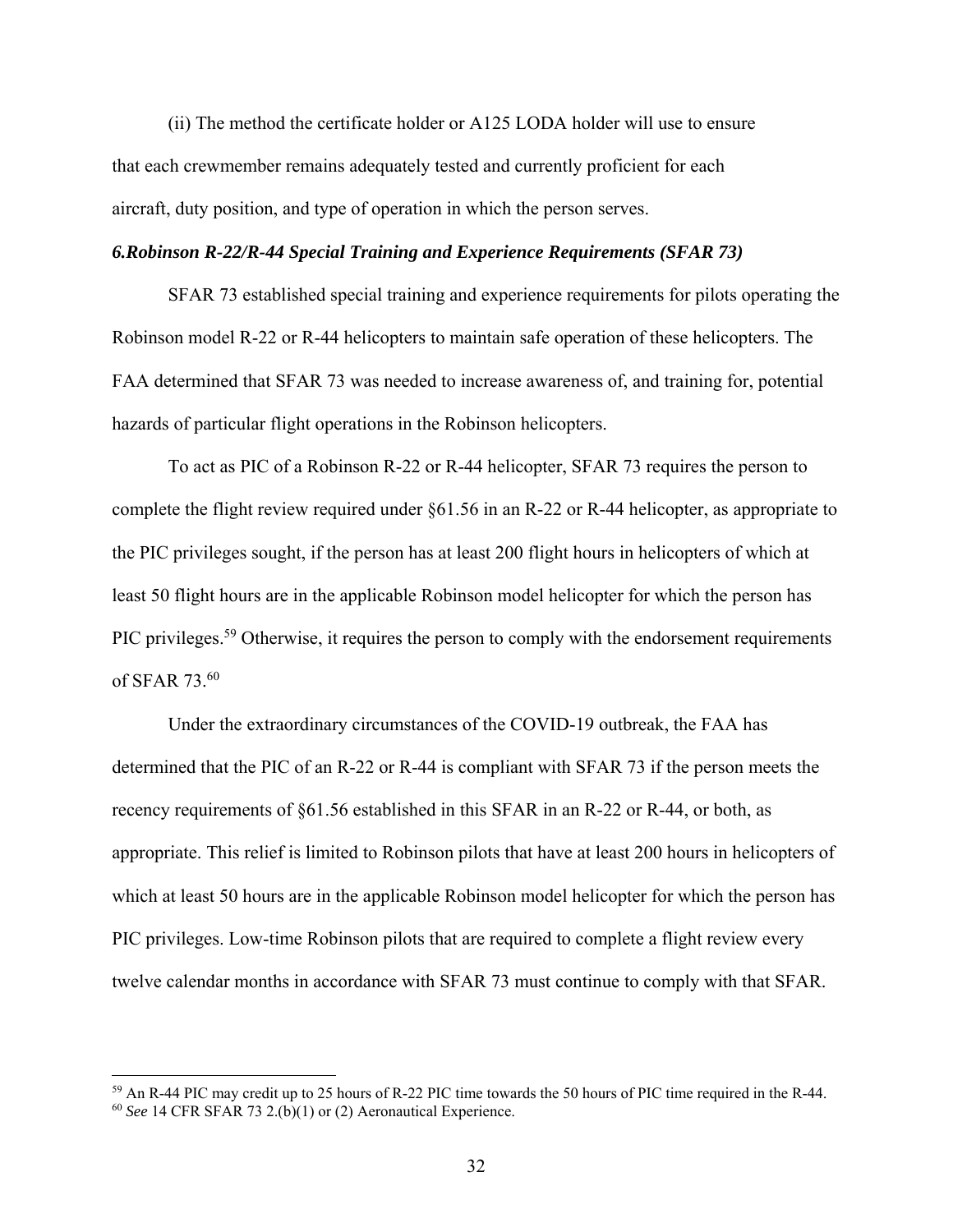For the relief in this SFAR, the flight review must include SFAR 73 awareness training subjects in paragraph  $2(a)(3)$  and the flight training subjects in paragraph  $2(b)$ . R-22 or R-44 pilots whose flight review is due in March through June 2020 may extend an additional three calendar months, provided the pilots have at least 10 hours of PIC time in an R-22 or R-44 as applicable, in the preceding twelve calendar months, of which three hours must be in the three calendar months preceding the month in which the flight review is due. R-22 and R-44 pilots must also complete a minimum of three hours of self-study since January 1, 2020 and prior to the flight being conducted on the following subjects –

- 1. SFAR 73 awareness training in  $2(a)(3)(i)-(v)$ ;
- 2. 14 CFR part 91 regulations;
- 3. Robinson R-22 or R-44 Maneuvers Guide applicable to the model (R-22 or R-44) for which the airman has PIC privileges; or both maneuver guides, if the airman has PIC privileges in both Robinson model helicopters; $61$
- 4. Complete Course ALC-103: Helicopter Weight and Balance, Performance at www.faasafety.gov; and
- 5. Complete ALC-104: Helicopter General and Flight Aerodynamics at www.faasafety.gov.

The courses identified in 4 and 5 may be used to satisfy the WINGS credit as required by the relief to  $§61.56$  of this SFAR.<sup>62</sup>

B. Relief from Certain Duration and Renewal Requirements

 $61$  The Robinson Maneuver Guides contain the flight training subjects identified in SFAR 73 paragraph 2(b).

 $62$  Each course is worth 0.5 credits. R-22 and R-44 pilots will need to select additional courses for WINGS credit to fully meet the requirements of §61.56 in this SFAR.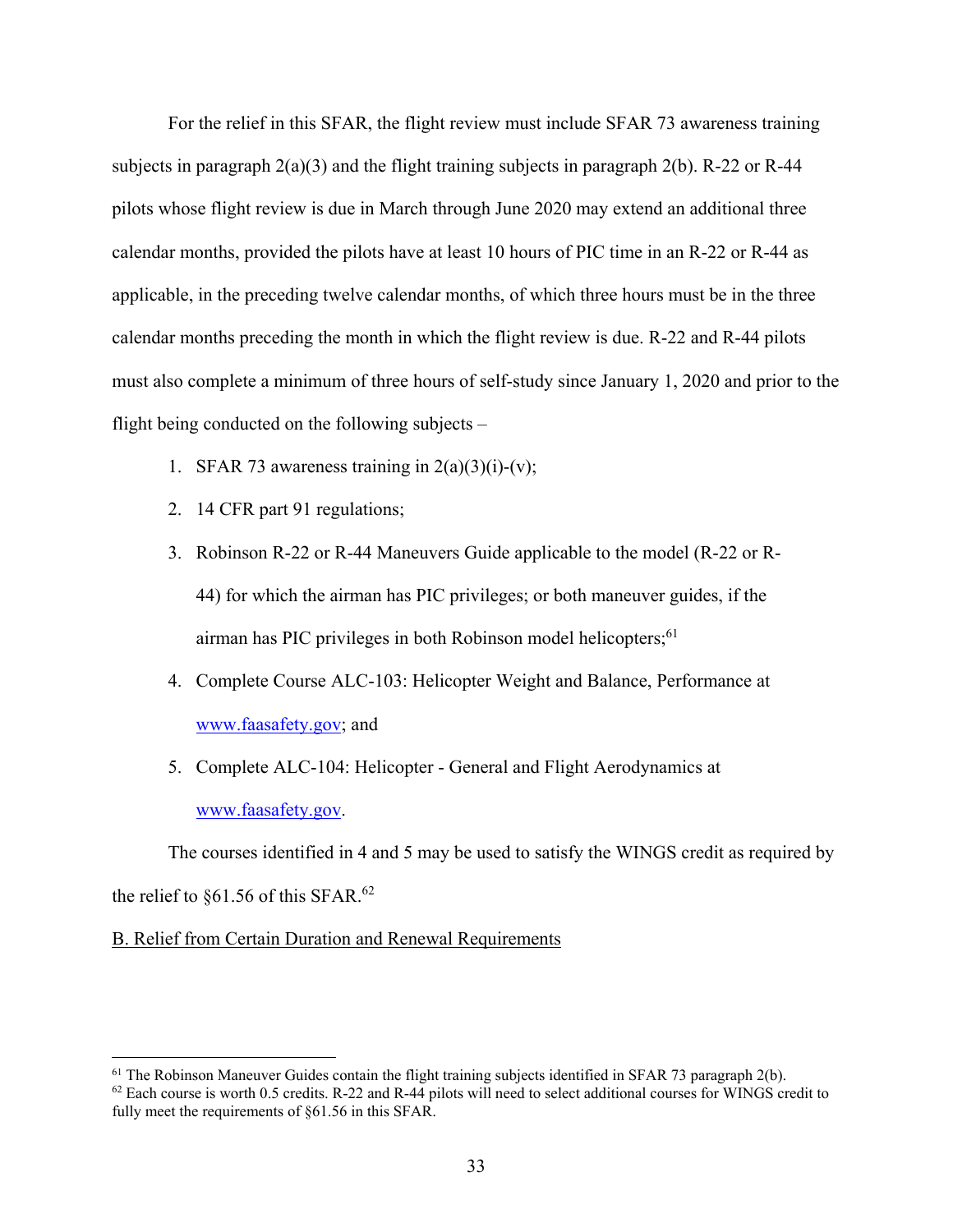Maintaining the continuity of operations through the relief in section A of this document is important to ensure the stability of essential functions of the U.S. transportation system. The FAA also finds that it is appropriate to grant relief for certain duration and renewal requirements because the COVID-19 outbreak has made compliance difficult or in some instances impossible. Without this short-term relief, certificate holders will have to choose between attempting to comply with FAA requirements or abiding by public health measures.

The relief discussed more fully in the following sections responds to initial disruptions that have prevented certificate holders from seeking timely renewals of certificates or from completing certain testing activity before expiration dates have passed. Because these disruptions may continue for a brief time as routine activities begin to resume, the FAA is providing relief for periods of time deemed necessary to alleviate the burden. The FAA has determined, under the extraordinary circumstances of the COVID-19 outbreak, that this relief will not adversely affect safety because it is narrowly focused on a small segment of the regulated community, it will be in effect for a short duration, and the regulations will provide safeguards to ensure an appropriate level of safety is maintained.

## *1. Part 61*

The FAA is granting temporary regulatory relief from the validity dates for medical certificates. This relief is further described in B.1.a and B.3.a. The FAA also recognizes that the inability to complete a practical test at this time is outside the applicant's control due to the cessation of practical tests. As a result, the FAA is providing relief to extend the knowledge test validity period as described in B.1.b. Finally, because reduced staffing at FAA Flight Standards offices, as well as stay-at-home advisories, prevented some flight instructors from renewing their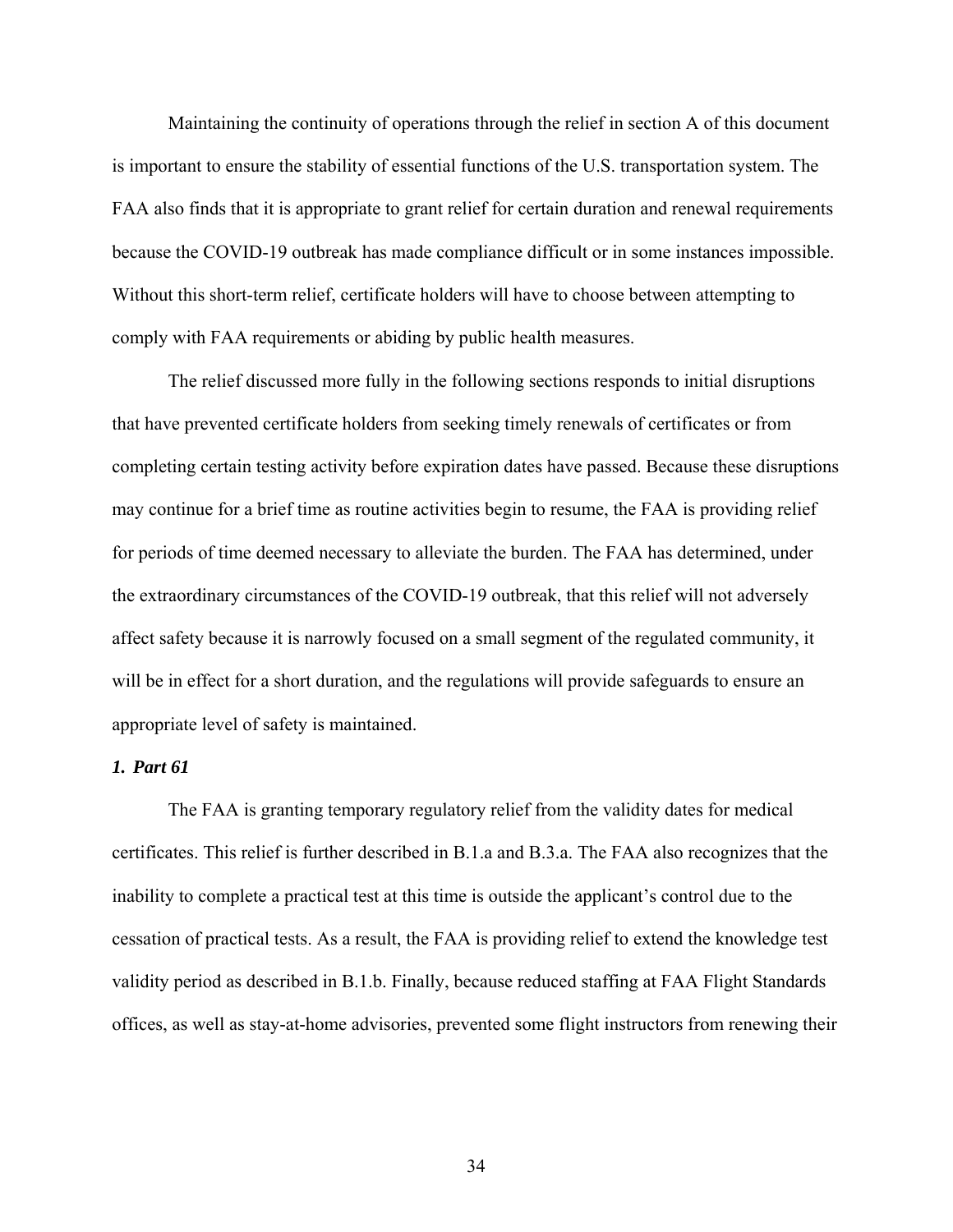certificate based on activity, FAA is providing relief to instructors whose certificate expired as described in B.1.c.

## a. Medical Certificates: Requirement and Duration (§§61.2, 61.23)

Section 61.2(a)(5) states that no person may exercise privileges of a medical certificate issued under 14 CFR part 67 if the medical certificate is expired according to the duration standards set forth in §61.23(d). Section 61.23(d) states that the duration of a medical certificate depends on the age of the person on the date of the medical examination, the duty position in which the person is serving, the type of operation the person is conducting, and the class of certificate.

On April 1, 2020, the FAA published an Enforcement Policy for Expired Airman Medical Certificates in the Federal Register (85 FR 18110) notifying the public that the Agency would not take legal enforcement action against any person serving as a required pilot flight crewmember or flight engineer based on noncompliance with medical certificate duration standards. The policy is limited to specified certificate expiration dates and to operations within U.S. airspace. The FAA also granted two exemptions relating to the duration of medical certificates, No. 18516 (Regulatory Docket No. FAA-2020-0318) and No. 18515 (Regulatory Docket No. FAA-2020-0317) limited to operations outside U.S. airspace conducted by certain 14 CFR part 119 certificate holders. The FAA is incorporating the relief granted in those exemptions into this SFAR and expanding it to all pilots to encompass all operations subject to  $§$ §61.2, 61.23, and 63.3.<sup>63</sup>

Under the extraordinary circumstances of the COVID-19 outbreak, the FAA has determined that it is not appropriate at this time to maintain the requirement of an FAA medical

 $63$  Because the medical certification requirement for flight engineers falls under part  $63$ , rather than part  $61$ , the SFAR relief pertaining to §63.3 is addressed in Section B.3 of this preamble.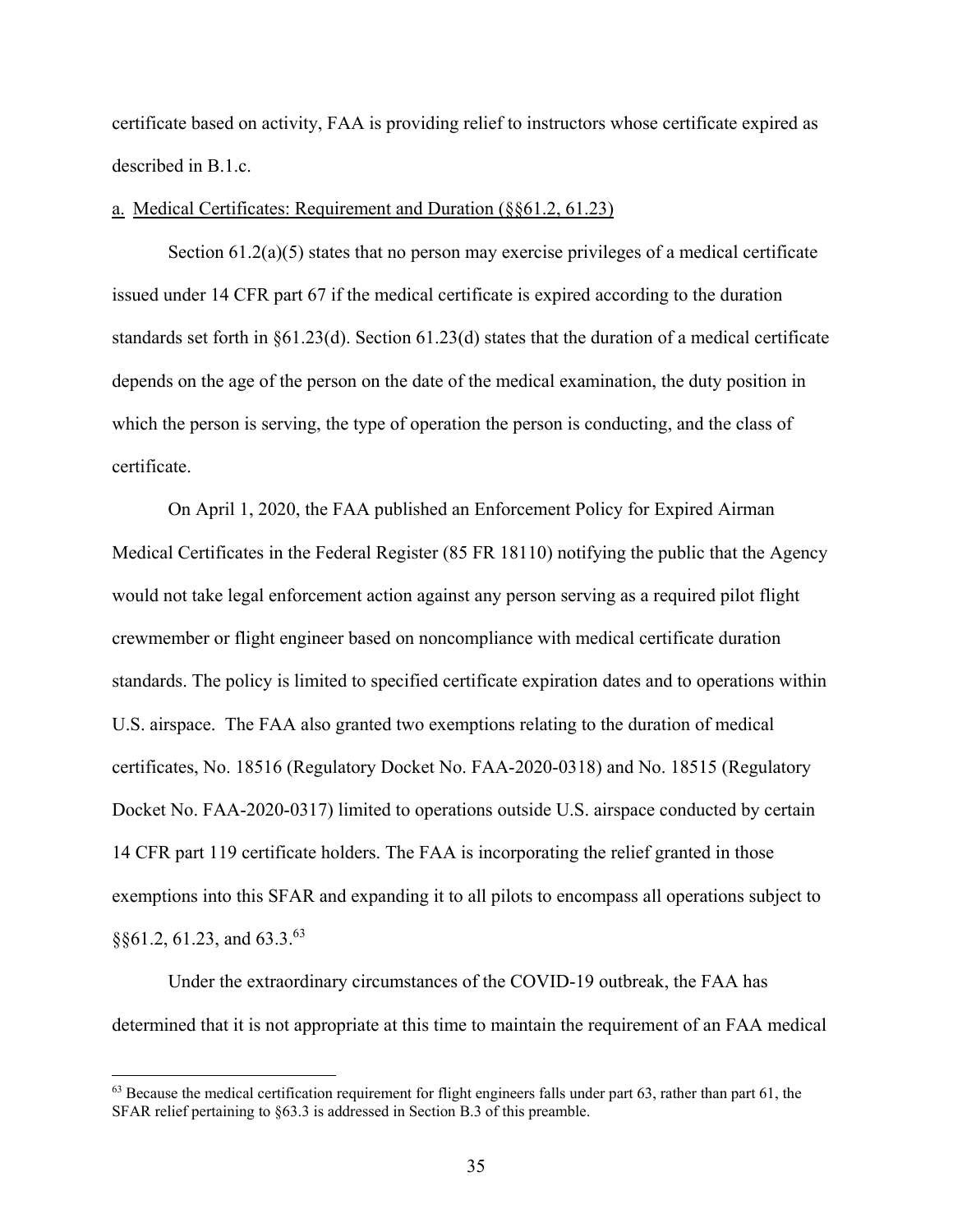examination, which is a nonemergency medical service, in order for pilots with expiring medical certificates to obtain new medical certificates. Aviation medical examinations increase the risk of transmission of the virus through personal contact between the physician and the applicant for a medical certificate. Even as routine activity begins to resume, the disruption to medical examinations may continue.

The FAA notes that the provisions of this SFAR do not extend to the requirements of §61.53 regarding prohibition on operations during medical deficiency. These prohibitions remain critical for all pilots to observe, especially given the policy of emergency accommodation announced here and the health threat of COVID-19. Accordingly, the FAA emphasizes that under §61.53, no person who holds a medical certificate issued under 14 CFR part 67 may act as a required pilot flight crewmember while that person:

(1) knows or has reason to know of any medical condition that would make the person unable to meet the requirements for the medical certificate necessary for the pilot operation; or

(2) is taking medication or receiving other treatment for a medical condition that results in the person being unable to meet the requirements for the medical certificate necessary for the pilot operation.

The FAA has determined that pilots may operate beyond the validity period of their medical certificate for a limited time without creating a risk to aviation safety that is unacceptable under the extraordinary circumstances surrounding the COVID-19 outbreak. For the reasons cited, for medical certificates that expire from March 31, 2020 through May 31, 2020, the FAA is extending the validity period of these medical certificates to June 30, 2020. b. Prerequisites for Practical Tests (§61.39)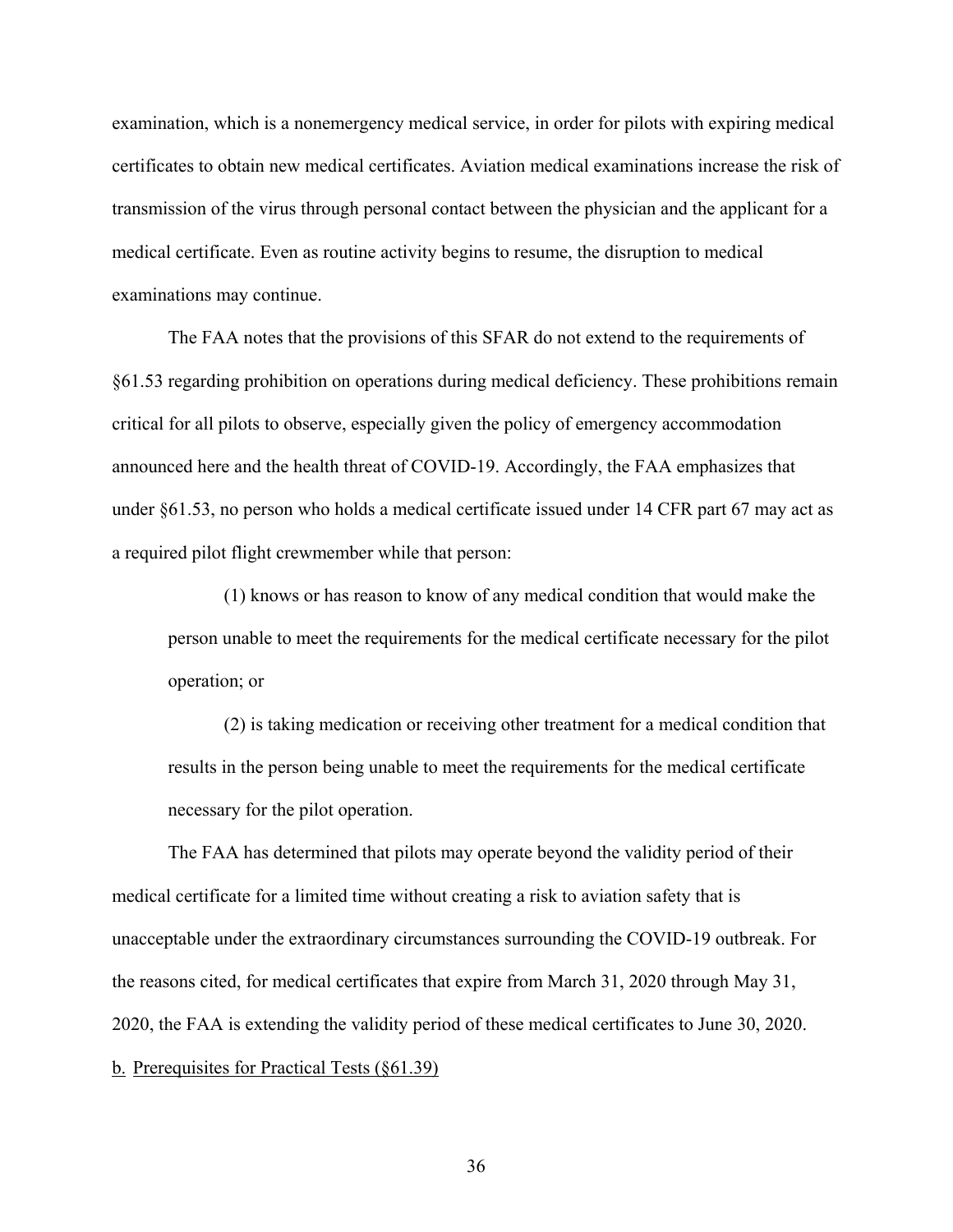Section 61.39 establishes the eligibility requirements for an applicant seeking to take a practical test for a certificate or rating issued under part 61. Among these requirements, an applicant must have passed the required FAA knowledge test within a specified period of time. With the exception of the multiengine airplane airline transport pilot (ATP) certificate, FAA knowledge tests are valid for 24 calendar months.<sup>64</sup> The multiengine airplane ATP knowledge test is valid for sixty calendar months.<sup>65</sup>

As a result of the COVID-19 outbreak, an applicant may not have been able to complete a practical test, as planned, prior to the expiration of his or her knowledge test. The majority of practical tests, if not all, have been temporarily suspended or cancelled. Most examiners are unwilling to provide testing until State and Federal public health measures have been lifted. Knowledge testing centers delivered more than 60,000 knowledge tests between March and June 2018.<sup>66</sup> Although the FAA does not know the number of applicants who have subsequently completed the practical test, the number of test results set to expire during this time period could be significant.

If an applicant's knowledge test expires before he or she can complete the practical test, that applicant is required to pass another knowledge test prior to completing the practical test. It costs a person \$96-160 per test,<sup>67</sup> depending upon the testing location, to take an FAA knowledge test. Therefore, requiring a person whose knowledge test result expired during the

 $64$  Section 61.39(a)(1)(i) requires the applicant to have passed the required knowledge test within the 24-calendar month period preceding the month the applicant completes the practical test, if a knowledge test is required. <sup>65</sup> Section 61.39(a)(1)(ii) requires the applicant to pass the required knowledge test within the sixty-calendar month period preceding the month the applicant completes the practical test for those applicants who complete the ATP certification training program in §61.156 and pass the knowledge test for an ATP certificate with a multiengine class rating after July 31, 2014.

<sup>66</sup> FAA Regulatory Support Division provided knowledge test data from their Airman Testing Standards database.

<sup>67</sup> FAA Regulatory Support Division provided knowledge test cost information on April 14, 2020.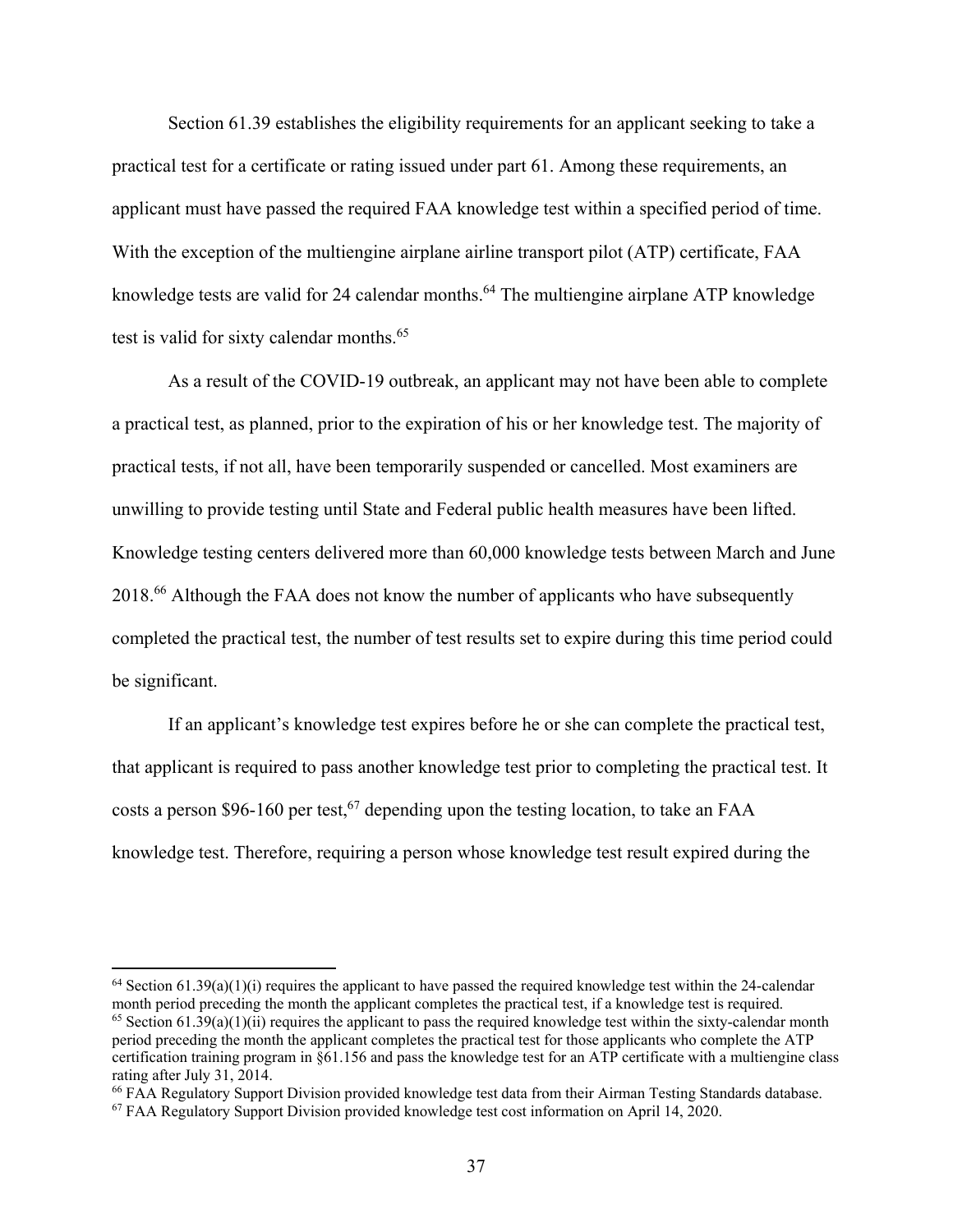COVID-19 outbreak to take another knowledge test would result in an additional economic burden on the applicant.

Where avoidable, it is not in the public interest to induce persons to attempt to complete a practical test, contrary to social distancing guidelines, solely to avoid an economic burden resulting from expiration of their knowledge test.

The FAA has determined, under the extraordinary circumstances of the COVID-19 outbreak, that it is necessary to provide reasonable regulatory relief to the specific class of individuals who have knowledge tests expiring between March 2020 and June 2020. To ensure these individuals are not penalized by having to take another knowledge test, the FAA is extending the validity of knowledge tests by a duration of three calendar months. Therefore, this SFAR will allow an individual who has a knowledge test expiring between March 2020 and June 2020 to present the expired knowledge test to show eligibility under  $\S61.39(a)(1)$  to take a practical test for a certificate or rating issued under part 61 for an additional three calendar months.<sup>68</sup>

In addition to passing a knowledge test, the eligibility requirements for taking a practical test require an applicant to satisfactorily accomplish the required training and obtain the aeronautical experience required for the certificate or rating sought.<sup>69</sup> The regulations also require the applicant to have received flight training from an authorized instructor in preparation for the practical test within the two months preceding the month of the test.<sup>70</sup> The authorized instructor must endorse the applicant's logbook or training record certifying that the applicant

<sup>68</sup> Except for a multiengine ATP knowledge test, a knowledge test taken for a pilot certificate or rating in May 2018 would expire in May 2020. With the relief in this SFAR, the passing knowledge test results are valid until August 2020.

<sup>69 14</sup> CFR §61.39(a)(3).

<sup>70 14</sup> CFR §§61.39(a)(6)(i), 61.99, 61.109, 61.129, 61.313.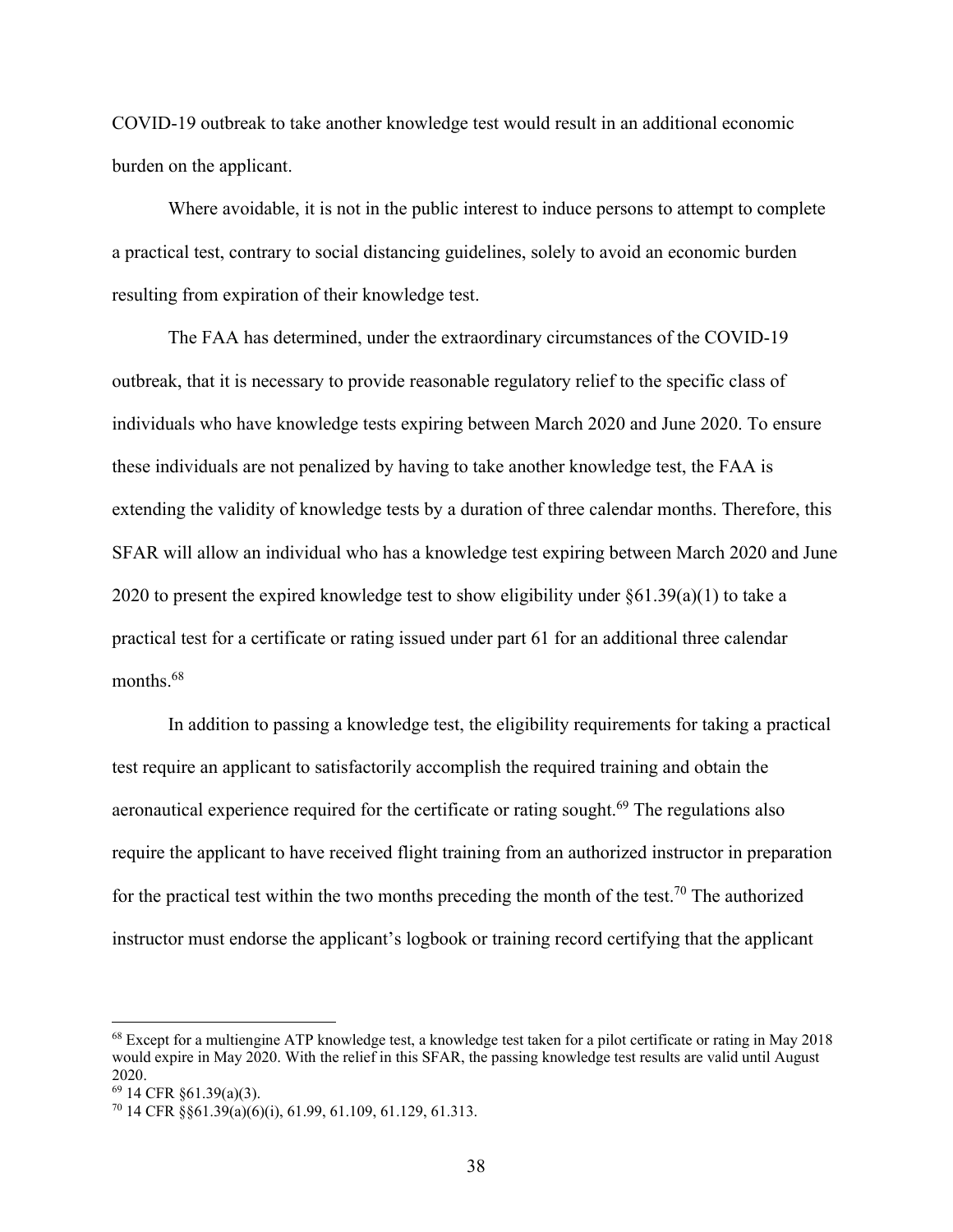has received and logged this training and is prepared for the required practical test.<sup>71</sup> While this SFAR will allow certain individuals to use an expired knowledge test, the other requirements in part 61 will ensure the individual is prepared for the practical test, and the evaluator administering the practical test will have the opportunity to determine whether the person is qualified to hold the certificate.<sup>72</sup> Under the extraordinary circumstances of the COVID-19 outbreak, and because the relief applies to a specific group of individuals and is limited in duration, the FAA has determined that these regulatory requirements will provide sufficient assurance that there will be no adverse impact to safety.

### c. Renewal Requirements for Flight Instructor Certification (§61.197)

Unlike other airman certificates, flight instructor certificates have expiration dates. Section 61.197 establishes renewal requirements for flight instructor certificates. In accordance with paragraph (a), a person who holds a flight instructor certificate that has not expired may renew that flight instructor certificate through various methods. Generally, a flight instructor must renew his or her certificate every 24 calendar months.<sup>73</sup>

Section 61.197(a)(2) offers four methods for renewal that require submitting a completed and signed application with the FAA. The application can be submitted in the renewal month or up to three calendar months preceding the renewal month. Section  $61.197(a)(2)$  requires the flight instructor to satisfactorily complete one of the following renewal requirements:

 $71$  14 CFR  $\S61.39(a)(6)$ .

 $72$  The regulations require the applicant to pass the practical test on the areas of operation required for the certificate or rating sought. 14 CFR §§61.96(b)(7), 61.103(h), 61.123(g), 61.153(h), 61.165(e)(4) and (f)(5), 61.183(h), 61.307(b), 61.405(b)(2).

 $^{73}$  Section 61.197(a)(1) permits a flight instructor to renew automatically by passing a practical test for a current instructor rating or an added instructor rating.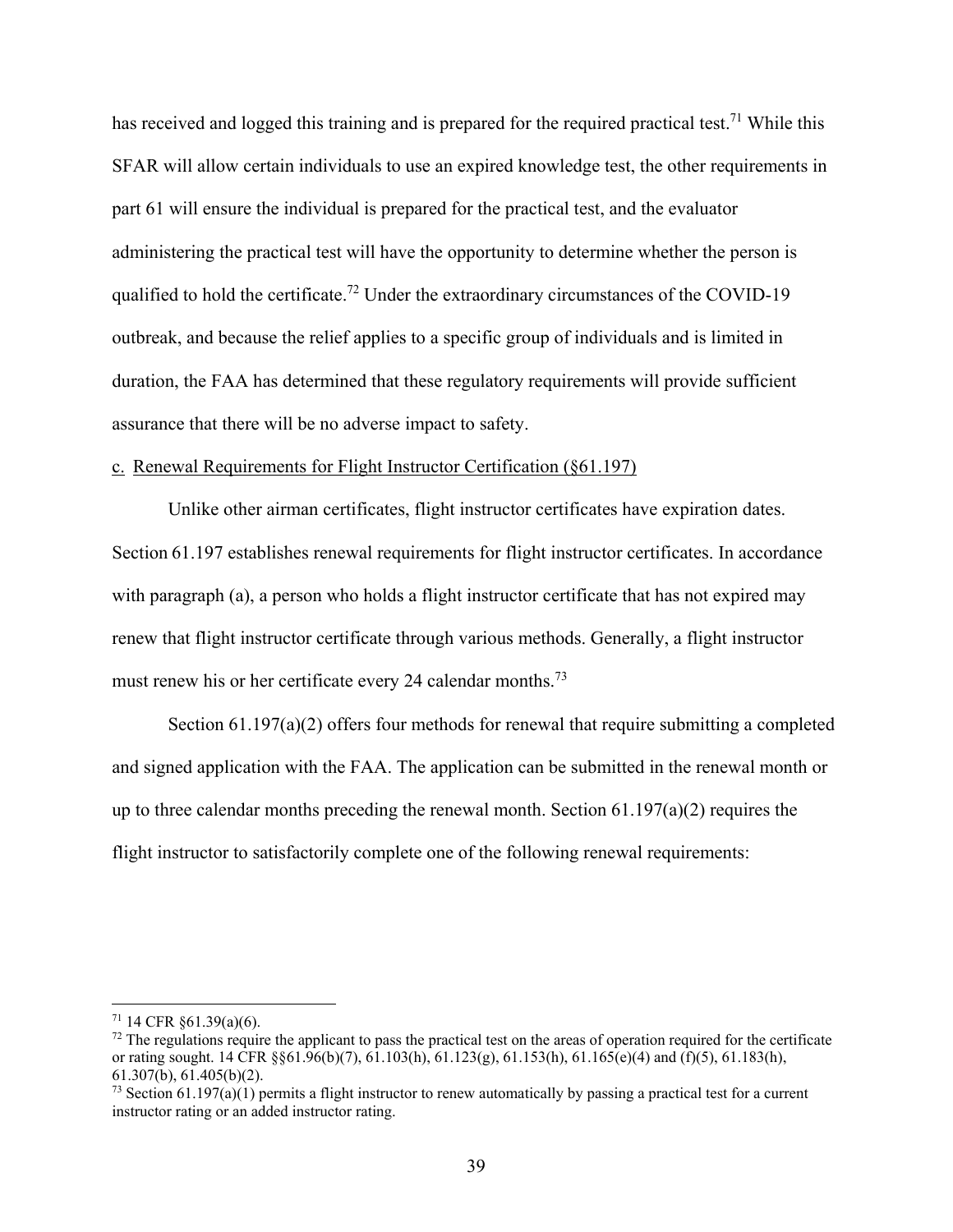- train and endorse at least five students for a practical test for a certificate or rating during the preceding 24 calendar months with at least 80 percent of those students passing on the first attempt;
- serve, within the preceding 24 calendar months, as a company check pilot, chief flight instructor, company check airman, or flight instructor in a part 121 or part 135 operation, or in a position involving the regular evaluation of pilots;
- successfully complete an approved flight instructor refresher course (FIRC), either inperson or online, within the preceding three calendar months preceding the expiration date of the certificate; or
- pass, within the preceding 24 calendar months, an official U.S. Armed Forces military instructor pilot or pilot examiner proficiency check in an aircraft for which the military instructor already holds a rating or in an aircraft for an additional rating.

A flight instructor certificate will expire if the flight instructor fails to comply with the renewal requirements set forth in §61.197. The holder of an expired flight instructor certificate who has not complied with the renewal requirements may reinstate that flight instructor certificate and ratings only by passing a practical test for one of the ratings held on the flight instructor certificate or for an additional rating.<sup>74</sup>

The COVID-19 outbreak has disrupted certificated flight instructors' plans for renewing their certificates using the methods prescribed in §61.197(a)(2). For example, a flight instructor may have enrolled in an in-person FIRC that was subsequently cancelled due to stay-at-home advisories. Additionally, flight instructors who have satisfactorily completed one of the renewal

<sup>74 14</sup> CFR §61.199.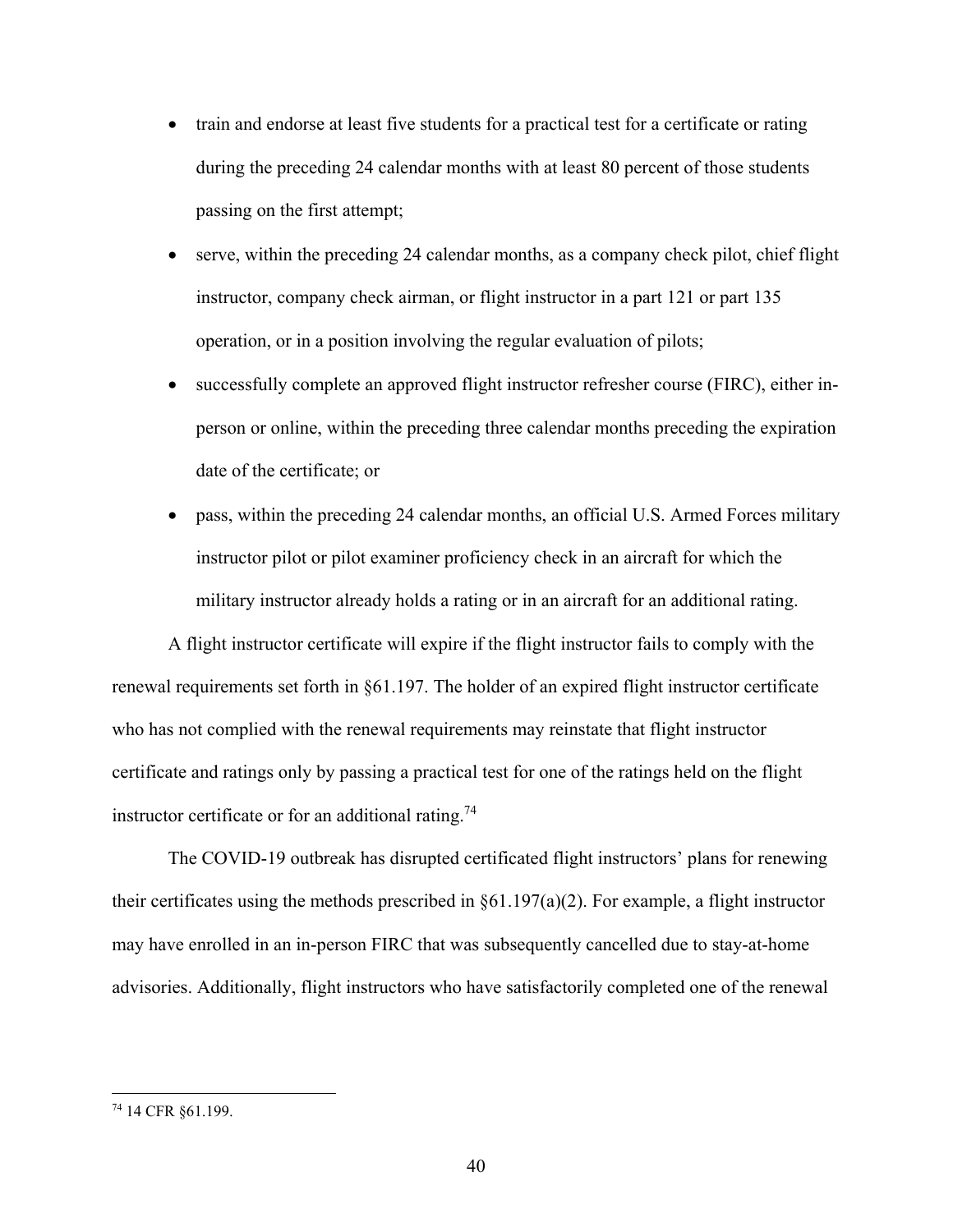requirements in  $\S61.197(a)(2)(i)$ , (ii), or (iv) may be unable to travel to an FAA Flight Standards office to present records demonstrating eligibility for renewal.

During the COVID-19 outbreak, the FAA recommends that flight instructors take advantage of the option to renew their flight instructor certificates by satisfactorily completing an online FIRC in accordance with  $\S61.197(a)(2)(iii)$ .<sup>75</sup> The FAA recognizes, however, that this is not an equitable option for all flight instructors as certain flight instructors may have already satisfied a renewal requirement other than a FIRC. For example, a flight instructor may have already trained and endorsed at least five students in the preceding 24 calendar months with an 80 percent pass rate.

The FAA has therefore determined, under the extraordinary circumstances of the COVID-19 outbreak, that flight instructors who satisfy a renewal requirement listed in  $\S61.197(a)(2)(i)$ , (ii), or (iv) should not be required to also complete an online FIRC, which is an additional economic burden, simply because the flight instructor is unable to process his or her renewal at an FAA Flight Standards office. Accordingly, to accommodate flight instructors who have flight instructor certificates expiring between March 31, 2020 and May 31, 2020, the FAA is extending the validity of these flight instructor certificates until June 30, 2020. Therefore, under this SFAR, a flight instructor who has a certificate expiring in March, April, May, or June 2020 may submit a completed and signed application with the FAA and show satisfactory completion of the one of the renewal requirements listed in  $\S61.197(a)(2)(i)$  through (iv) until June 30, 2020. A person who renews his or her flight instructor certificate during this grace

<sup>&</sup>lt;sup>75</sup> There are seven existing FIRCs that are taught using an online platform that require no face-to-face contact. Those online FIRC providers also offer Airman Certification Representative (ACR) services. These ACRs are authorized to renew a flight instructor certificate after successful completion of their FIRC.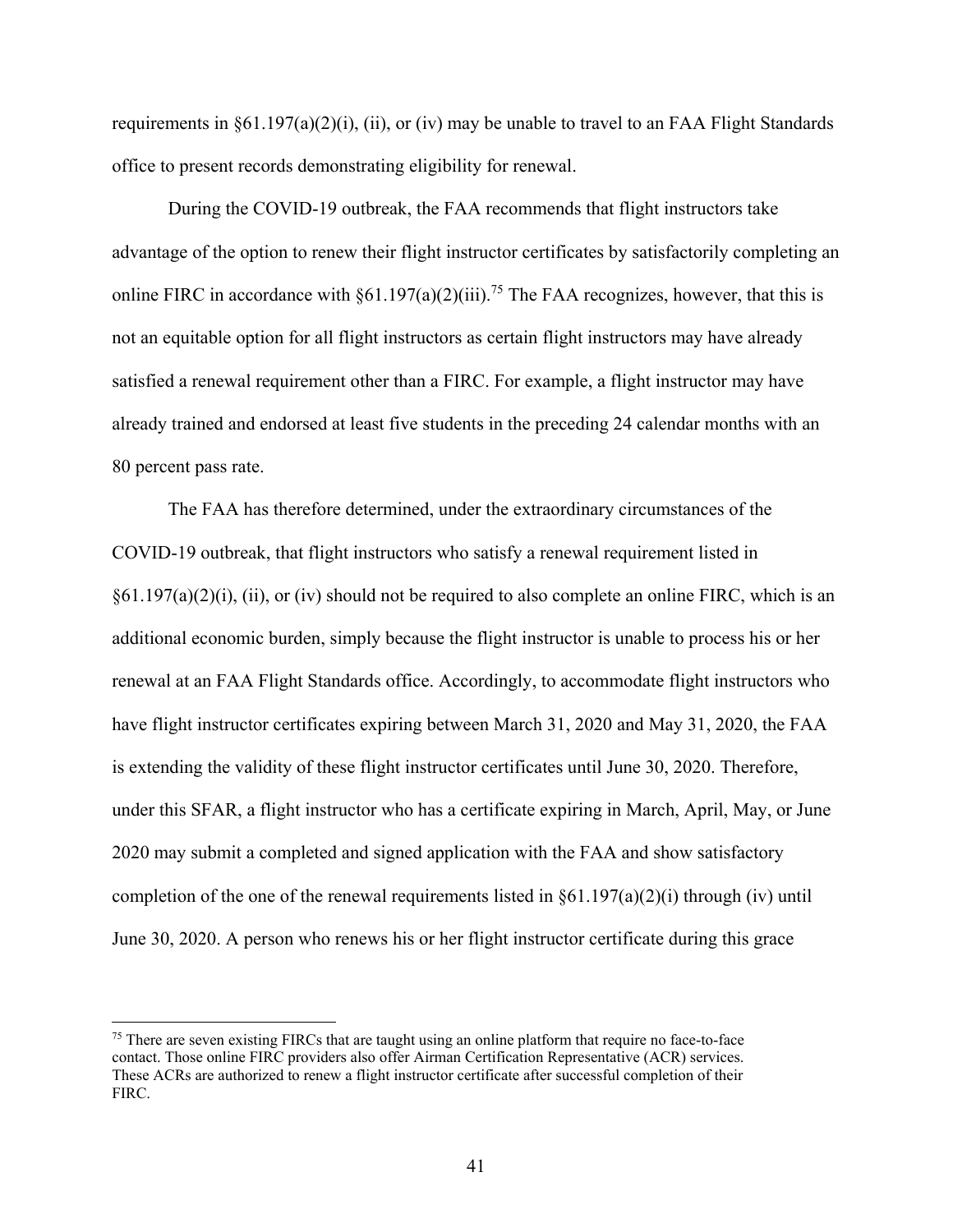period will retain the original expiration month on the flight instructor certificate. For example, if a person's flight instructor certificate expires in March 31, 2020, and that person renews his or her flight instructor certificate in accordance with this SFAR in June 2020, that person's renewed flight instructor certificate will still expire on March 31, 2022.

After June 30, 2020, a flight instructor who holds an expired flight instructor certificate must reinstate that certificate in accordance with §61.199.

# *2. Relief for U.S. Military and Civilian Personnel Who are Assigned Outside the United States in Support of U.S. Armed Forces Operations (SFAR 100-2)*

SFAR 100–2 allows the FAA Flight Standards offices to accept expired flight instructor certificates and inspection authorizations for renewals and expired airman written test reports for certain practical tests from U.S. military and civilian personnel (U.S. personnel) who are assigned outside the United States in support of U.S. Armed Forces operations. SFAR 100-2 is necessary to avoid penalizing U.S. personnel who are unable to meet the regulatory time limits of their flight instructor certificate, inspection authorization, or airman written test report because they are serving outside the United States in support of U.S. Armed Forces operations when they expire. The effect of SFAR 100-2 is to give U.S. personnel who are assigned outside the United States in support of U.S. Armed Forces operations extra time to meet certain eligibility requirements in the current rules.

Due to social distancing guidelines and stay-at-home advisories, persons affected by this SFAR may not be able to comply with paragraph 2.(c) of SFAR 100-2, which states the person must comply with §61.197 or §65.93, as appropriate, or complete the appropriate practical test within six calendar months after returning to the United States. Therefore, under the extraordinary circumstances of the COVID-19 outbreak, the FAA is extending the relief granted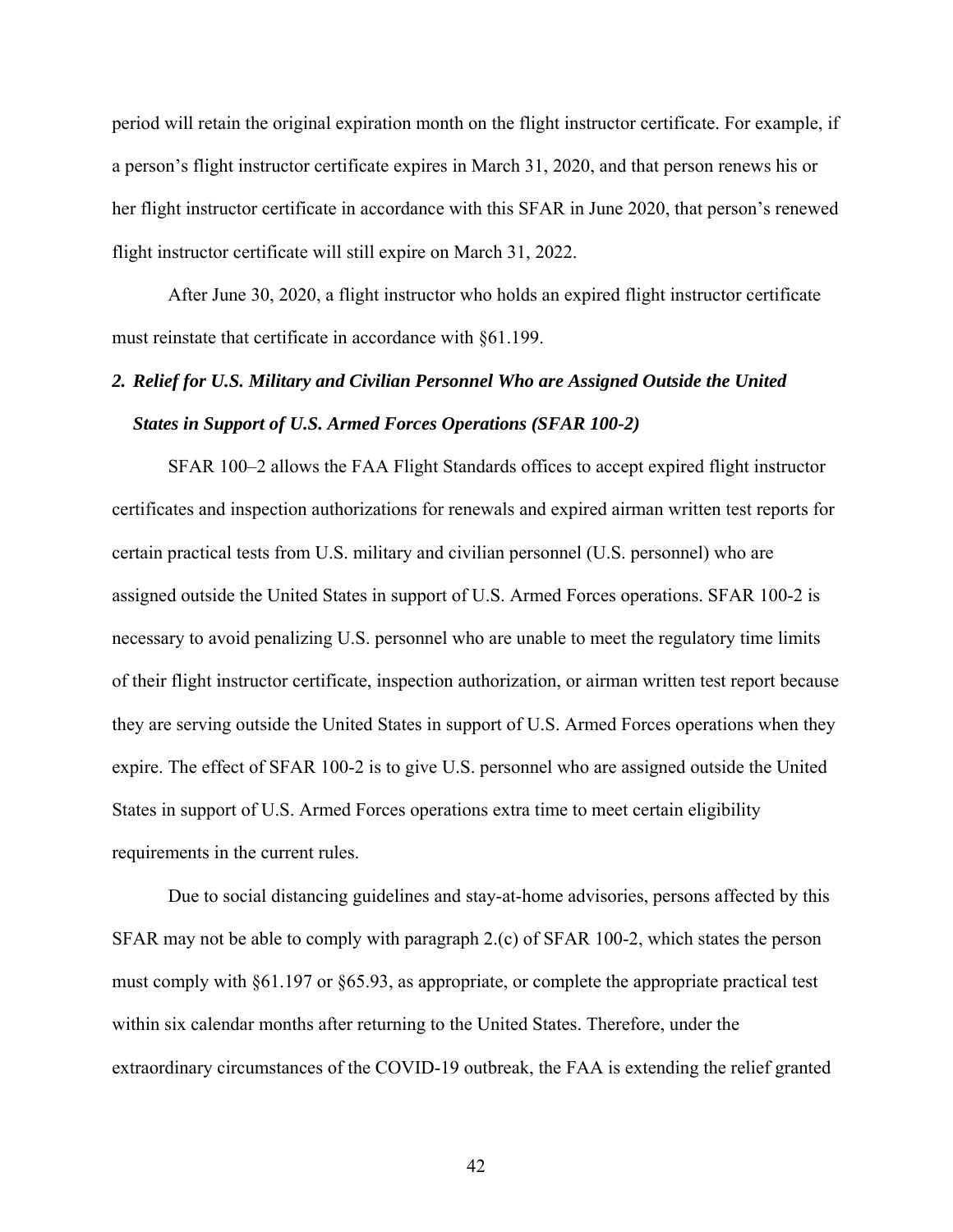by SFAR 100-2 by an additional three calendar months for eligible persons who returned to the U.S. from deployment in October 2019 through March 2020. This relief will enable those persons to complete the requirements of paragraph 2.(c) within nine calendar months after returning to the United States.<sup>76</sup> If a person returns from deployment after March 2020, that person must comply with SFAR-100-2.

### *3. Part 63*

 $\overline{a}$ 

As previously described, the FAA has determined to grant temporary relief from the expiration of medical certificates to provide additional time for airmen to accomplish medical examinations and obtain new medical certificates. Similarly, medical relief for flight engineers is necessary as described in B.3.a. Extending knowledge test passing results for flight engineers is also necessary and explained in B.3.b.

### a. Certificates and Ratings Required (§63.3)

Section 63.3(b) states that a person may act as a flight engineer of an aircraft only if that person holds a current second-class medical certificate issued to that person under 14 CFR part 67. For the reason previously stated in section B.1.a and subject to the same conditions and limitations, the FAA has determined that flight engineers may operate beyond the validity period of their medical certificate for a limited time without creating a risk to aviation safety that is unacceptable under the extraordinary circumstances surrounding the COVID-19 outbreak. Accordingly, for medical certificates that expire from March 31, 2020 through May 31, 2020, the FAA is extending the validity period of these medical certificates to June 30, 2020.

 $76$  A person who otherwise meets the eligibility requirements in SFAR 100-2 who returned from deployment in November 2019 will now have until August 2020 to complete the desired certificate requirements instead of completing them in May 2020.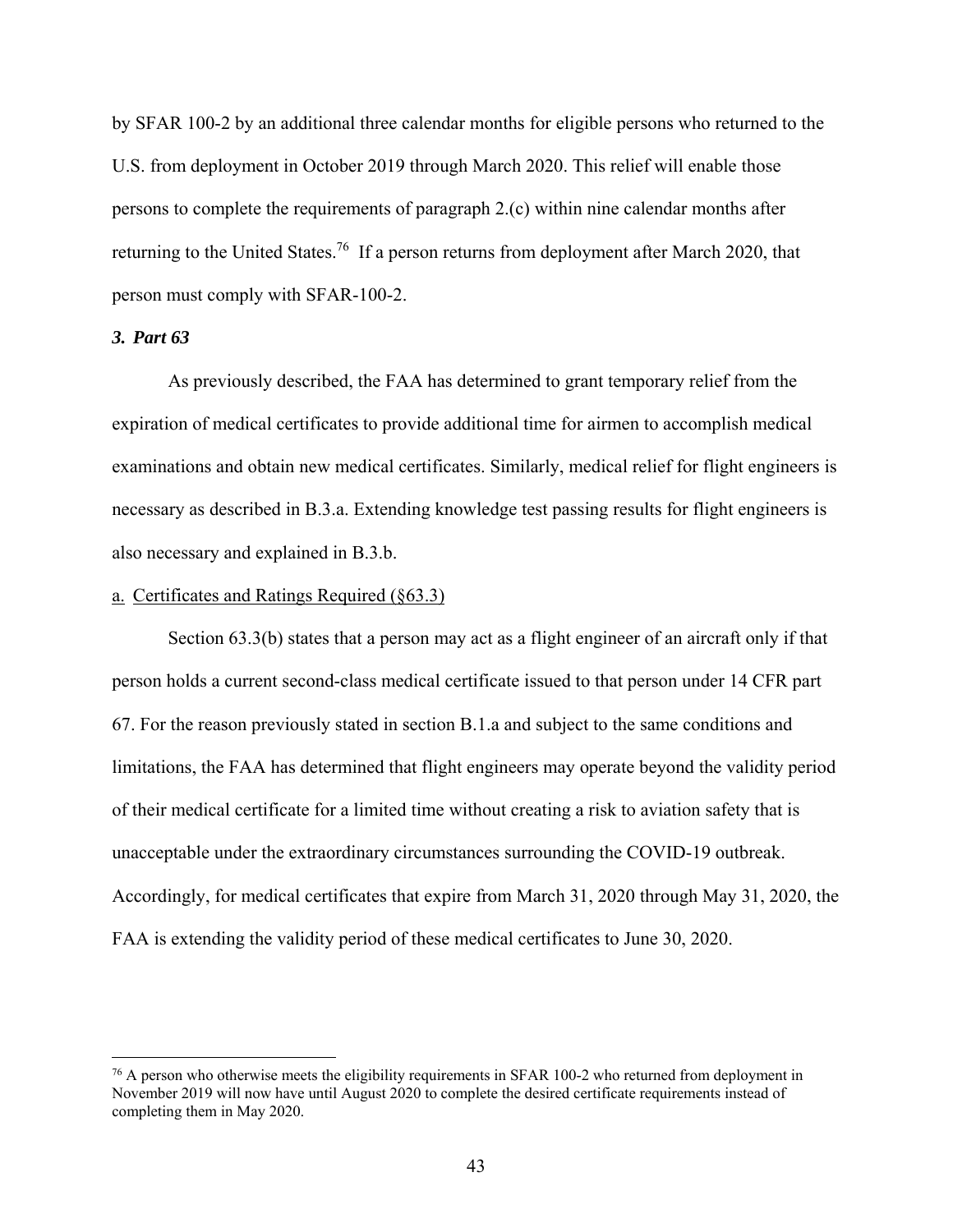The FAA notes that the provisions of this SFAR do not extend to the requirements of §63.19 regarding prohibition on operations during physical deficiency. These prohibitions remain critical for all flight engineers to observe, especially given the policy of emergency accommodation announced here and the health threat of COVID-19. Accordingly, the FAA emphasizes that under §63.19, no person who holds a medical certificate issued under 14 CFR part 67 may serve as a flight engineer during a period of known physical deficiency, or increase in physical deficiency, that would make him or her unable to meet the physical requirements for his or her current medical certificate.

#### b. Flight Engineer Knowledge Requirements (§63.35)

 $\overline{a}$ 

Section 63.35 establishes the knowledge requirements for a person seeking a flight engineer certificate. Paragraph (d) states the applicant for a flight engineer certificate or rating must have passed the written tests required by paragraphs (a) and (b) since the beginning of the 24th calendar month before the month in which the flight is taken.<sup>77</sup>

For the reasons discussed in section B.1.b of this preamble and subject to the same condition and limitations, the FAA is also providing relief to persons seeking a flight engineer certificate under part 63 who have written tests expiring between March 2020 and June 2020. Consistent with the relief provided to pilot applicants under part 61, the FAA is extending the validity of written tests under part 63 for a duration of three calendar months. The FAA finds, under the extraordinary circumstances of the COVID-19 outbreak, that this relief will not adversely affect safety because it is narrowly focused on a small segment of the regulated

<sup>&</sup>lt;sup>77</sup> Exceptions to the 24 calendar month limitation are prescribed in paragraphs (d)(1) for applicants employed as a flight crewmember or mechanic by an air carrier; or  $(d)(2)$  for applicants that participated in a military flight engineer or maintenance program.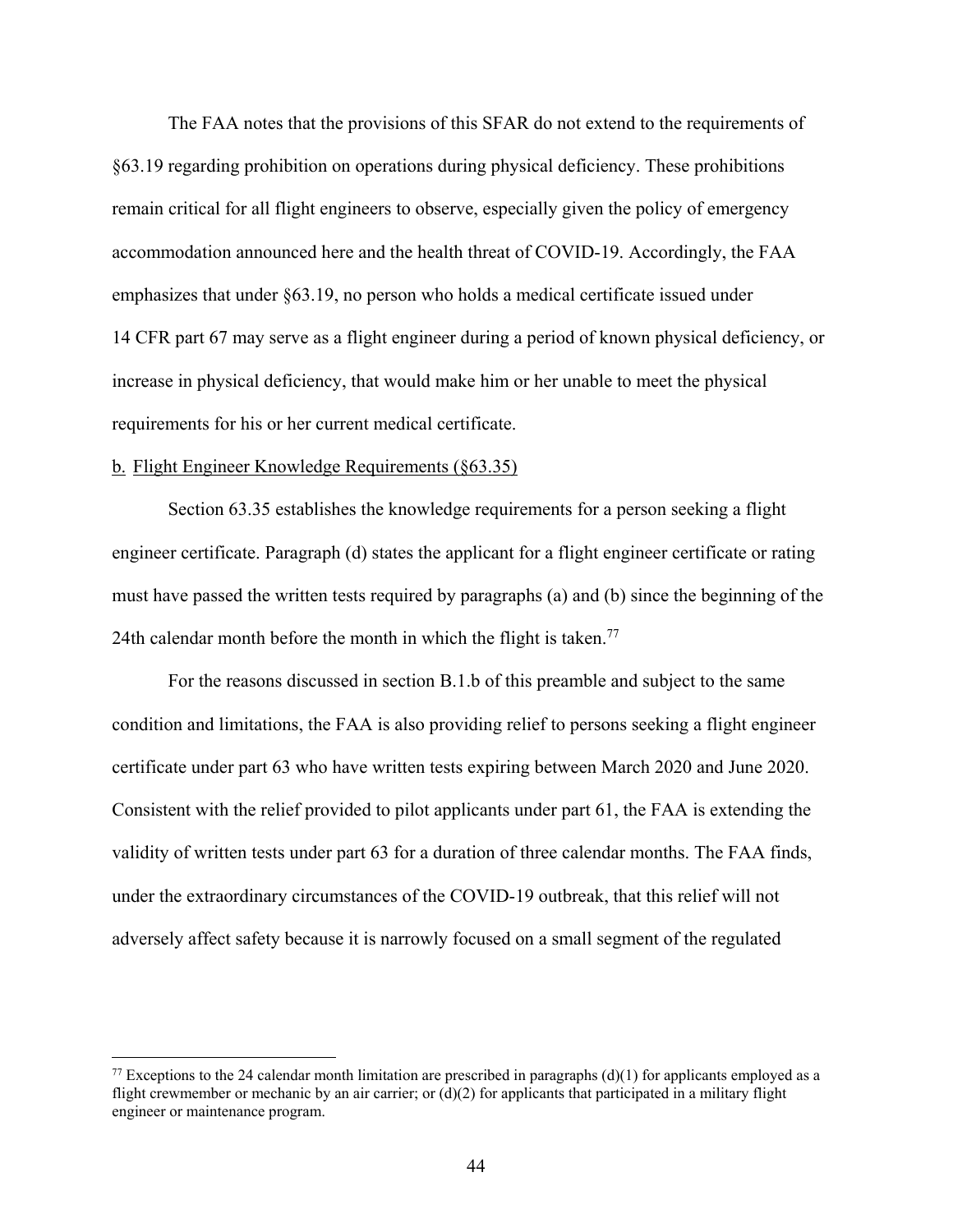community, it will be in effect for a short period of time, and the regulations will provide adequate safeguards to ensure an appropriate level of safety is maintained.

#### *4. Part 65*

As described for pilots and flight engineers, extending knowledge test and written test results for aircraft dispatchers and mechanics, respectively, is also warranted and further described in B.4.a. and B.4.b. The ability for some mechanics to renew their inspector authorization (IA) has also been made more difficult as a result of the COVID-19 outbreak; therefore, the FAA is extending relief to eligible persons as described in B.4.c. Finally, the ability for former military parachute riggers to apply for a senior parachute rigger certificate is temporarily difficult, resulting in some limited relief as described in B.4.d.

The FAA finds, under the extraordinary circumstances of the COVID-19 outbreak, that the relief provided to part 65 airmen will not adversely affect safety because it is narrowly focused on a small segment of the regulated community, it will be in effect for a short period of time, and the regulations will provide adequate safeguards to ensure an appropriate level of safety is maintained.

### a. Dispatcher Knowledge Requirements (§65.55)

Section 65.55 establishes the knowledge requirements for a person seeking an aircraft dispatcher certificate. Paragraph (b) requires the applicant for an aircraft dispatcher certificate to present passing knowledge test results within the preceding 24 calendar months.

For the reasons discussed in section B.1.b and subject to the same conditions and limitations, the FAA, under the extraordinary circumstances of the COVID-19 outbreak, is also providing relief to persons seeking an aircraft dispatcher certificate under part 65 who have knowledge tests expiring between March 2020 and June 2020. Therefore, consistent with the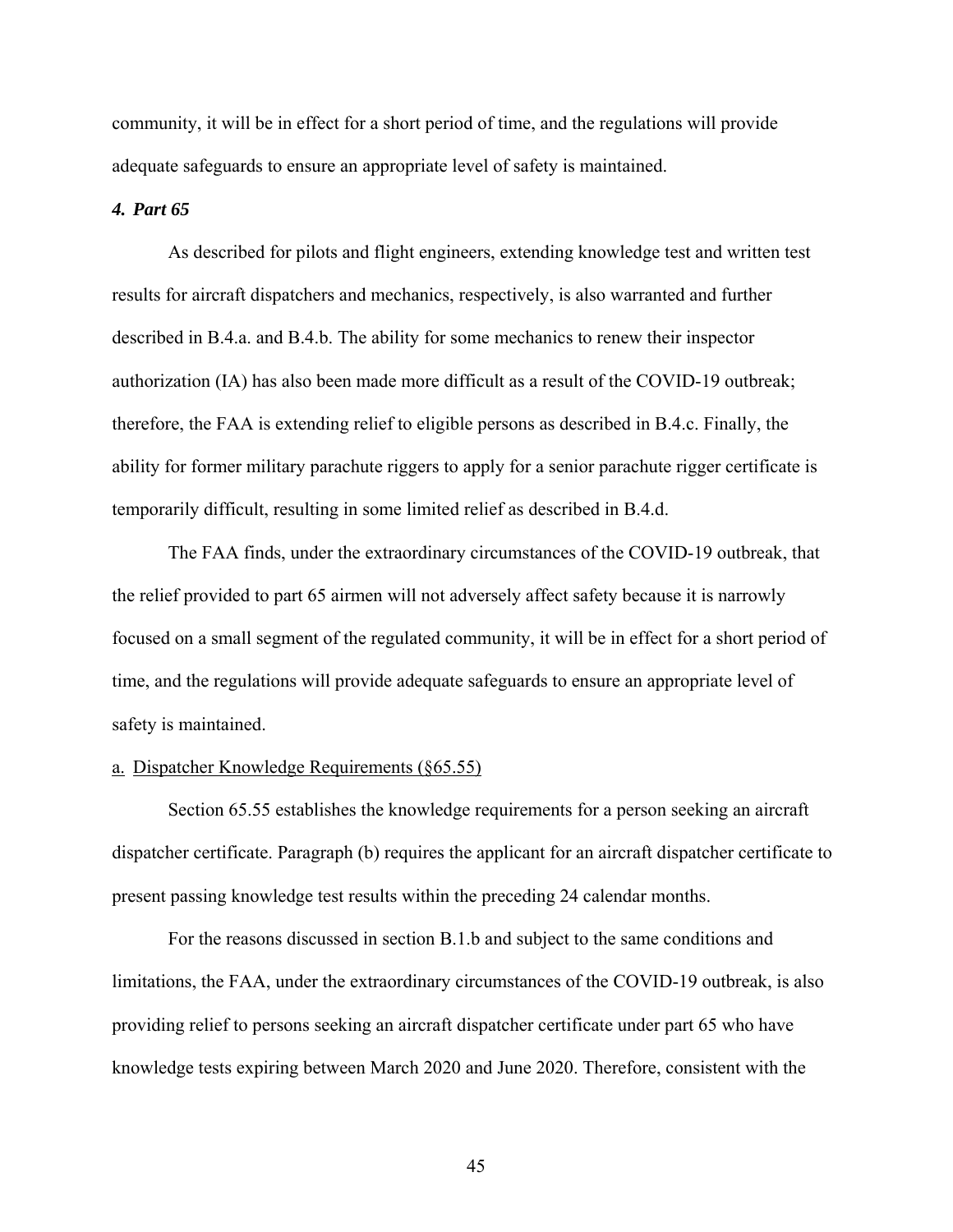relief provided to pilot applicants under part 61 and flight engineer applicants under part 63, the FAA is extending the validity of knowledge tests under §65.55 for a duration of three calendar months. Accordingly, an individual who has a knowledge test expiring between March 2020 and June 2020 may present the expired knowledge test to show eligibility under §65.55 to take a practical test for an aircraft dispatcher certificate for a period of three calendar months.

### b. Eligibility requirements: General (§65.71)

Section 65.71 establishes the eligibility requirements for a mechanic certificate and associated ratings. Paragraph (a)(3) requires an applicant to have passed all of the prescribed tests within a period of 24 months from the initiation of testing. Testing for a FAA mechanic certificate includes three tests, which are the written, oral, and practical.<sup>78</sup> Section 65.75 establishes the knowledge requirements, including the requirement to pass a written test. Section 65.79 contains the skill requirements, including the requirement to pass an oral and practical test. Additionally, §65.71(b) requires a certificated mechanic who applies for an additional rating to meet the experience requirements of §65.77 and, within a period of 24 months, pass the written test required by §65.75 and the oral and practical tests required by §65.79 for the additional rating sought.

For the reasons discussed in section B.1.b of this preamble, the FAA, under the extraordinary circumstances of the COVID-19 outbreak, is also providing relief to persons seeking a mechanic certificate or rating issued under part 65 who have testing periods expiring between March 2020 and June 2020. Therefore, consistent with the relief provided under parts 61 and 63, the FAA is extending the validity of the testing period under §65.71 for a duration of three months. Accordingly, an individual who has a testing period expiring in March, April,

 $78$  Under part 65 subpart D, the FAA may issue an airframe or powerplant rating. 14 CFR  $\S 65.73$ .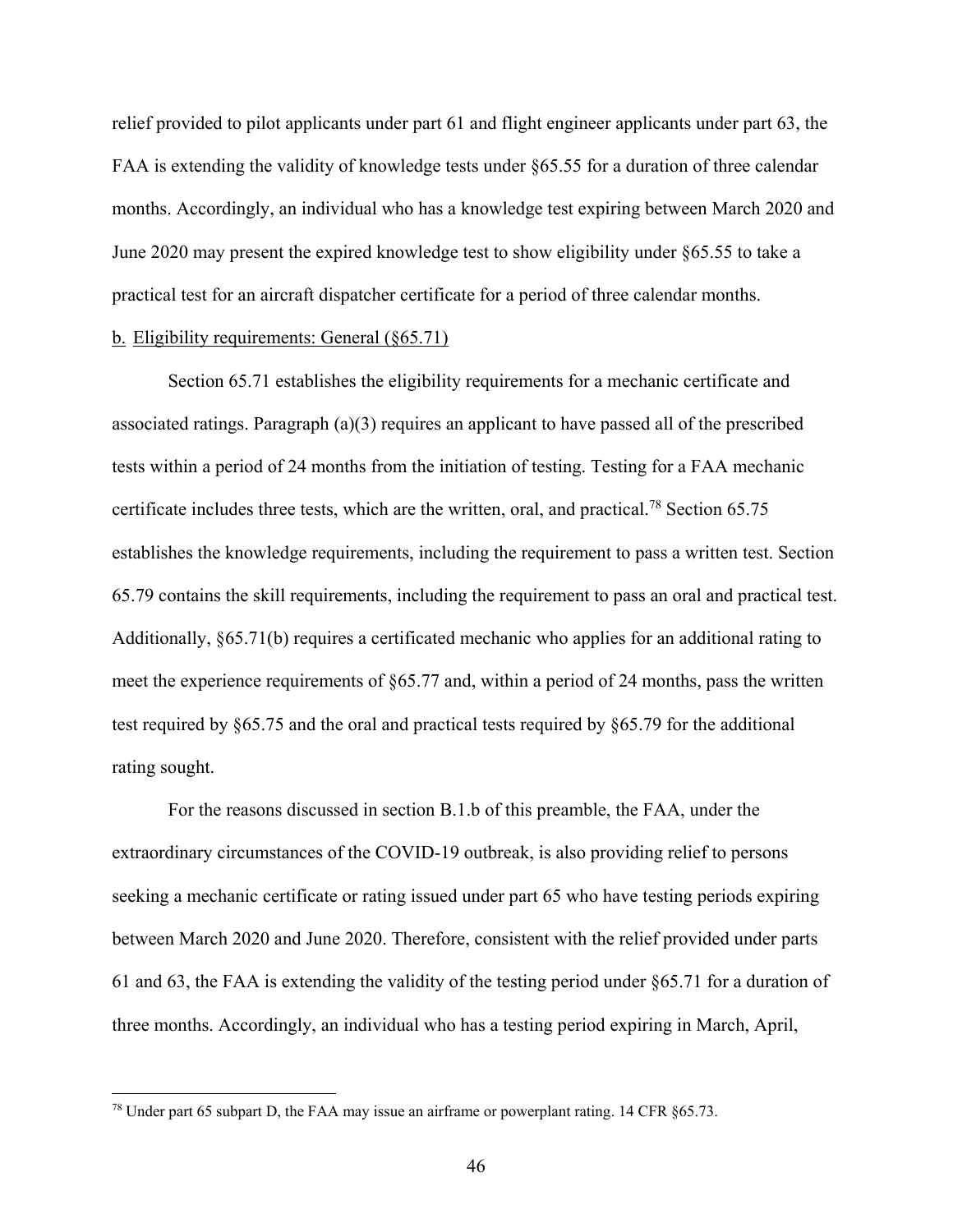May, or June 2020 may show eligibility under §65.71 to take a practical test for a mechanic certificate or rating provided the testing period does not exceed 27 months.<sup>79</sup>

### c. Inspection authorization: Renewal (§65.93)

There are more than  $30,000$  FAA-certificated mechanics<sup>80</sup> that hold inspection authorizations (IA), which enable them to perform vital aircraft maintenance services to the general aviation community. With the exception of any aircraft maintained in accordance with a continuous airworthiness program under part 121, mechanics with IA can inspect and approve for return to service any aircraft or related part or appliance after a major repair or major alteration to it if the work was done in accordance with technical data approved by the FAA.<sup>81</sup> The COVID-19 outbreak has posed a challenge for some of these mechanics to meet their renewal requirements under §65.93.

Each inspection authorization expires on March  $31<sup>st</sup>$  of each odd-numbered year.<sup>82</sup> However, a person holding an IA may only exercise the privileges of an IA if that person meets one of the annual activity requirements for each year of the two-year IA renewal period under §65.93. The annual activity requirements prescribed in §65.93(a) are: (1) perform at least one annual inspection for each ninety days that the applicant held the current authority; (2) perform at least two major repairs or major alterations for each ninety days the applicant held the current authority; (3) perform or supervise and approve at least one progressive inspection; (4) complete an IA refresher course; or (5) pass an oral test by the FAA.

<sup>79</sup> If a testing period was to expire on April 30, 2020, this SFAR extends the testing period to July 31, 2020.

<sup>&</sup>lt;sup>80</sup> Information provided by the FAA Aircraft Maintenance Division on April 10, 2020.

<sup>81</sup> *See* 14 CFR §§65.95(a) (containing inspection authorization privileges and limitations) and 43.7(b) (specifying persons authorized to approve aircraft, airframes, aircraft engines, propellers, appliances, or component parts for return to service after maintenance, preventive maintenance, rebuilding, or alteration).

<sup>&</sup>lt;sup>82</sup> The next IA renewal is in March 2021. An IA must provide evidence of activity for the even year (April 2019-March 2020 and the odd year (April 2020-March 2021) in order to renew in March 2021.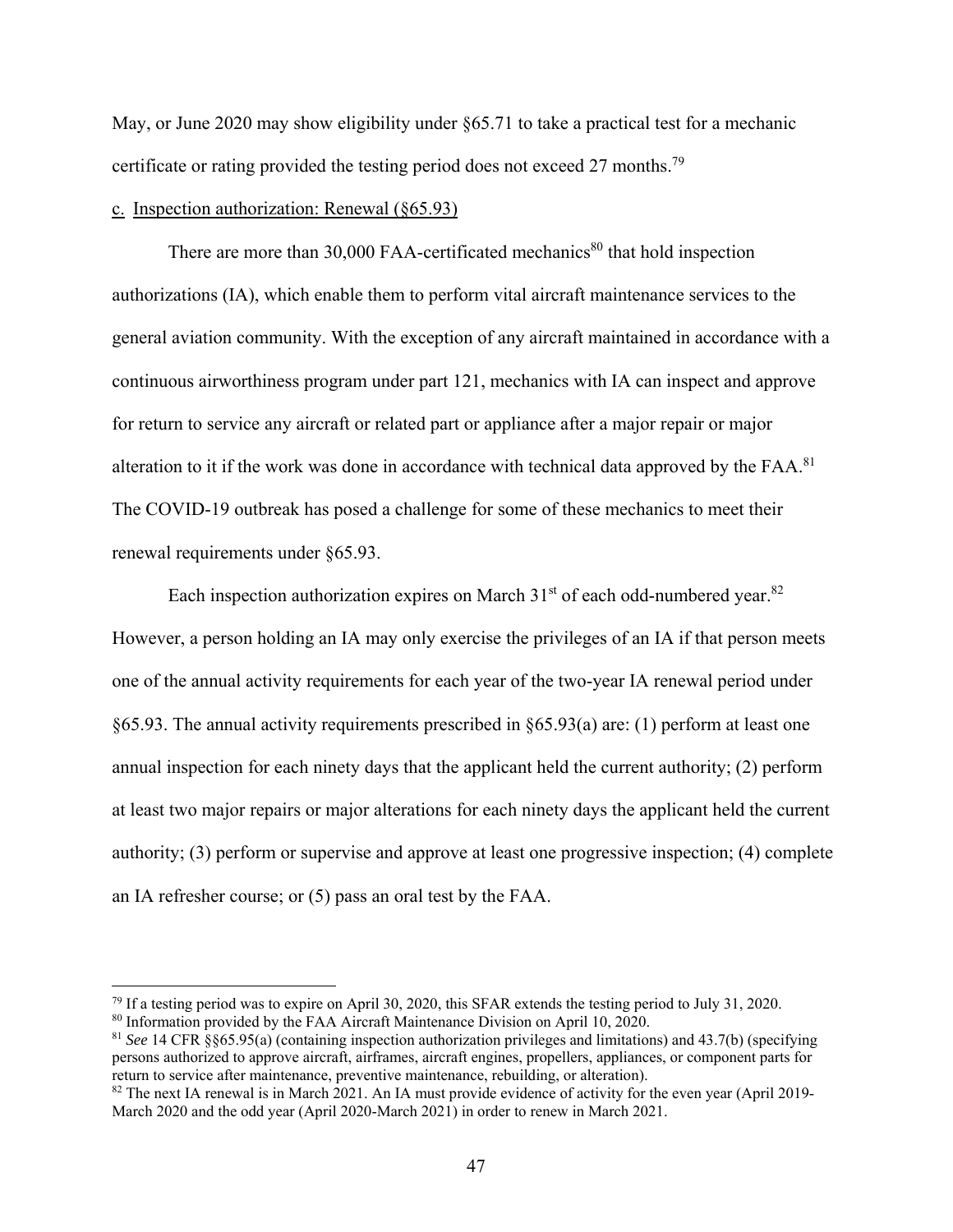As a result of the COVID-19 outbreak, general aviation flight hours have declined dramatically, causing a reduction in aircraft maintenance. In some localities, many aircraft maintenance facilities are closed. The closure of these facilities could make the IA renewal option of conducting major repair and alterations, annual inspections, and progressive inspections extremely difficult to accomplish. In addition, a majority of FAA-sponsored IA renewal seminars, which are typically held in-person at local FAA offices, were cancelled in March 2020. Finally, in person staffing at Flight Standards offices has been reduced with a majority of the employees teleworking, which has made the oral testing option more challenging. The only remaining option was to complete an IA refresher course online. Due to the confusion and uncertainty surrounding the COVID-19 outbreak, many mechanics may have been caught off-guard and without a plan to meet their annual requirement. If an IA holder was unable to meet the annual activity requirement for the 2019/2020 calendar year, he or she would not be eligible to renew in March of 2021, and the only option to regain the authorization would be by retaking and passing the FAA written test and an oral test.

The FAA has decided, under the extraordinary circumstances of the COVID-19 outbreak, to provide relief for IA holders that were unable to meet the first year (even-numbered year) renewal requirements by March 2020 as prescribed in §65.93. The extension provides an IA holder an additional three months (April-June 2020) to complete one of the listed activities in accordance with  $§65.93(a)(1)-(a)(5)$  to meet the first year renewal requirements. Consistent with the prohibition in  $\S 65.93(c)$ , an IA holder who has not met one of the five activities in §65.93(a)(1) through (5) by June 30, 2020, may not exercise IA privileges after June 30, 2020. A person who has completed one of the listed activities in accordance with  $\S65.93(a)(1)$  through (5) by June 30, 2020, will be considered to have completed it by March 31, 2020, (first year of 2-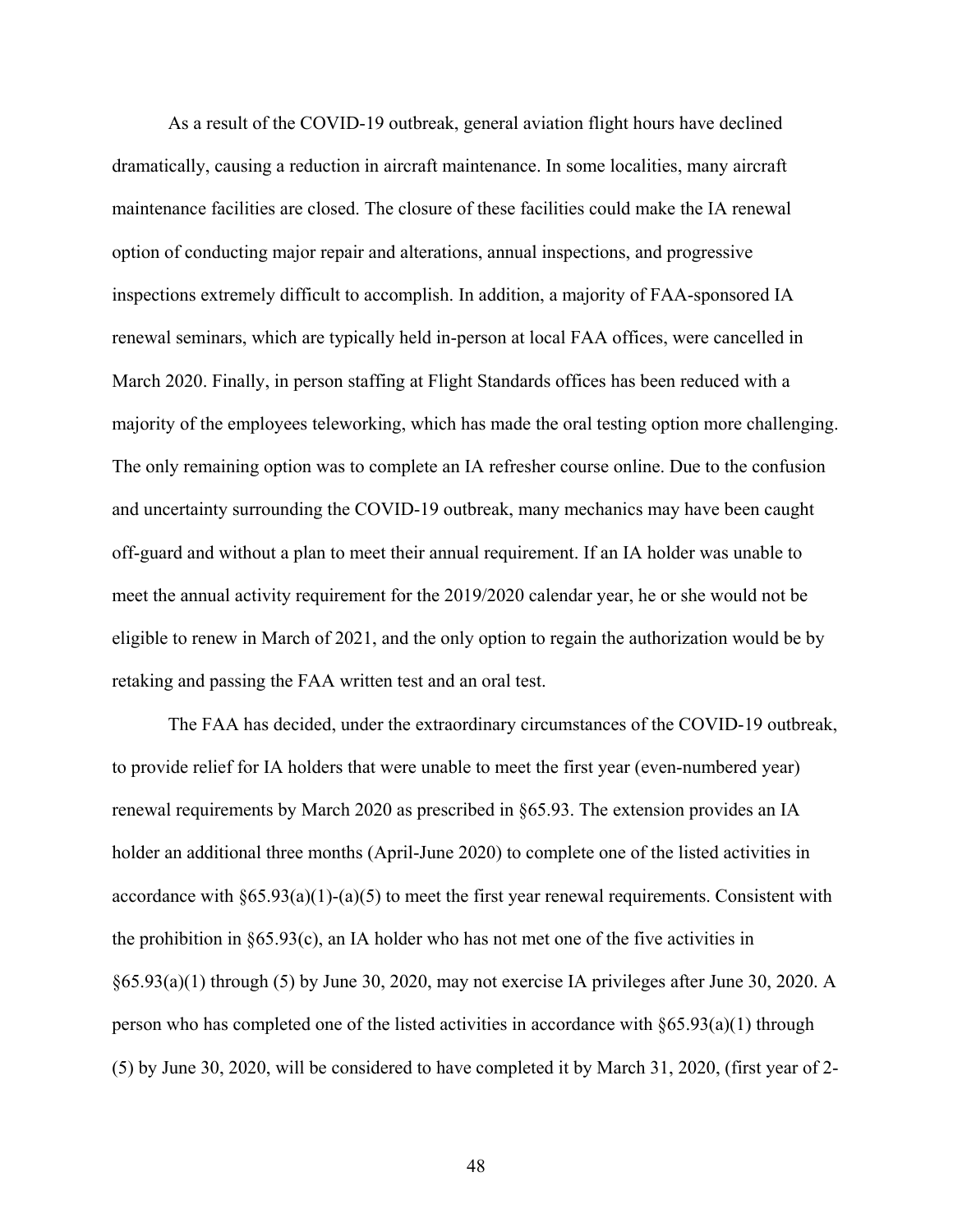year IA period) for the purposes of determining compliance with the renewal requirements of  $§65.93(a).$ 

The FAA emphasizes, however, that an activity performed between April and June 2020 to satisfy the first year renewal requirements under this SFAR cannot also be used to meet the year two renewal requirements. An IA holder is still required to complete one of the five activities specified in §65.93(a)(1) through (5) by March 31, 2021 to satisfy the renewal requirements for the second year of the two-year period. The requirements in §65.93(a)(1) and (a)(2), which require the activity to be performed "each 90 days," do not mean the requirement must be completed each quarter. The requirement only sets the number of activities that an applicant must perform during the renewal period (since an applicant may not have held their rating for an entire year). Accordingly, these activities could be performed at any point during the renewal period.<sup>83</sup> For this reason, the FAA has determined it is unnecessary to provide relief to individuals who are unable to meet these activities during the COVID-19 outbreak in the second-year renewal period because they are still able to comply with the requirements thereafter.

### d. Military riggers or former military riggers: Special certification rule (§65.117)

Parachute riggers provide a vital service to the parachuting industry to include firefighting smoke jumpers and other operations. Former military parachute riggers are essential to these operations. A special certification has been granted to military or former military parachute rigger applicants for a senior parachute rigger certificate under §65.117. A military applicant is required to pass a written test, present evidence of current or past military experience

<sup>83</sup> Legal Interpretation to Mr. Rhein (Mar. 17, 1995) at:

https://www.faa.gov/about/office\_org/headquarters\_offices/agc/practice\_areas/regulations/interpretations/?year=all &q=Rhein&bSubmit=Search.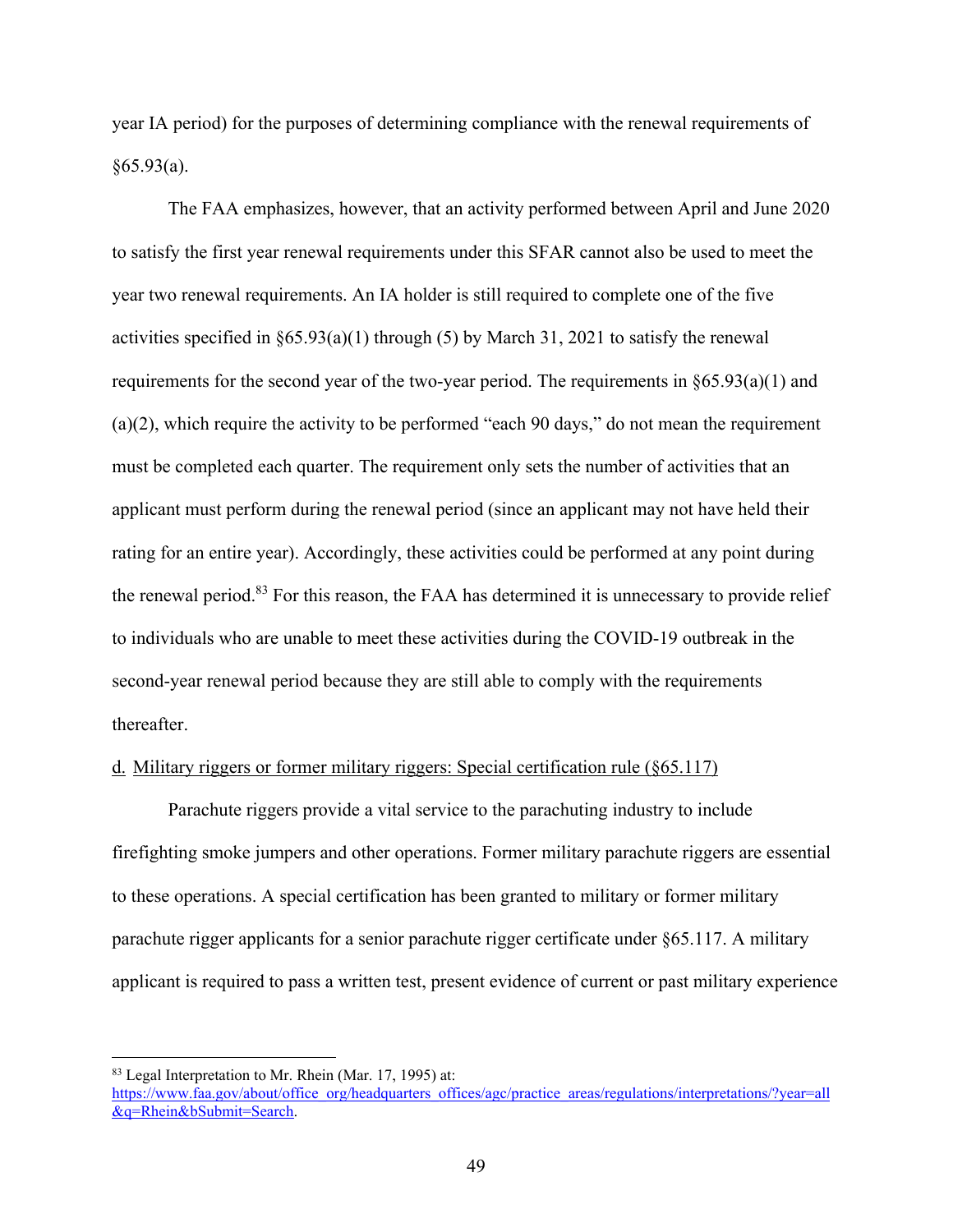within the previous twelve months where he or she has served as a parachute rigger in the military,  $84$  and have the experience packing parachutes as prescribed in §65.115(a).  $85$ 

Reduced staffing at Flight Standards offices, public health guidelines for social distancing, and travel restrictions in some localities significantly diminish a former military parachute rigger's ability to apply for a senior parachute rigger certificate within the prescribed twelve-month requirement under §65.117. As a result, under the extraordinary circumstances of the COVID-19 outbreak, the FAA is extending the period for former military parachute riggers to apply for a senior parachute rigger certificate by three months. Eligible persons are those former members or former civilian employees of an Armed Force of the United States or former civilian employees of a regular armed force of a foreign country who were honorably discharged or released beginning in March 2019 through June 2019.<sup>86</sup> The extension provides these applicants a total time of fifteen months to submit their application to the responsible Flight Standards office. The applicant must meet all applicable requirements prior to application within the extended deadline.

#### *5. Part 141*

 $\overline{a}$ 

### a. Requirements for a Pilot School Certificate (§141.5)

An applicant for a pilot school certificate must meet the requirements of §141.5 within the preceding 24 calendar months before the date that application is made for that pilot school certificate. As part of the provisional pilot school approval process, the FAA is required to

 $84$  Section 65.117(a) states the military applicant must be a member or civilian employee of an Armed Force of the United States, or is a civilian employee of a regular armed force of a foreign country, or has, within the 12 months before he or she applies, been honorably discharged or released; is serving, or has served within the 12 months before he or she applies, as a parachute rigger for such an Armed Force.

<sup>&</sup>lt;sup>85</sup> Section 65.115(a) requires the applicant to present evidence that he has packed at least 20 parachutes of each type for which he seeks a rating, in accordance with the manufacturer's instructions and under the supervision of a certificated parachute rigger holding a rating for that type or a person holding an appropriate military rating. 86 If a military parachute rigger was released in May 2019, that person will now have until August 2020 to apply for

a senior parachute rigger certificate.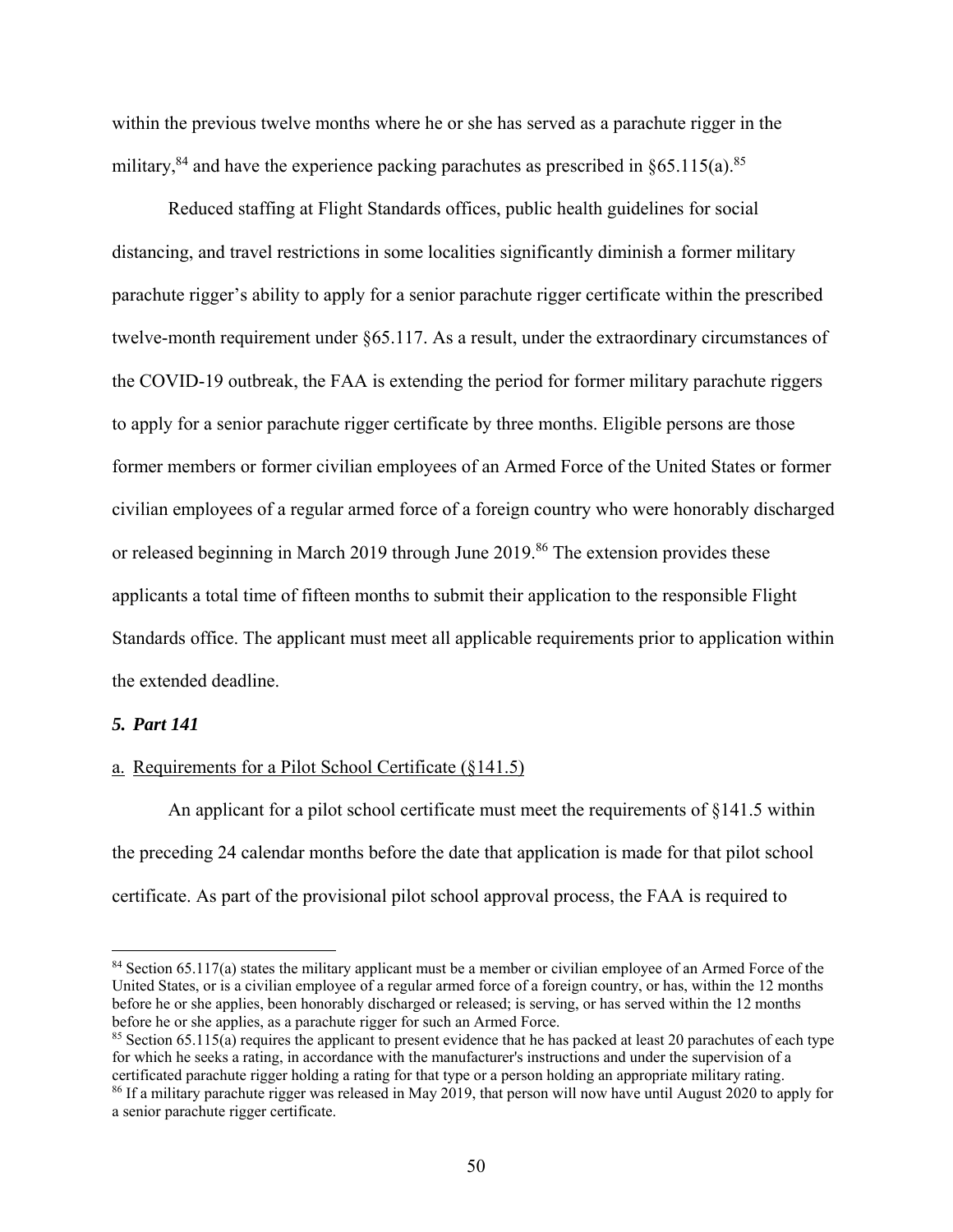inspect training equipment, inspect training facilities, and approve training course outlines and their associated syllabi, and additionally all chief instructors and assistant chief instructors are required to have a proficiency test performed by an FAA Aviation Safety Inspector to ensure §141.5(c) is met. Paragraphs (d) and (e) require the school to have an 80 percent pass rate of its applicants for practical tests and ratings, and the school must have graduated at least ten different people from the school's approved training courses. If a provisional pilot school does not meet the requirements of  $\S 141.5(d)$  and (e), its provisional status cannot be renewed and the school must cease operations.<sup>87</sup> Many areas throughout the U.S. are under stay-at-home advisories, which prevent flight training activities, and many colleges and universities with aviation programs have cancelled classes for the remainder of the academic year. The inability for pilot schools and provisional pilot schools to graduate students from their programs jeopardizes their ability within the 24 calendar month timeframe to meet the 80 percent pass rate of their applicants for knowledge tests, practical tests, and end-of-course tests for special curriculum courses and courses approved under appendix K of part 141, and graduate at least ten different people from the school's approved training courses. Therefore, under the extraordinary circumstances of the COVID-19 outbreak, the FAA is providing provisional pilot schools $88$ whose 24 calendar-month window expires in April through June 2020, until December 31, 2020, to meet §141.5(d) and (e), subject to the following conditions for provisional pilot schools taking advantage of this relief:

<sup>&</sup>lt;sup>87</sup> Currently there are 32 provisional pilots schools with three provisional pilot schools that are Institutions of Higher Education (IHE), as defined by the Department of Education in 34 Code of Federal Regulation (CFR) 600.4. The IHEs provide semester credit hours of aviation and aviation-related coursework that have been recognized by the Administrator as coursework designed to improve and enhance the knowledge and skills of a person seeking a career as a professional pilot. Currently there are 125 part 141 pilot schools that hold an air agency certificate. Out of these 125 pilot schools, there are 45 associated with IHEs. There are 67 pilot school and provisional pilot school certificates with an expiration date between April and June 2020.

<sup>88</sup> Pilot school certificate renewals are addressed in B.5.b.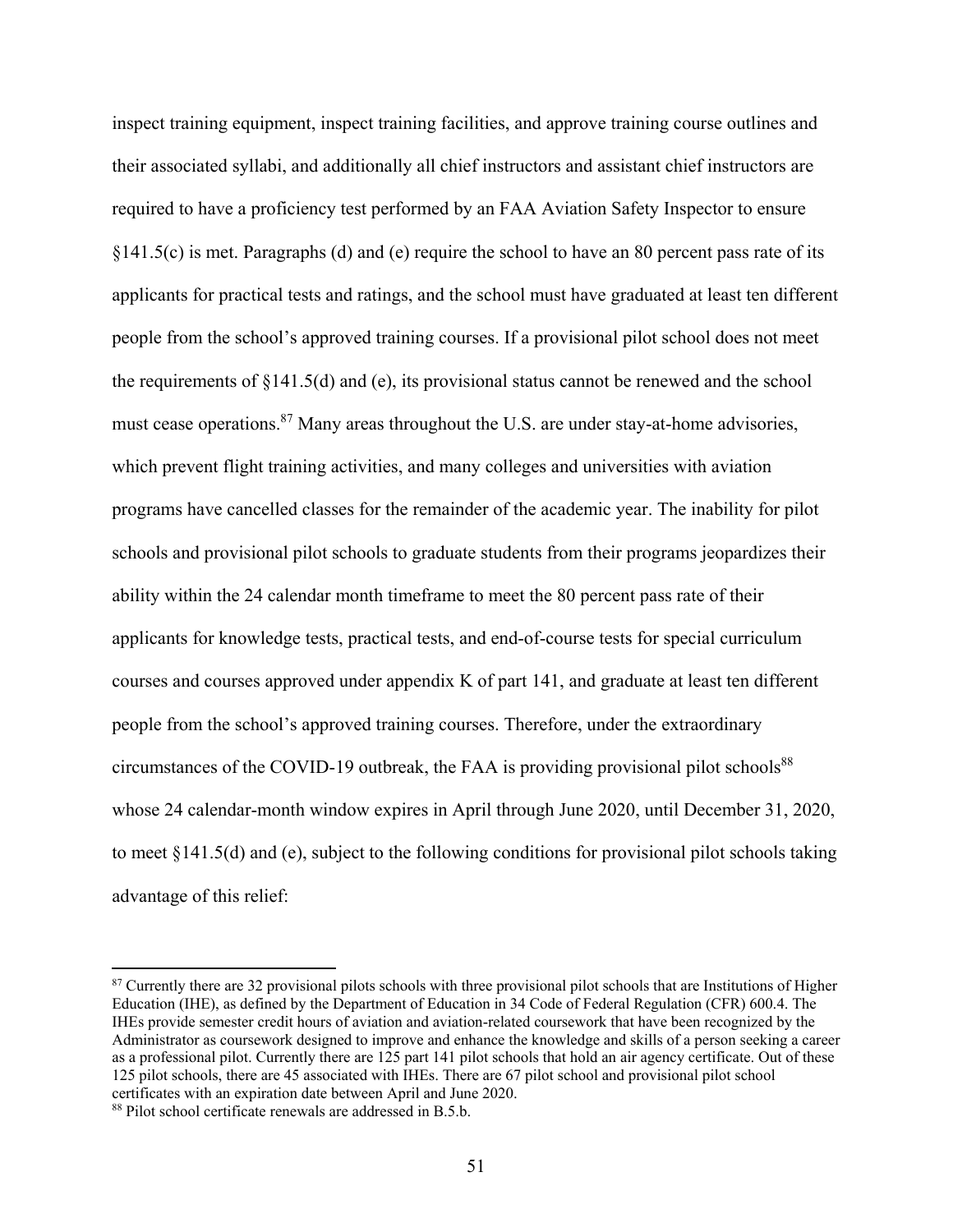- (1) Each part 141 provisional pilot school must notify its responsible Flight Standards office that it is applying for a pilot school certificate in accordance with this SFAR.
- (2) In this notification, the part 141 provisional pilot school must submit an acceptable plan that explains the method to meet the requirements of  $\S 141.5(d)$  and (e), which includes ensuring each instructor used for ground or flight training is current and proficient and evaluating students to determine if they are assigned to the proper stage of the training course and if additional training is necessary.

#### b. Renewal of Certificates and Ratings (§141.27)

Section 141.27 requires all part 141 schools to renew their pilot school certificates every 24 calendar months. A provisional pilot school, in accordance with paragraph (b), must obtain a pilot school certificate by the end of the 24 months since the date of the issuance of its pilot school certificate. Otherwise, its pilot school certificate expires. Should it expire, the provisional pilot school cannot apply for another provisional pilot school certificate for 180 days. Section 141.27 also requires a pilot school to comply with training ability and quality standards established in §141.5—that is, the pass rate of its applicants for practical tests and the number of graduates as described in B.5.a.

During the COVID-19 outbreak, many part 141 schools have ceased flight operations for their students. Some schools are utilizing online classroom instruction for the ground content of a course. However, not all part 141 schools may be capable of providing ground instruction online. The FAA has determined, under the extraordinary circumstances of the COVID-19 outbreak, that it is appropriate to allow pilot schools additional time to meet the requirements of §141.5.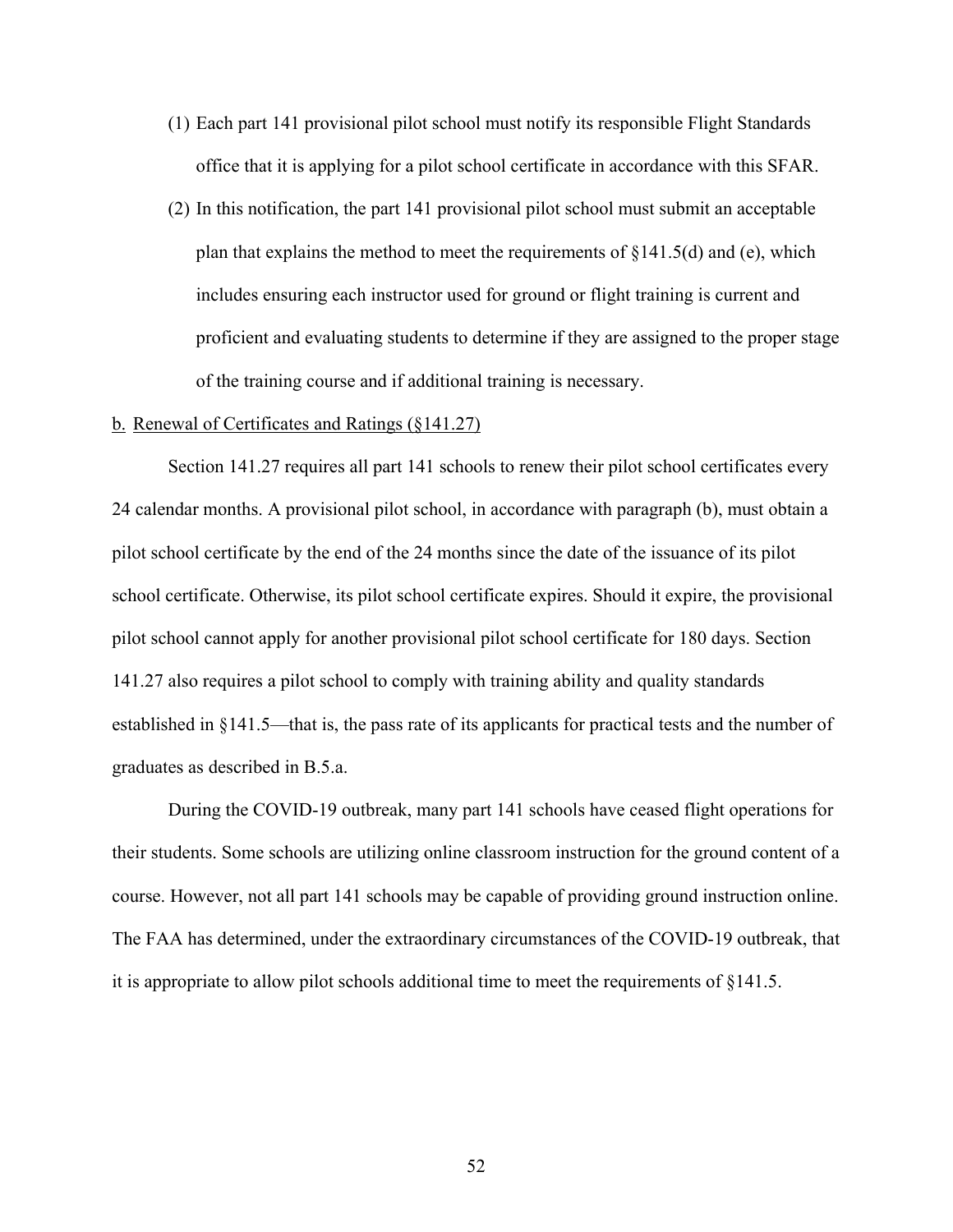Pilot school certificates with an expiration date of April  $2020^{89}$  through June 2020, are extended to December 31, 2020, subject to the following conditions for pilot schools taking advantage of this relief:

- (1) Each part 141 pilot school must notify its responsible Flight Standards office that it will renew its pilot school certificate in accordance with this SFAR.
- (2) In this notification, the part 141 pilot school must submit an acceptable plan that explains the method to regain currency that includes ensuring each instructor used for ground or flight training is current and proficient and evaluating students to determine if they are assigned to the proper stage of the training course and if additional training is necessary.

#### C. Other Relief for Special Flight Permits (§21.197)

 $\overline{a}$ 

Section 21.197(c) states in part, "...a special flight permit with a continuing authorization may be issued for aircraft that may not meet applicable airworthiness requirements, but are capable of safe flight for the purpose of flying aircraft to a base where maintenance or alterations are to be performed…"

Due to the COVID-19 outbreak and restrictions on flights, airlines have significantly reduced capacity in the National Airspace System (NAS). As domestic airlines work to find space to park much of their fleets, airport operators are working to find locations to support temporary overflow aircraft. Because extensive overflow parking presents an extraordinarily unusual operational environment and may adversely affect safety, it is helpful during this time for operators to have the ability to ferry aircraft to different points of storage.

<sup>89</sup> Because all part 141 pilot schools that were due to renew in March 2020 were able to do so, relief for March 2020 is not necessary.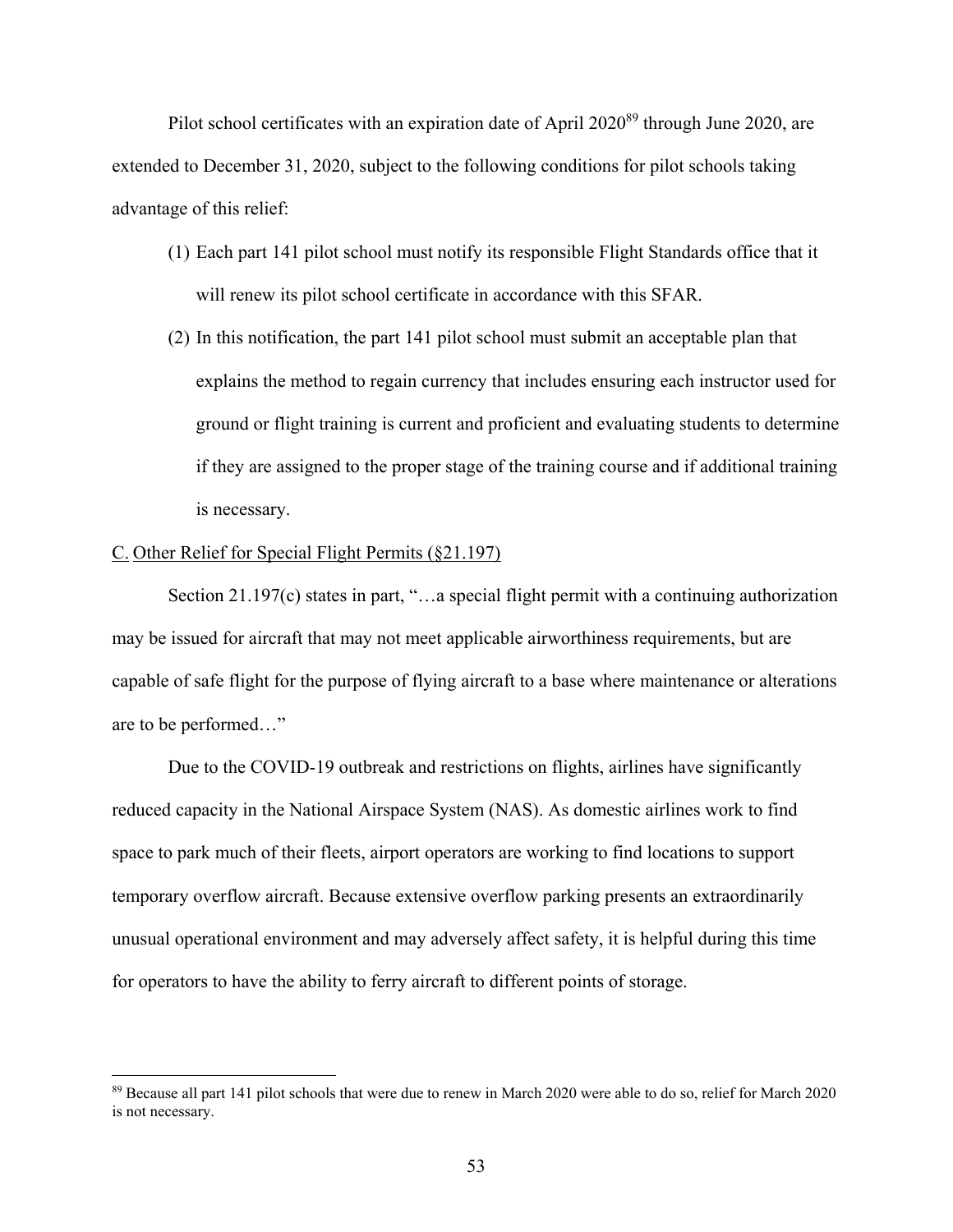Relief for §21.197(c) is necessary to allow certificate holders or operators, authorized to conduct operations under part 119 or under subpart K of part 91, to ferry aircraft that may not meet all airworthiness requirements, but are capable of safe flight, to a point of storage.

In order to fly an aircraft that may not meet applicable airworthiness requirements but is capable of safe flight to a point of storage, a special flight permit must be issued under §21.197(a)(1) for each affected aircraft.

The number of aircraft that are and may become affected due to personnel and logistical issues resulting from the COVID-19 outbreak will place a significant burden on certificate holders and operators as well as the responsible FAA Flight Standards offices that oversee them. Further, issuance of individual special flight permits by the FAA in a timely manner may not be feasible.

Under the extraordinary circumstances presented by the COVID-19 outbreak, the FAA will allow a special flight permit with continuing authorization to be issued for the purpose of flying the aircraft to a point of storage through December 31, 2020. By allowing these permits to be issued with continuing authorization through December, a majority of operators will have the opportunity to move the bulk of their aircraft to a point of storage. The FAA expects the volume of aircraft that require movement to storage to return to a manageable level in 2021. Therefore, certificate or management specification holders that have a special flight permit with continuing authorization to conduct a ferry flight program may include the purpose of flying the aircraft to a point of storage in their program. To provide an acceptable level of safety, the certificate holder exercising this privilege must notify the responsible Flight Standards office each time the certificate holder uses it.

#### **IV. Regulatory Notices and Analyses**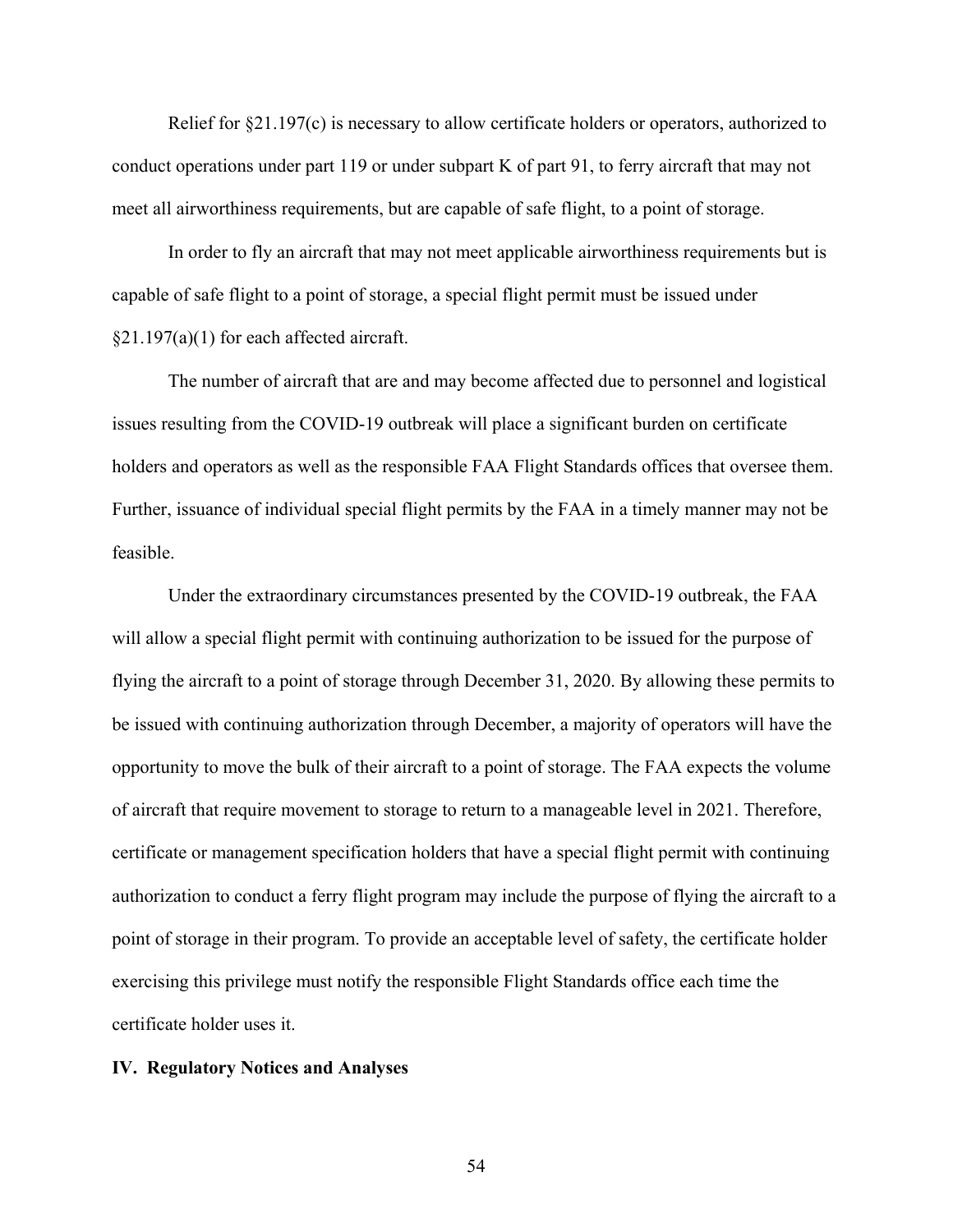Changes to Federal regulations must undergo several analyses. First, Executive Orders 12866 and 13563 direct that each Federal agency shall propose or adopt a regulation only upon a reasoned determination that the benefits of the intended regulation justify its costs. Second, the Regulatory Flexibility Act of 1980 (Pub. L. 96-354), as codified in 5 U.S.C. 603 et seq., requires agencies to analyze the economic impact of regulatory changes on small entities. Third, the Trade Agreements Act of 1979 (Pub. L. 96-39), as codified in 19 U.S.C. Chapter 13, prohibits agencies from setting standards that create unnecessary obstacles to the foreign commerce of the United States. In developing U.S. standards, the Trade Agreements Act requires agencies to consider international standards and, where appropriate, that they be the basis of U.S. standards. Fourth, the Unfunded Mandates Reform Act of 1995 (Pub. L. 104-4), as codified in 2 U.S.C. Chapter 25, requires agencies to prepare a written assessment of the costs, benefits, and other effects of proposed or final rules that include a Federal mandate likely to result in the expenditure by State, local, or tribal governments, in the aggregate, or by the private sector, of \$100 million or more annually (adjusted for inflation with base year of 1995). The FAA also analyzes this regulation under the Paperwork Reduction Act. This portion of the preamble summarizes the FAA's analysis of the economic impacts of this final rule.

In conducting these analyses, the FAA has determined this rule is not a significant regulatory action, as defined in section 3(f) of Executive Order 12866. As notice and comment under 5 U.S.C. 553 are not required for this final rule, the regulatory flexibility analyses described in 5 U.S.C. 603 and 604 regarding impacts on small entities are not required. This rule will not create unnecessary obstacles to the foreign commerce of the United States. This rule will not impose an unfunded mandate on State, local, or tribal governments, or on the private sector, by exceeding the threshold identified previously. In order to take advantage of the relief from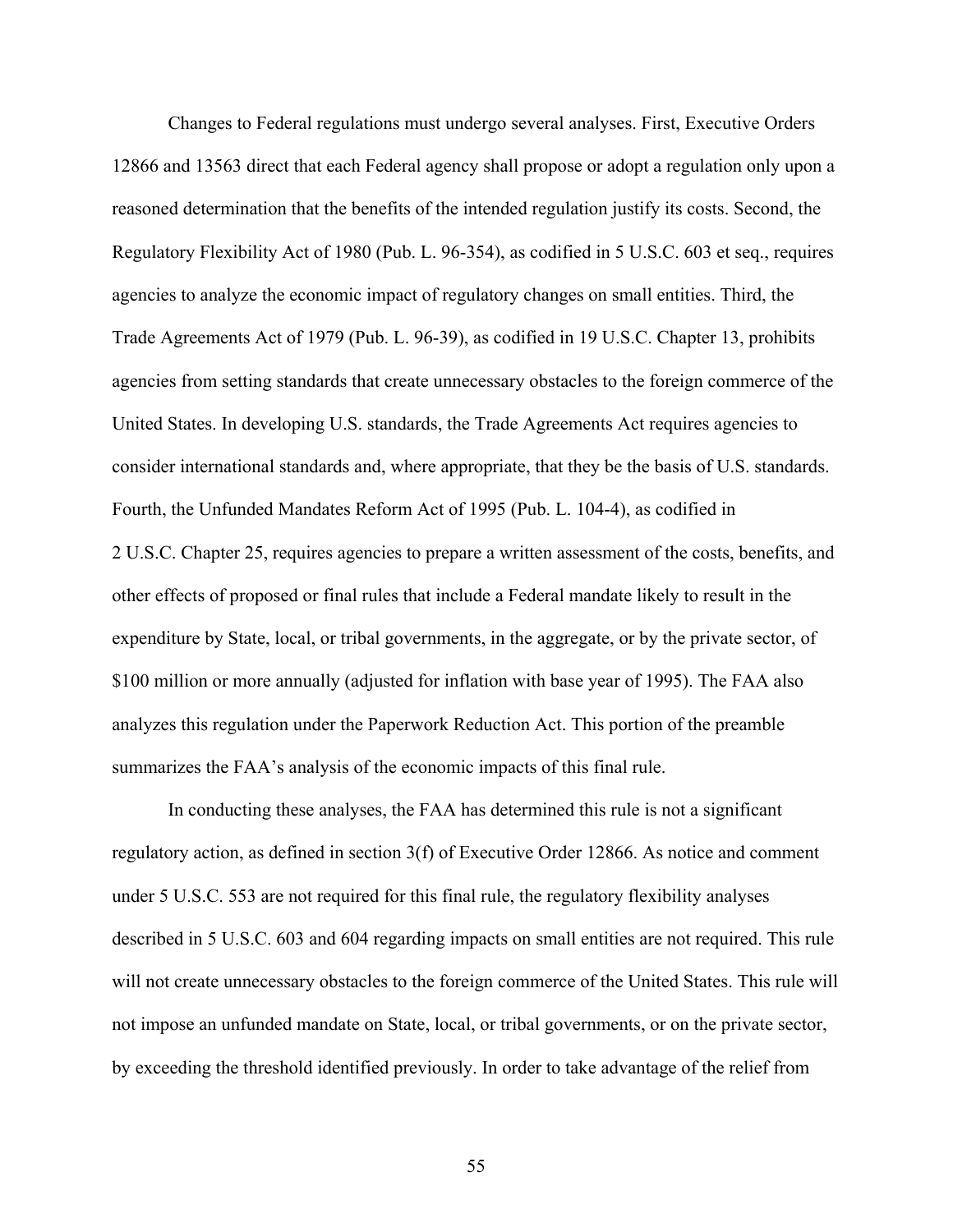this SFAR, this rule will result in a one-time collection of information for affected operators and pilot schools to submit plans to mitigate safety risks and ensure proficiencies.

### A. Regulatory Evaluation

1

#### *i. Safety and Regulatory Relief Benefits*

The provisions in this final rule provide temporary relief to persons who are unable to meet certain requirements during the COVID-19 outbreak and prevents persons from encountering situations that would unnecessarily increase the risk of transmission of the virus through personal contact. Without this final rule, certain pilots who perform critical operations would not be able to continue flying due to their inability to satisfy certain training, recency, testing and checking requirements, or would attempt to satisfy requirements by means contrary to the national social distancing guidelines to avoid economic burdens resulting from noncompliance with FAA regulations. Providing accommodation for such pilots is especially important, as because of the COVID-19 outbreak, essential operations are likely to face disruption due to a decreased supply of pilots, including pilots who may need to self-quarantine due to exposure to the virus or because they are among the population that the Centers for Disease Control and Prevention (CDC) has identified as high risk. Additionally, each month, a new group of pilots will be unavailable to perform essential operations because they cannot comply with certain training, recency, testing, or checking requirements during the course of the outbreak. To ensure the continuity of essential operations during the COVID-19 outbreak, this SFAR provides relief to certain individuals whose qualifications would otherwise lapse, thereby supporting the availability of qualified pilots to conduct essential operations. This relief allows operators to continue to use pilots and other crewmembers in support of essential operations.<sup>90</sup>

<sup>&</sup>lt;sup>90</sup> This rule also allows certain air carriers and operators to fly temporary overflow aircraft, a need resulting from the COVID-19 outbreak, to a point of storage pursuant to a special flight permit with a continuing authorization.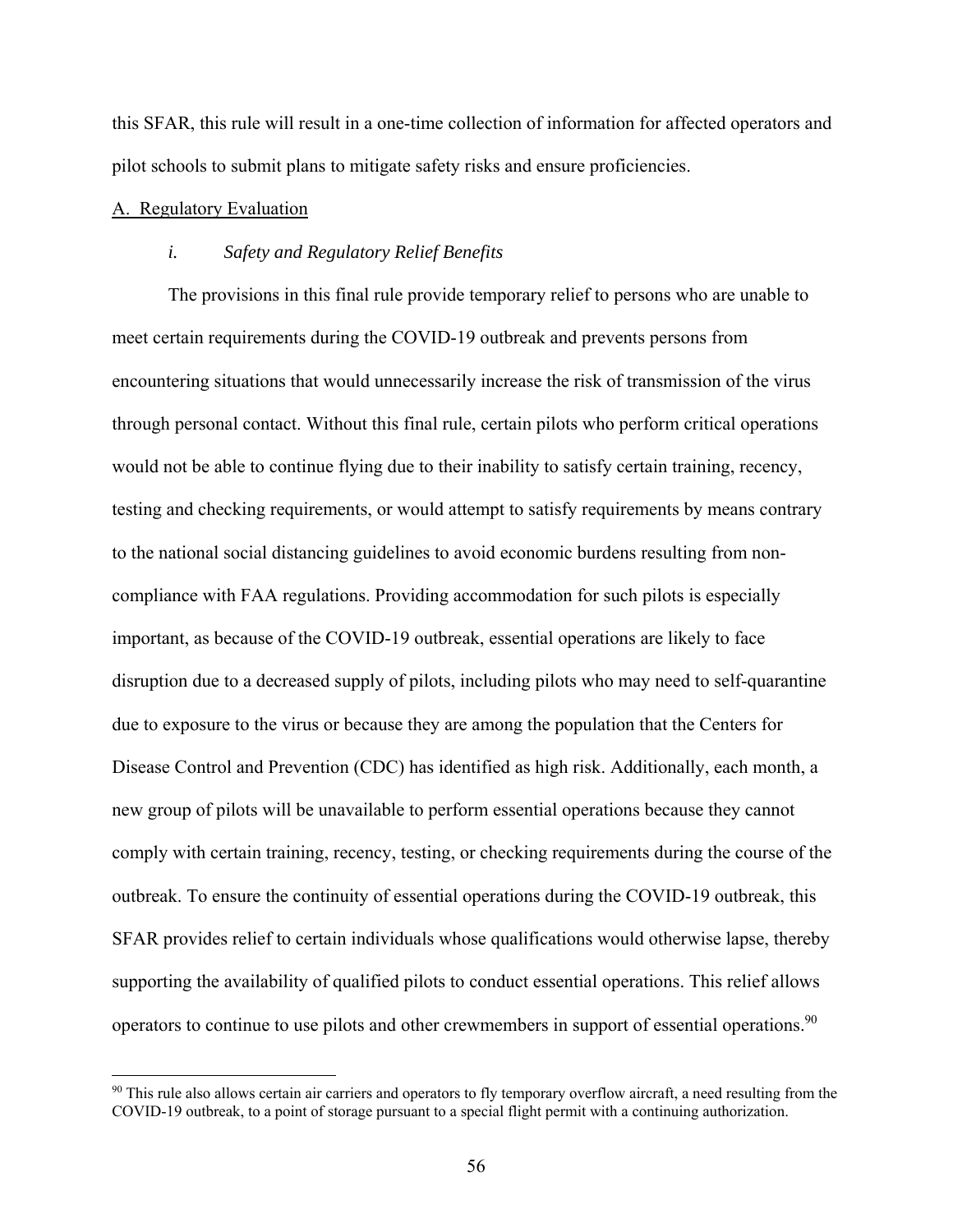Additionally, this relief applies to some operations conducted by pilots exercising private pilot privileges, provided the pilot has at least 500 hours of total time as a pilot of which 400 hours is as PIC with 50 of the PIC hours accrued in the last twelve calendar months. As previously discussed, the kinds of operations permitted include, but are not limited to, flights to transport essential goods and/or medical supplies to support public health needs. This SFAR also extends to pilots conducting charitable medical flights for a volunteer pilot organization pursuant to an exemption issued under part 11, provided the pilots continue to comply with the conditions and limitations of the exemption.

This rule also provides relief for U.S. military and civilian personnel assigned outside the United States in support of U.S. Armed Forces Operations. It allows the FAA Flight Standards offices to accept expired flight instructor certificates and inspection authorizations for renewals and expired airman written test reports for certain practical tests. This avoids penalizing U.S. personnel who are unable to meet the regulatory time limits of their flight instructor certificates, inspection authorizations, or airman written test reports because they are serving outside the United States in support of U.S. Armed Forces operations when they expire, giving affected U.S. personnel extra time to meet certain eligibility requirements in the current rules.

In addition to pilots, this rule provides temporary relief to other persons such as flight attendant crewmembers, aircraft dispatchers, flight engineers, mechanics, flight instructors, ground instructors, and schools. This relief extends to flight attendant crewmembers, check pilots, and flight instructors under subpart K of part 91, and part 125. Finally, this relief applies to operations conducted under part 107 of this chapter by a person who holds a remote pilot certificate issued under part 107 of this chapter.

#### ii. *Costs to utilize relief*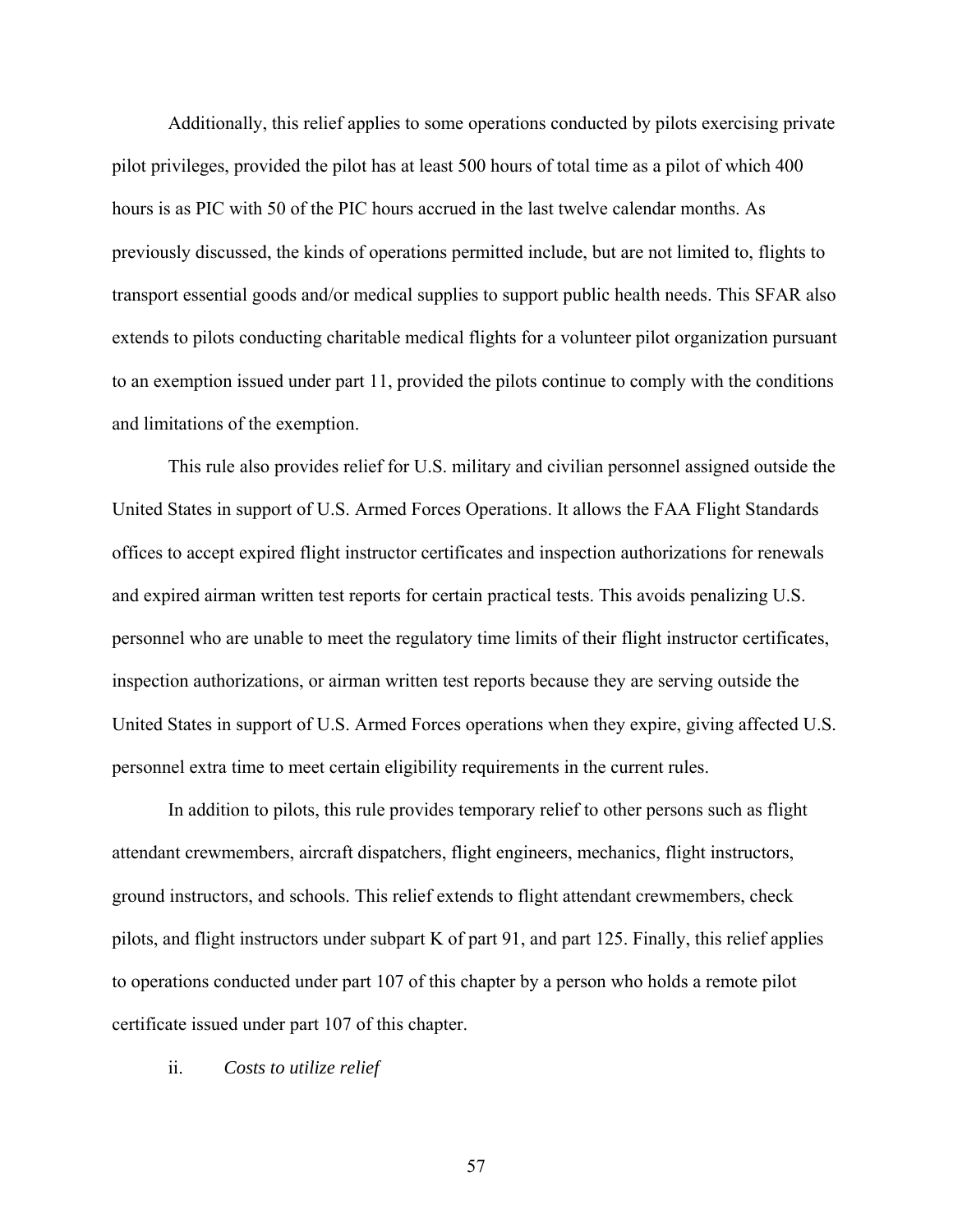This SFAR will result in small costs for affected operators and pilot schools to notify the FAA and submit plans to mitigate safety risks and ensure proficiencies. In order to utilize the relief provided by this SFAR, an affected certificate holder or A125 LODA holder must provide a plan to its assigned FAA principal operations inspector. The plan is to contain a safety analysis and corresponding risk mitigations and methods to ensure that each crewmember remains adequately tested and currently proficient for each aircraft, duty position, and type of operation in which the person serves. Similarly, part 91 management specifications holders must also conduct a safety analysis and provide appropriate mitigations in a plan to their FAA principal inspector that addresses potential risks introduced by extending crewmember, check pilot, and flight instructor qualifications, training, and checking. The plan must ensure crewmembers remain adequately trained and currently proficient for each aircraft, crewmember position, and type of operation in which the crewmember serves.

In addition, pilot schools or provisional pilot schools taking advantage of this relief will incur small costs to notify their responsible Flight Standards offices that they will renew certificates in accordance with this SFAR and submit a plan that explains the methods to regain currency and to ensure the training of their instructors and students is current and proficient.

The FAA expects these plans to contain existing information maintained by affected operators and pilot schools. The FAA does not expect these plans to be burdensome.

Therefore, the FAA expects the benefits of this action exceed the costs since it provides immediate relief to enable operators to continue to use pilots and other crewmembers in support of essential operations. As a result, this SFAR will reduce disruption to the continuity of essential services in response to the COVID-19 outbreak. This SFAR also provides immediate relief from certain duration and renewal requirements to reduce unnecessary risk of exposure and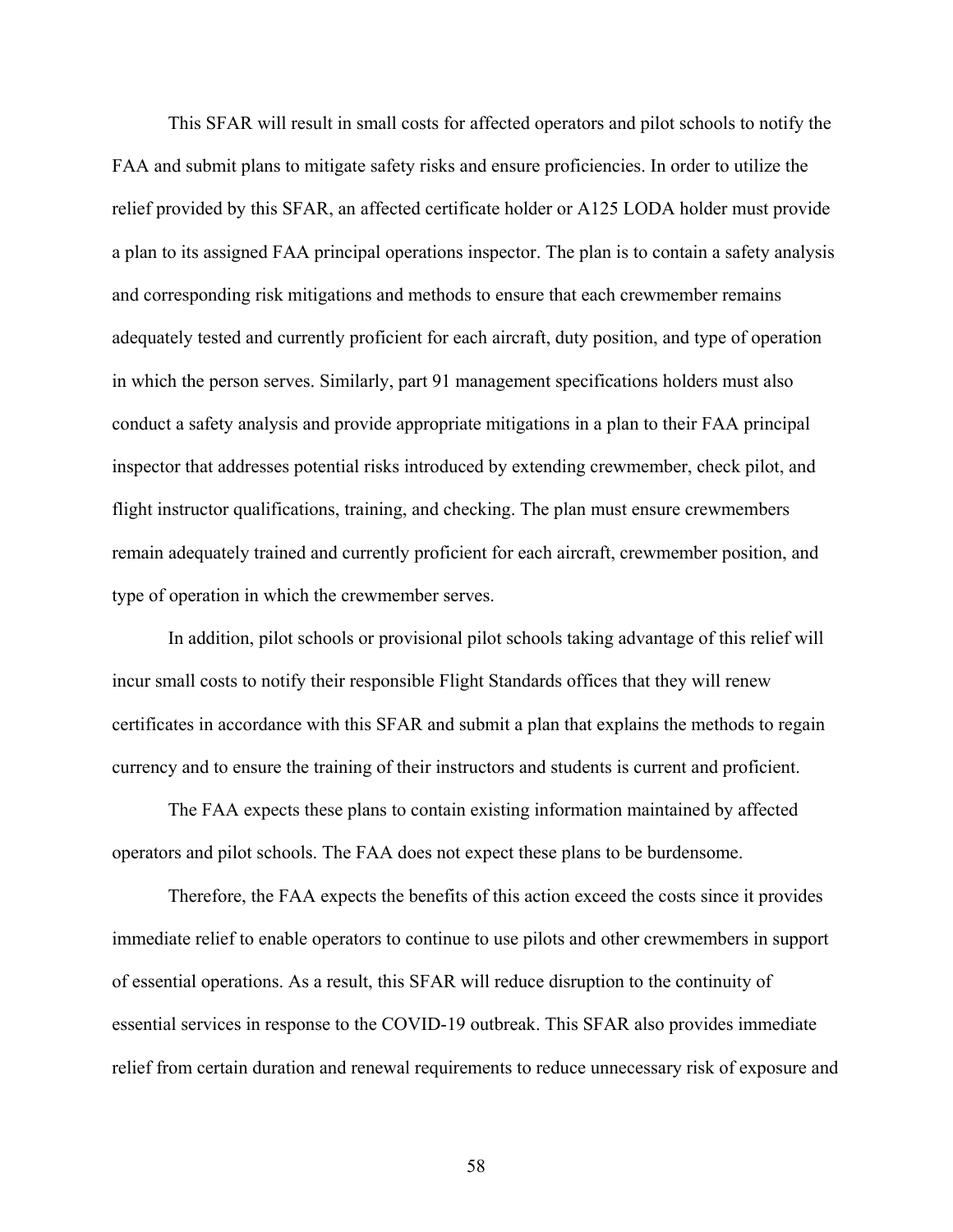to assure persons that they will not endure economic burdens due to non-compliance with certain regulations.

#### B. Regulatory Flexibility Act

The Regulatory Flexibility Act (RFA), in 5 U.S.C. 603, requires an agency to prepare an initial regulatory flexibility analysis describing impacts on small entities whenever an agency is required by 5 U.S.C. 553, or any other law, to publish a general notice of proposed rulemaking for any proposed rule. Similarly, 5 U.S.C. 604 requires an agency to prepare a final regulatory flexibility analysis when an agency issues a final rule under 5 U.S.C. 553, after being required by that section or any other law to publish a general notice of proposed rulemaking. The FAA found good cause to forgo notice and comment and any delay in the effective date for this rule. As notice and comment under 5 U.S.C. 553 are not required in this situation, the regulatory flexibility analyses described in 5 U.S.C. 603 and 604 are not required.

### C. International Trade Impact Assessment

The Trade Agreements Act of 1979 (Public Law 96-39) prohibits Federal agencies from establishing standards or engaging in related activities that create unnecessary obstacles to the foreign commerce of the United States. Pursuant to this Act, the establishment of standards is not considered an unnecessary obstacle to the foreign commerce of the United States, so long as the standard has a legitimate domestic objective, such as the protection of safety, and does not operate in a manner that excludes imports that meet this objective. The statute also requires consideration of international standards and, where appropriate, that they be the basis for U.S. standards.

The FAA has assessed the potential effect of this final rule and determined that its purpose has a legitimate domestic objective to promote the continuity and safety of U.S. civil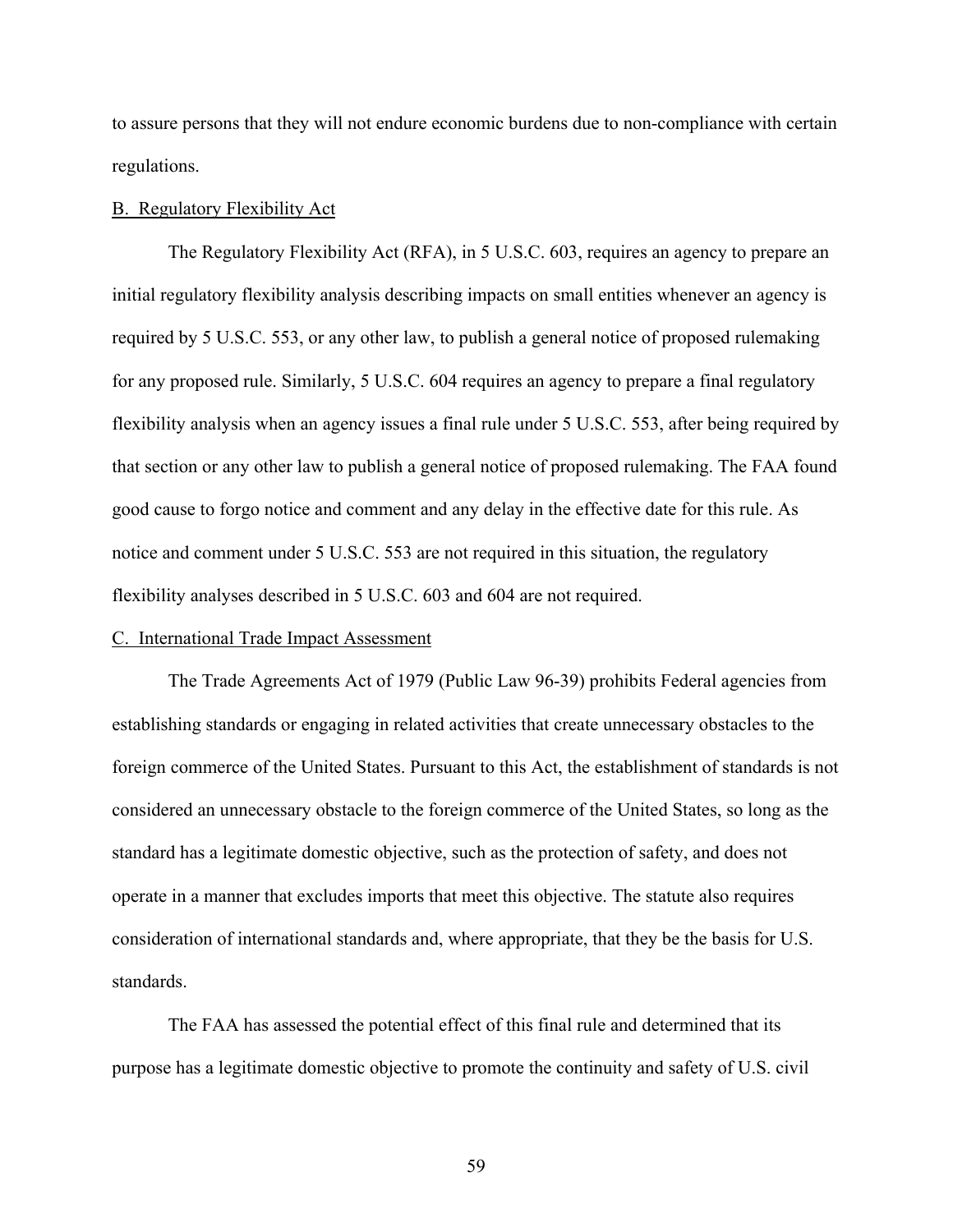aviation from risks of the COVID-19 outbreak while supporting essential services necessary to fight the outbreak. Therefore, the FAA has determined this final rule complies with the Trade Agreements Act of 1979.

#### D. Unfunded Mandates Assessment

Title II of the Unfunded Mandates Reform Act of 1995 (Public Law 104-4) requires each Federal agency to prepare a written statement assessing the effects of any Federal mandate in a proposed or final agency rule that may result in an expenditure of \$100 million or more (in 1995 dollars) in any one year by State, local, and tribal governments, in the aggregate, or by the private sector; such a mandate is deemed to be a "significant regulatory action." The FAA currently uses an inflation-adjusted value of \$155 million in lieu of \$100 million.

This final rule does not contain such a mandate. Therefore, the requirements of Title II of the Act do not apply.

### E. Paperwork Reduction Act

The Paperwork Reduction Act of 1995 (44 U.S.C. 3507(d)) requires that the FAA consider the impact of paperwork and other information collection burdens imposed on the public.

As previously discussed, in order to utilize the temporary relief provided by this SFAR, an affected certificate holder or A125 LODA holder must provide a plan to its assigned FAA principal operations inspector. The plan is to contain a safety analysis and corresponding risk mitigations and methods to ensure that each crewmember remains adequately tested and currently proficient for each aircraft, duty position, and type of operation in which the person serves. Part 91 management specifications holders must also conduct a safety analysis and provide appropriate mitigations in an acceptable plan to their FAA principal inspector that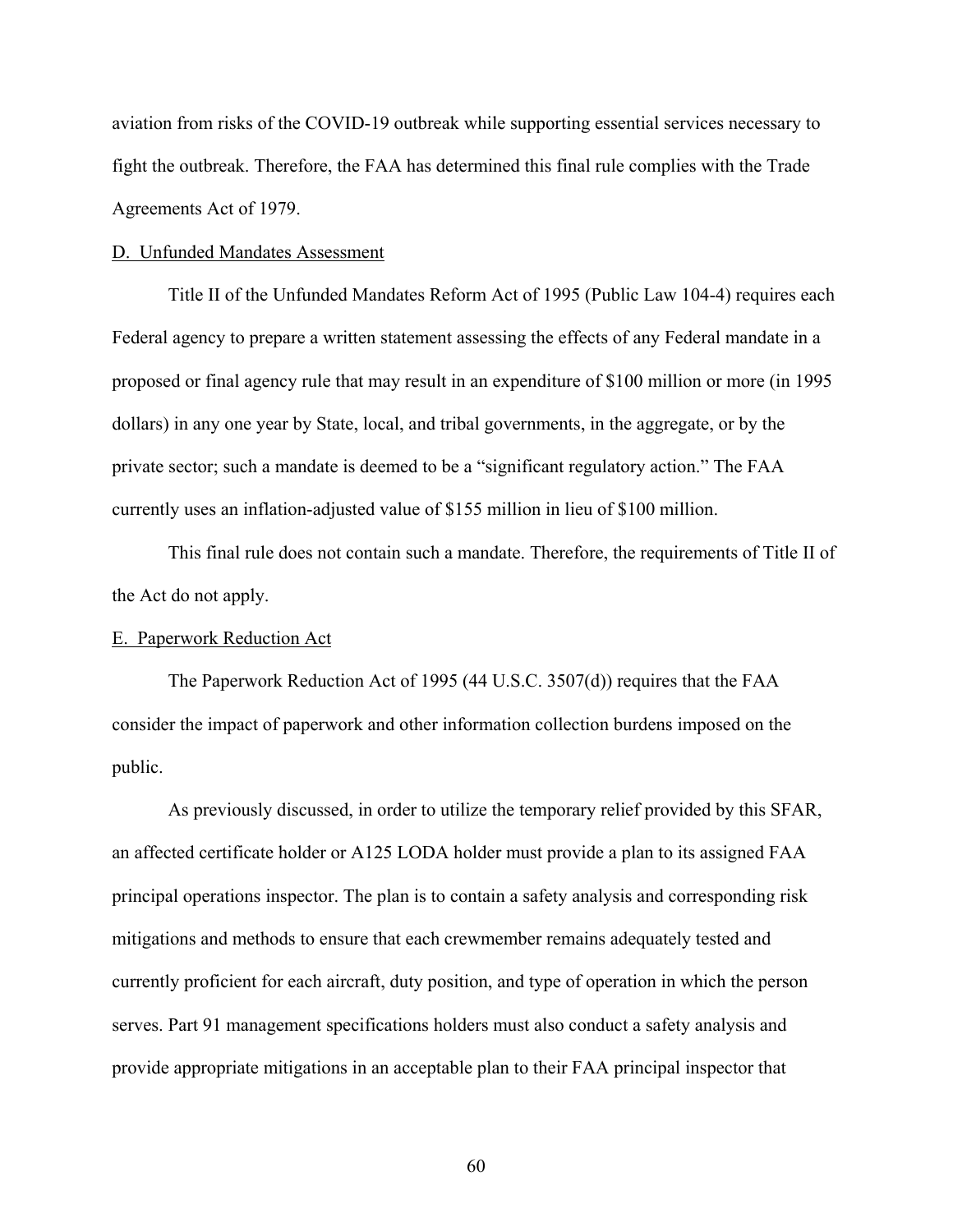addresses potential risks introduced by extending crewmember, check pilot, and flight instructor qualifications, training, and checking. The plan must ensure crewmembers remain adequately trained and currently proficient for each aircraft, crewmember position, and type of operation in which the crewmember serves.

The FAA estimates that of the 69 part 125 certificate holders and A125 LODA holders, all would avail themselves of the relief provided by this SFAR, and therefore would be required to provide mitigation plans to their assigned principal operations inspector. The FAA further estimates that each respondent would spend two hours preparing and submitting its plan, for a total of 138 hours. The FAA believes the additional paperwork burden would be borne by the director of operations. At \$51 per hour multiplied by 138 total hours, the FAA estimates the total burden to part 125 certificate holders and A125 LODA holders to be  $$7,038.<sup>91</sup>$ 

In addition, each pilot school or provisional pilot school taking advantage of this relief must notify its responsible Flight Standards office that it will renew its pilot school certificate, or seek a pilot school certificate if currently a provisional pilot school certificate holder, in accordance with this SFAR. Each pilot school or provisional pilot school must submit a plan that includes an explanation of the methods to regain currency and to ensure its instructors are current and proficient and how students will be evaluated to determine if they are assigned to the proper stage of the training course and if additional training is necessary. The FAA estimates that all 10 provisional pilot schools and 57 pilot schools would request this relief, and would therefore be required to submit a plan to their responsible Flight Standards offices. The FAA further estimates that the preparation and submission of these plans would take one hour, for a total of 67 hours.

 $91$  The FAA is using the BLS wage rate for commercial pilots of \$39.54 per hour (https://www.bls.gov/ooh/transportation-and-material-moving/airline-and-commercial-pilots.htm) (\$82,240/2080 hours=\$39.54) multiplied by a fringe benefit multiplier of 29.9 percent

<sup>(</sup>https://www.bls.gov/news.release/ecec.nr0.htm) which results in an hourly wage of \$51.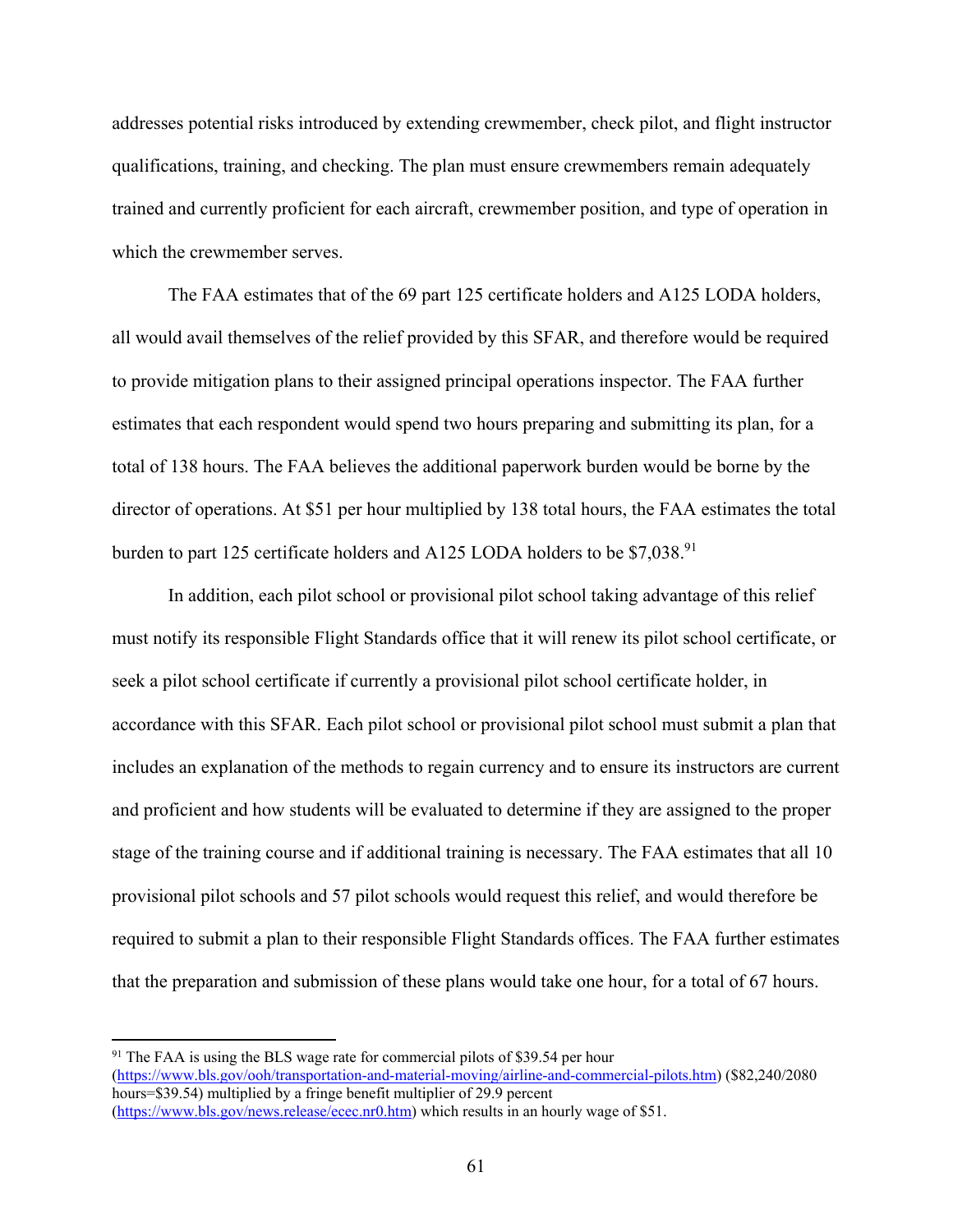The FAA believes the chief flight instructor will develop and submit the plan. At \$27 per hour multiplied by 67 hours, the FAA estimates the total burden to part 141 pilot schools and provisional pilot schools to be  $$1,809.<sup>92</sup>$ 

The combined burden, for both part 125 certificate holders and A125 LODA holders and part 141 pilot schools and provisional pilot schools is  $$7,038 + $1,809 = $8,847$ .

The FAA estimates that it would require an Aviation Safety Inspector (ASI) one hour to review and analyze a plan submitted by a part 125 certificate holder or A125 LODA holder. With 69 part 125 certificate holders or A125 LODA holders estimated to submit a plan multiplied by the hourly wage of a GS-13 FAA ASI, the resulting burden to the FAA is estimated to be \$6,860 (69 responses x 1 hour x \$99.42 = \$6,860).<sup>93</sup>

The FAA estimates that it would require an ASI 30 minutes to review and accept a plan submitted by a part 141 pilot school or provisional pilot school certificate holder and place it in the school's file. With 67 total pilot schools and provisional pilot schools estimated to submit a plan multiplied by the hourly wage of a GS-13 FAA ASI, the resulting burden to the FAA is estimated to be \$3,331 (67 responses x 0.5 hours x \$99.42 = \$3,331).

The combined burden to the FAA is therefore  $$6,860 + 3,331 = $10,191$ .

<u>.</u>

 $92$  The FAA uses a flight instructor hourly wage of \$20.54 multiplied by a fringe benefit multiplier of 29.9 percent, which results in a wage of approximately \$27 per hour. This information is derived from the Bureau of Labor Statistics, Education, Training, and Library Occupations (code 25-0000) in the Nonscheduled Air Transportation Industry (NAICS 481200), and is assumed to be representative of flight instructor and representative occupations. http://www.bls.gov/oes/current/naics4\_481200.htm

<sup>93</sup> The FAA assumes a mid-grade GS-13 salary, Rest of USA locality. Annual salary is \$103,396 (https://www.opm.gov/policy-data-oversight/pay-leave/salaries-wages/salary-tables/pdf/2020/RUS.pdf) divided by 2,080 hours for an hourly rate of \$49.70. The FAA uses a fringe benefits and overhead cost, for FAA employees, of 100%, which results in a fully loaded wage of \$99.42 per hour. The U.S. Department of Health and Human Services, "Guidelines for Regulatory Impact Analysis" (2016), on page 30, HHS states, "As an interim default, while HHS conducts more research, analysts should assume overhead costs (including benefits) are equal to 100 percent of pretax wages..." (https://aspe.hhs.gov/system/files/pdf/242926/HHS\_RIAGuidance.pdf).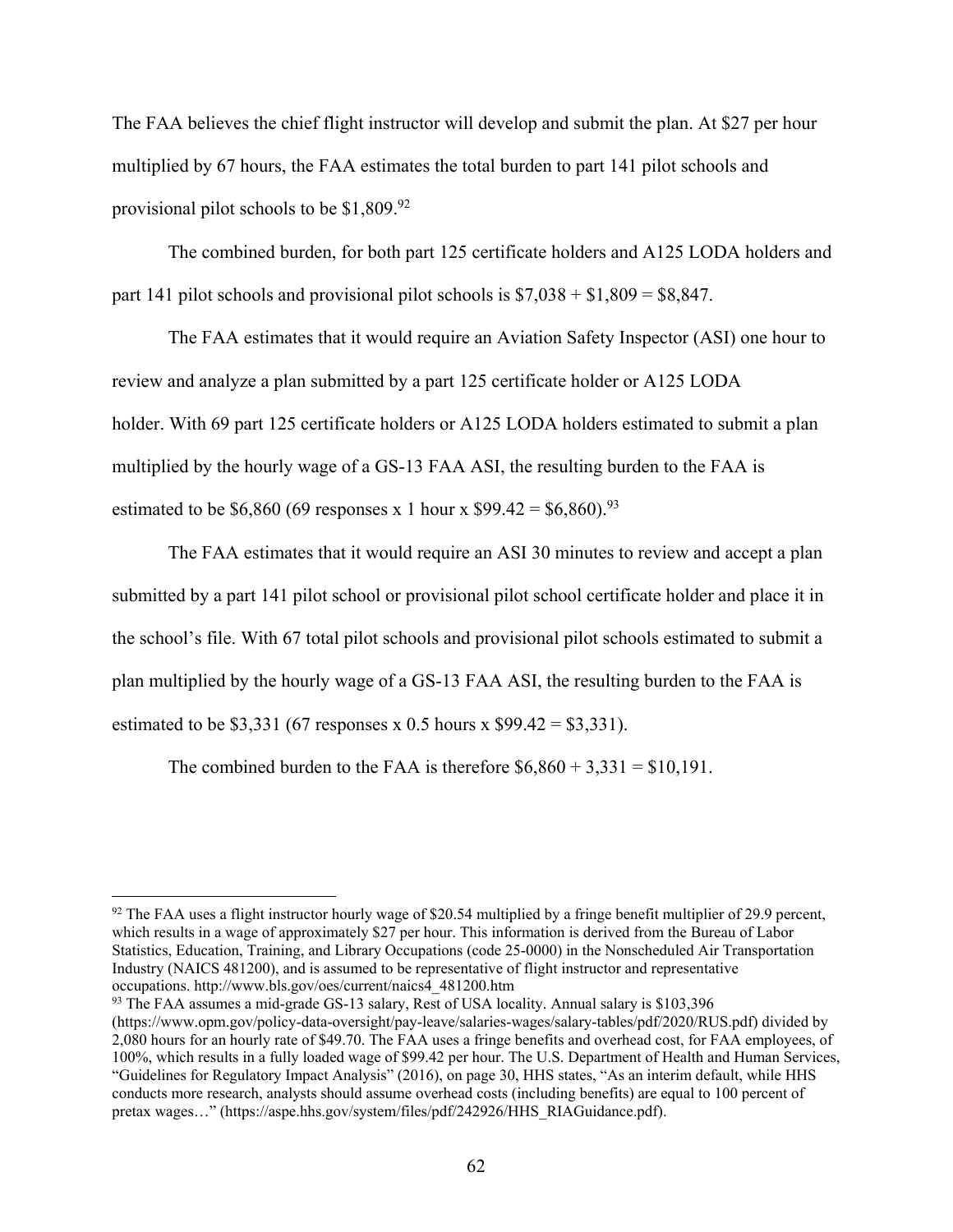As provided under 5 CFR 1320.13, Emergency Processing, DOT is requesting emergency processing for this temporary collection of information as specified in the Paperwork Reduction Act and its implementing regulations. DOT cannot reasonably comply with normal clearance procedures because the information is necessary to provide temporary relief to persons who have been unable to meet certain requirements during the COVID-19 outbreak. Without this information, certain individuals will not be able to continue exercising privileges in support of essential operations due to their inability to satisfy certain training, recent experience, testing, and checking requirements. Additionally, other individuals may – to the extent possible given closures – attempt to satisfy requirements contrary to the national social distancing guidelines solely to avoid economic burdens resulting from non-compliance with FAA regulations. The use of normal clearance procedures will result in increased economic burden, disruption to critical aviation operations, and increased risk of exposure during this public health emergency. Due to the pressing considerations associated with the COVID-19 outbreak, it is not practicable to afford ninety days of public comment on this collection of information. Therefore, FAA is requesting OMB approval of this temporary collection of information upon the date that this SFAR is placed on public inspection at the Federal Register. Upon OMB approval of its Emergency clearance request, FAA will follow the normal clearance procedures for the information collection associated with this SFAR.

#### F. International Compatibility

In keeping with U.S. obligations under the Convention on International Civil Aviation, it is FAA policy to conform to International Civil Aviation Organization (ICAO) Standards and Recommended Practices (SARPs) to the maximum extent practicable. On April 3, 2020, ICAO issued a State Letter (AN 11/55-20/50) to address operational measures States are taking to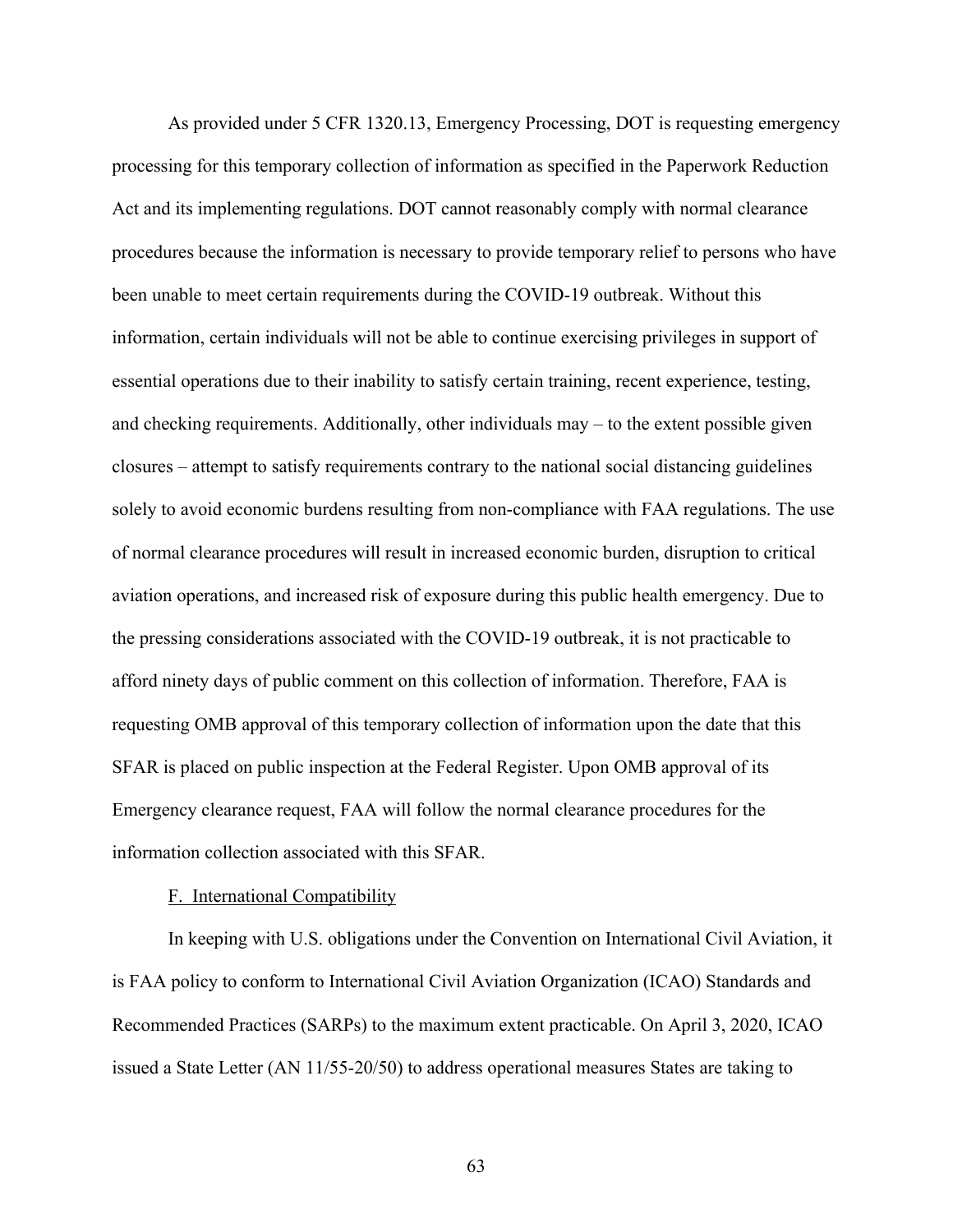ensure safe operations during the COVID-19 outbreak. ICAO recognized the varying needs of the States to provide relief and encouraged States to be flexible in their approaches for relief while also adhering to their obligations under the Convention on International Civil Aviation. During this period of relief, ICAO is paying particular attention to the SARPs related to certificates and licenses. ICAO has established a process for States to file temporary differences through a COVID-19 Contingency-Related Differences (CCRDs) sub-system, which is accessible through ICAO's Continuous Monitoring Approach (CMA) Online Framework of Electronic Filing of Differences (EFOD) dashboard that States use normally to file differences related to the Annexes. When States are submitting their differences, ICAO is requiring the State also to indicate whether or not it will recognize the differences of other States. FAA has already filed temporary differences with some of the relief it has given through exemptions under 14 CFR part 11 and has indicated it will recognize other States' differences unless the FAA deems safety is being compromised. ICAO tentatively plans to maintain the CCRD sub-system through March 31, 2021.

The FAA has reviewed the corresponding ICAO SARPs and has identified the following differences with these proposed regulations. In Annex 1, section 1.2.4.4.1, a medical assessment can be extended at the FAA's discretion up to 45 days. With this final rule, the FAA is extending the validity period up to three calendar months for pilots with expiring medicals between March 2020 and May 2020. As a result, the FAA will file a temporary difference with ICAO.

In Annex 6, Part 2, Section 3.9.4.2, a PIC is required to have made three takeoffs and landings within the preceding ninety days on the same type of airplane or in a flight simulator prior to serving as a PIC in that airplane. With this final rule, the FAA is extending the look-back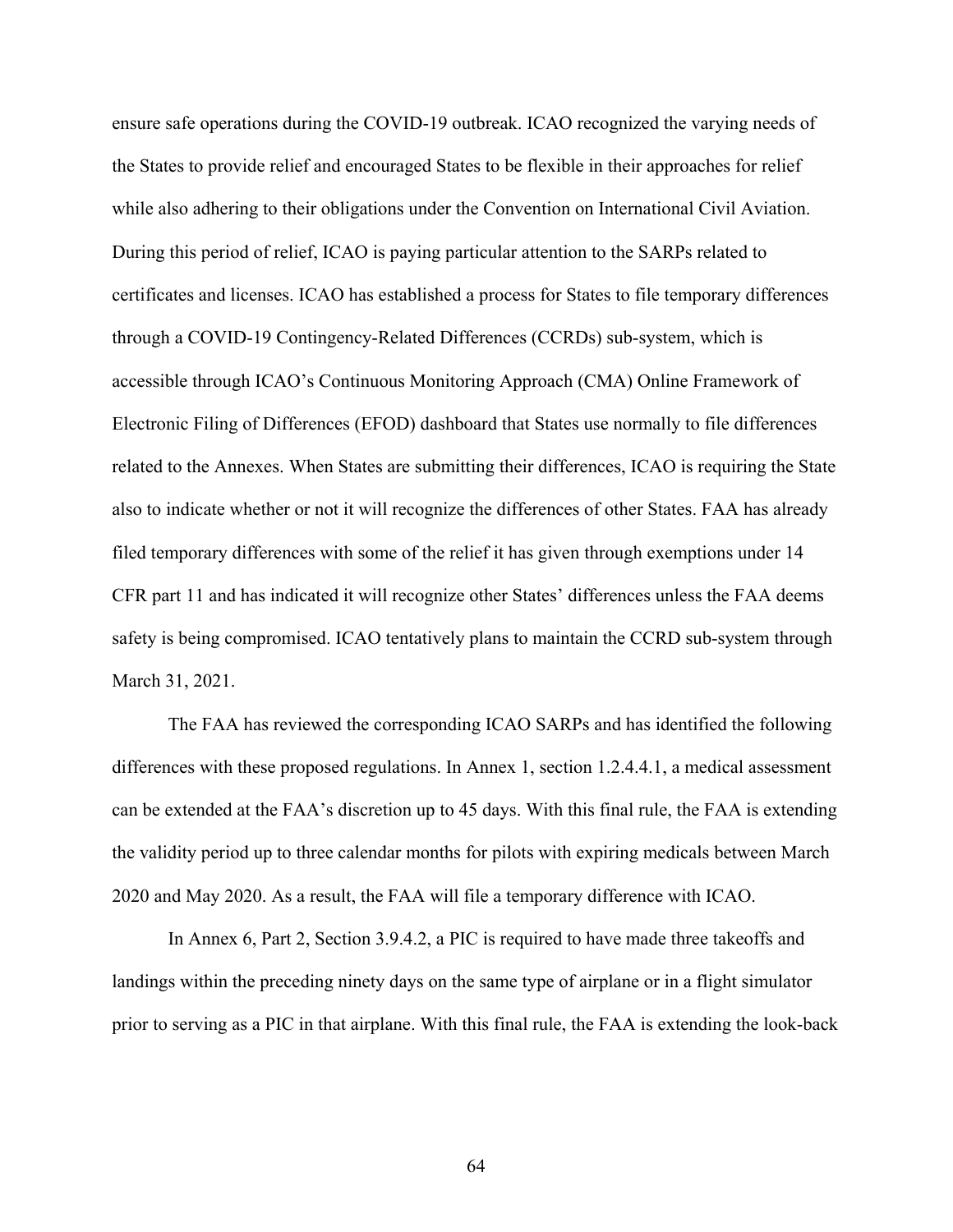period by sixty days for PICs conducting operations under part 91, subpart N and part 125 operations. As a result, the FAA will file a temporary difference with ICAO.

In Annex 6, Part 2, Section 3.9.4.3, an SIC is required to have made three takeoffs and landings within the preceding ninety days on the same type of airplane or in a flight simulator prior to serving as a SIC in that airplane. With this final rule, the FAA is extending the look-back period by sixty days for SICs conducting operations under part 91, subpart N and part 125 operations. As a result, the FAA will file a temporary difference with ICAO.

Certificate holders or operators may dispatch or release flights and pilots and crewmembers may operate outside of the United States under this SFAR, unless otherwise prohibited by a foreign country. For international operations where pilots and crewmembers will exercise the relief identified here, they must have access to this SFAR when outside the United States. In accordance with the Convention on International Civil Aviation (Chicago Convention), and its Annexes, pilots and crewmembers must present a copy of this SFAR for inspection upon request by a foreign civil aviation authority.

#### **V. Executive Order Determinations**

#### A. Executive Order 12114, Environmental Effects Abroad of Major Federal Actions

The FAA has analyzed this action under Executive Order 12114, Environmental Effects Abroad of Major Federal Actions (44 FR 1957, January 4, 1979), and DOT Order 5610.1C, Paragraph 16. Executive Order 12114 requires the FAA to be informed of environmental considerations and take those considerations into account when making decisions on major Federal actions that could have environmental impacts anywhere beyond the borders of the United States. The FAA has determined that this action is exempt pursuant to Section 2-5(a)(i) of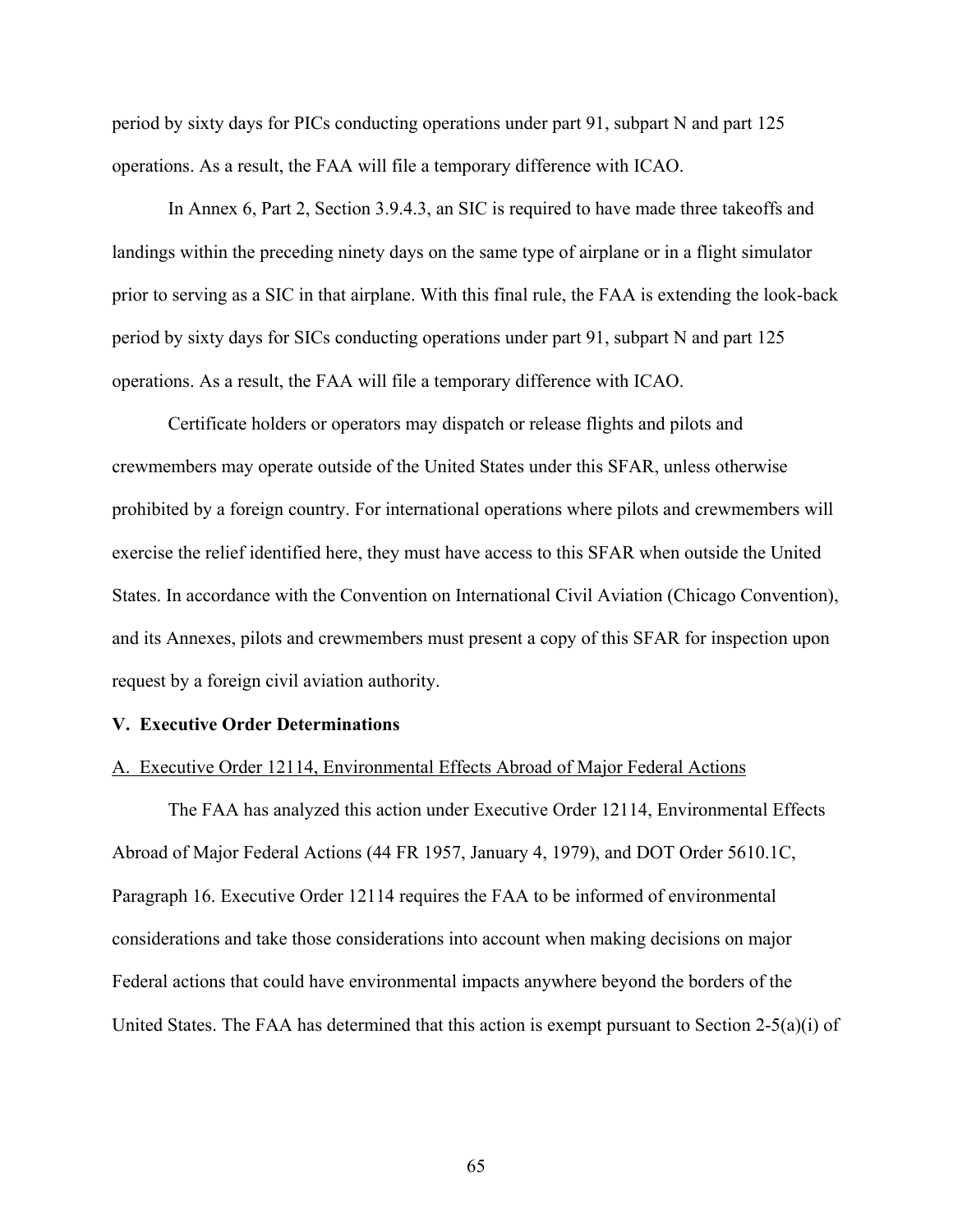Executive Order 12114 because it does not have the potential for a significant effect on the environment outside the United States.

In accordance with FAA Order 1050.1F, Environmental Impacts: Policies and Procedures, paragraph 8-6(c), FAA has prepared a memorandum for the record stating the reason(s) for this determination and has placed it in the docket for this rulemaking.

### B. Executive Order 13132, Federalism

The FAA has analyzed this final rule under the principles and criteria of Executive Order 13132, Federalism. The agency determined that this action will not have a substantial direct effect on the States, or the relationship between the Federal Government and the States, or on the distribution of power and responsibilities among the various levels of government, and, therefore, does not have Federalism implications.

C. Executive Order 13211, Regulations that Significantly Affect Energy Supply, Distribution, or Use

 The FAA analyzed this final rule under Executive Order 13211, Actions Concerning Regulations that Significantly Affect Energy Supply, Distribution, or Use (May 18, 2001). The agency has determined that it is not a "significant energy action" under the executive order and it is not likely to have a significant adverse effect on the supply, distribution, or use of energy. D. Executive Order 13609, Promoting International Regulatory Cooperation

Executive Order 13609, Promoting International Regulatory Cooperation, promotes international regulatory cooperation to meet shared challenges involving health, safety, labor, security, environmental, and other issues and to reduce, eliminate, or prevent unnecessary differences in regulatory requirements. As described in Section IV. F., International Compatibility, the FAA is working with ICAO and other foreign CAAs on the kind of relief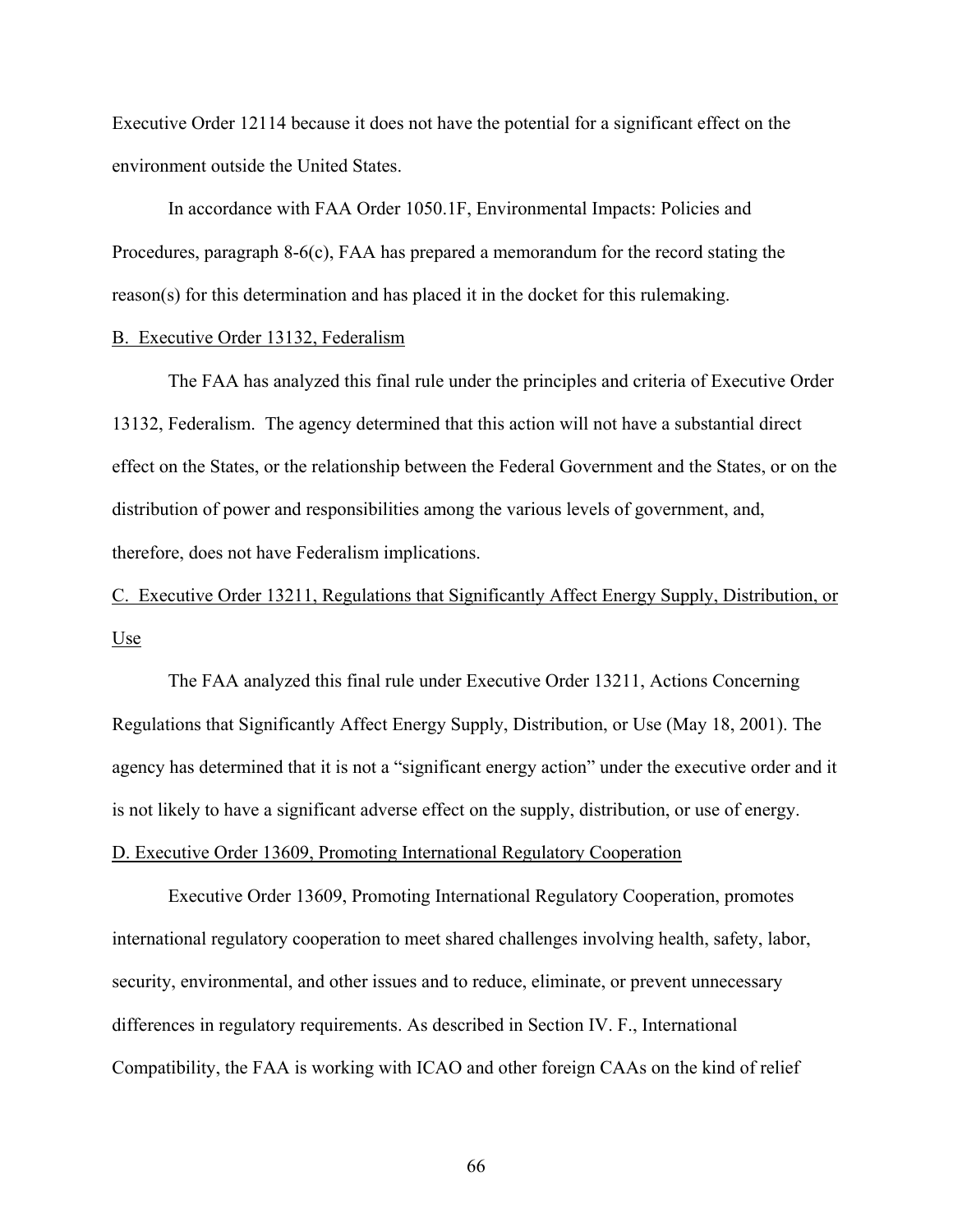provided by this SFAR. The FAA has analyzed this action under the policies and agency responsibilities of Executive Order 13609, and has determined that this action would have no effect on international regulatory cooperation. The provisions in this final rule provide temporary relief to persons who are unable to meet certain requirements during the COVID-19 outbreak and prevents persons from encountering situations that would unnecessarily increase the risk of transmission of the virus through personal contact.

### F. Executive Order 13771, Reducing Regulation and Controlling Regulatory Costs

This rule is not an EO 13771 regulatory action because this rule is not significant under E.O. 12866.

### **VI. How To Obtain Additional Information**

#### A. Availability of Rulemaking Documents

An electronic copy of a rulemaking document my be obtained by using the Internet —

- 1. Search the Federal eRulemaking Portal (https://www.regulations.gov/);
- 2. Visit the FAA's Regulations and Policies Web page at https://www.faa.gov/regulations\_policies/ or
- 3. Access the Government Printing Office's Web page at

https://www.govinfo.gov/.

Copies may also be obtained by sending a request (identified by notice, amendment, or docket number of this rulemaking) to the Federal Aviation Administration, Office of Rulemaking, ARM-1, 800 Independence Avenue SW., Washington, D.C. 20591, or by calling (202) 267-9677.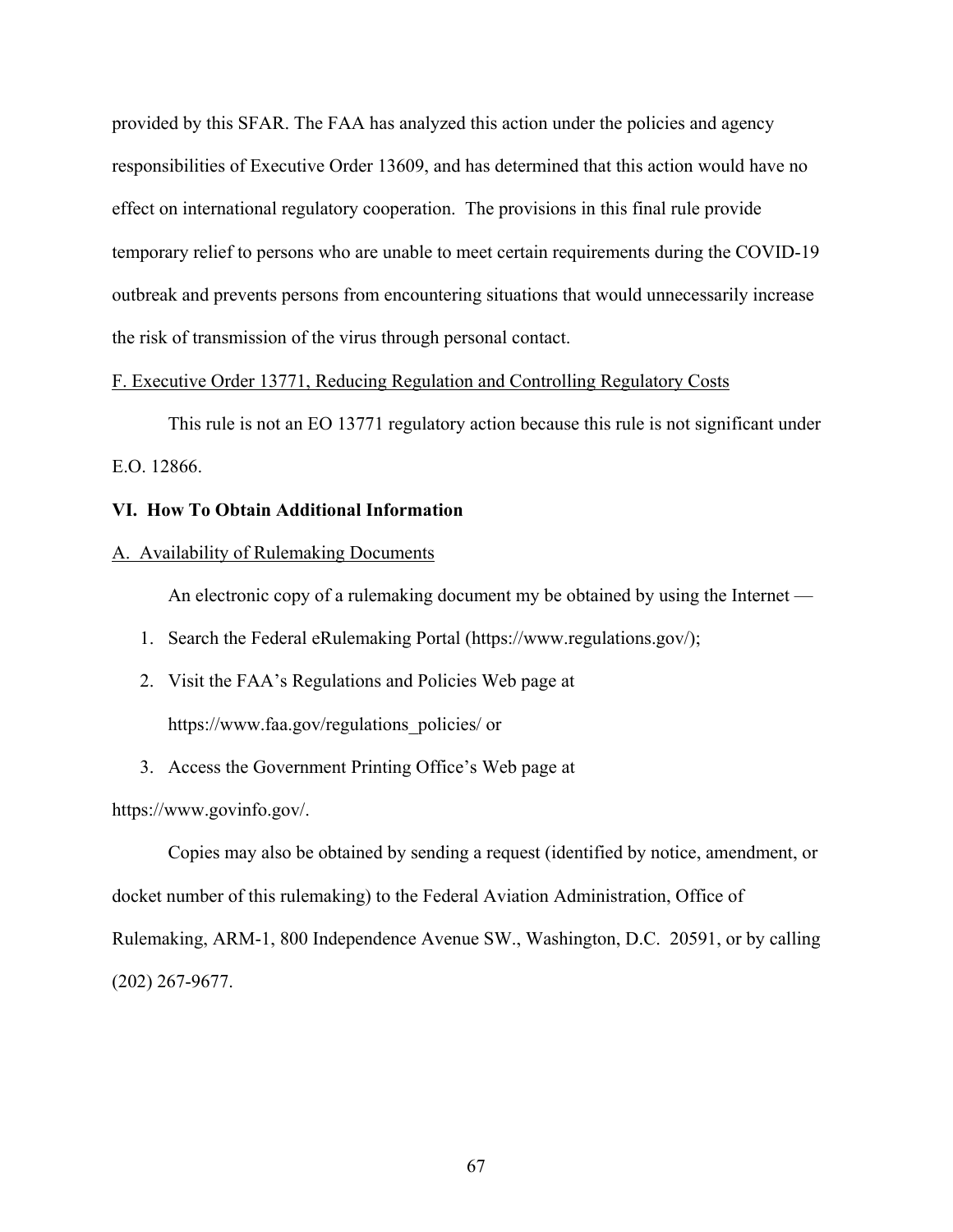### B. Small Business Regulatory Enforcement Fairness Act

 The Small Business Regulatory Enforcement Fairness Act (SBREFA) of 1996 requires FAA to comply with small entity requests for information or advice about compliance with statutes and regulations within its jurisdiction. A small entity with questions regarding this document, may contact its local FAA official, or the person listed under the FOR FURTHER INFORMATION CONTACT heading at the beginning of the preamble. To find out more about SBREFA, visit https://www.faa.gov/regulations\_policies/rulemaking/sbre\_act/.

# **List of Subjects**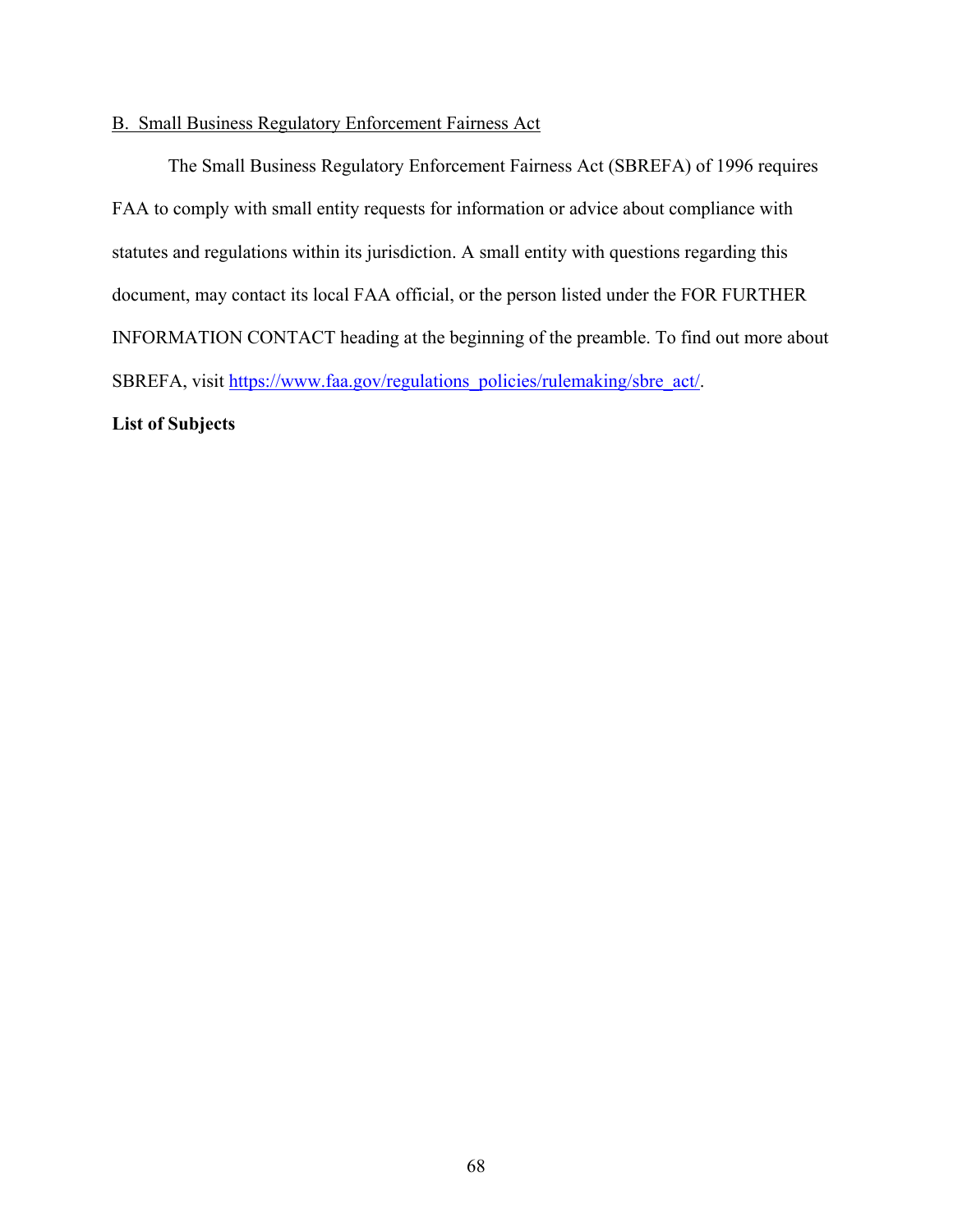### *14 CFR Part 21*

Aircraft, Aviation safety, Exports, Imports, Reporting and recordkeeping requirements *14 CFR Part 61* 

 Aircraft, Airmen, Aviation safety, Reporting and recordkeeping requirements, Security measures, Teachers.

### *14 CFR Part 63*

Aircraft, Airman, Aviation safety, Navigation (air), Reporting and recordkeeping requirements, Security measures.

### *14 CFR Part 65*

Air traffic controllers, Aircraft, Airmen, Airports, Aviation safety, Reporting and recordkeeping requirements, Security measures.

14 CFR Part 91

Air carrier, Air taxis, Air traffic control, Aircraft, Airmen, Airports, Aviation safety,

Charter flights, Freight, Reporting and recordkeeping requirements, Transportation.

### *14 CFR Part 107*

Aircraft, Airmen, Aviation safety, Reporting and recordkeeping requirements, Security measures, Signs and symbols.

### *14 CFR Part 125*

Aircraft, Airmen, Aviation safety, Reporting and recordkeeping requirements.

*14 CFR Part 141* 

Airmen, Educational facilities, Reporting and recordkeeping requirements, Schools.

### **The Amendment**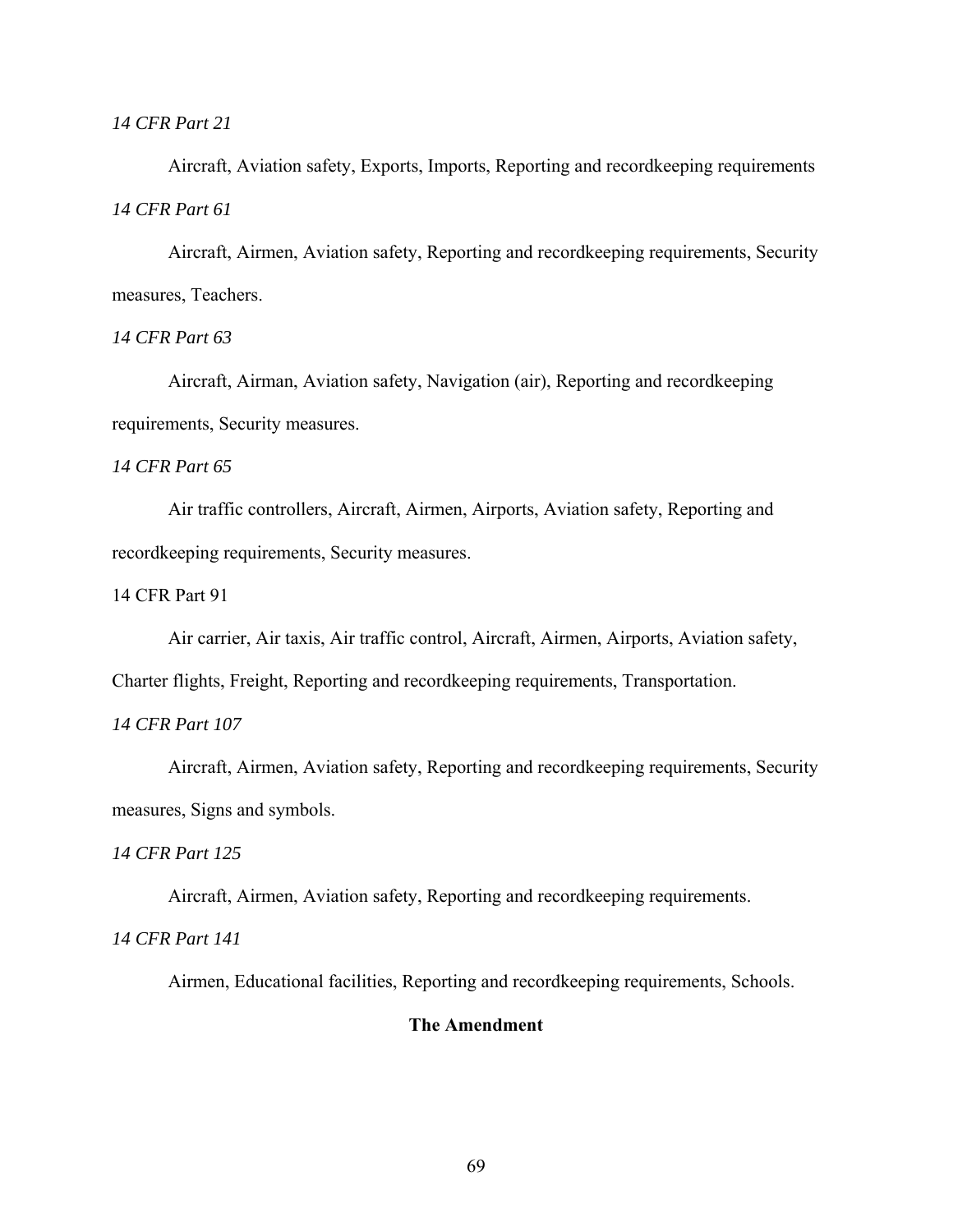In consideration of the foregoing, the Federal Aviation Administration amends chapter I

of title 14, Code of Federal Regulations, as follows:

# **PART 21-CERTIFICATION PROCEDURES FOR PRODUCTS AND ARTICLES**

1. The authority citation for part 21 continues to read as follows:

**Authority**: 42 U.S.C. 7572; 49 U.S.C. 106(f), 106(g), 40105, 40113, 44701-44702,

44704, 44707, 44709, 44711, 44713, 44715, 45303.

2. Add Special Federal Aviation Regulation (SFAR) No. 118 to part 21 to read as follows:

# **Special Federal Aviation Regulation No. 118—Relief For Certain Persons during the Coronavirus Disease 2019 (COVID-19) Outbreak**

For the text of SFAR No. 118, see part 61 of this chapter.

# **PART 61-CERTIFICATION: PILOTS, FLIGHT INSTRUCTORS, AND GROUND**

# **INSTRUCTORS**

3. The authority citation for part 61 continues to read as follows:

**Authority**: 49 U.S.C. 106(f), 106(g), 40113, 44701-44703, 44707, 44709-44711, 44729, 44903, 45102-45103, 45301-45302; Sec. 2307 Pub. L. 114-190, 130 Stat. 615 (49 U.S.C. 44703 note).

4. Add Special Federal Aviation Regulation (SFAR) No. 118 to part 61 to read as follows:

# **Special Federal Aviation Regulation No. 118—Relief For Certain Persons during the Coronavirus Disease 2019 (COVID-19) Outbreak**

1. *Applicability.* This SFAR applies to—

(a) Certain persons who are unable to meet the following requirements during some

period of time between March 1, 2020 and June 30, 2020—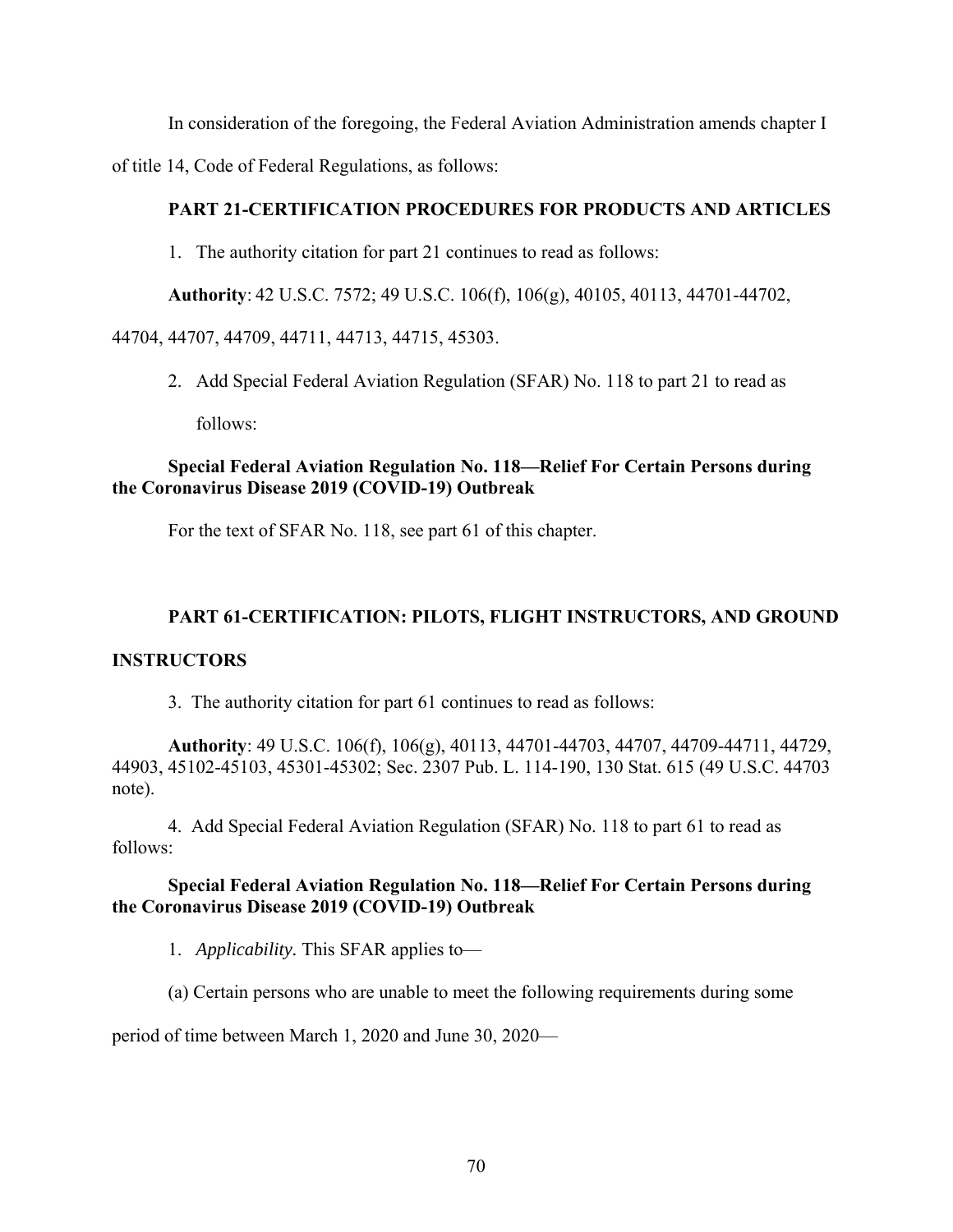(1) Training, recency, testing, and checking requirements specified in parts 61, 91, 107, 125, and SFAR No. 73 of this chapter; and

(2) Duration and renewal requirements specified in parts 61, 63, 65, 141, and SFAR No. 100-2 of this chapter; and

(b) Certain air carriers and operators who are unable to obtain special flight permits with a continuing authorization under part 21 of this chapter for the purpose of flying the aircraft to a point of storage.

2. *Training, recency, testing, and checking requirements.* 

(a) *Applicability.* The relief provided by paragraph 2 of this SFAR applies to—

(1) Operations conducted for compensation or hire under parts 91, 125, 133, and 137 of this chapter by persons who are exercising the privileges of at least a commercial pilot certificate issued under part 61 of this chapter;

(2) Operations conducted by persons who are exercising the privileges of a private pilot certificate issued under part 61 of this chapter, provided the person meets one of the following paragraphs—

(i) The person is conducting a charitable medical flight for a volunteer pilot organization pursuant to an exemption issued under part 11 of this chapter, and the flight involves only the carriage of persons considered essential for the flight;

(ii) The person is conducting an agricultural aircraft operation under a private agricultural aircraft operating certificate issued in accordance with § 137.19;

(iii) The person has at least 500 hours of total time as a pilot, that includes at least 400 hours as a pilot in command and at least 50 hours that were accrued within the preceding 12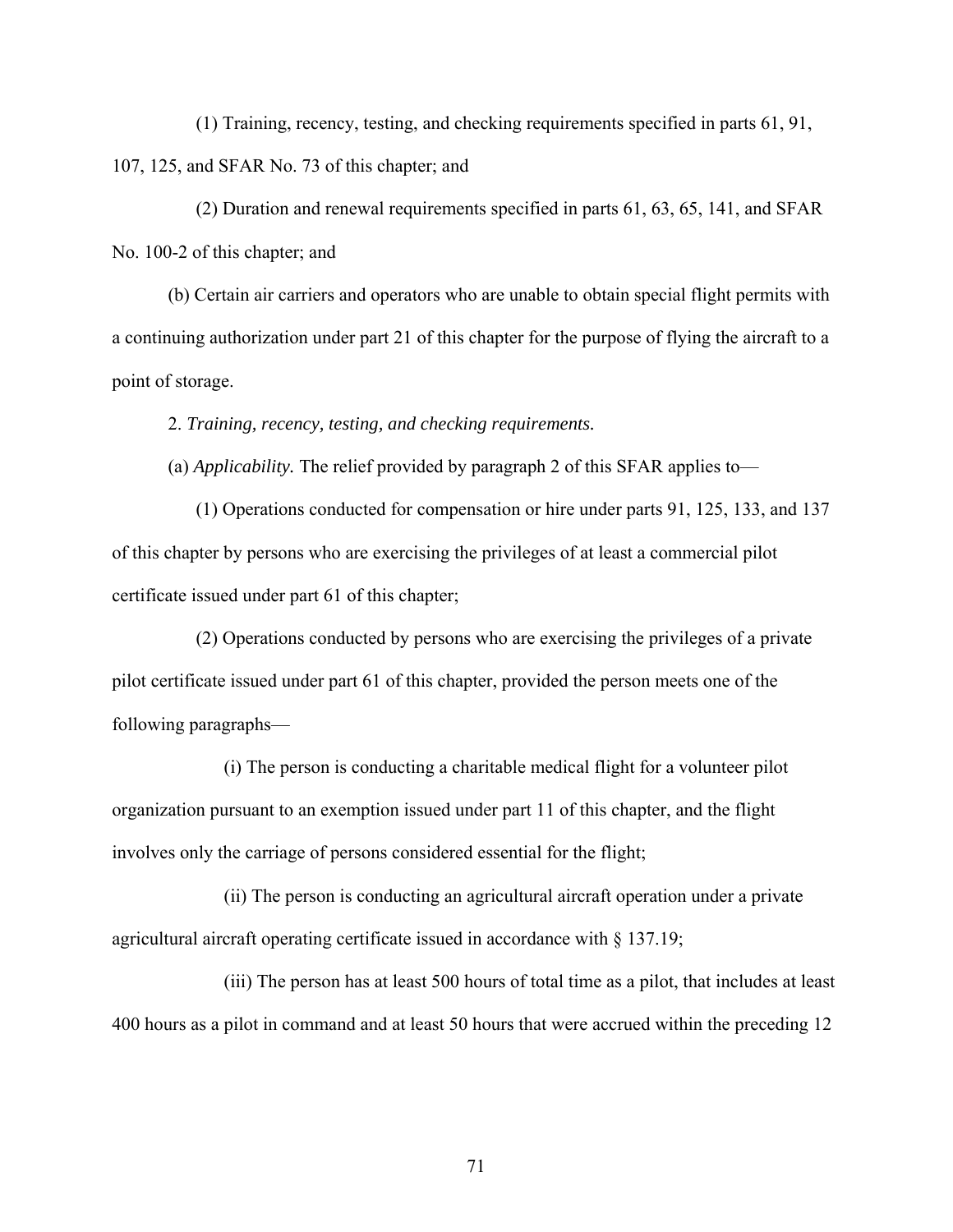calendar months, and the person is conducting one of the following operations consistent with the compensation or hire prohibitions specified in § 61.113:

(A) A flight incidental to that person's business or employment;

(B) A flight in support of family medical needs or to transport essential goods for personal use;

(C) A flight necessary to fly an aircraft to a location in order to meet a requirement of this chapter; or

(D) A flight to transport essential goods and medical supplies to support public health needs;

(3) For operations conducted under part 91, subpart K and part 125 of this chapter, persons who are serving as flight attendant crewmembers, check pilots, and flight instructors; and

(4) Operations conducted under part 107 of this chapter by a person who holds a remote pilot certificate issued under part 107 of this chapter.

(b) *Part 61*.

(1) *Second-in-command qualifications of § 61.55.* 

(i) Notwithstanding the period specified in  $\S$  61.55(c) of this chapter, a person who is required to complete the second-in-command familiarization and currency requirements under  $\S 61.55(b)(1)$  and (2) of this chapter between March 1, 2020 and June 30, 2020 for purposes of maintaining second-in-command privileges may complete the requirements of §  $61.55(b)(1)$  and (2) of this chapter in the month before or three months after the month in which they are required, provided the pilot meets the requirements of paragraph  $2.(b)(1)(ii)$  of this SFAR. A pilot who meets the requirements of  $\S 61.55(b)(1)$  and (2) of this chapter within the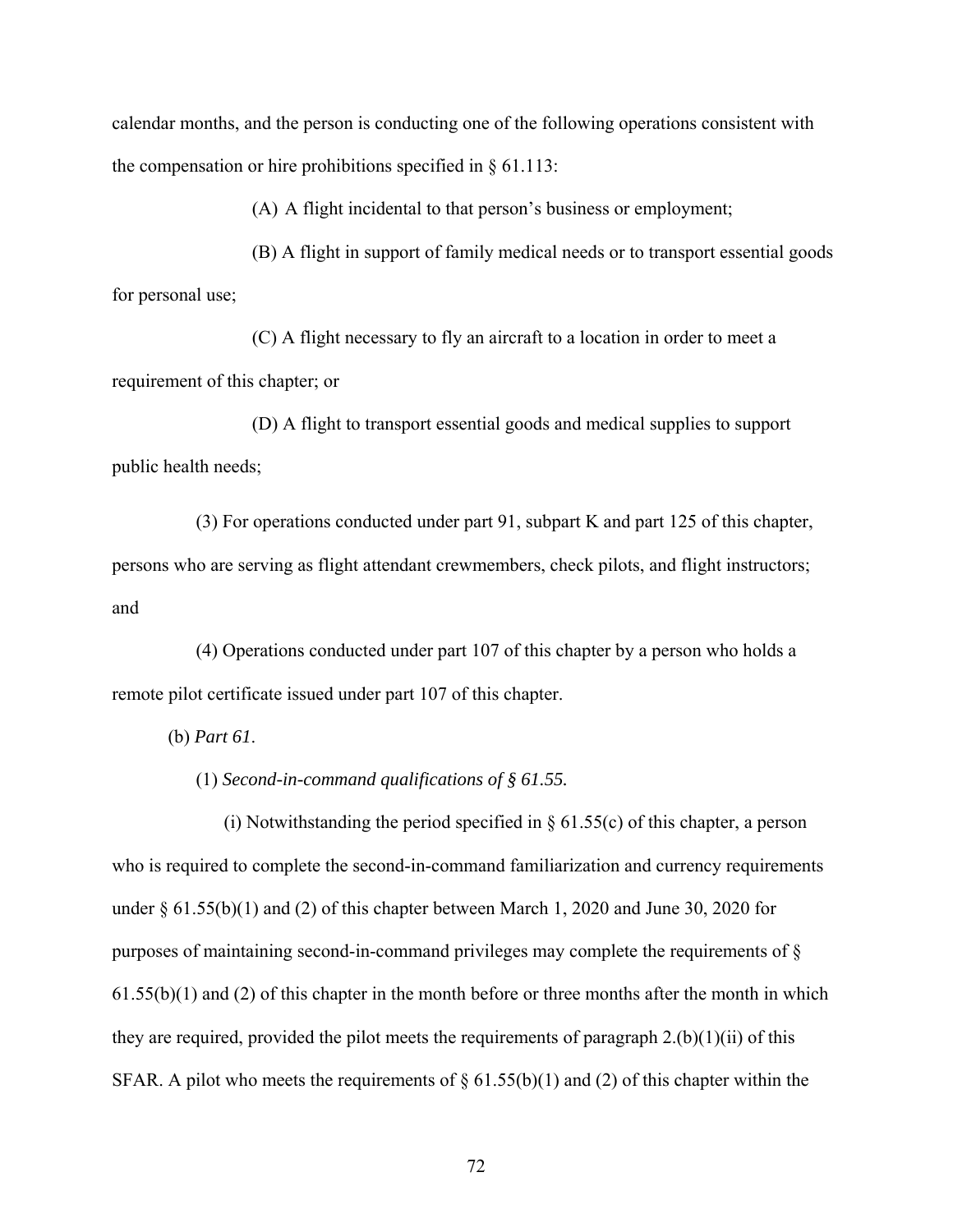period prescribed by this paragraph will be considered to have completed the requirements in the month in which they were due.

(ii) *Qualification requirements.* To complete the requirements of § 61.55(b)(1) or (2) of this chapter within the period specified in paragraph  $2.(b)(1)(i)$  of this SFAR, the person—

(A) Must review and become familiar with the following information for the specific type of aircraft for which second-in-command privileges are sought—

> (1) Operational procedures applicable to the powerplant, equipment, and systems;

> > (2) Performance specifications and limitations;

- (3) Normal, abnormal, and emergency operating procedures;
- (4) Flight manual; and
- (5) Placards and markings; and

(B) Prior to serving as second-in-command, must have logged at least three takeoffs and landings to a full stop as the sole manipulator of the flight controls within the 180 days preceding the date of the flight.

(2) *Flight review requirements of § 61.56.* A person who has not completed a flight review within the previous 24 calendar months in accordance with § 61.56 of this chapter may continue to act as pilot in command of an aircraft, provided the following requirements are met—

(i) *Airmen requirements.* The person was current to act as pilot in command of an aircraft in March 2020 and, to maintain currency, is required to complete a flight review under § 61.56 of this chapter between March 1, 2020 and June 30, 2020.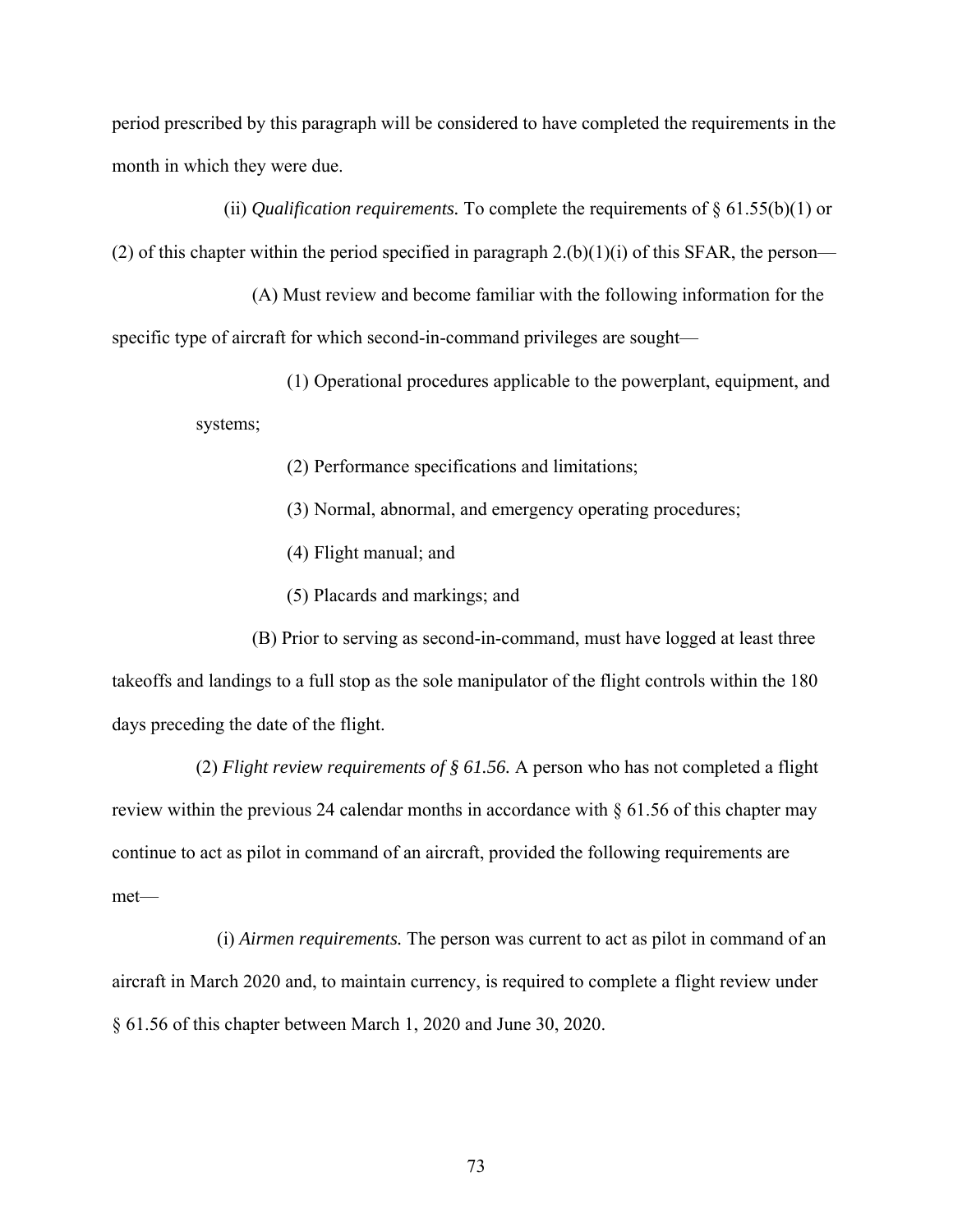(ii) *Qualification requirements.* To act as pilot in command of an aircraft during the period specified in paragraph  $2(b)(2)(iii)$  of this SFAR, the person must have—

(A) Within the 12 calendar months preceding the month in which the flight review is due, logged at least 10 hours of flight time as pilot in command in an aircraft for which that pilot is rated; and

(B) Since January 1, 2020 and preceding the date of flight, completed online Wings courses for pilots from the FAA Safety Team website, available at https://www.faasafety.gov. The online training courses must total at least 3 Wings credits.

(iii) *Grace period.* The person may act as pilot in command of an aircraft for a duration of three calendar months from the month in which the flight review was due. Before acting as pilot in command of an aircraft in the fourth month after the month in which the flight review was due, the person must satisfactorily complete a flight review in accordance with § 61.56 of this chapter.

 (3) *Instrument experience requirements of § 61.57.* A person who has not performed and logged the tasks required by  $\S 61.57(c)(1)$  of this chapter within the 6 calendar months preceding the month of the flight may continue to act as pilot in command under IFR or in weather conditions less than the minimums prescribed for VFR, provided the following requirements are met—

(i) *Qualification requirements.* The person has—

(A) Within the 6 calendar months preceding the month of the flight, performed and logged at least three instrument approaches in actual weather conditions, or under simulated conditions using a view-limiting device; and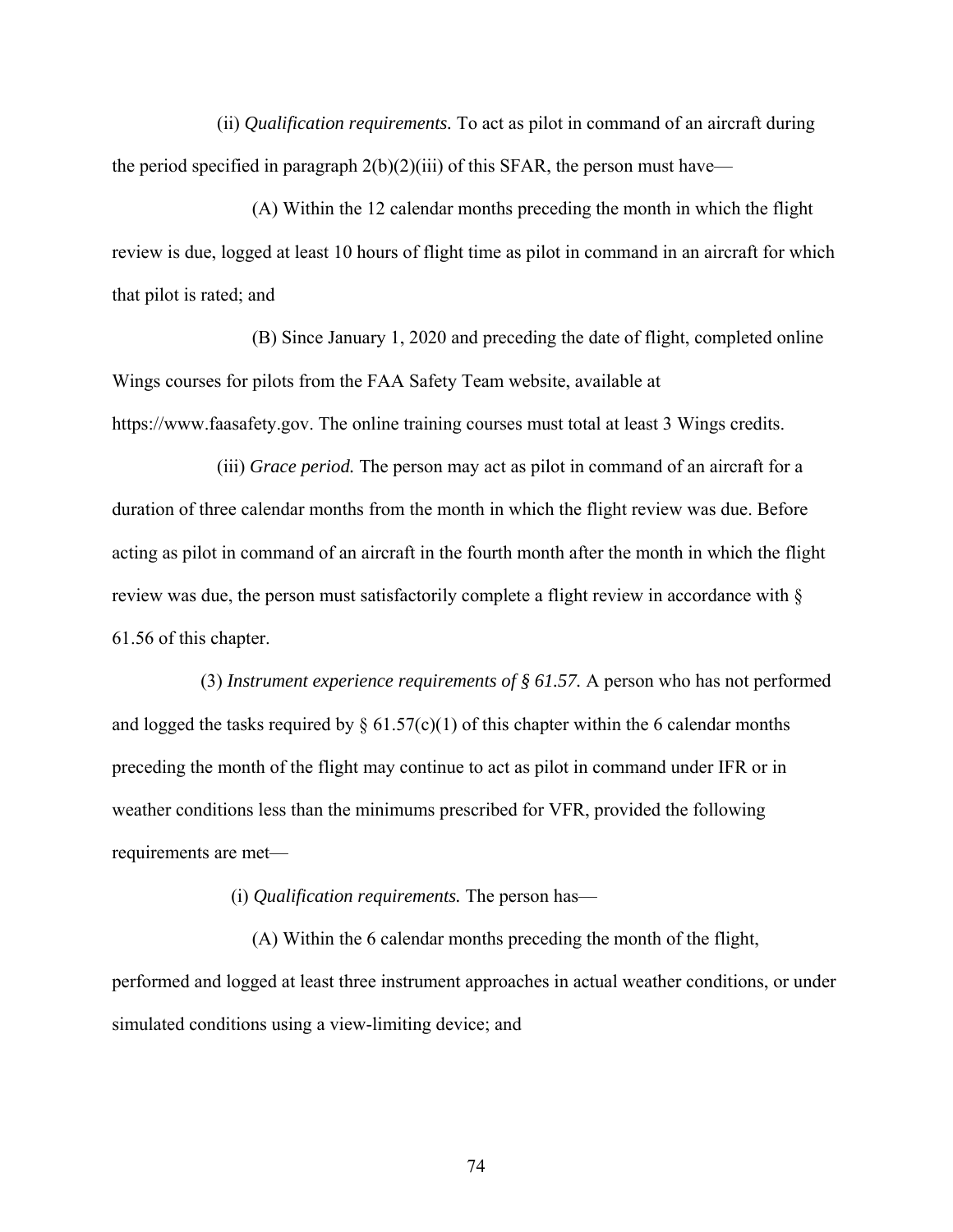(B) Within the 9 calendar months preceding the month of the flight, performed and logged the tasks required by  $\S 61.57(c)(1)$  of this chapter.

(ii) *Grace period.* Between [INSERT EFFECTIVE DATE OF FINAL RULE] and June 30, 2020, a person who meets the qualification requirements of paragraph 2.(b)(3)(i) of this SFAR may act as pilot in command under IFR or in weather conditions less than the minimums prescribed for VFR.

(iii) *Instrument currency after June 30, 2020.* Before acting as pilot in command under IFR or in weather conditions less than the minimums prescribed for VFR after June 30, 2020, the person must comply with  $\S$  61.57(c) of this chapter.

(4) *Pilot in command proficiency check requirements of § 61.58.* 

(i) Notwithstanding the period specified in  $\S$  61.58(i) of this chapter, a pilot who is required to take a pilot in command proficiency check under  $\S 61.58(a)(1)$  or (2) of this chapter between March 1, 2020 and June 30, 2020 for purposes of maintaining pilot in command privileges may complete the check in the month before or three months after the month in which it is required, provided the pilot meets the requirements of paragraph 2.(b)(4)(ii) of this SFAR. A pilot who completes the proficiency check within the period prescribed by this paragraph will be considered to have completed the check in the month in which it was required.

(ii) *Qualification requirements.* To complete the pilot in command proficiency check required by  $\S 61.58(a)(1)$  or (2) of this chapter within the period specified in paragraph  $2.(b)(4)(i)$  of this SFAR, the person—

(A) Must meet the flight experience requirements of  $\S$  61.57 of this chapter that are applicable to the operation to be conducted; and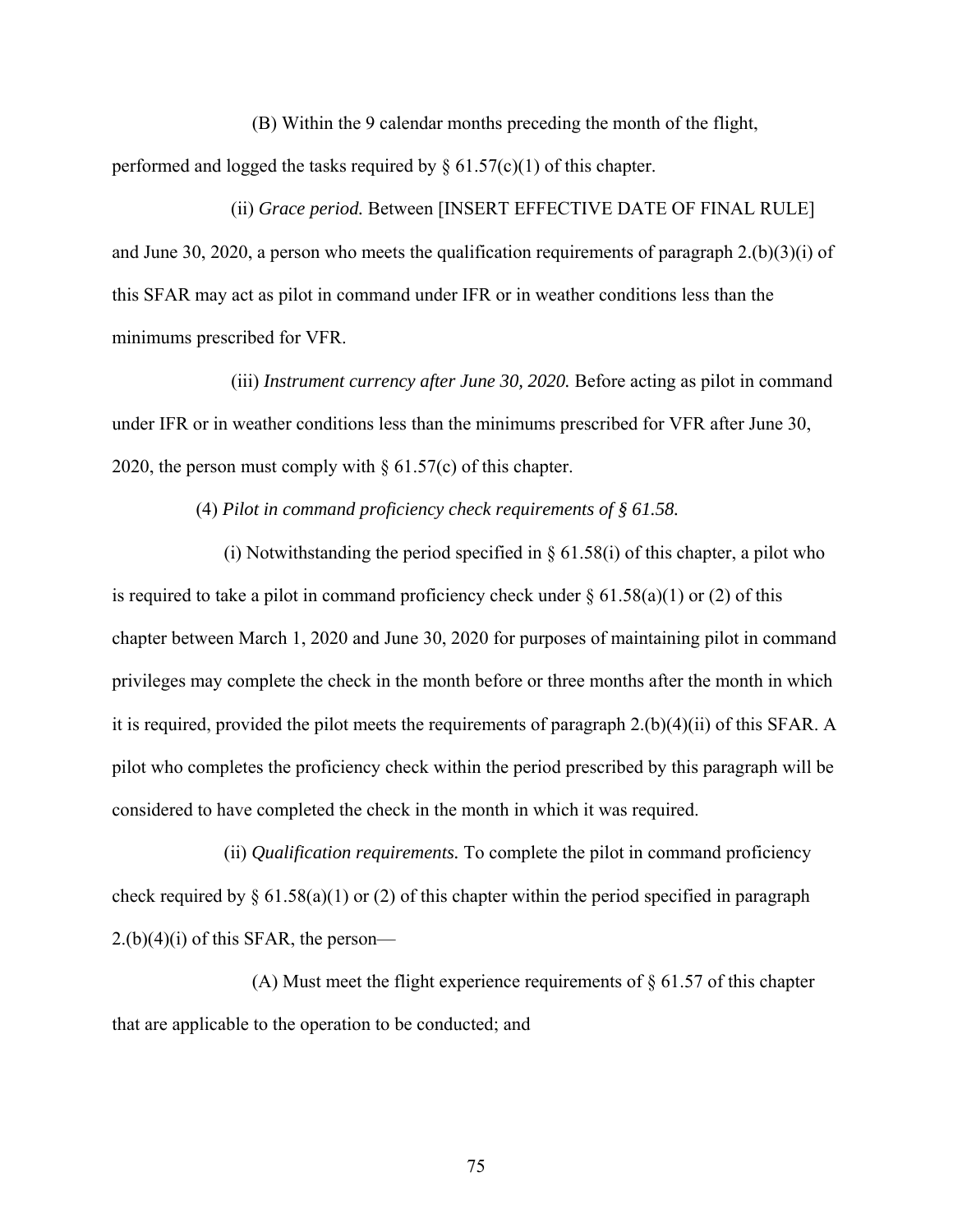(B) Within the 3 calendar months preceding the month of the flight, must have reviewed the following information for the specific type of aircraft for which pilot in command privileges are sought—

(1) Operational procedures applicable to the powerplant, equipment, and systems;

(2) Performance specifications and limitations;

(3) Normal, abnormal, and emergency operating procedures;

(4) Flight manual; and

(5) Placards and markings.

(5) *Flight Crewmember Requirements of Part 91, Subpart K.* 

(i) *Testing and checking Requirements.* Notwithstanding the period specified in § 91.1071(a) of this chapter, a crewmember who is required to take a test or a flight check under §§ 91.1065(a), 91.1065(b), 91.1067, 91.1069(a), or 91.1069(b) of this chapter between March 1, 2020 and June 30, 2020 for purposes of maintaining qualification may complete the test or check in the month before or three months after the month it is required, provided the requirements of paragraph  $2.(b)(5)(vi)$  of this SFAR are met. A crewmember who completes a test or check in accordance with this paragraph will be considered to have completed the test or check in the month in which it was required.

(ii) *Recurrent training requirements.* Notwithstanding the period specified in § 91.1073(b) of this chapter, a crewmember who is required to complete recurrent training under §§ 91.1099 or 91.1107(c) of this chapter between March 1, 2020 and June 30, 2020 for purposes of maintaining qualification may complete that training in the month before or three months after the month in which it is required, provided the requirements of paragraph  $2.(b)(5)(vi)$  of this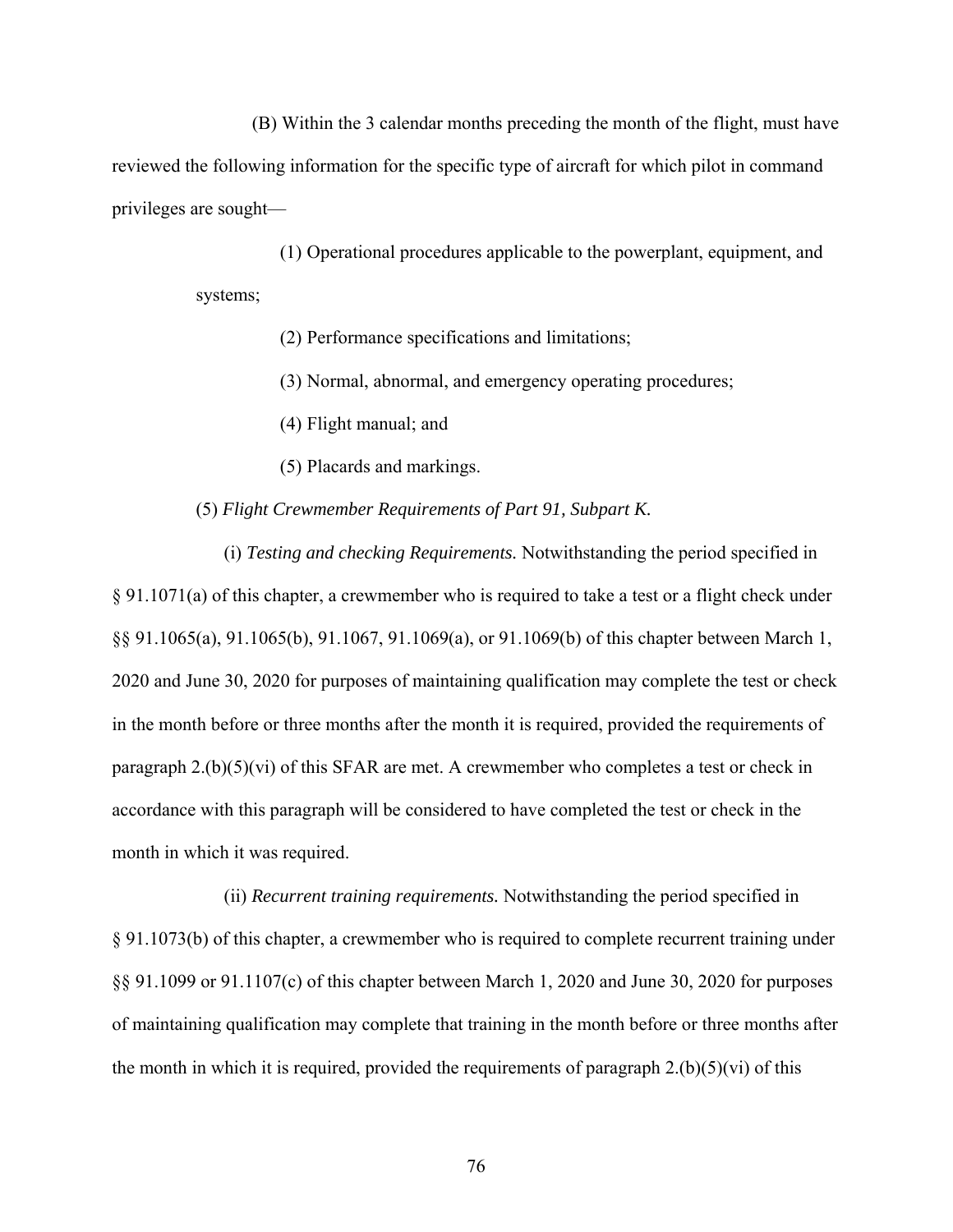SFAR are met. A crewmember who completes recurrent training in accordance with this paragraph will be considered to have completed the training in the month in which it was required.

(iii) *Instrument experience.* 

(A) *Precision instrument approaches.* A pilot who has not satisfactorily demonstrated the type of precision instrument approach procedure to be used within the previous six months in accordance with  $\S 91.1069(c)$  of this chapter may continue to use that type of approach procedure, provided the following requirements are met—

(1) *Airmen requirements.* The person was current under § 91.1069(c) of this chapter to use that type of precision instrument approach procedure in March 2020, and is required to demonstrate that type of precision instrument approach procedure between March 1, 2020 and June 30, 2020.

(2) *Grace period.* The person satisfactorily demonstrates that type of precision instrument approach procedure within three months after the month in which it was required.

(3) *Safety mitigations.* The management specification holder satisfies paragraph  $2.(b)(5)(vi)$  of this SFAR.

(B) *Non-precision instrument approaches.* A pilot who has not satisfactorily demonstrated either the type of non-precision instrument approach procedure to be used, or any other two different types of non-precision approach procedures, within the previous six months in accordance with  $\S 91.1069(c)$  of this chapter may continue to use that type of non-precision instrument approach procedure, provided the following requirements are met—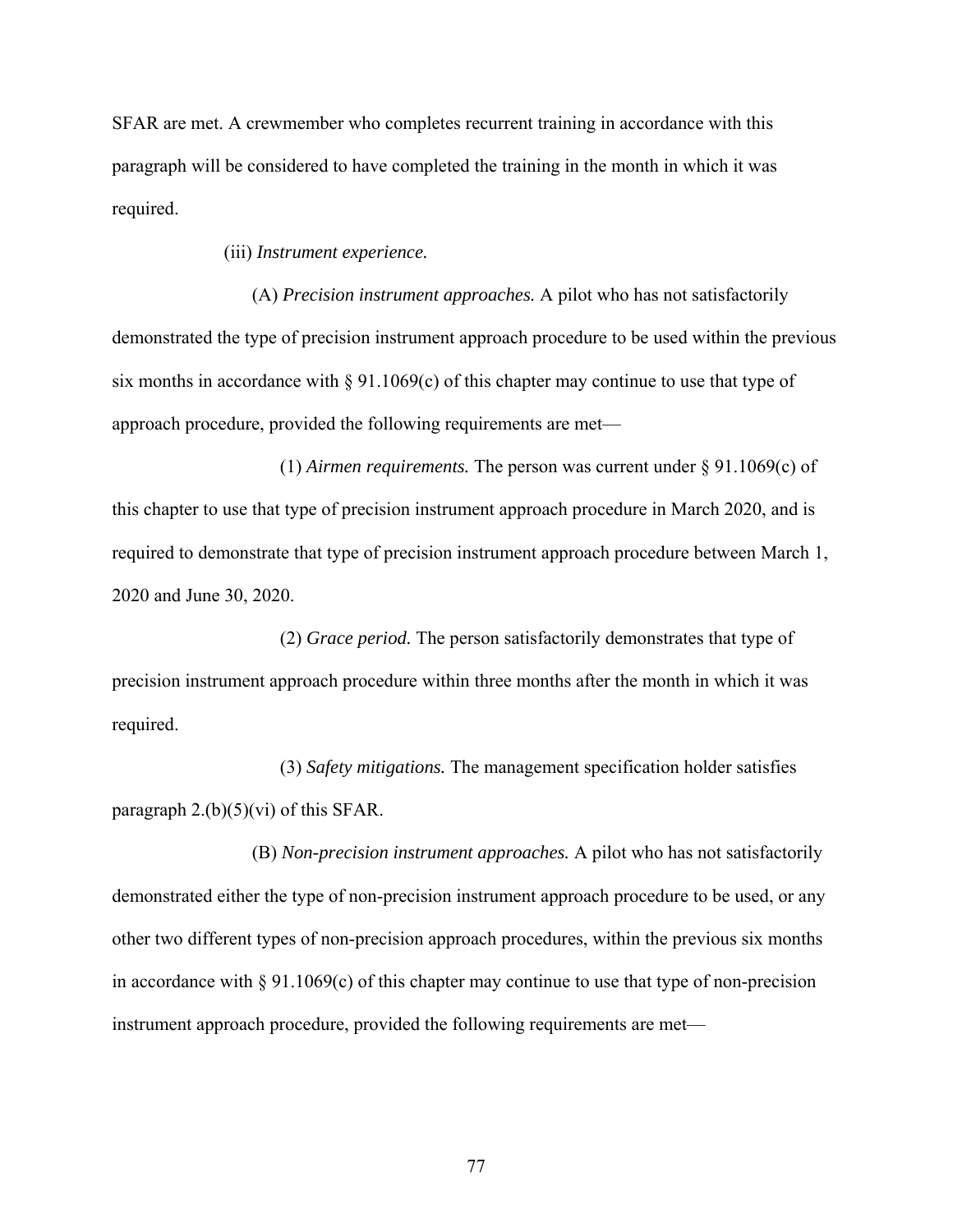(1) *Airmen requirements.* The person was current under § 91.1069(c) of this chapter to use that type of non-precision instrument approach procedure in March 2020, and is required to demonstrate that type of non-precision instrument approach procedure, or any other two different types of non-precision instrument approach procedures, between March 1, 2020 and June 30, 2020.

(2) *Grace period.* The person satisfactorily demonstrates that type of nonprecision instrument approach procedure within three months after the month in which it was required.

(3) *Safety mitigations.* The management specification holder satisfies paragraph  $2.(b)(5)(vi)$  of this SFAR.

(iv) *Check pilot (simulator) and flight instructor (simulator) requirements.*  Notwithstanding the period specified in §§ 91.1089(g) and 91.1091(g) of this chapter, a check pilot (simulator) or flight instructor (simulator) who is required to complete the flight segments or line-observation program under  $\S$ § 91.1089(f) or 91.1091(f) of this chapter between March 1, 2020 and June 30, 2020 for purposes of maintaining qualification may complete the flight segments or line-observation program requirements in the month before or three months after the month they are required, provided the requirements of paragraph 2.(b)(5)(vi) of this SFAR are met. A check pilot (simulator) or flight instructor (simulator) who completes the flight segments or line-observation program requirements in accordance with this paragraph will be considered to have completed the requirements in the month in which they were due.

(v) *Check pilot and flight instructor observation check requirements.* 

Notwithstanding the period specified in §§ 91.1093(b) and 91.1095(b) of this chapter, a check pilot or flight instructor who is required to complete an observation check under §§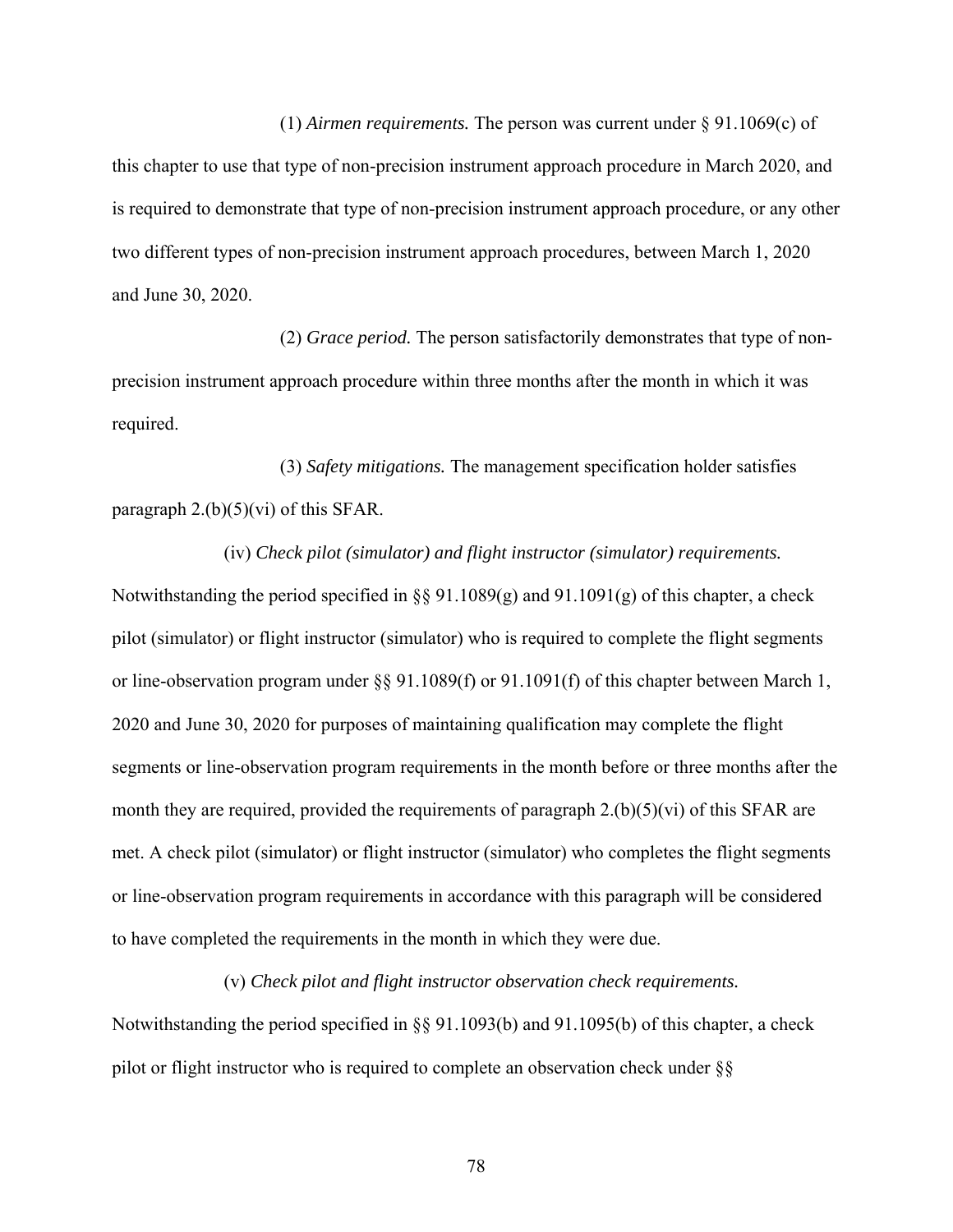91.1093(a)(2) or 91.1095(a)(2) of this chapter between March 1, 2020 and June 30, 2020 for purposes of maintaining qualification may complete the observation check in the month before or three months after the month it is required, provided the requirements of paragraph  $2.(b)(5)(vi)$  of this SFAR are met. A check pilot or flight instructor who completes an observation check in accordance with this paragraph will be considered to have completed the check in the month in which it was due.

(vi) *Safety mitigations.* The management specification holder must provide an acceptable plan to the responsible Flight Standards office that contains the following information—

(A) A safety analysis and corresponding risk mitigations to be implemented by the management specification holder; and

(B) The method the management specification holder will use to ensure that each crewmember complying with paragraph 2.(b)(5) of this SFAR remains adequately tested and currently proficient for each aircraft, duty position, and type of operation in which the person serves.

(6) *Mitsubishi MU-2B Series Special Training, Experience, and Operating* 

*Requirements of Part 91, Subpart N*

(i) *Recurrent training.* Notwithstanding the period specified in § 91.1705(e), a person who is required to complete recurrent training under § 91.1703(e) between March 1, 2020 and June 30, 2020 for purposes of complying with § 91.1705(a) and (b) may complete the recurrent training in the month before or three months after the month the recurrent training is required, provided the requirements of paragraph 2.(b)(6)(iii) of this SFAR are met. A person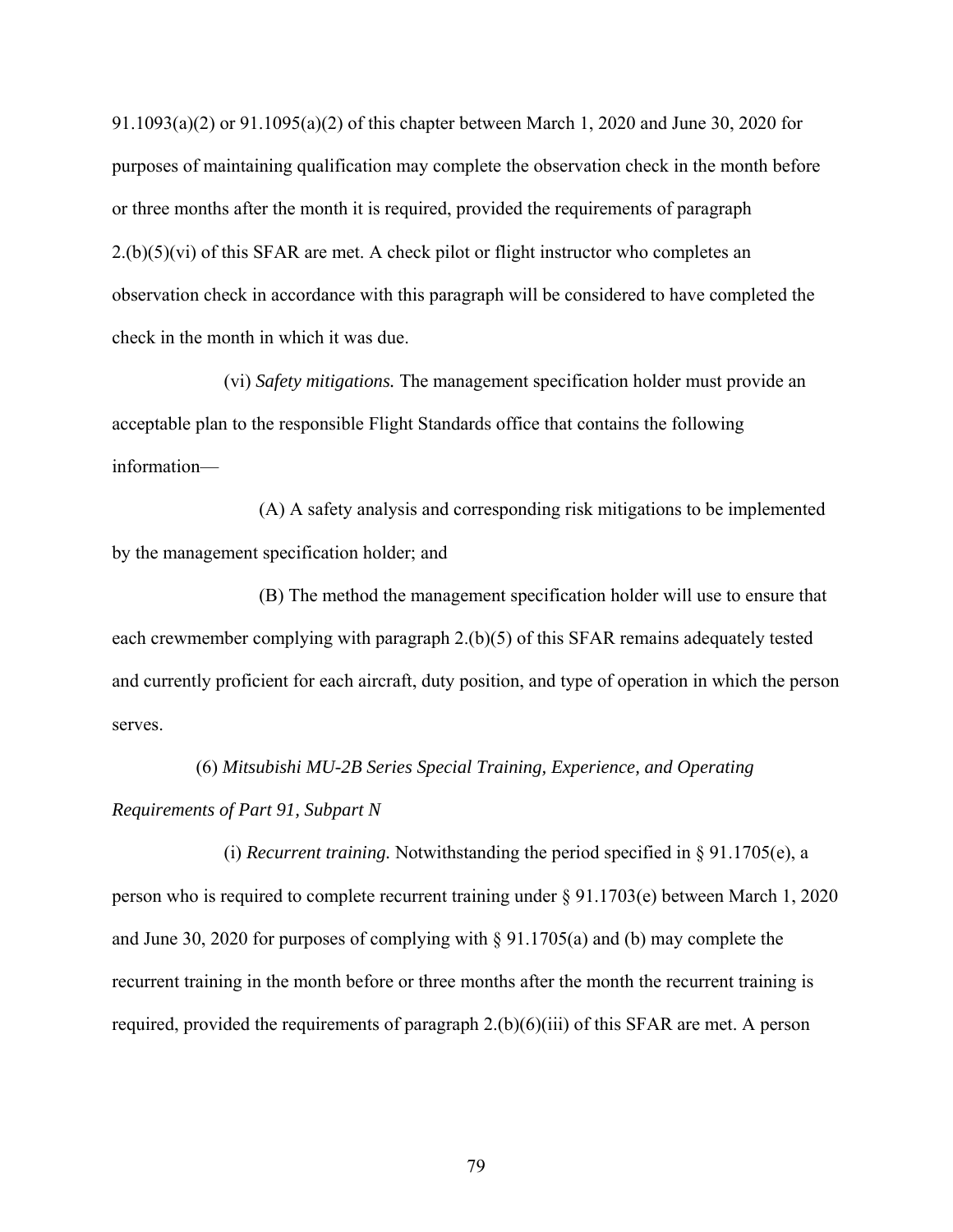who completes the recurrent training in accordance with this paragraph will be considered to have completed the training in the month it was required.

(ii) *Flight review.* A person who has not completed a flight review in accordance with §§ 61.56 and 91.1715(c) of this chapter in a Mitsubishi MU-2B series airplane or an MU-2B Simulator approved for landings with an approved course conducted under part 142 of this chapter may continue to act as pilot in command of a Mitsubishi MU-2B series airplane, providing the following requirements are met—

(A) *Airmen requirements.* The person was—

(1) Current to act as pilot in command of a Mitsubishi MU-2B series airplane in March 2020 and, to maintain currency, is required to complete a flight review in a Mitsubishi MU-2B series airplane between March 1, 2020 and June 30, 2020; and

(2) The requirements of paragraph  $2.(b)(6)(iii)$  of this SFAR are met.

(B) *Grace period.* The person may act as pilot in command of a Mitsubishi MU-2B series airplane for a duration for three calendar months from the month in which the flight review was due. Before acting as pilot in command of an aircraft in the fourth month after the month in which the flight review was due, the person must satisfactorily complete a flight review in accordance with §§ 61.56 and 91.1715(c) in a Mitsubishi MU-2B series airplane or an MU-2B Simulator approved for landings with an approved course conducted under part 142 of this chapter.

(iii) *Qualification requirements.* To complete the recurrent training or flight review during the grace period provided under paragraph 2.(b)(6) of this SFAR, the person must—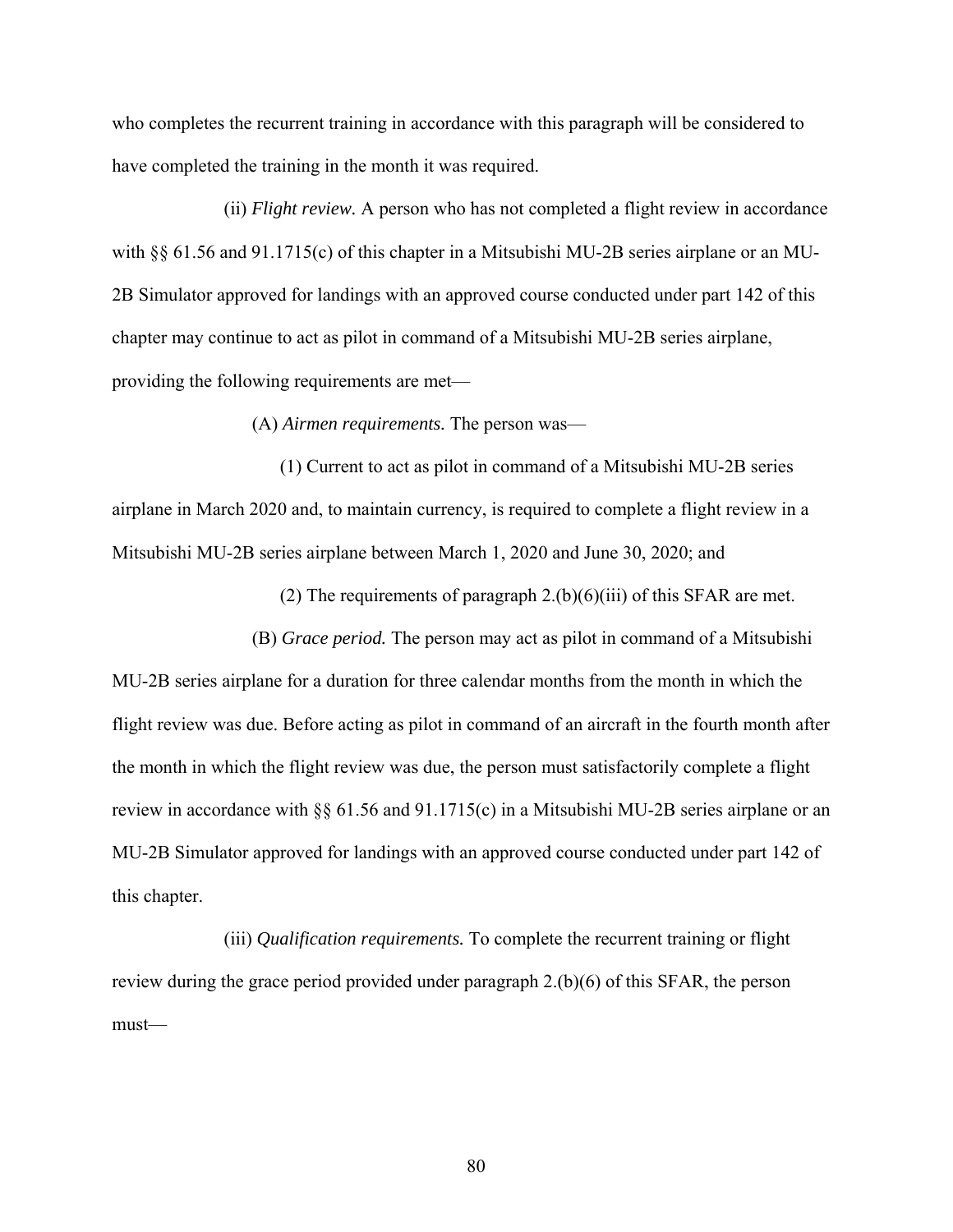(A) Within the 12 calendar months preceding the month the recurrent training or flight review is due, have logged at least 10 hours of flight time as sole manipulator of the controls in an MU-2B series airplane that includes at least 3 hours of flight time in the 3 calendar months preceding the month in which the recurrent training or flight review is due;

(B) Since January 1, 2020, have completed online Wings courses for pilots from FAA Safety Team website, available at https://www.faasafety.gov/. The online training courses must total at least 3 Wings credits; and

(C) Prior to manipulating the controls of an MU-2B series airplane, have completed three hours of self-study, since January 1, 2020 and preceding the date of the flight, on the following subjects—

(1) The ground training curriculum required by  $\S 91.1705(h)(1);$ 

(2) The *Special Emphasis Items* listed in the approved MU-2B training program that the pilot last completed;

(3) The limitations, procedures, aircraft performance, and MU-2B Cockpit Checklist procedures applicable to the MU-2B model to be flown, which are contained in the flight training curriculum required by 91.1705(h)(2); and

(4) The current general operating and flight rules of part 91 of this chapter.

(7) *Aeronautical Knowledge Recency Requirements of § 107.65*. A person who has not satisfied the aeronautical knowledge recency requirements of  $\S$  107.65(a) or (b) of this chapter within the previous 24 calendar months may operate a small unmanned aircraft system under part 107 of this chapter, provided that person meets the following requirements—

(i) *Airmen requirements.* The person was current to exercise the privileges of a remote pilot certificate in March 2020 and, to maintain aeronautical currency, is required to meet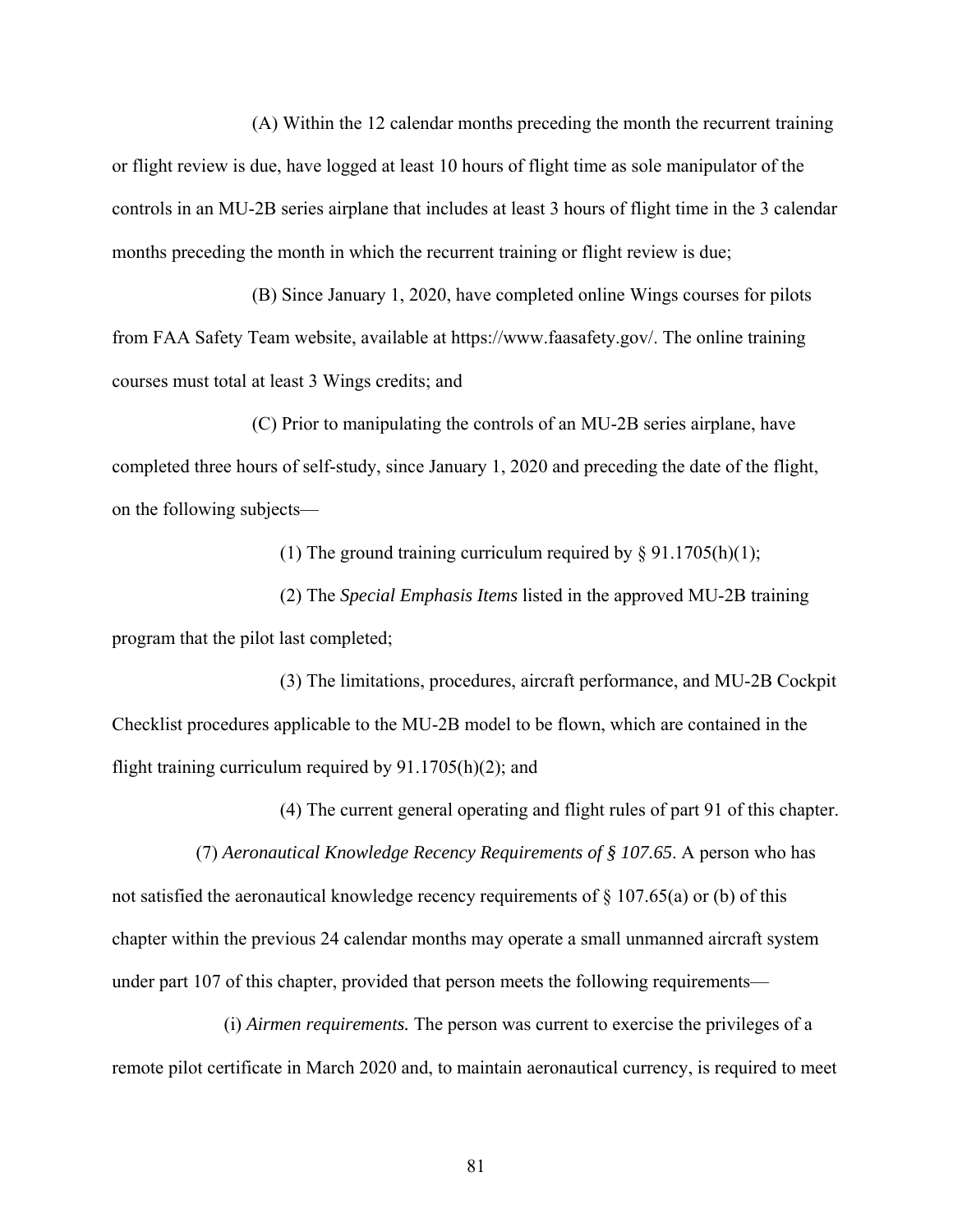the aeronautical recency requirements in  $\S 107.65(a)$  or (b) of this chapter between April 1, 2020 and June 30, 2020.

(ii) *Qualification requirements.* The person must have completed an FAAdeveloped initial or recurrent online training course, available at https://www.faasafety.gov, covering the areas of knowledge specified in § 107.74(a) or (b) of this chapter. Each person is eligible to take an online training course specified in this paragraph one time for the purpose of obtaining the six calendar month grace period specified in paragraph 2.(b)(7)(iii) of this SFAR.

(iii) *Grace period.* The person may operate a small unmanned aircraft system under part 107 of this chapter for a duration of six calendar months from the month in which the person completed the online training course specified in paragraph 2.(b)(7)(ii) of this SFAR. Before operating a small unmanned aircraft system under part 107 in the seventh month after the month in which the person completed the online training course, the person must satisfy  $\S 107.65$ of this chapter.

#### (8) *Flight Crewmember Requirements of Part 125*

(i) *Recent experience requirements.* A person who has not satisfied the recent experience requirements of § 125.285(a) of this chapter may be used by a certificate holder (or holder of an A125 letter of deviation authority), and may serve as a required pilot flight crewmember, in operations conducted under part 125, provided the following requirements are met—

(A) *Grace period.* The person has made at least three takeoffs and landings, within the preceding 150 days, in the type of airplane in which that person is to serve.

(B) *Safety Mitigations.* The certificate holder complies with paragraph  $2.(b)(8)(iii)$  of this SFAR.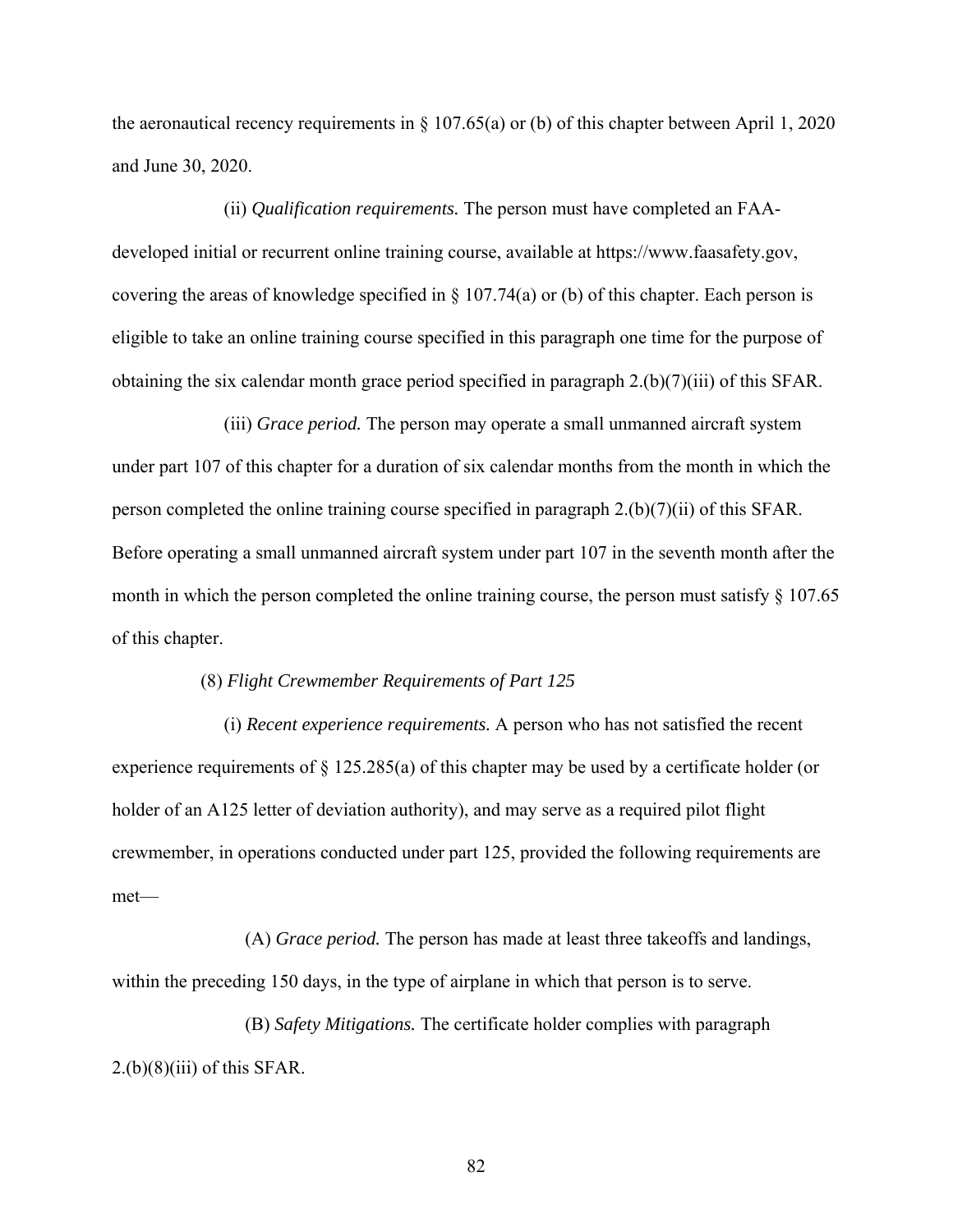(ii) *Testing and checking requirements.* Notwithstanding the period specified in § 125.293(a) of this chapter, a crewmember who is required to take a test or check under §§ 125.287(a), 125.287(b), 125.289, or 125.291(a) of this chapter between March 1, 2020 and June 30, 2020 for purposes of maintaining qualifications may complete the test or check in the month before or three months after the month it is required, provided the requirements of paragraph 2.(b)(8)(iii) of this SFAR are met. A crewmember who completes the test or check in accordance with this paragraph will be considered to have completed the test or check in the month in which it was required.

(iii) *Safety mitigations.* The certificate holder (or holder of an A125 letter of deviation authority) must provide an acceptable plan to its assigned principal operations inspector that contains the following information—

(A) A safety analysis and corresponding risk mitigations to be implemented by the certificate holder (or holder of an A125 letter of deviation authority); and

(B) The method the certificate holder (or holder of an A125 letter of deviation authority) will use to ensure that each crewmember complying with paragraph 2.(b)(8) of this SFAR remains adequately tested and currently proficient for each aircraft, duty position, and type of operation in which the person serves.

(9) *Robinson R-22/R-44 Special Training and Experience Requirements of SFAR No. 73*. A person who has not completed a flight review in a Robinson model R-22 or R-44 helicopter, as appropriate, within the preceding 24 calendar months in accordance with paragraph 2(c) of SFAR No. 73 and § 61.56 of this chapter, may continue to act as pilot in command of a Robinson model R-22 or R-44 helicopter, as appropriate, providing the following requirements are met—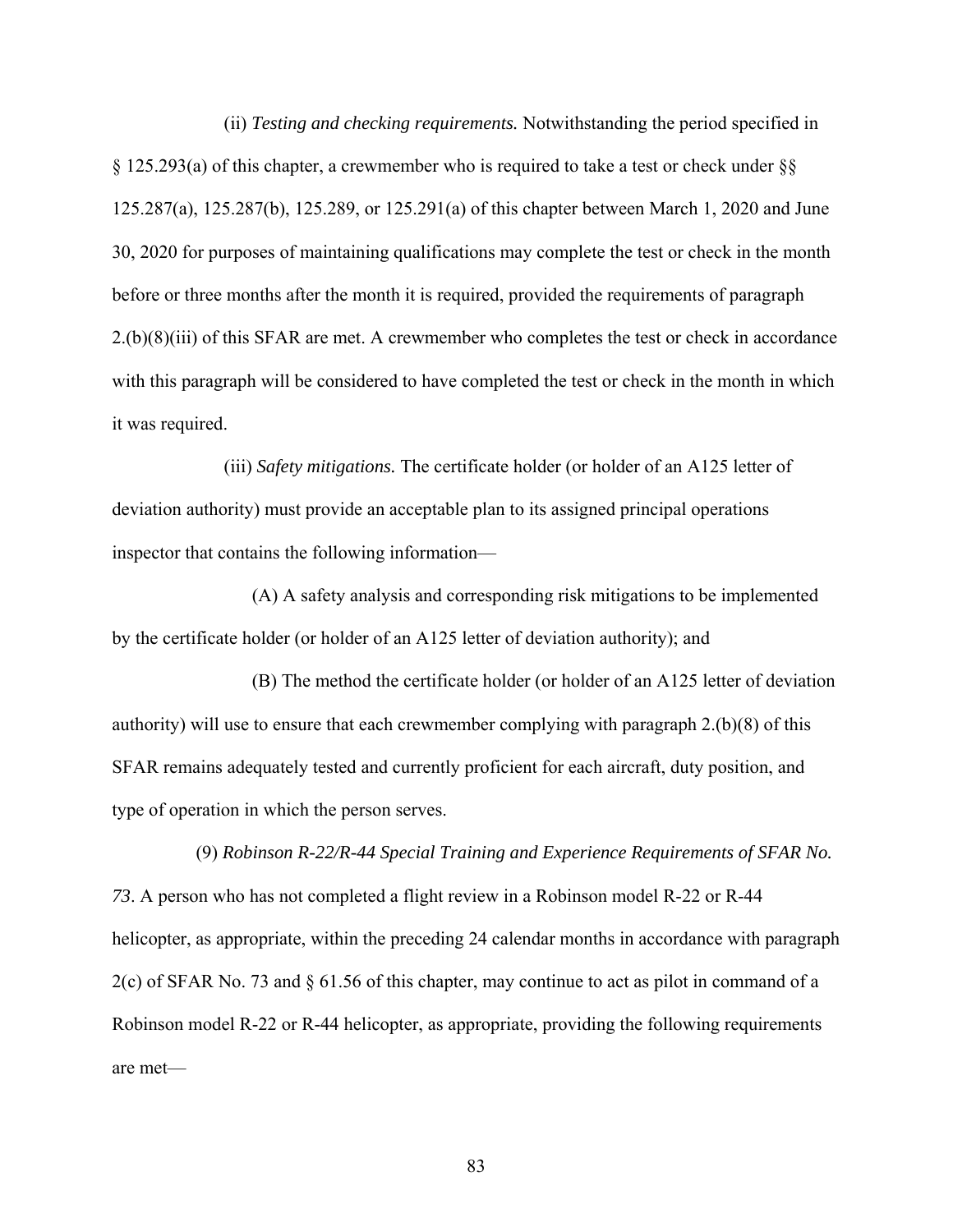(i) *Airmen requirements.* The person was current to act as pilot in command of a Robinson model R-22 or R-44 helicopter, as appropriate, in March 2020 and, to maintain currency, is required to complete a flight review in a Robinson model R-22 or R-44 helicopter, as appropriate, between March 1, 2020 and June 30, 2020.

(ii) *Qualification requirements.* The person must—

(A) Satisfy the qualification requirements specified in paragraph  $2.(b)(2)(ii)$  of this SFAR, except that—

(1) The 10 hours of flight time as pilot in command must be obtained in a Robinson model R-22 or R-44 helicopter, as appropriate to the privileges sought;

(2) At least 3 hours of flight time must be obtained within the 3 calendar months preceding the month in which the flight review is due; and

(3) The courses required by paragraph  $2.(b)(9)(ii)(C)$  and (D) of this

SFAR may count towards the 3 Wings credits.

(B) Complete three hours of self-study, since January 1, 2020 and preceding the date of flight, on the following subjects—

(1) The awareness training subject areas specified in paragraph  $2(a)(3)(i)$ 

through (v) of SFAR No. 73 of this chapter;

(2) The current general operating and flight rules of part 91 of this chapter;

and

(3) Robinson R-22 or R-44 Maneuvers Guide, as applicable to the

model(s) in which the airmen holds pilot in command privileges;

(C) Complete Course ALC-103: Helicopter Weight and Balance, Performance at https://www.faasafety.gov; and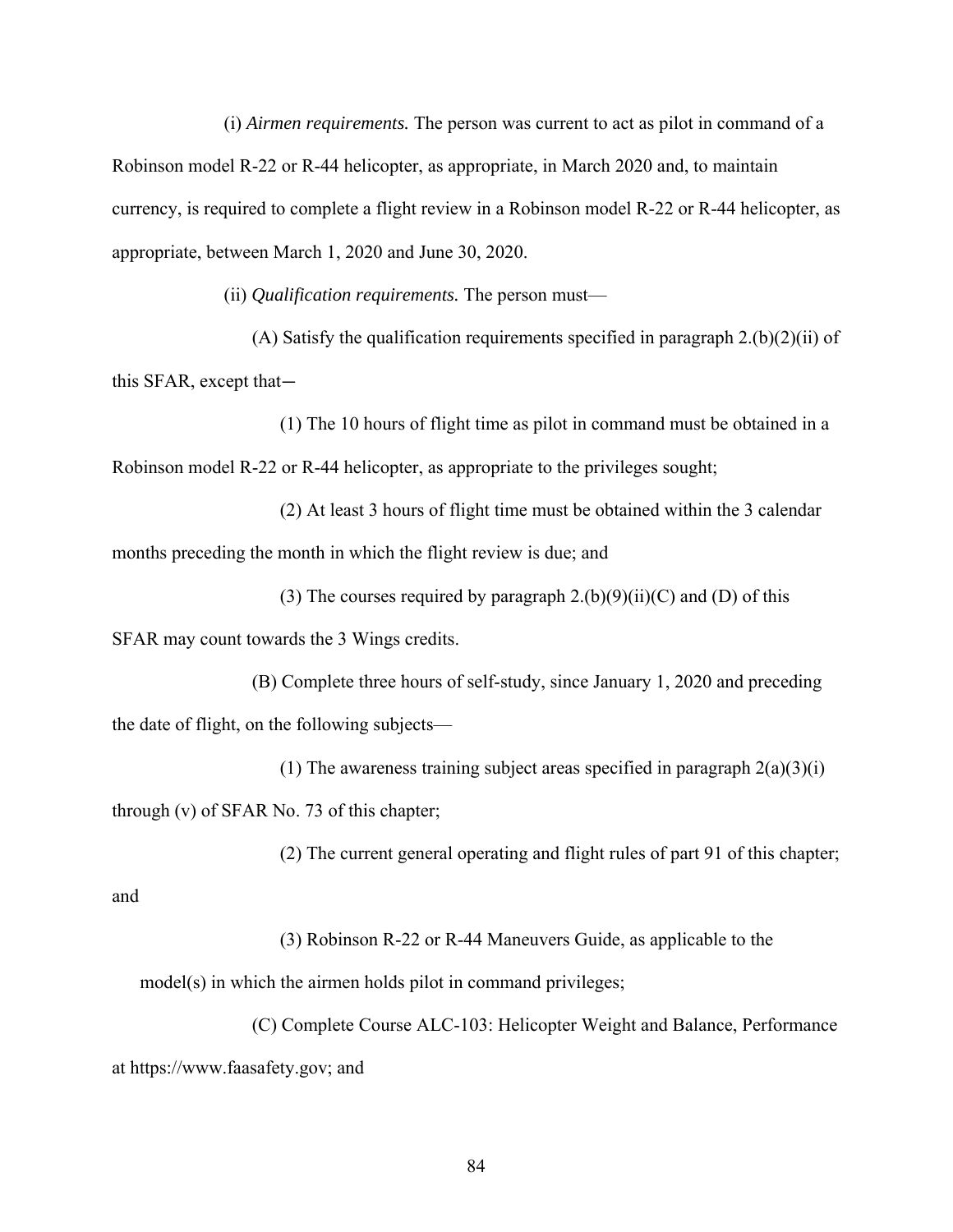(D) Complete Course ALC-104: Helicopter – General and Flight Aerodynamics at https://www.faasafety.gov/.

(iii) *Grace period.* A person may act as a pilot in command of a Robinson model R-22 or R-44 helicopter, as appropriate, for a duration of three calendar months from the month in which the flight review was due. Before acting as pilot in command of an aircraft in the fourth month after the month in which the flight review was due, the person must satisfactorily complete a flight review in a Robinson model R-22 or R-44 helicopter, as appropriate to the privileges sought, in accordance with paragraph 2(c) of SFAR No. 73 and § 61.56 of this chapter.

(10) *Operations outside the United States.* Unless otherwise prohibited by a foreign country, a person may operate outside of the United States under the relief provided by paragraph 2 of this SFAR if the person—

(i) Has access to this SFAR when outside the United States; and

(ii) Presents a copy of this SFAR for inspection upon request by a foreign Civil Aviation Authority in accordance with the Convention on International Civil Aviation (Chicago Convention), and its Annexes.

3. *Duration and renewal requirements.* 

(a) *Part 61* 

(1) *Extension of medical certificate duration requirements.* Notwithstanding the duration requirements for medical certificates specified in § 61.23(d) of this chapter, the expiration date of a first-, second-, or third- class medical certificate that expires between March 31, 2020 and May 31, 2020 is extended through June 30, 2020. A certificate extended under this provision is considered valid under  $\S 61.2(a)(5)$  of this chapter. Unless otherwise prohibited by a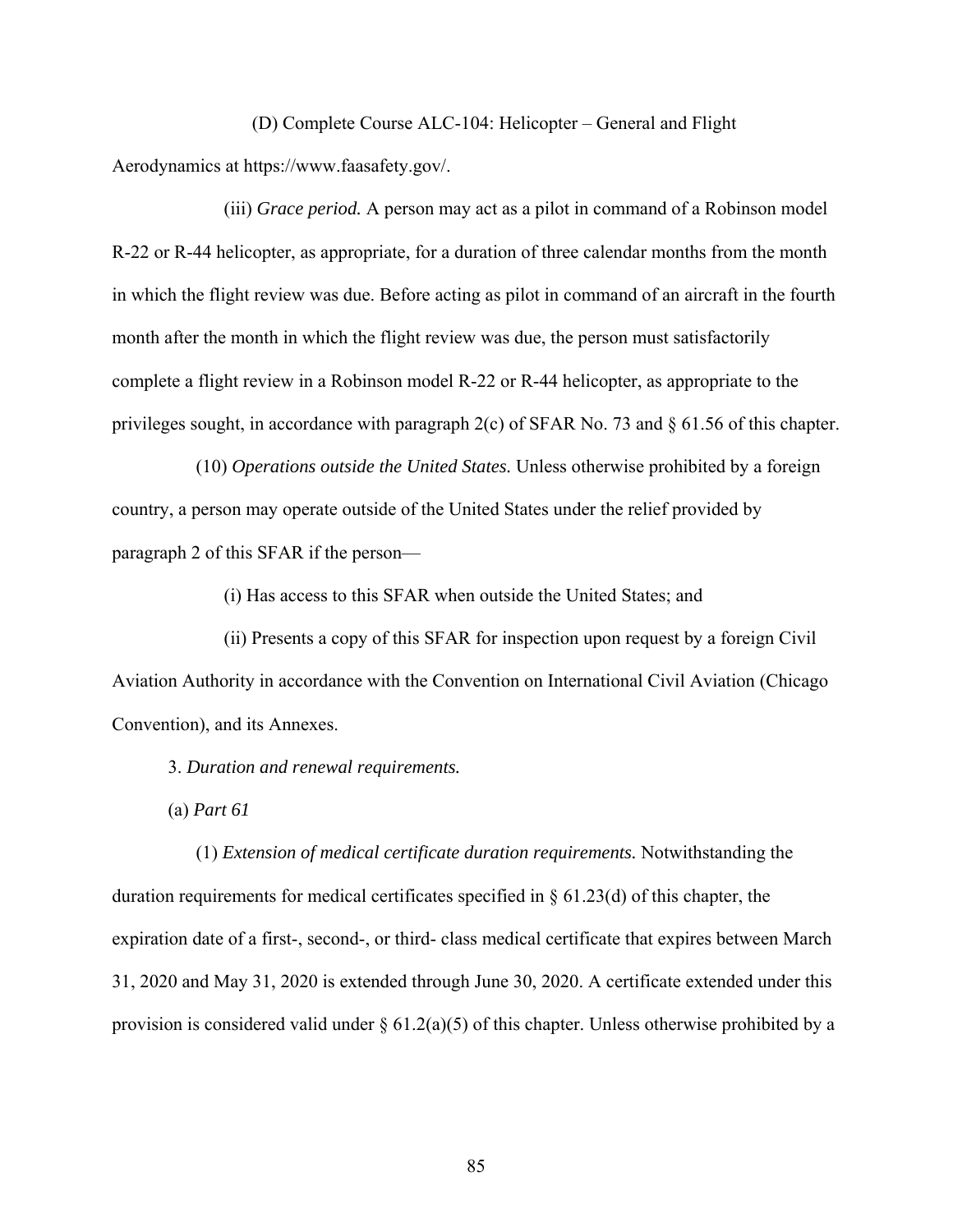foreign country, a person may operate outside of the United States under this provision if the person—

(i) Has access to this SFAR when outside the United States; and

(ii) Presents a copy of this SFAR for inspection upon request by a foreign Civil Aviation Authority in accordance with the Convention on International Civil Aviation (Chicago Convention), and its Annexes.

(2) *Extension of knowledge test duration requirements in § 61.39.* An applicant for a certificate or rating issued under part 61 of this chapter may satisfy the eligibility requirement in  $\S$  61.39(a)(1) of this chapter by passing the required knowledge test—

(i) Within the 27 calendar month period preceding the month the applicant completes the practical test, if a knowledge test is required, provided the knowledge test was passed between March 1, 2018 and June 30, 2018; or

(ii) Within the 63 calendar month period preceding the month the applicant completes the practical test for those applicants who complete the airline transport pilot certification training program in § 61.156 of this chapter and pass the knowledge test for an airline transport pilot certificate with a multiengine class rating, provided the knowledge test was passed between March 1, 2015 and June 30, 2015.

(3) *Extension of renewal requirements for flight instructor certification.* The holder of a flight instructor certificate that expires between March 31, 2020 and May 31, 2020 may renew his or her flight instructor certificate by submitting a completed and signed application to the FAA and satisfactorily completing one of the renewal requirements specified in  $\S 61.197(a)(2)(i)$ through (iv) of this chapter before June 30, 2020.

(b) *Part 63*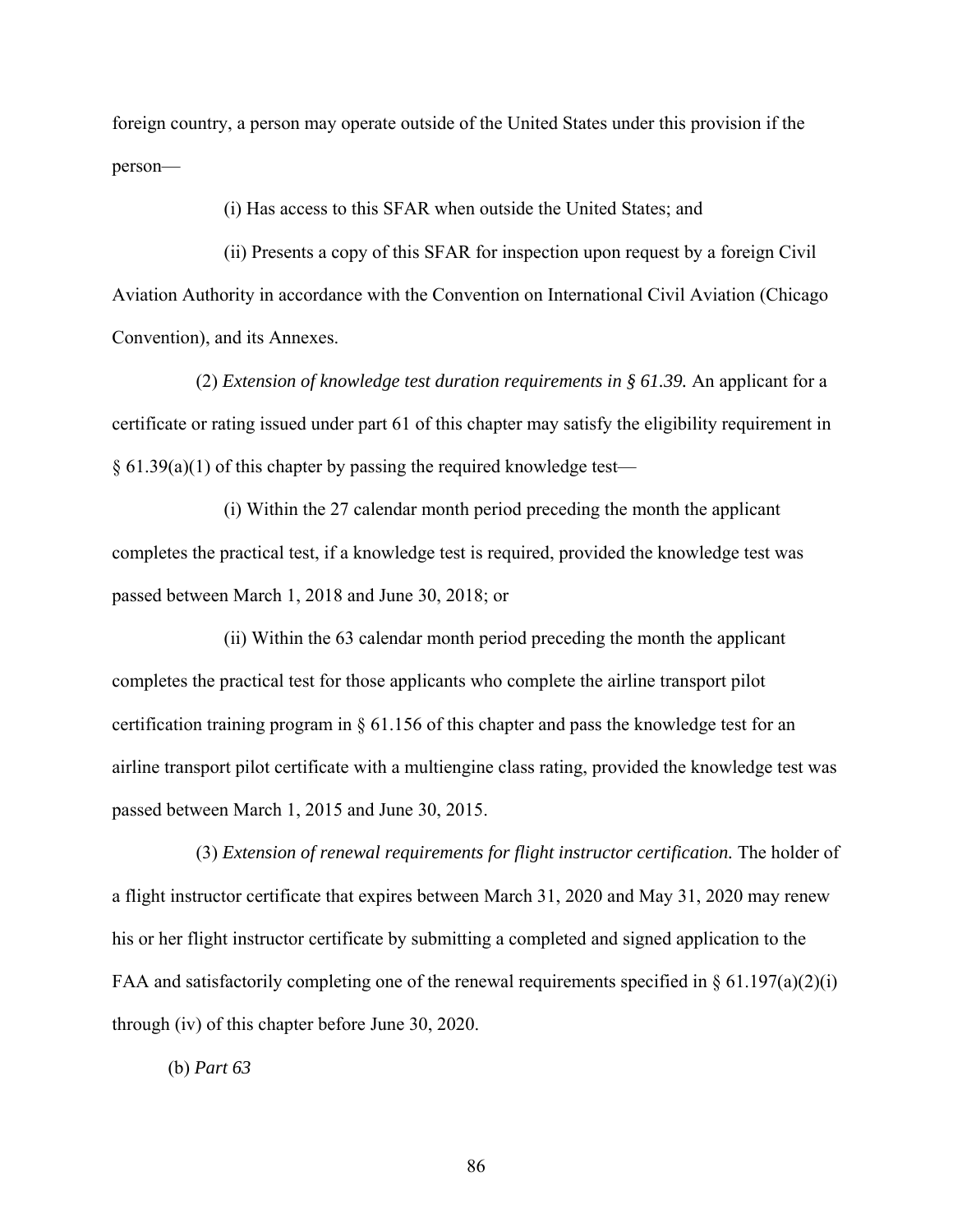(1) *Extension of medical certificate duration requirements.* For a person acting as a flight engineer of an aircraft, the expiration date of a second-class (or higher) medical certificate that expires between March 31, 2020 and May 31, 2020 is extended through June 30, 2020. Unless otherwise prohibited by a foreign country, a person may operate outside of the United States under this provision if the person:

(i) Has access to this SFAR when outside the United States; and

(ii) Presents a copy of this SFAR for inspection upon request by a foreign Civil Aviation Authority in accordance with the Convention on International Civil Aviation (Chicago Convention), and its Annexes.

(2) *Extension of written test duration requirements in § 63.35.* An applicant for a flight engineer certificate or rating may satisfy the knowledge requirement in  $\S$  63.35(d) of this chapter by passing the required written test within the 27 calendar month period preceding the month the applicant completes the practical test, provided the written test was passed between March 1, 2018 and June 30, 2018.

(c) *Part 65* 

(1) *Extension of knowledge test duration requirements in § 65.55.* An applicant for an aircraft dispatcher certificate may satisfy the knowledge requirement in § 65.55(b) of this chapter by presenting satisfactory evidence that the applicant passed the knowledge test within the 27 calendar month period preceding the month the applicant completes the practical test, provided the knowledge test was passed between March 1, 2018 and June 30, 2018.

(2) *Extension of testing period in § 65.71.* A person may show eligibility for a mechanic certificate or rating under § 65.71 of this chapter by passing all of the prescribed tests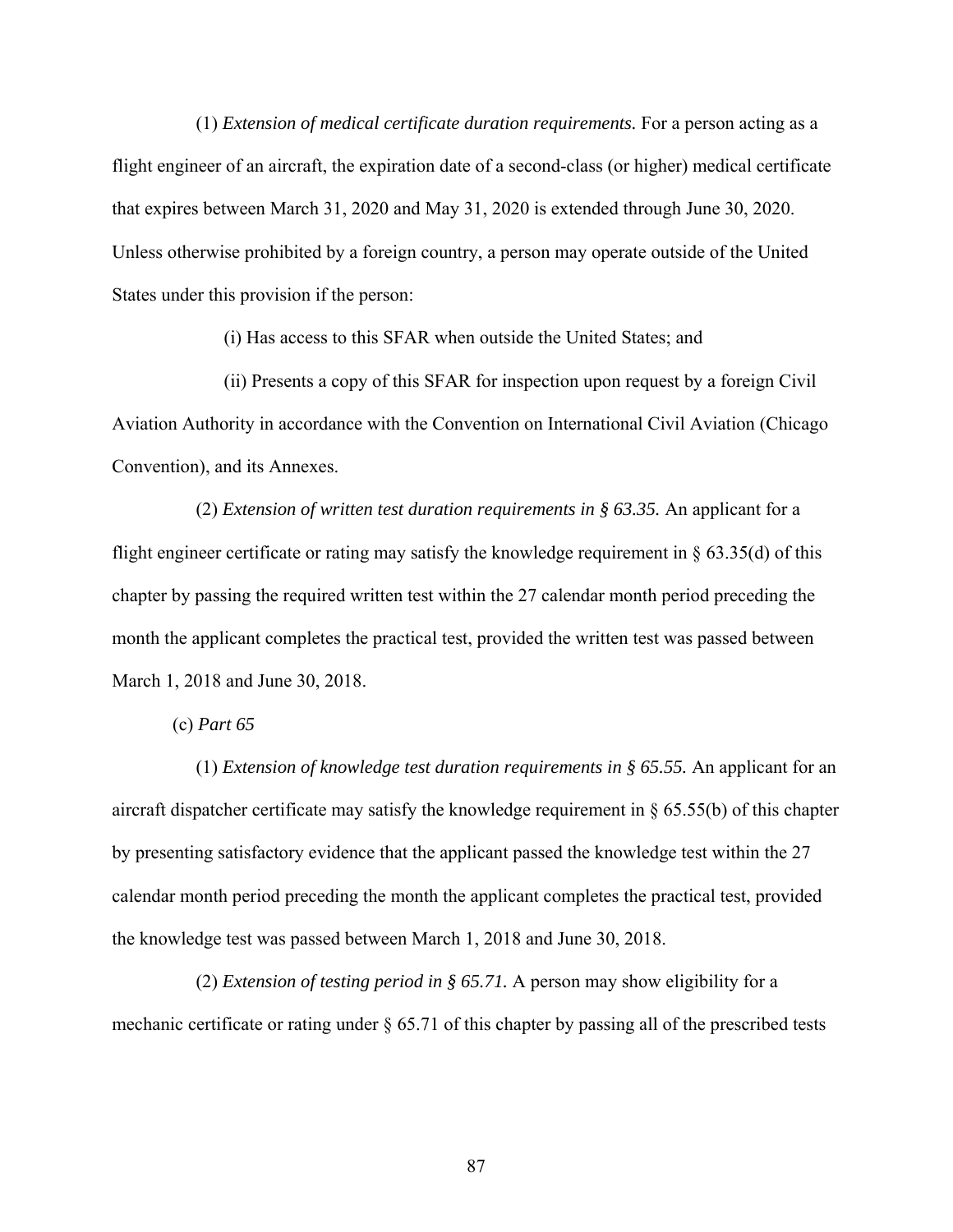of part 65, subpart D within a period of 27 months, provided the testing period began between March 1, 2018 and June 30, 2018.

#### (3) *Renewal of inspection authorizations in § 65.93.*

(i) *Grace period for meeting renewal requirements.* Notwithstanding the requirement in § 65.93(c) of this chapter, an inspection authorization holder who did not complete one of the activities in §  $65.93(a)(1)$  through (5) of this chapter by March 31, 2020 of the first year may still be eligible for renewal of an inspection authorization for a 2-year period in March 2021. To be eligible for renewal, the inspection authorization holder must show completion of one of the five activities in §  $65.93(a)(1)$  through (5) of this chapter by June 30, 2020, and completion of the one of the five activities in  $\S 65.93(a)(1)$  through (5) of this chapter during the second year of the 2-year period. A person who completes one of the five activities by June 30, 2020 will be considered to have completed the activity by March 31, 2020 of the first year for purposes of determining eligibility under § 65.93 of this chapter.

(ii) *Inspection authorization privileges after June 2020.* If the inspection authorization holder does not complete one of the five activities in  $\S 65.93(a)(1)$  through (5) of this chapter by June 30, 2020, the inspection authorization holder may not exercise inspection authorization privileges after June 30, 2020. The inspection authorization holder may resume exercising inspection authorization privileges only after passing an oral test from an FAA inspector in accordance with  $\S$  65.93(c) of this chapter.

(4) *Military riggers or former military riggers: special certification rule of §65.117.*  A person may satisfy the requirements of  $\S 65.117(a)$  and (b) of this chapter for a senior parachute rigger certificate by presenting satisfactory documentary evidence that the person was honorably discharged or released from any status covered by  $\S 65.117(a)$  of this chapter between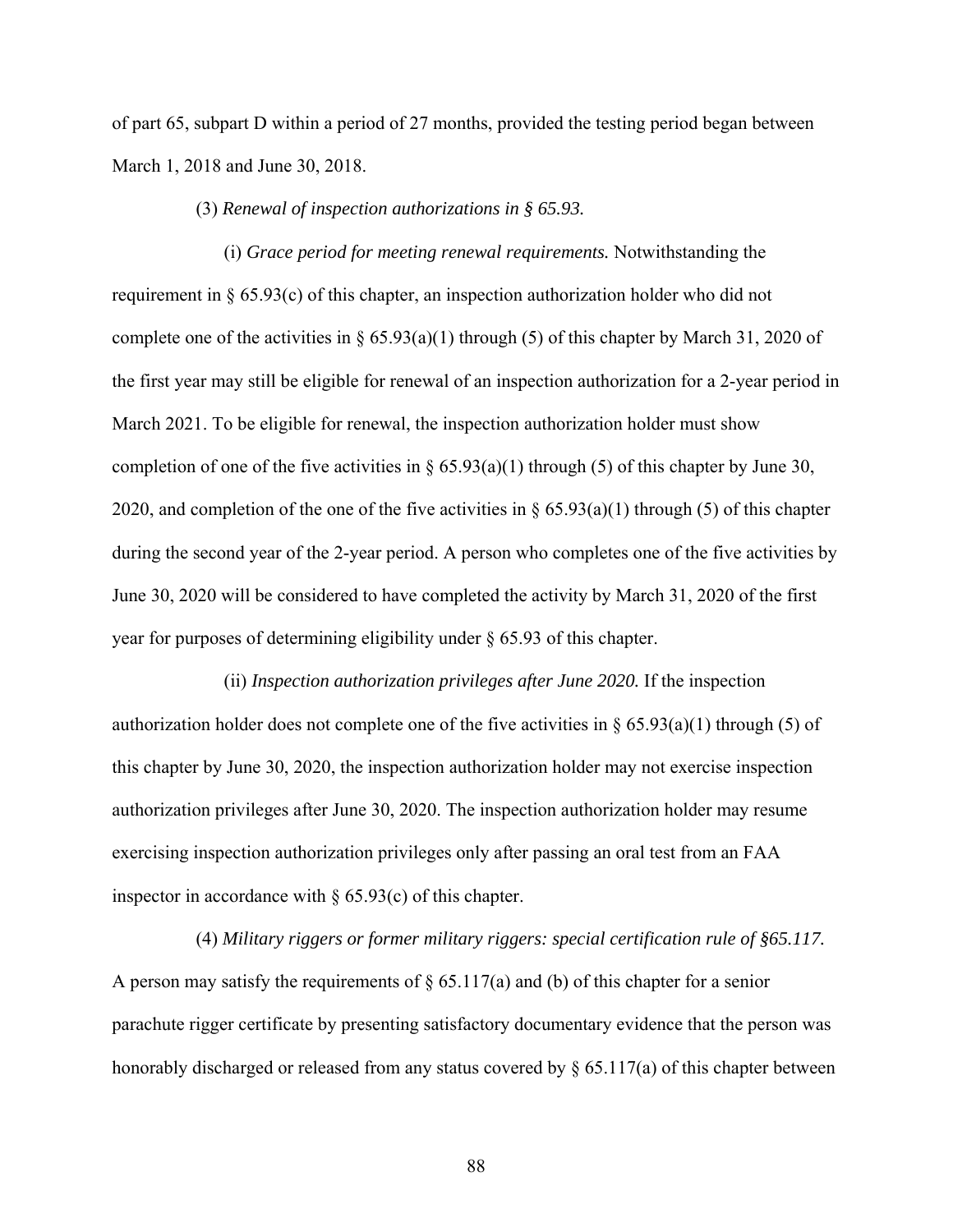March 2019 and June 2019, and has served as a parachute rigger for an Armed Force within the 15 months before the date of application.

(d) *Relief for U.S. Military and Civilian Personnel Who are Assigned Outside the United States in Support of U.S. Armed Forces Operations.* Notwithstanding the 6 calendar month period specified in paragraph 2 of SFAR No. 100-2 of this chapter, a person may exercise the relief specified in paragraph 1 of SFAR No. 100-2 of this chapter for a duration of 9 calendar months after returning to the United States, provided the person—

(1) Is eligible in accordance with paragraph 2 of SFAR No. 100-2 of this chapter;

(2) Complies with the documentation requirements specified in paragraph 3 of SFAR No. 100-2 of this chapter; and

(3) Returned to the United States from deployment between October 2019 and March 2020.

(e) *Part 141* 

(1) *Pilot school certificate requirements of § 141.5.* 

(i) *Provisional pilot school.* Notwithstanding the period specified in § 141.5 of this chapter, a provisional pilot school may apply for, and the FAA may issue, a pilot school certificate with the appropriate ratings if the following requirements are met—

(A) The provisional pilot school must satisfy the requirements of  $\S$  141.5(a) through (e) of this chapter before December 31, 2020;

(B) The provisional pilot school certificate must expire between April 2020 and June 2020; and

(C) The provisional pilot school meets the requirements of paragraph  $3.(e)(1)(ii)$  of this SFAR.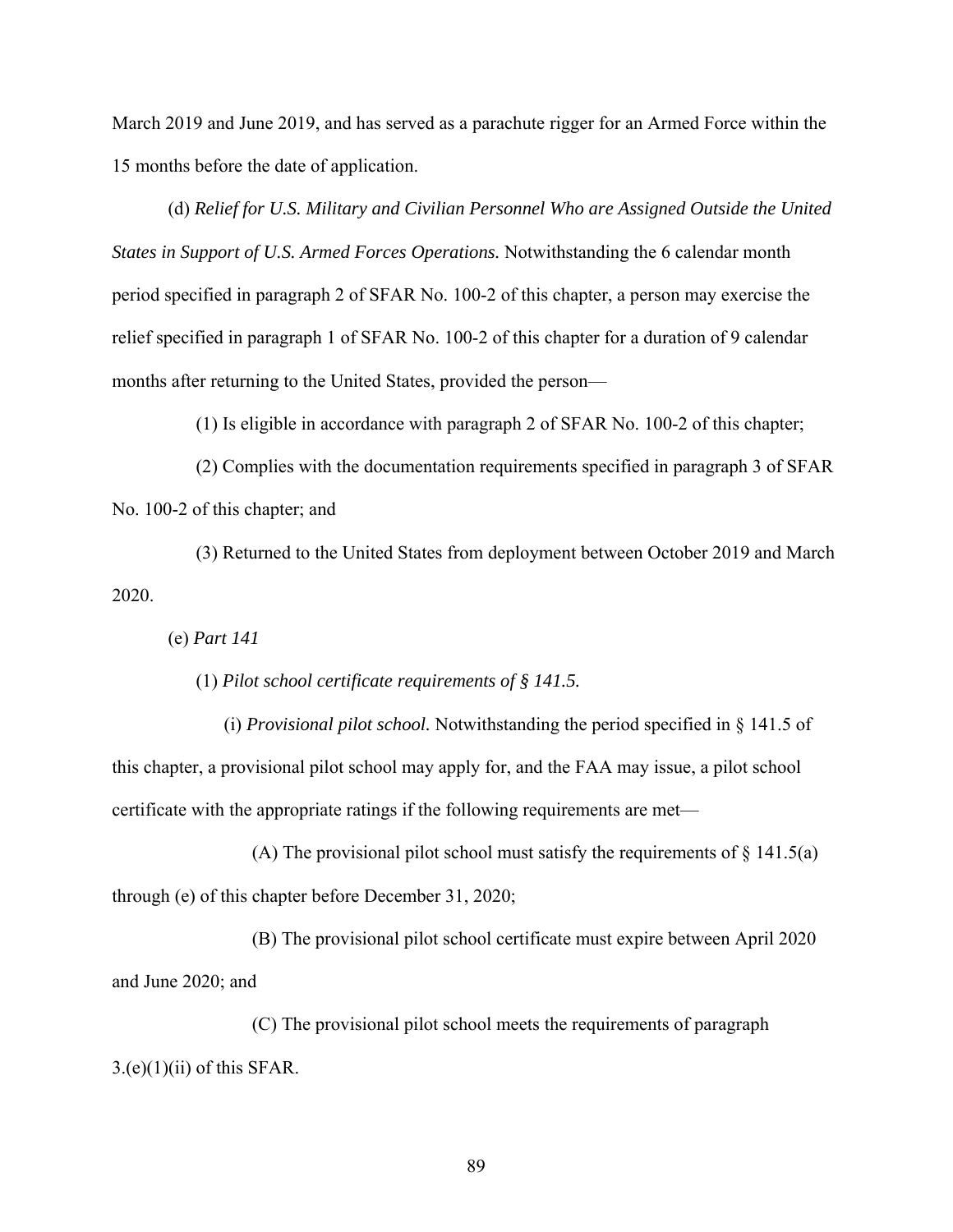(ii) *Safety mitigations.* 

(A) The provisional pilot school must notify its responsible Flight Standards office that it is applying for a pilot school certificate in accordance with this SFAR.

(B) Each provisional pilot school must include in its notification an acceptable plan that explains the method to meet the requirements of  $\S$  141.5(d) and (e), including—

(1) Ensuring each instructor used for ground or flight training is current and proficient; and

(2) Evaluating students to determine if they are assigned to the proper stage of the training course and if additional training is necessary.

(2) *Renewal of certificates and ratings in § 141.27.* 

(i) *Pilot school.* A pilot school may apply for renewal of its pilot school certificate and ratings after the expiration of its pilot schools certificate, provided the school applies for renewal before December 31, 2020 and the following requirements are met—

(A) The pilot school must meet  $\S 141.27(a)(2)$  of this chapter before December 31, 2020;

(B) The pilot school certificate must expire between April 2020 and June

2020; and

(C) The pilot school meets the requirements of paragraph  $3.(e)(2)(ii)$  of this

SFAR.

(ii) *Safety mitigations.* 

(A) Each pilot school must submit to the responsible Flight Standards office notification that it will renew its pilot school certificate in accordance with this SFAR.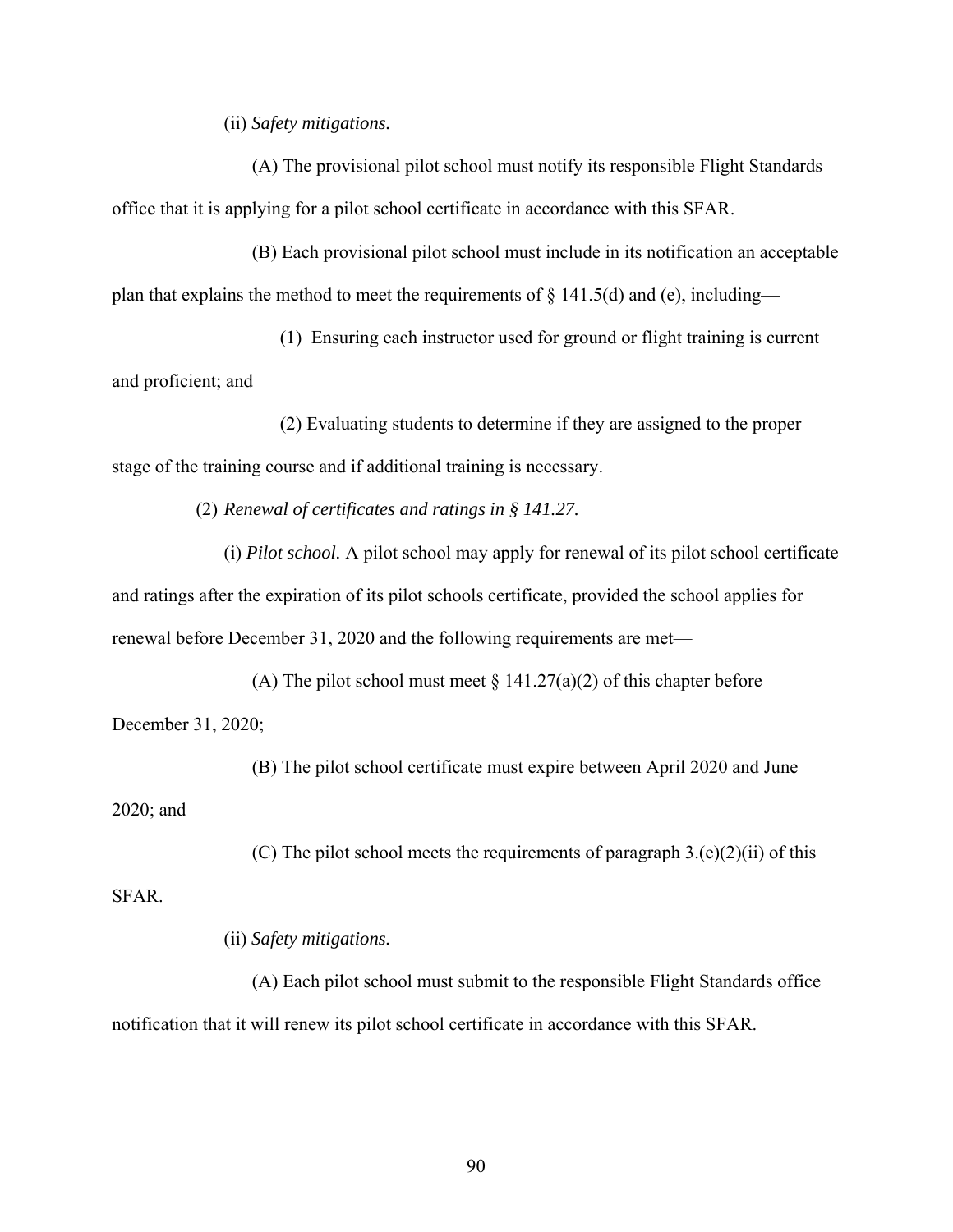(B) Each pilot school must include in its notification an acceptable plan that explains the method to regain currency, including—

(1) Ensuring each instructor used for ground or flight training is current and proficient; and

(2) Evaluating students to determine if they are assigned to the proper stage of the training course and if additional training is necessary.

 4. *Other relief for special flight permits issued under § 21.197(c).* In addition to the purposes specified in § 21.197(c) of this chapter, notwithstanding §§ 119.5(l) and 91.1015(a) of this chapter, a special flight permit with a continuing authorization may be issued under § 21.197(c) of this chapter through December 31, 2020 for aircraft that may not meet applicable airworthiness requirements, but are capable of safe flight for the purpose of flying the aircraft to a point of storage, provided the following requirements are met—

(a) The air carrier or operator must hold a special flight permit with continuing authorization to conduct a ferry flight program issued under  $\S 21.197(c)$  of this chapter; and

(b) The certificate holder or management specification holder must notify the responsible Flight Standards office each time the special flight permit is used for the purpose of flying the aircraft to a point of storage.

5. *Expiration date.* This Special Federal Aviation Regulation No. 118 is effective until March 31, 2021. The FAA may amend, rescind, or extend the SFAR as necessary.

#### **PART 63—CERTIFICATION: FLIGHT CREWMEMBERS OTHER THAN PILOTS**

5. The authority citation for part 63 continues to read as follows:

**Authority**: 49 U.S.C. 106(f), 106(g), 40113, 44701-44703, 44707, 44709-44711, 45102- 45103, 45301-45302.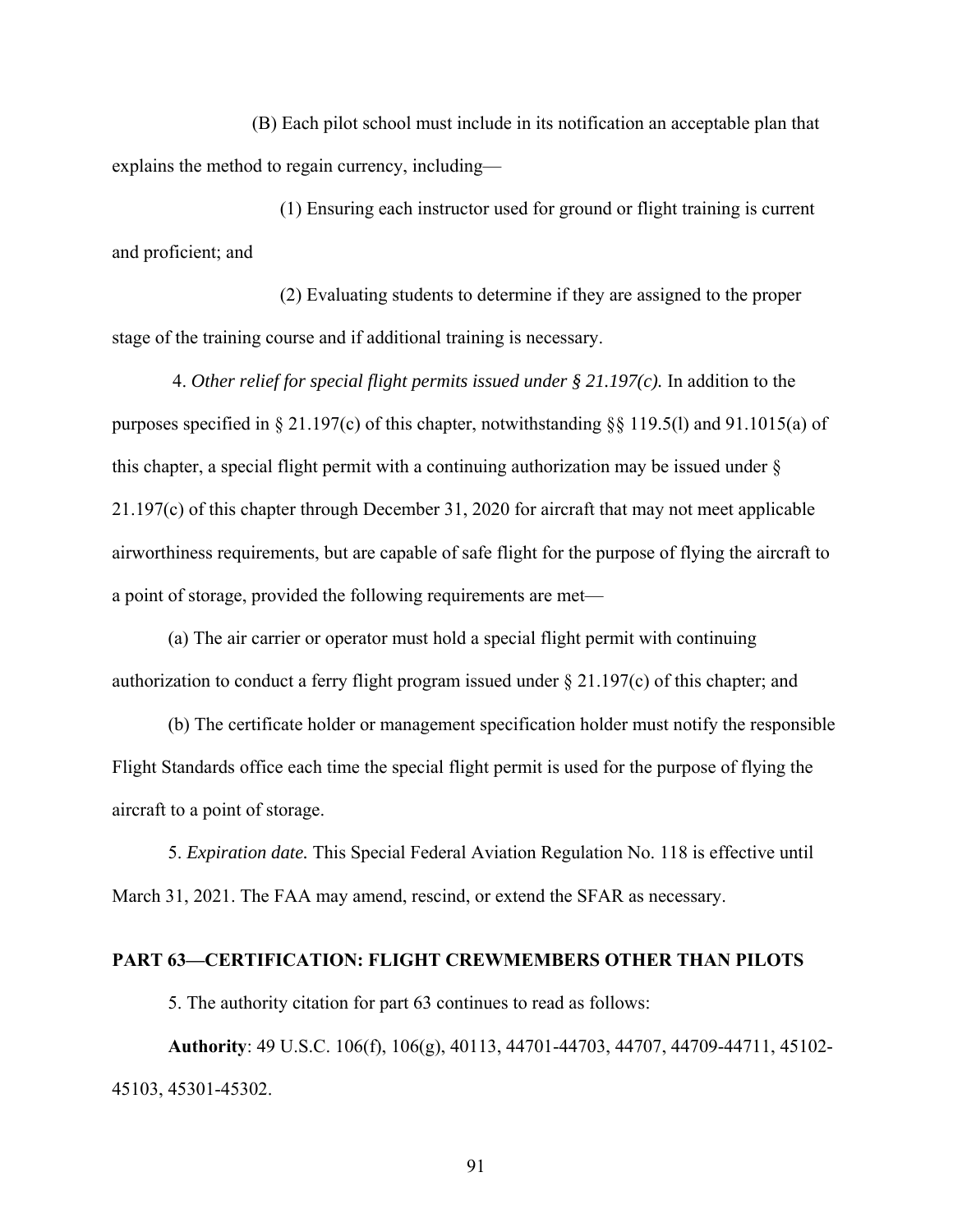6. Add Special Federal Aviation Regulation (SFAR) No. 118 to part 63 to read as

follows:

# **Special Federal Aviation Regulation No. 118—Relief For Certain Persons during the Coronavirus Disease 2019 (COVID-19) Outbreak**

For the text of SFAR No. 118, see part 61 of this chapter.

# **PART 65—CERTIFICATION: FLIGHT CREWMEMBERS OTHER THAN PILOTS**

7. The authority citation for part 65 continues to read as follows:

**Authority**: 49 U.S.C. 106(f), 106(g), 40113, 44701-44703, 44707, 44709-44711, 45102-

#### 45103, 45301-45302.

8. Add Special Federal Aviation Regulation (SFAR) No. 118 to part 65 to read as

follows:

# **Special Federal Aviation Regulation No. 118—Relief For Certain Persons during the Coronavirus Disease 2019 (COVID-19) Outbreak**

For the text of SFAR No. 118, see part 61 of this chapter.

# **PART 91—GENERAL OPERATING AND FLIGHT RULES**

9. The authority citation for part 91 continues to read as follows:

**Authority**: 49 U.S.C. 106(f), 106(g), 40113, 44701-44703, 44707, 44709-44711, 44729, 44903, 45102-45103, 45301-45302; Sec. 2307 Pub. L. 114-190, 130 Stat. 615 (49 U.S.C. 44703 note).

10. Add Special Federal Aviation Regulation (SFAR) No. 118 to part 91 to read as

follows:

# **Special Federal Aviation Regulation No. 118—Relief For Certain Persons during the Coronavirus Disease 2019 (COVID-19) Outbreak**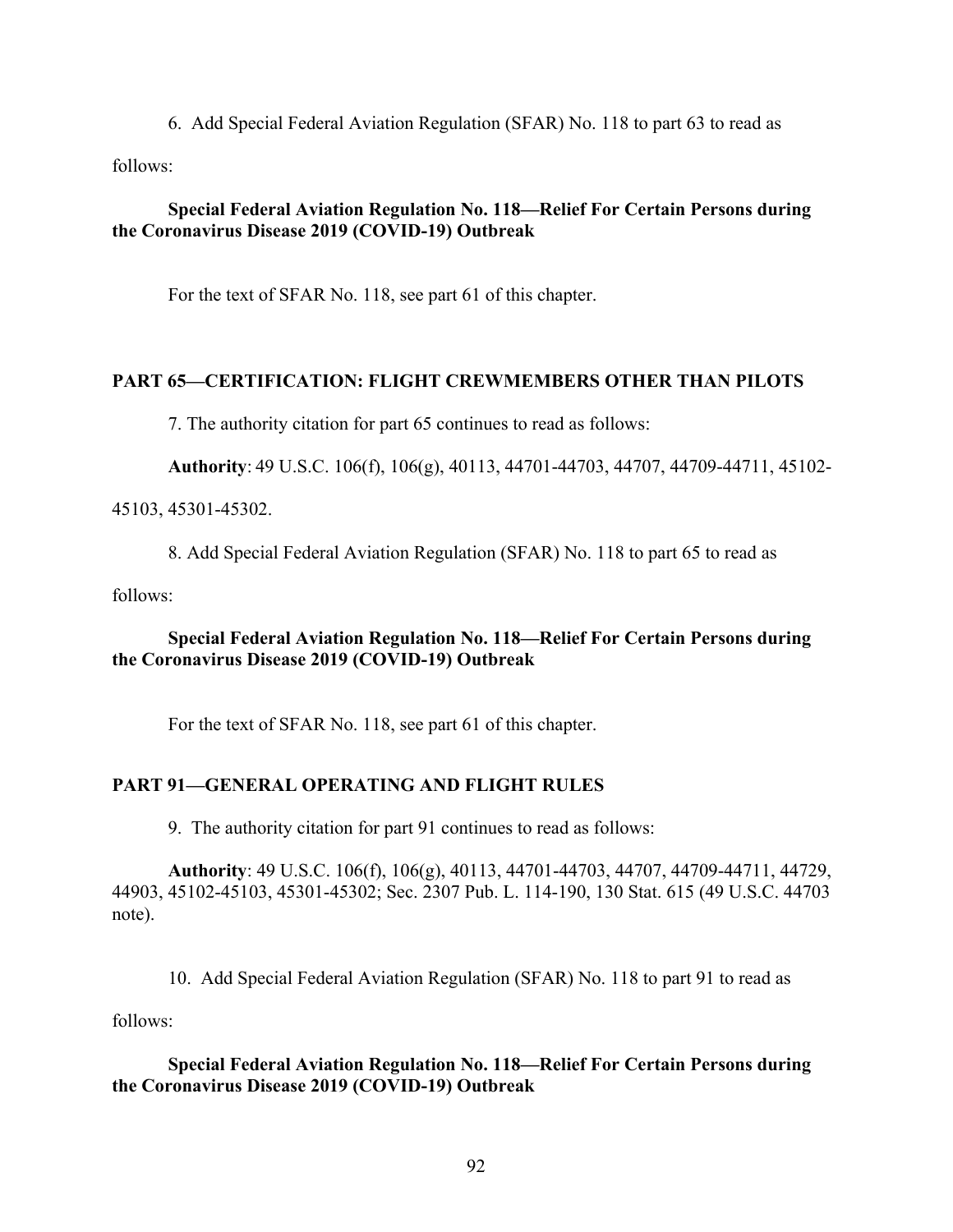For the text of SFAR No. 118, see part 61 of this chapter.

#### **PART 107—SMALL UNMANNED AIRCRAFT SYSTEMS**

11. The authority citation for part 107 continues to read as follows:

**Authority**: 49 U.S.C. 106(f), 40101 note, 40103(b), 44701(a)(5); Sec. 333 of Pub. L. 112-95, 126 Stat. 75.

12. Add Special Federal Aviation Regulation (SFAR) No. 118 to part 107 to read as follows:

# **Special Federal Aviation Regulation No. 118—Relief For Certain Persons during the Coronavirus Disease 2019 (COVID-19) Outbreak**

For the text of SFAR No. 118, see part 61 of this chapter.

# **PART 125—CERTIFICATION AND OPERATIONS: AIRPLANES HAVING A SEATING CAPACITY OF 20 OR MORE PASSENGERS OR A MAXIMUM PAYLOAD CAPACITY OF 6,000 POUNDS OR MORE; AND RULES GOVERNING PERSONS ON BOARD SUCH AIRCRAFT**

13. The authority citation for part 125 continues to read as follows:

**Authority**: 49 U.S.C. 106(f), 106(g), 40113, 44701-44702, 44705, 44710-44711, 44713, 44716-44717, 44722.

14. Add Special Federal Aviation Regulation (SFAR) No. 118 to part 125 to read as follows:

# **Special Federal Aviation Regulation No. 118—Relief For Certain Persons during the Coronavirus Disease 2019 (COVID-19) Outbreak**

For the text of SFAR No. 118, see part 61 of this chapter.

# **PART 141—PILOT SCHOOLS**

15. The authority citation for part 141 continues to read as follows: